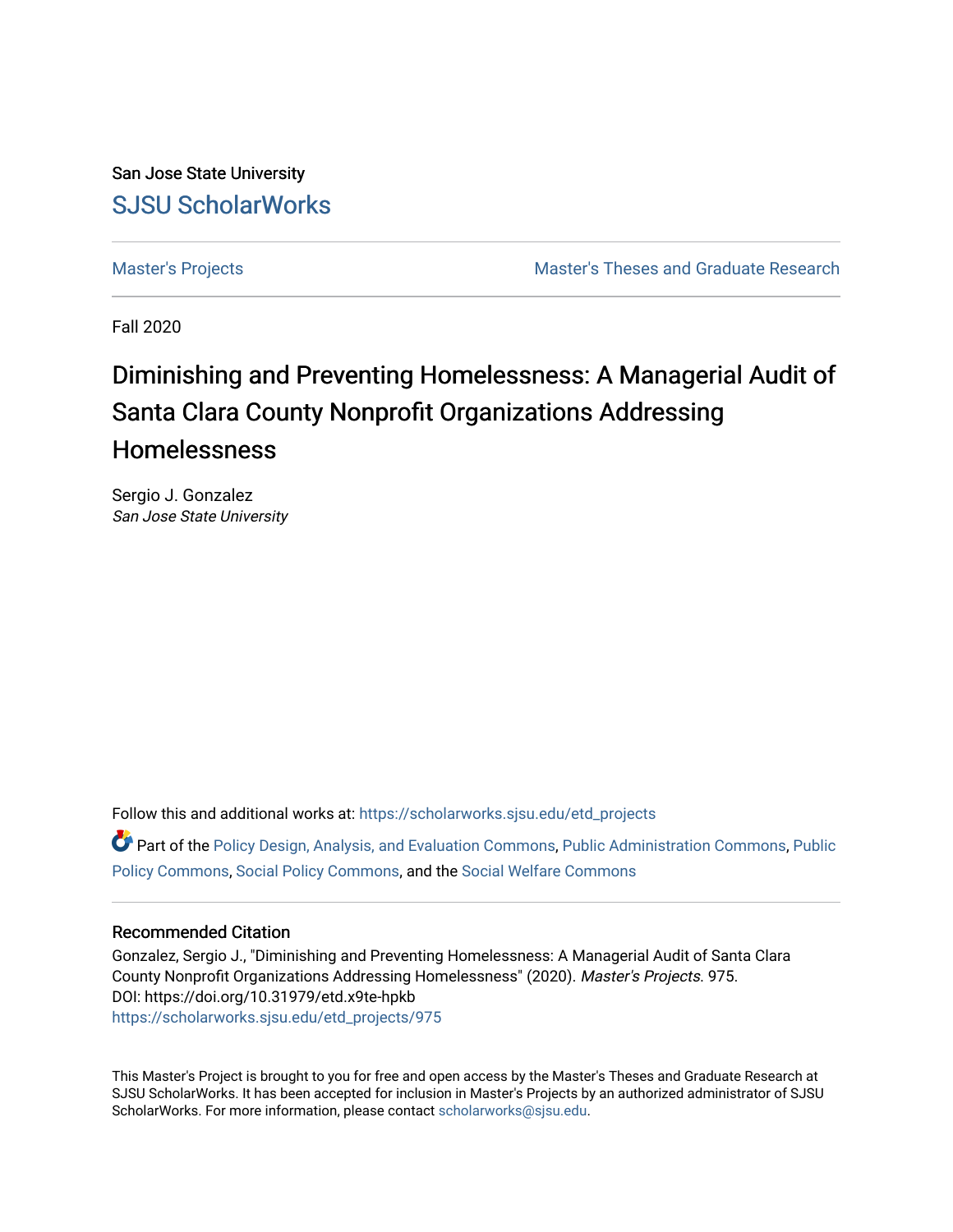### **Diminishing and Preventing Homelessness: A Managerial Audit of Santa Clara County nonprofit organizations addressing homelessness**

by

Sergio J. Gonzalez

A Thesis Quality Research Paper Submitted in Partial Fulfillment of the Requirements for the Master's degree in

Public Administration

Prof. Frances Edwards. Ph. D

The Graduate School

San Jose State University

December, 2020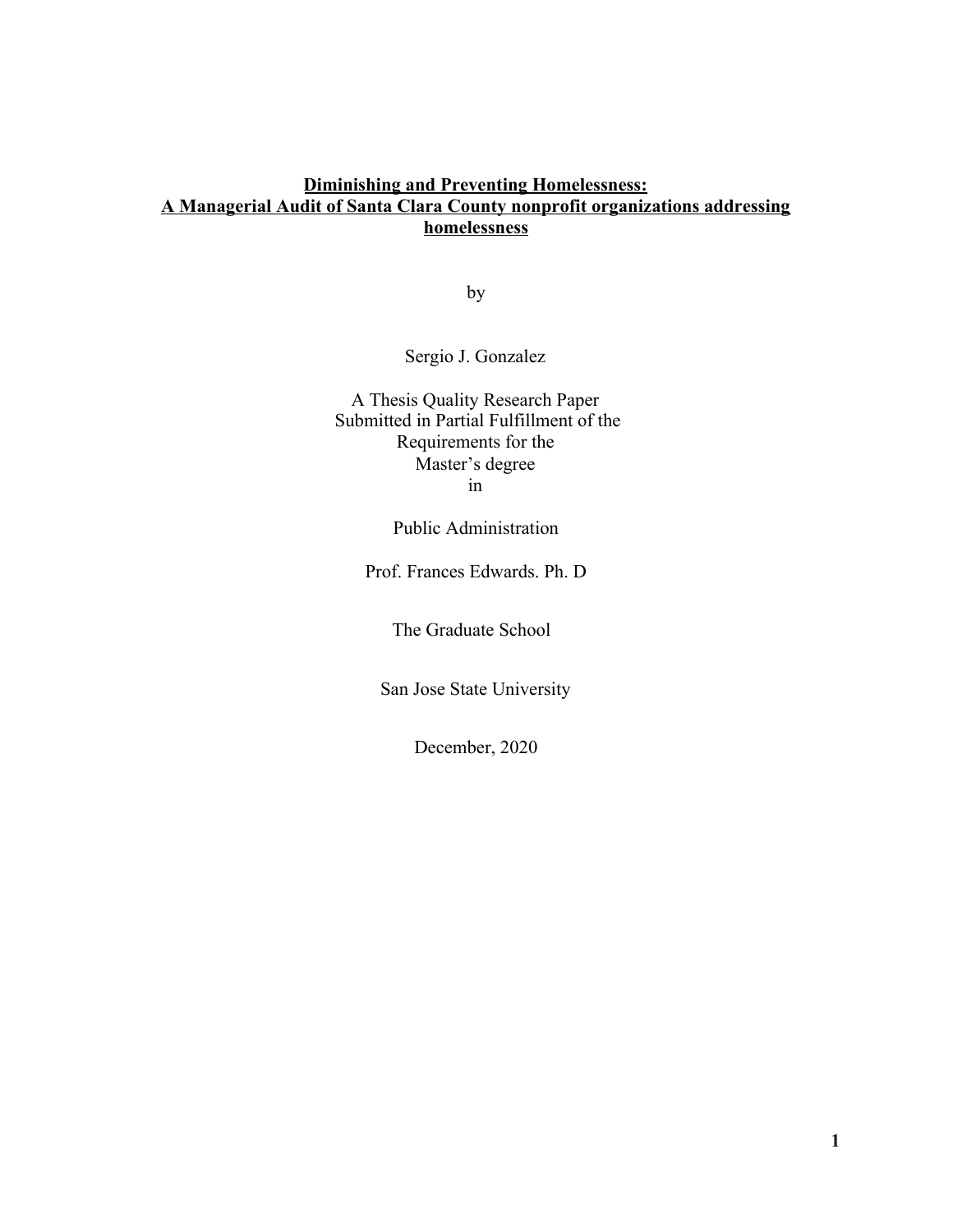### **TABLE OF CONTENTS**

| <b>LIST OF TABLES AND MATRIX SECTIONS</b>                                        | 3   |
|----------------------------------------------------------------------------------|-----|
| <b>BACKGROUND</b>                                                                | 4   |
| Continuum of Care                                                                | 5   |
| <b>HUD's HMIS</b>                                                                | 6   |
| Homelessness in the United States                                                | 6   |
| Homelessness in California                                                       | 7   |
| Homelessness in Santa Clara County                                               | 8   |
| <b>Definition of Homeless</b>                                                    | 12  |
| <b>Federal Regulations on Homelessness</b>                                       | 14  |
| Overview of Santa Clara County Homelessness                                      | 16  |
| Summary                                                                          | 17  |
| <b>LITERATURE REVIEW (scholarly articles on homelessness and related issues)</b> | 19  |
| The Root of Homelessness                                                         | 19  |
| <b>Hollow State</b>                                                              | 21  |
| The Context of Homeless Services                                                 | 22  |
| Nonprofits and Spending                                                          | 23  |
| <b>Plan to End Homelessness</b>                                                  | 24  |
| Homeless Industrial Complex                                                      | 26  |
| The Role of Nonprofits                                                           | 28  |
| Transparency and Accountability for Nonprofits                                   | 30  |
| <b>METHODOLOGY</b>                                                               | 31  |
| <b>FINDINGS</b>                                                                  | 35  |
| Nonprofits' mission & vision                                                     | 35  |
| Programs & Procedures                                                            | 39  |
| Supplemental Information Placements or Served                                    | 56  |
| Government Funding 2017-2018                                                     | 65  |
| Officers, Directors, Trustees, and Highest Compensated Employees Costs           | 68  |
| Fundraising Cost & Revenue and Other Equipment                                   | 88  |
| Nonprofit Interviews                                                             | 95  |
| <b>ANALYSIS</b>                                                                  | 103 |
| <b>CONCLUSION</b>                                                                | 108 |
| <b>REFERENCES</b>                                                                | 109 |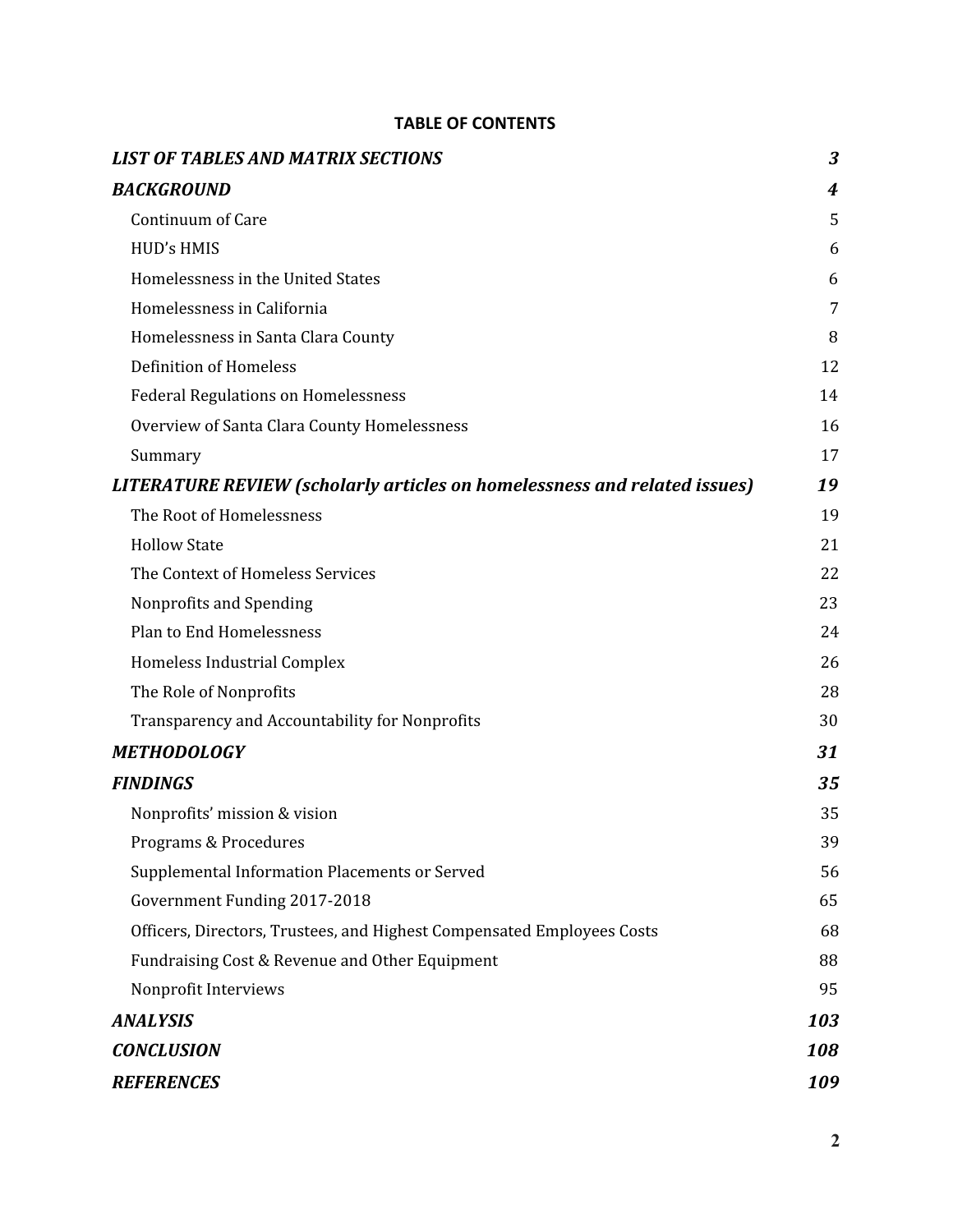### **LIST OF TABLES AND MATRIX SECTIONS**

### <span id="page-3-0"></span>**TABLES**

| Table 1: SCC Homeless Population by Jurisdiction and Shelter Status |  |
|---------------------------------------------------------------------|--|
| Table 2: Selected Non-profits and Their Leaders                     |  |

### **SECTIONS**

| Section 1. Mission & Vision                                                 | 36 |
|-----------------------------------------------------------------------------|----|
| Section 2. Programs & Procedures                                            | 41 |
| Section 3. Supplemental Information placement or served 2017 $& 2018$       | 58 |
| Section 4. Government Funding 2017-2018                                     | 66 |
| Section 5. Officers, Directors, Trustees, and Highest Compensated Employees | 70 |
| Section 6. Fundraising cost and advertising and promotion                   | 90 |
| Section 7. Interview Questions                                              | 97 |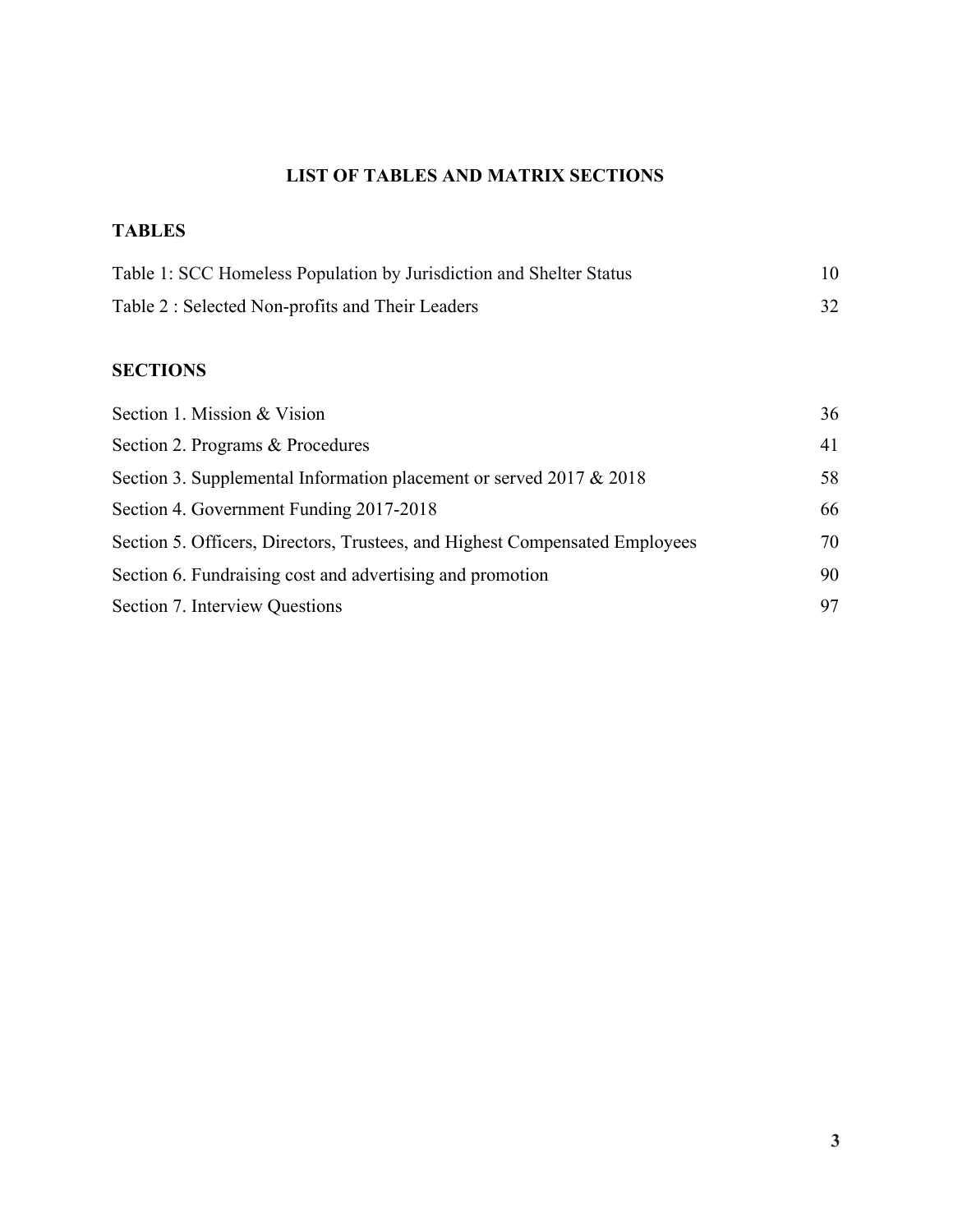#### **BACKGROUND**

<span id="page-4-0"></span>While the problem of homelessness intensifies in the United States, the search for solutions becomes increasingly crucial. As the number of homeless people in Santa Clara County, California continues to surge, various sections of government and nonprofit organizations have intensified their search for ways to reduce the problem. There have been many proposed ideas for a solution, such as policy options and emergency measures to address local crises. For example, the city of San Jose, California, has opened a "bridged housing" community, allocating 80 tiny homes with beds, a desk, and air conditioning in two locations to serve as temporary shelters for homeless people who need a safe place to stay until they secure a permanent place to live. The City Council in San Jose transformed a shuttered Plaza Hotel into a temporary shelter for homeless people. In this research, there is no intention to assess government agencies or complex social and personal processes. Instead, the intention is to evaluate 12 nonprofit organizations and produce a managerial audit of their systematic developments that help the homeless community in Santa Clara County, California. How do Santa Clara County nonprofit agencies address the goal of eliminating homelessness through direct services or direct action? How do these agencies apportion their income (what percent do they spend) among their budget items in categories of administration, fundraising, and direct services?

These 12 nonprofits in Santa Clara County were selected for this research because they provide direct services and resources to a large homeless community in a responsive manner. The 12 nonprofit organizations - Bill Wilson Center, Catholic Charities of Santa Clara, City Team Ministries San Jose, Community Service Agency, Community Working Group, Family Support Housing, Inc., Gilroy Compassion Center, HomeFirst, LifeMoves, Sacred Heart Community Service, Sunday Friends, and West Valley Community Services - are located in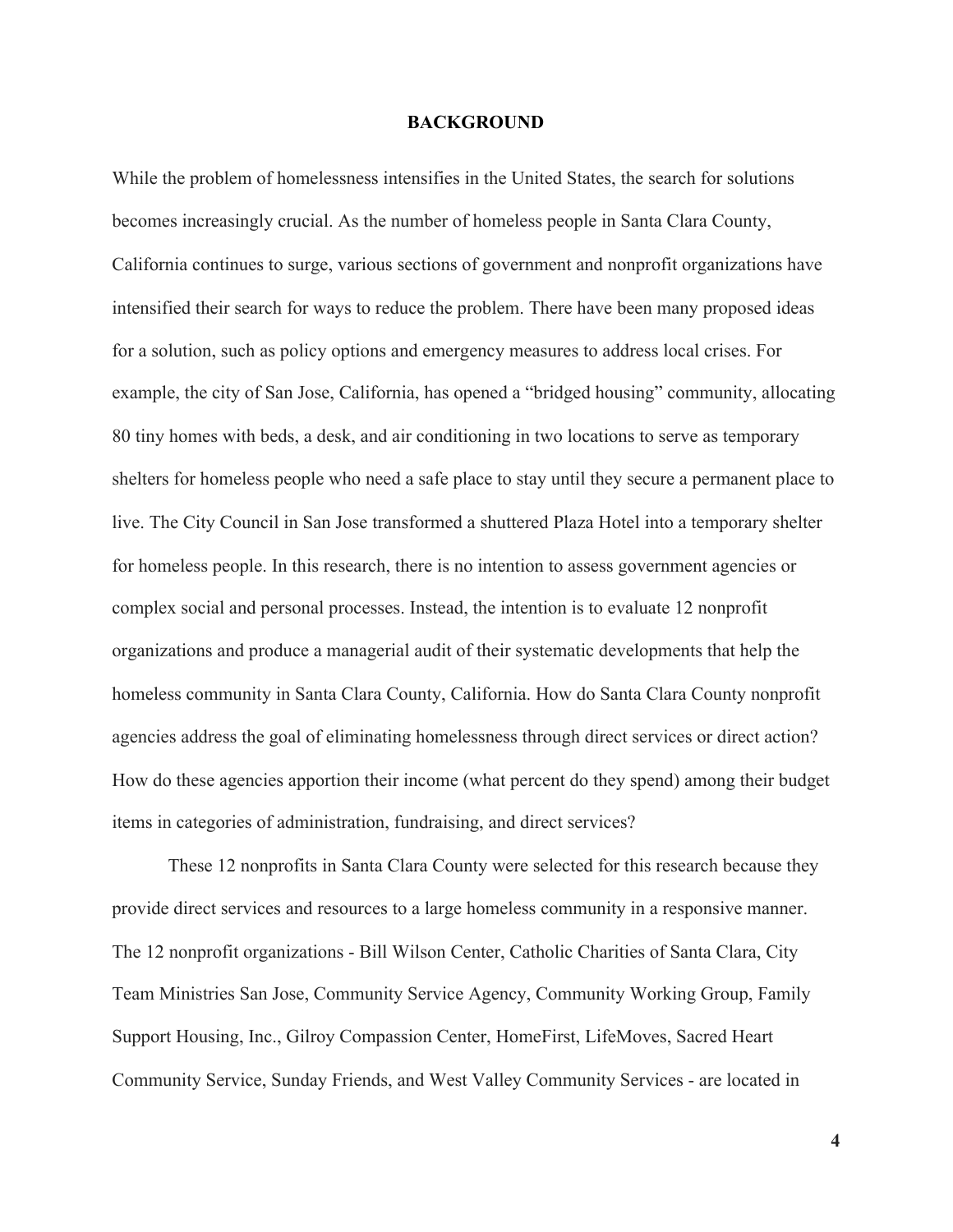various cities in Santa Clara County. The funding that these nonprofits receive to assist homeless residents comes from the county and is revenue that originates from the state and federal governments (Flaming et al, 2015). Combined, these 12 nonprofits from the calendar year July 1, 2017, through June 30, 2018, received \$80,833,992 from the government to assist the homeless community.

### <span id="page-5-0"></span>**Continuum of Care**

The Continuum of Care (CoC) was created to organize and deliver housing and services to meet the specific needs of people who are homeless as they move to stable housing and maximize self-sufficiency. It includes action steps to end homelessness and prevent a return to homelessness. CoC is a regional or local planning body that coordinates housing and services funding for homeless families and individuals. Each year, an average of 461 CoCs' applications are submitted for federal homeless assistance funds in all 50 states. CoCs represent communities of all kinds, including major cities, suburbs, and rural areas (HUD Exchange, 2019).

The US Department of Housing and Urban Development (HUD) identifies four necessary parts of a continuum of care:

- Outreach, intake, and assessment in order to identify service and housing needs and provide a link to the appropriate level of both;
- Emergency shelter to provide an immediate and safe alternative to sleeping on the streets, especially for homeless families with children;
- Transitional housing with supportive services to allow for the development of skills that will be needed once permanently housed; and
- Permanent and permanent supportive housing to provide individuals and families with an affordable place to live, with services if needed (Burt et al., 2002).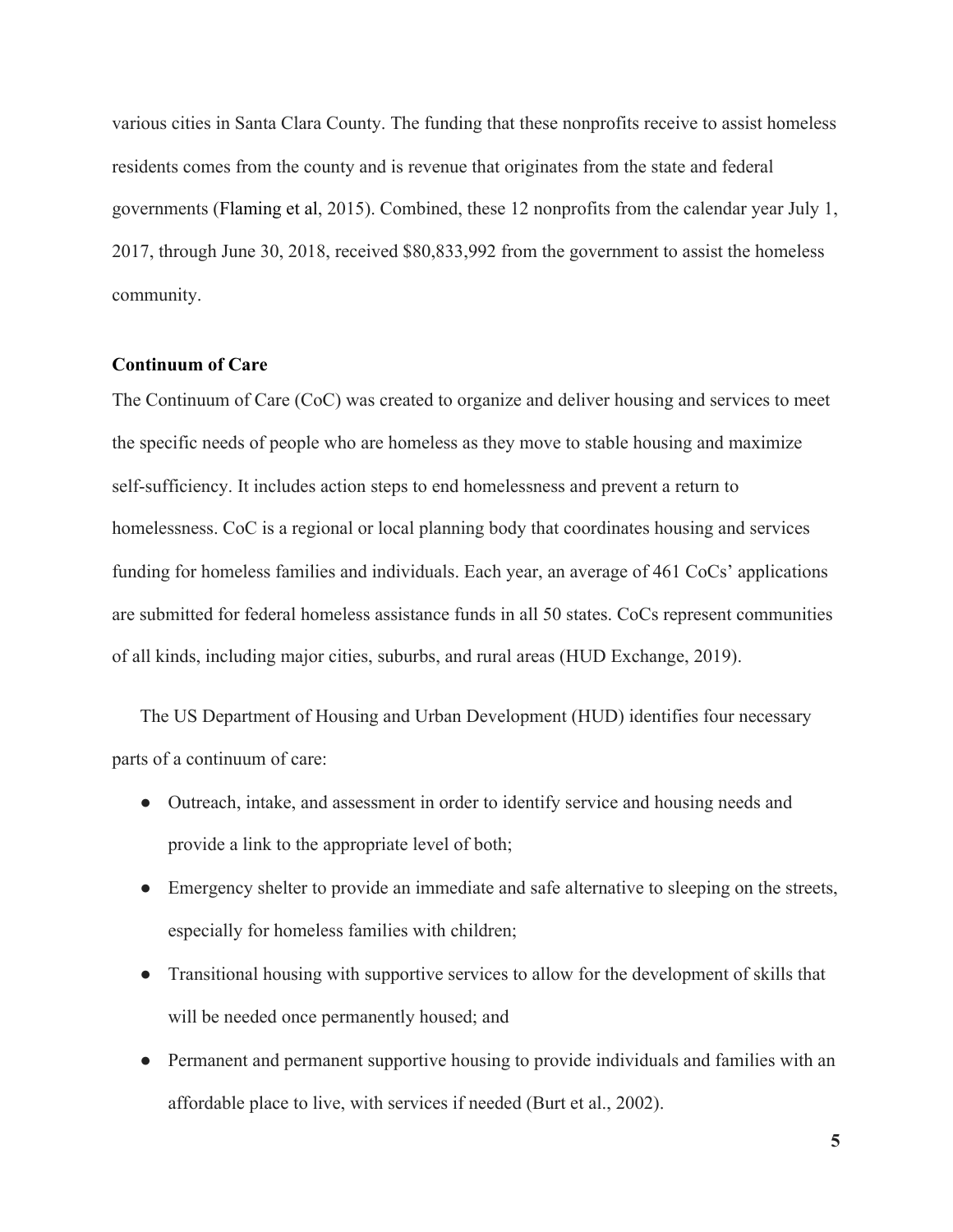CoCs are tasked to track and manage the homeless community in each respective area. These counts provide an overview of the state of homelessness in a CoC, and offer critical information needed to redirect services, funding, and resources. The CoC also manages these services, offering both prevention strategies and homeless assistance programs to assist those at-risk of or experiencing homelessness (Burt et al., 2002)

#### <span id="page-6-0"></span>**HUD's HMIS**

HUD uses aggregate Homeless Management Information System (HMIS) data to better inform homeless policy and decision making at the federal, state, and local levels. The HEARTH Act, enacted into law on May 20, 2009, requires that all communities have an HMIS with the capacity to collect unduplicated counts of individuals and families experiencing homelessness. Through their HMIS, a community will be able to collect information from projects serving homeless families and individuals to use as part of their needs analyses and to establish funding priorities (HUD Exchange, 2020).

#### <span id="page-6-1"></span>**Homelessness in the United States**

Homelessness continues to be a significant problem in the United States. Homelessness is not an unexpected event in the lives of most victims. It is usually the culmination of a prolonged process of economic hardship, isolation, and social dislocation that can be regarded as the cycle of homelessness. Based on HUD's 2019 Annual Homeless Assessment Report (AHAR), there were 567,715 homeless people in the United States during a one-night point-in-time count, where 396,045 of them were categorized as homeless individuals, that is, people living by themselves and not part of a family. The number of people that experienced homelessness nationwide increased by nearly 3% between 2018 and 2019 or 14,885 more people. On a single night in January 2019, nearly half of these people, or 211,293 individuals across the US,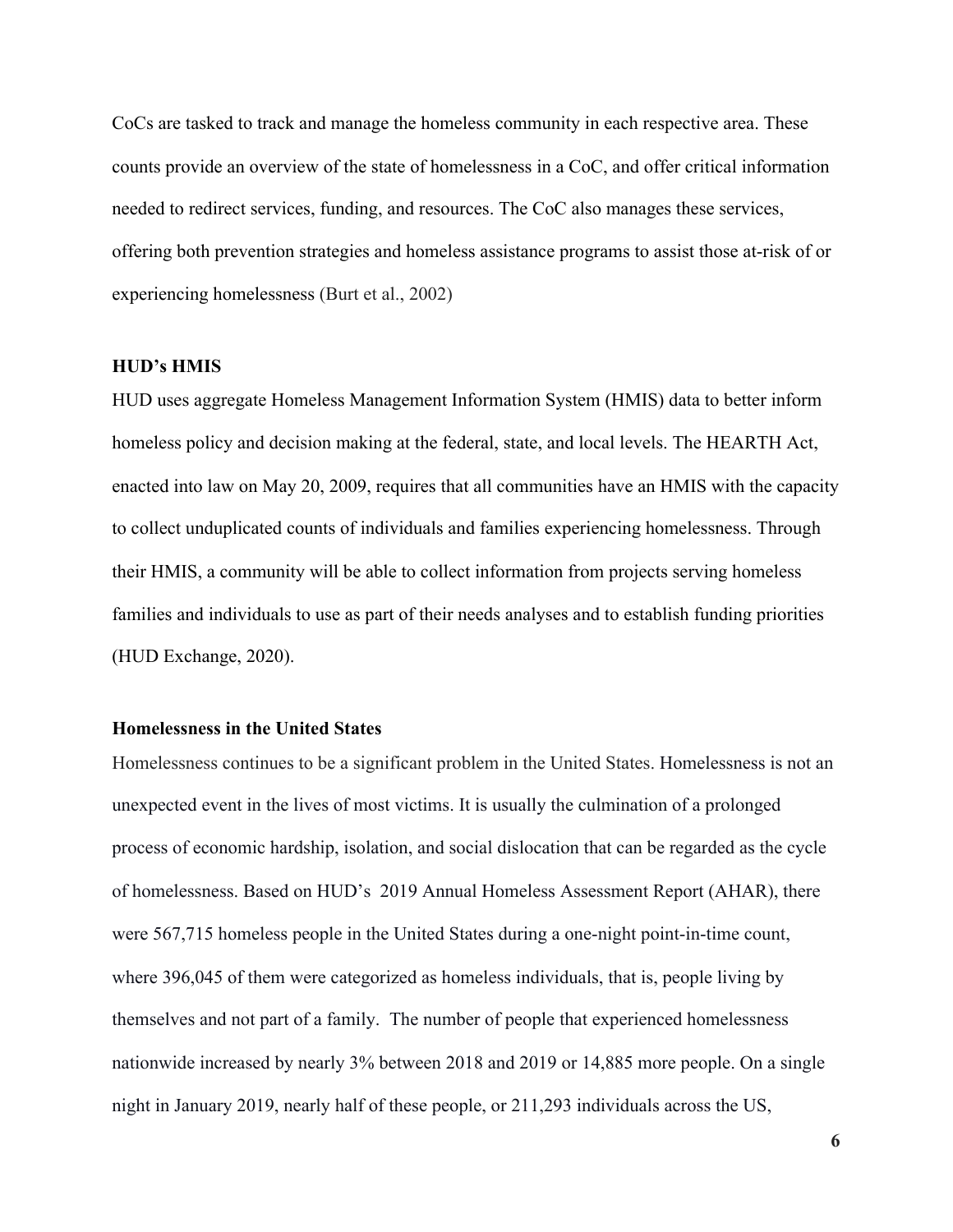experienced unsheltered homelessness, and 356,422 people experienced sheltered homelessness (Henry, et al., 2019).

The demographic characteristics of people who experienced homelessness diverge considerably by household type and shelter status. Men and boys made up 343,187 of homeless people (61%), and 218, 811 of the people (39%) were women or girls, while 3,255 people (less than 1%)identified as transgender people and 1,362 identified as gender non-conforming people (Henry, et al., 2019). White people made up 270,607 (48%) of all homeless people, and 119,487 (57%) of the unsheltered people were white. (Henry, et al., 2019). Black or African American people made up 225,735 (or 40%) of all homeless people, and 56,381 (27%) of the unsheltered homelessness people were black or African American. Hispanic or Latino<sup>1</sup> people made up 22% of the homeless population overall, and 23% of the unsheltered homeless people (Henry, et al., 2019). These numbers capture individual homelessness throughout the United States, providing states with the information that they require to determine what can be done differently when homelessness fluctuates during the years.

#### <span id="page-7-0"></span>**Homelessness in California**

In the United States, half of all the people who experienced homelessness in the country were in three states: California, New York, and Florida (Henry, et al., 2019). As of January 2019, California had an estimated 151,278 homeless people on any given day, the highest number since at least 2007, representing a nearly 17% uptick since 2018, as reported by Continuums of Care to HUD. Of that total, 7,044 were family households, 10,980 were veterans, 11,993 were unaccompanied young adults (aged 18-24), and 41,557 were individuals experiencing chronic homelessness. Approximately three-quarters of the population are unsheltered, living on the

<sup>&</sup>lt;sup>1</sup> Hispanic or Latino is an ethnicity, whose members may identify as any race.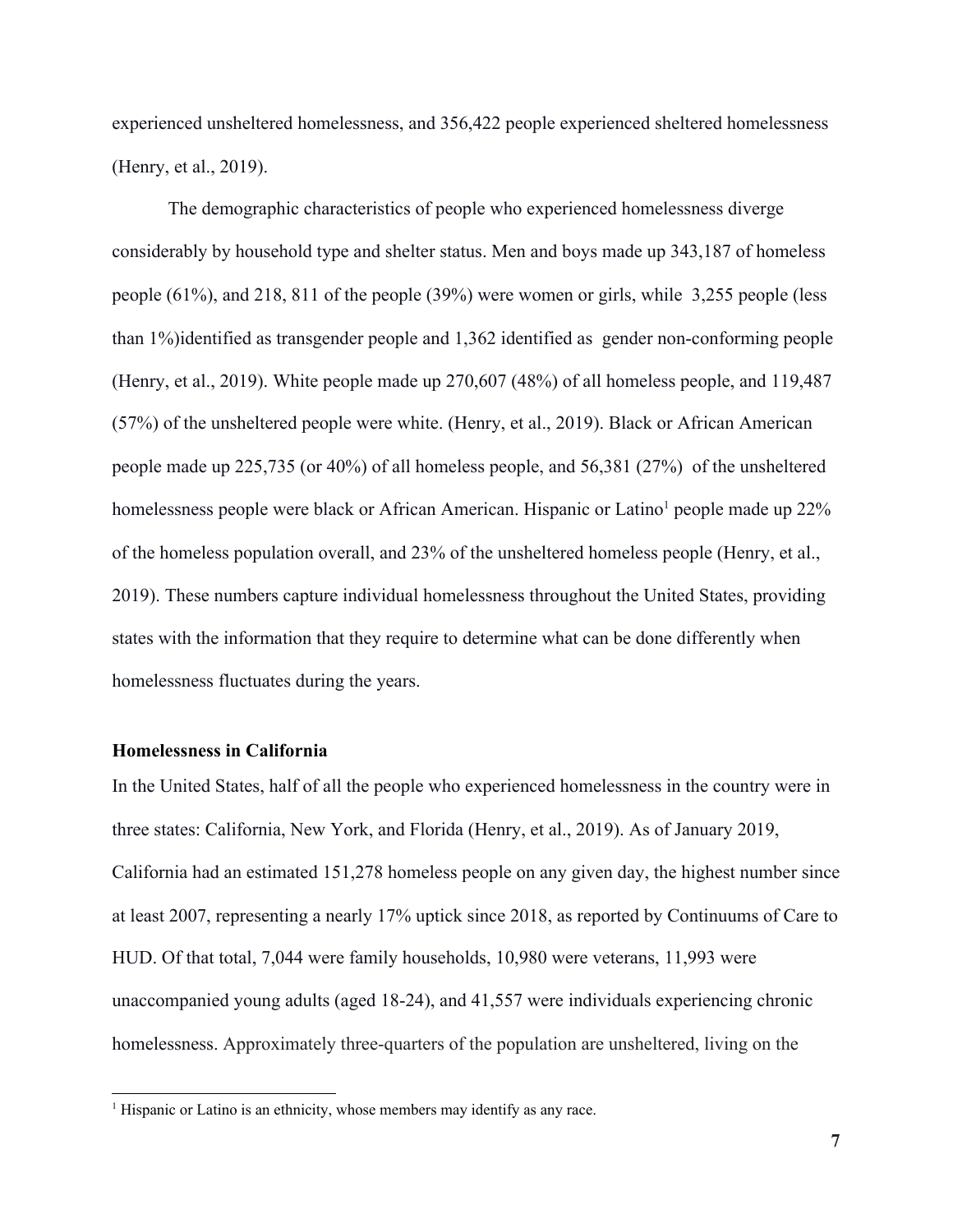streets or in parks and make-do encampments (Levin, et al., 2020). There are 58 counties in California that fund direct service delivery, and these numbers help local governments learn how homelessness has developed through the years in the state. Measuring the magnitude of homelessness is essential to combating it, and the point in time process provides California with the data to learn about and address the homeless crisis.

#### <span id="page-8-0"></span>**Homelessness in Santa Clara County**

Santa Clara County (SCC) is California's 6th most populous county, with a population of 1,938,000, with a median age of 37.2 years and a median household income of \$126,606 (U.S. Census Bureau, 2020). It ranks 7th for the number of homeless residents and 3rd for the number of unsheltered homeless individuals among all counties in the United States. (Henry, et al., 2019). The majority (81%) of the county's homeless individuals reported living in SCC in the most recent time they became homeless, similar to 2017 (83%). More than half (57%) lived in SCC for 10 or more years, while 14% had lived in SCC for less than one year (Henry, et al., 2019).

The Santa Clara County Homeless Census and Survey 2019, found that 9,706 people experienced homelessness on January 29-30, 2019, a 31% increase from 2017, the highest the number has been in over a decade (Applied Survey Research, 2019). The local Point-in-Time count of homeless individuals found that there were 7,922 unsheltered and 1,784 sheltered homeless individuals in SCC. More homeless individuals identified as male (62%) than female (36%), and as white (44%) and black/African American (19%) than other races. Black/African American individuals experiencing homelessness were represented in the homeless population at a much greater rate than in the general population in SCC (19% vs 3%). Nearly half (43%) of the homeless people indicated that they were of Hispanic/Latinx origin, which was much higher than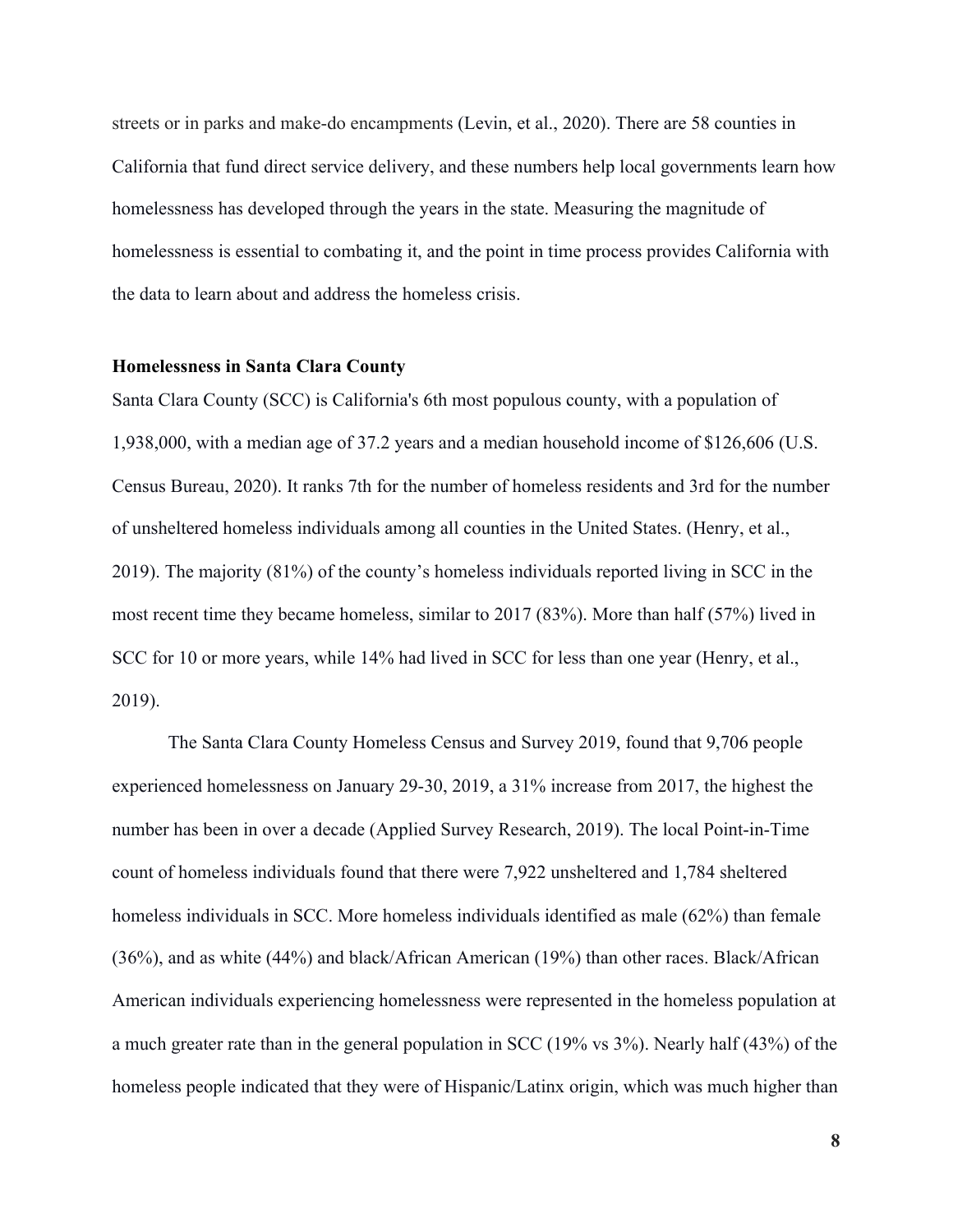the general population (26%). SCC sees large numbers of individuals experiencing first-time homelessness. Of those surveyed in 2019, 36% reported that their current episode of homelessness was their first time experiencing homelessness. Conversely, 64% reported that they had experienced homelessness previously (Applied Survey Research, 2019).

The county's 2019 Point-in-Time count shows that the number of homeless people has increased dramatically in some cities. There were 5,259 unsheltered homeless individuals and 1,775 sheltered homeless individuals in 2017, totaling 7,034. The 2019 Point-in-Time count recorded a dramatic increase of over 2,212 homeless. The majority of the county's homeless population lives in the City of San Jose, with 4,350 in 2017 and 6,097 in 2019. The city with the second highest homeless population is the City of Gilroy, with 722 in 2017 and 704 in 2019. The data shows that the number of homeless people also increased in northern cities: Mountain View with a 46% increase, Milpitas with 89%, and Sunnyvale with a 147% jump in homeless individuals. In contrast, the number of homeless individuals dropped by 71% in Morgan Hill (Applied Survey Research, 2019).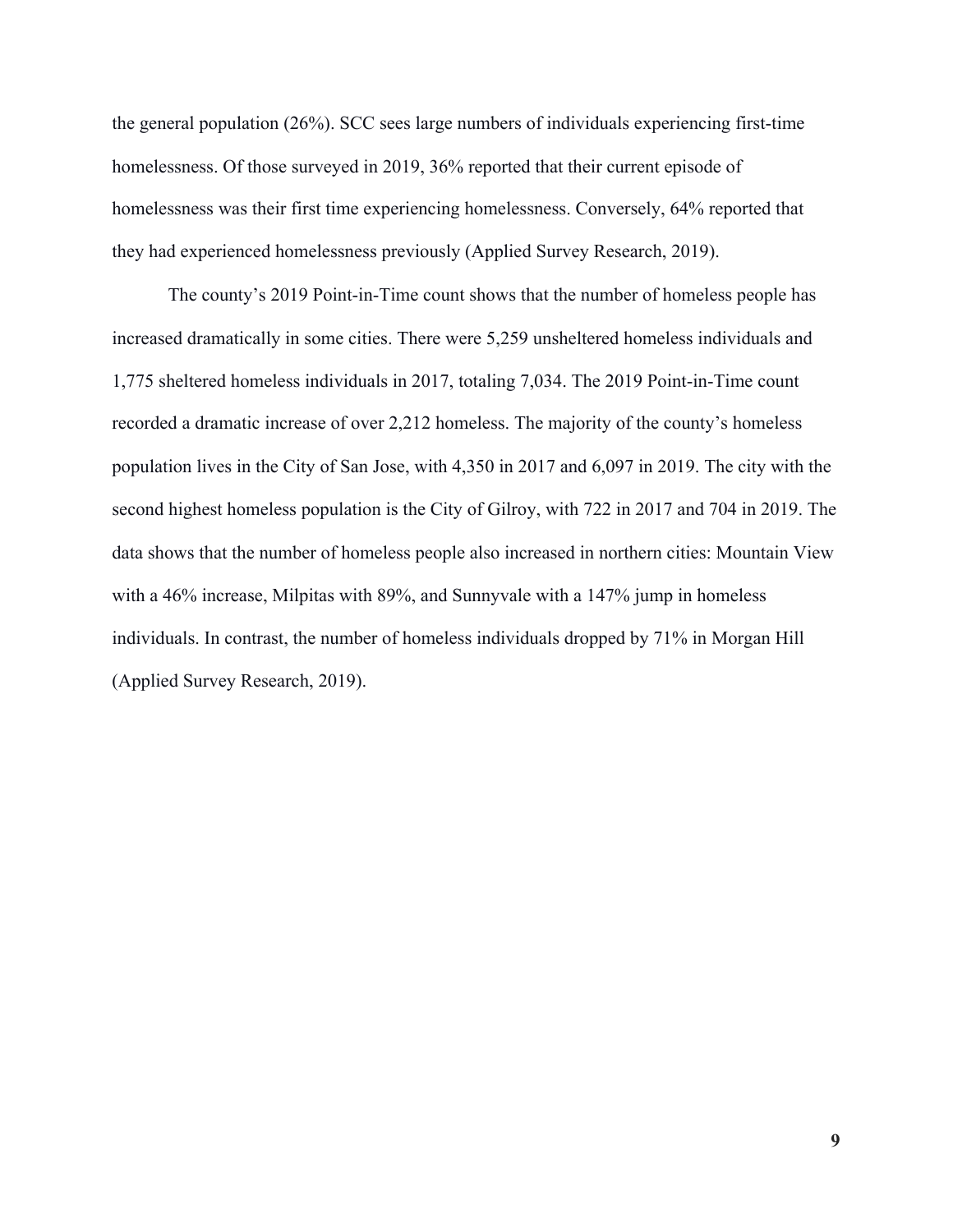|                                  | <b>UNSHELTERED</b> |                | <b>SHELTERED</b> |              | <b>TOTAL</b>   |                         | $17 - 19$ |
|----------------------------------|--------------------|----------------|------------------|--------------|----------------|-------------------------|-----------|
| <b>JURISDICTION</b>              | 2017               | 2019           | 2017             | 2019         | 2017           | 2019                    | % CHANGE  |
| <b>Total Incorporated</b>        | 5,259              | 7,652          | 1,775            | 1,594        | 7,034          | 9,246                   | 31%       |
| <b>City of Campbell</b>          | 94                 | 74             | 0                | 0            | 94             | 74                      | $-21%$    |
| <b>City of Cupertino</b>         | 127                | 159            | $\mathbf{0}$     | $\theta$     | 127            | 159                     | 25%       |
| <b>City of Gilroy</b>            | 295                | 345            | 427              | 359          | 722            | 704                     | $-2%$     |
| <b>City of Los Altos</b>         | 6                  | 76             | $\mathbf{0}$     | $\Omega$     | 6              | 76                      | $\star$   |
| <b>City of Los Altos Hills</b>   | $\overline{0}$     | $\mathfrak{p}$ | $\mathbf{0}$     | 0            | $\overline{0}$ | $\overline{\mathbf{c}}$ | $\star$   |
| <b>Town of Los Gatos</b>         | 52                 | 16             | $\overline{0}$   | $\mathbf{0}$ | 52             | 16                      | $\star$   |
| <b>City of Milpitas</b>          | 66                 | 125            | $\bf{0}$         | 0            | 66             | 125                     | 89%       |
| <b>City of Monte Sereno</b>      | $\mathbf{0}$       | $\mathbf{0}$   | 0                | 0            | $\Omega$       | 0                       | $\star$   |
| City of Morgan Hill              | 388                | 114            | $\overline{0}$   | 0            | 388            | 114                     | $-71%$    |
| <b>City of Mountain View</b>     | 411                | 574            | 5                | 32           | 416            | 606                     | 46%       |
| City of Palo Alto                | 256                | 299            | 20               | 14           | 276            | 313                     | 13%       |
| City of San José                 | 3,231              | 5,117          | 1,119            | 980          | 4,350          | 6,097                   | 41%       |
| City of Santa Clara              | 199                | 264            | 73               | 62           | 272            | 326                     | 20%       |
| City of Saratoga                 | 12                 | 10             | $\overline{0}$   | $\Omega$     | 12             | 10                      | $\star$   |
| City of Sunnyvale                | 122                | 477            | 131              | 147          | 253            | 624                     | 147%      |
| <b>Total Unincorporated</b>      | 189                | 270            | 113              | 89           | 302            | 359                     | 19%       |
| <b>Confidential</b><br>Locations | <b>NA</b>          | <b>NA</b>      | 58               | 101          | 58             | 101                     | 74%       |
| <b>Total</b>                     | 5,448              | 7,922          | 1,946            | 1,784        | 7,394          | 9,706                   | 31%       |

<span id="page-10-0"></span>**Table 1: SCC Homeless Population by Jurisdiction and Shelter Status**

\*Note: Percentage change was not calculated for rows with less than 50 individuals.

Source: Applied Survey Research. (2019). Santa Clara County Homeless Point-in-time Census & Survey, Santa Clara, Ca

It is recognized that the difference in the count from 2017 to 2019 may be attributed to cold weather, opening bed programs, full shelters, and transitional housing units becoming permanent housing units (Applied Survey Research, 2019b).

Santa Clara County's effort to prevent and end homelessness has been shown throughout the years. In 2006, the Housing Authority of the County of Santa Clara (HACSC) established a Housing Choice Voucher waiting list preference that assisted chronically homeless applicants. In addition, the county started clearing homeless encampments along creeks and other waterways along rivers that can pose a hazard to the water supply of nearby communities (Rucke, 2014). In 2010, HACSC launched the Chronically Homeless Direct Referral program that worked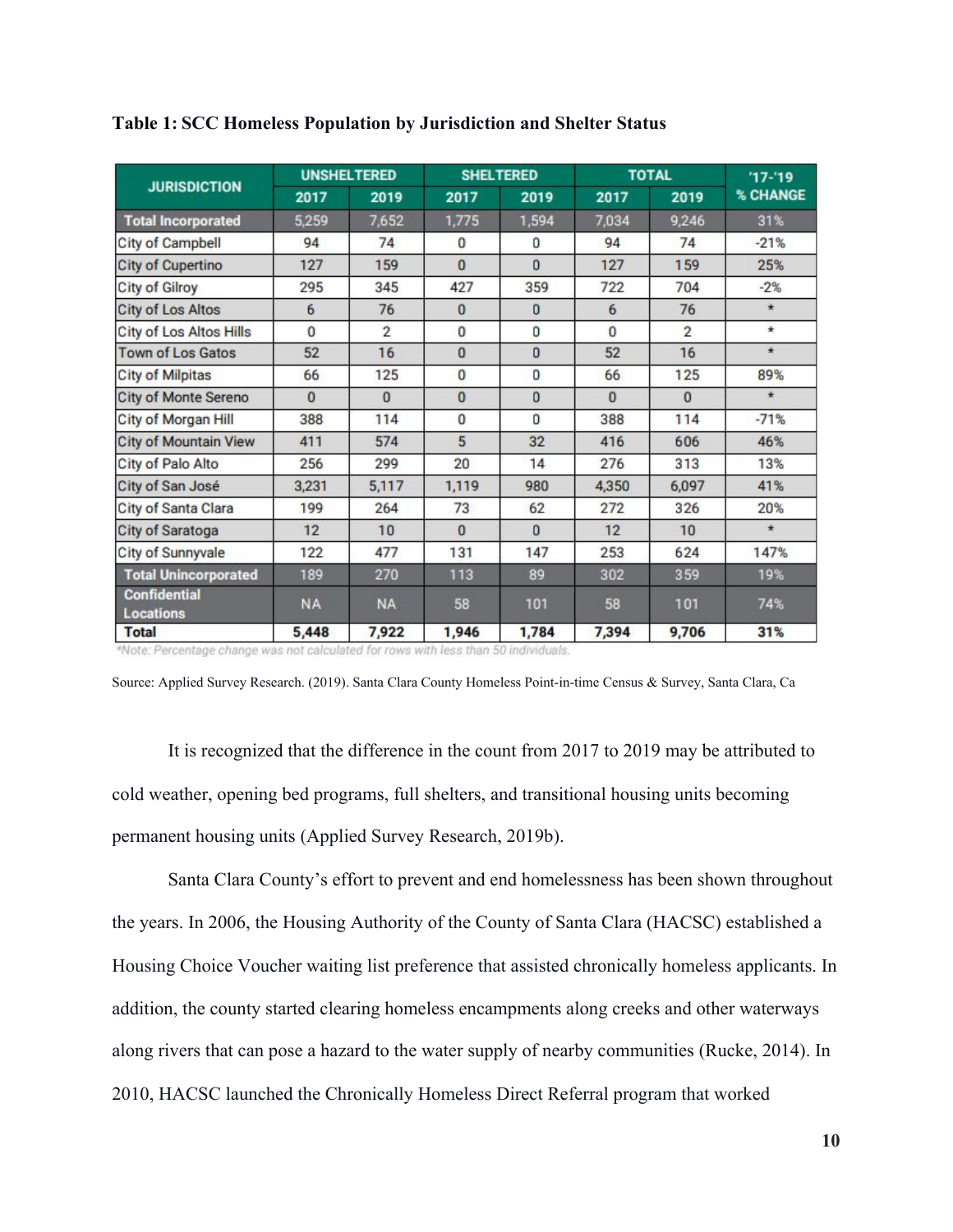alongside 21 local service providers. The program was designed to match vouchers and appropriate case management services with chronically homeless families quickly and effectively (Housing Authority of the County of Santa Clara, 2013). In May 2015, the HACSC began the process of releasing 1,000 additional federal Section 8 project-based rental housing vouchers to selected housing developers and property owners through a competitive request for proposals process (Applied Survey Research, 2019b).

In 2014, a homeless services non-profit called Destination: Home, in partnership with the Continuum of Care (CoC), developed a county-wide community plan by convening over 200 stakeholders in a year-long planning process. This plan is a five-year, community-wide roadmap to ending homelessness. The plan guides governmental actors, nonprofits, and other community members as they make decisions about funding, programs, priorities, and needs. The plan contains three overarching strategies: disrupt systems, build a solution, and serve the person. The Community Plan to End Homelessness describes the three strategies as innovative prototypes that transform the systems related to housing homeless people, building a secure solution for the amount of funding needed to provide housing and services to those who are homeless and at-risk of homelessness and adopting an approach that recognizes the need for client-centered strategies, using different responses to target resources for a specific individual or household (Destination: Home, 2015). Despite these efforts, the number of homeless individuals has consistently maintained an upward slope since 2008 (Applied Survey Research, 2019a).

SCC's homeless have produced a substantial expense to the taxpayer and the county. The cost of homelessness in SCC is estimated to be \$520 million per year, more than \$3.1 billion worth of services in six years. Over a period of one year, the costs go towards medical diagnoses and health care services (53%), the justice system (34%), and social services (13%). The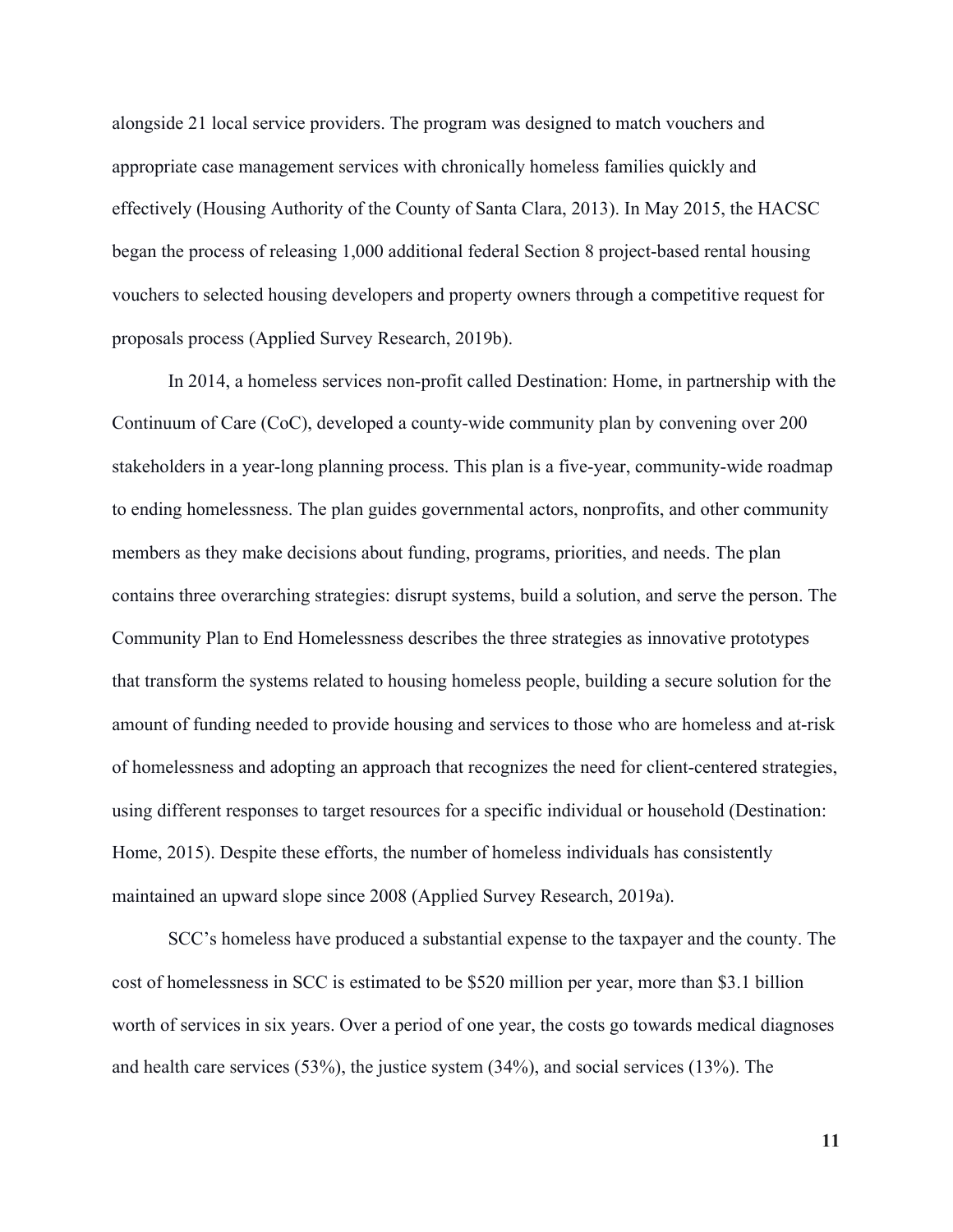homeless population is estimated to generate 47% of all public social services costs. Within this population, 2,800 individuals are categorized as "persistently homeless" and have an average public cost of \$100,000 per year (Flaming et al, 2015)

The Bay Area's response to homelessness has had many setbacks. In Menlo Park, California 47 homeless individuals living there dug homes for themselves and lived underground. They created large underground 12-foot hole dwellings out by the marshlands with a roof and a door (Mibach, 2019). In 2014, the city of San Jose's Homelessness Response Team targeted "the Jungle," San Jose's largest homeless encampment, for a rapid re-housing project. The goal was to provide 200 homeless individuals living at the encampment with housing and support services (Morales-Ferrand, 2015). The problem was obtaining and securing housing for those displaced by the cleaning and abating of "the Jungle". Unfortunately, homeless individuals relocated from one dangerous area to another dangerous area, such as parks, under the bridges, on streets, and in creeks. So far, securing access to housing remains difficult for homeless individuals. The transition from homelessness to "temporary" to "permanent" housing becomes a considerable challenge for the government to take. Many of Santa Clara County's nonprofit initiatives are now geared towards achieving this goal of finding permanent housing and providing direct services to homeless individuals.

#### <span id="page-12-0"></span>**Definition of Homeless**

There is no single federal definition of homelessness. In the 1980s, the United States originated a new demographic category: "The homeless". The homeless definition has evolved depending on the focus and emergence of subpopulations, such as families, youth, the chronically homeless, and veterans. The presence of unhoused and tenuously housed people has existed in virtually every period of history. Refugees and exiles, impoverished city dwellers, vagrants and hobos,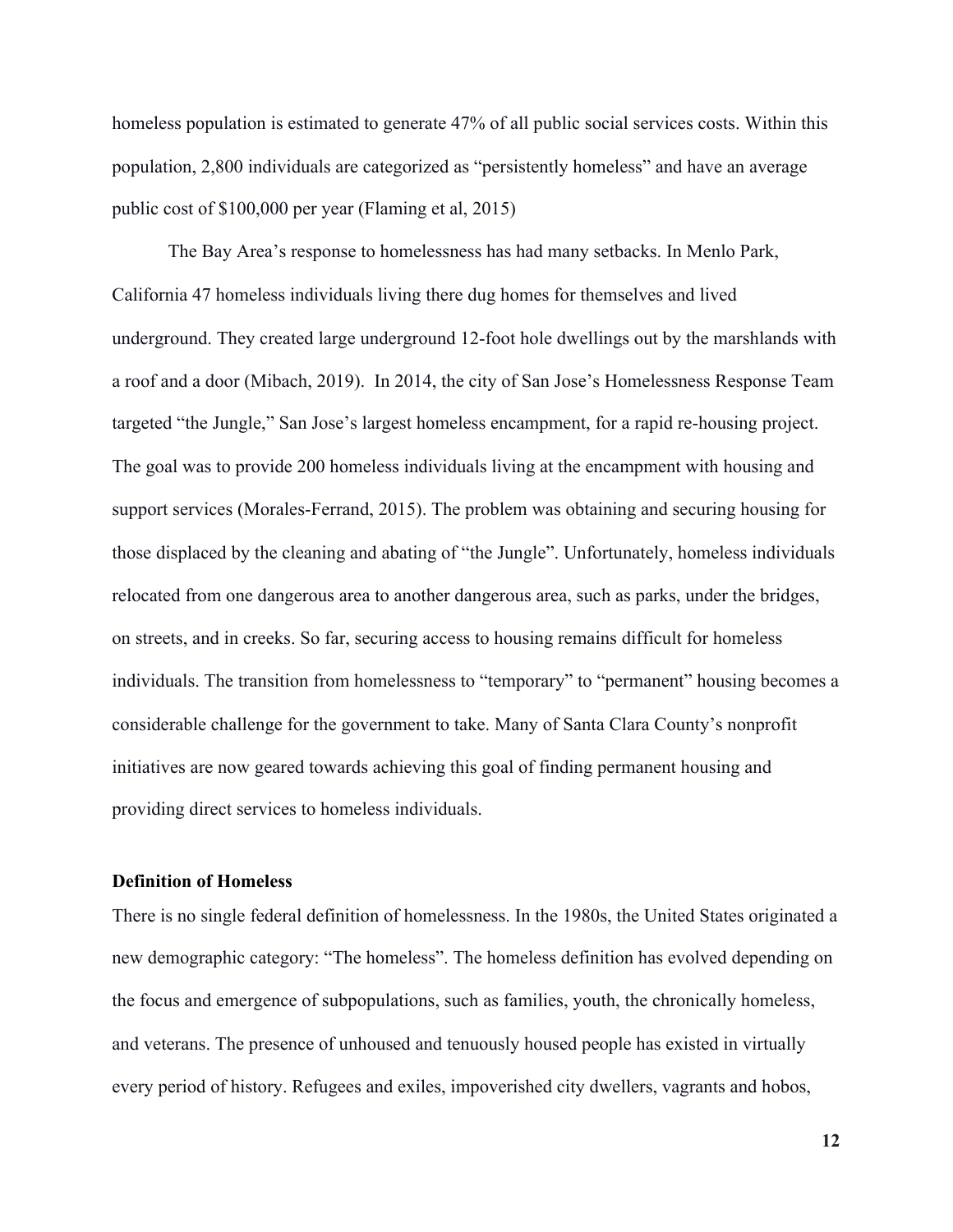and drifters and bums populate the historical record, but "the homeless" was a new and different

group, characterized by a dramatic rise in the number of unhoused people, and also by the

conceptual unification of previously disparate groups (Eisenberg, 2018).

The general definition of homeless according to the 42 U.S. Code § 11302:

(a) the terms "homeless", "homeless individual", and "homeless person" means— [1]

(1) an individual or family who lacks a fixed, regular, and adequate nighttime residence;

(2) an individual or family with a primary nighttime residence that is a public or private place not designed for or ordinarily used as a regular sleeping accommodation for human beings, including a car, park, abandoned building, bus or train station, airport, or camping ground;

(3) an individual or family living in a supervised publicly or privately-operated shelter designated to provide temporary living arrangements (including hotels and motels paid for by Federal, State, or local government programs for low-income individuals or by charitable organizations, congregate shelters, and transitional housing);

(4) an individual who resides in a shelter or place not meant for human habitation and who is exiting an institution where he or she temporarily resided. (The Public Health and Welfare, 2010).

HUD's definition of homelessness, contained in the Homeless Emergency Assistance and

Rapid Transition to Housing (HEARTH) Act , modified the definition of homelessness. HUD's

definition included being "at risk of homelessness". This is when a person is at imminent risk of

homelessness, or when a family, unaccompanied youth, or families with children and youth, is

living unstably; and then under this definition they are allowed to use homeless prevention

assistance. Imminent risk includes situations where a person must leave his or her current

housing within the next 14 days with no other place to go and no resources or support networks

to obtain housing (National Alliance to End Homelessness, 2012). The definition affects who is

eligible for various federally funded homeless assistance programs.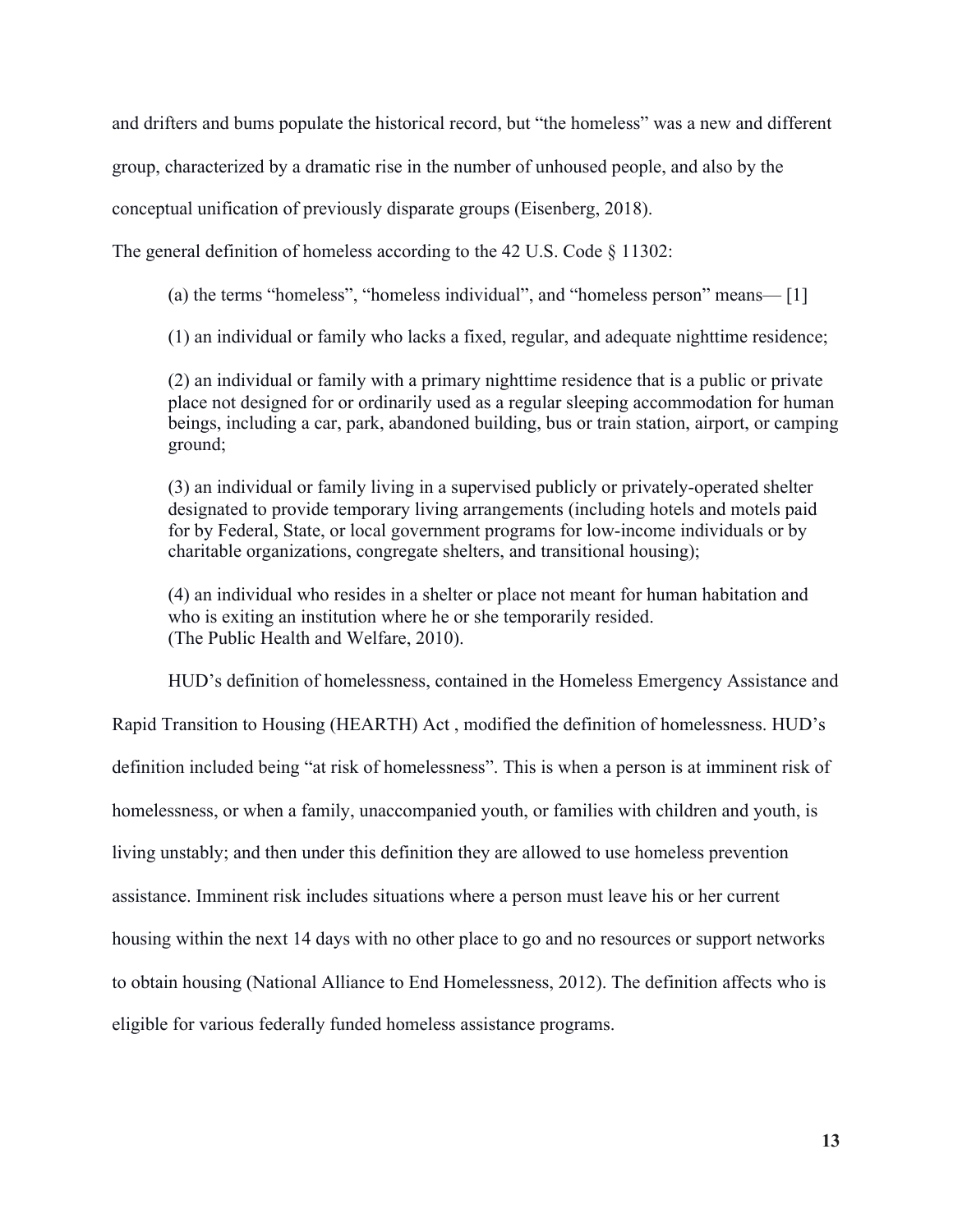#### <span id="page-14-0"></span>**Federal Regulations on Homelessness**

#### *The Housing Act of 1949*

The federal answer to address the source of homelessness began by Congress passing the Housing Act of 1949, in response to the severe housing shortage after World War II (Lipsitz, 2008). As the Housing Act of 1949 used public housing to serve displaced households, who were generally minorities, the creation of a Federal Housing Administration (FHA) mortgage program financed suburban housing only to whites, which helped entrench poverty and segregation for people of color. It was not until the Housing Act of 1956 that relocation payments were authorized to those individuals and families who were displaced by the process of urban renewal (National Academies of Sciences, Engineering, and Medicine (U.S.), 2018). Finally, the Housing and Urban Renewal Act of 1965 was enacted as a rent supplement for low-income, disabled, and elderly individuals, formally creating the Department of Housing and Urban Development (U.S. Department of Housing and Urban Development, 2020).

#### *McKinney-Vento Act 1987*

In 1987, Congress passed the first federal law specifically addressing homelessness. The Stewart B. McKinney Homeless Assistance Act of 1987, later renamed the McKinney-Vento Homeless Assistance Act, provides federal financial support for a variety of programs to meet the many needs of individuals and families who are homeless (HUD'S Homeless Assistance Programs, 2009). The McKinney-Vento Act defined homelessness, which is important for allocating federal resources, and also made provisions for using federal money to support shelters for persons experiencing homelessness. The law also prompted all other local and state governments to pursue initiatives to end homelessness. The Stewart B. McKinney Act also authorized the creation of the U.S. Interagency Council on Homelessness (USICH). USICH is an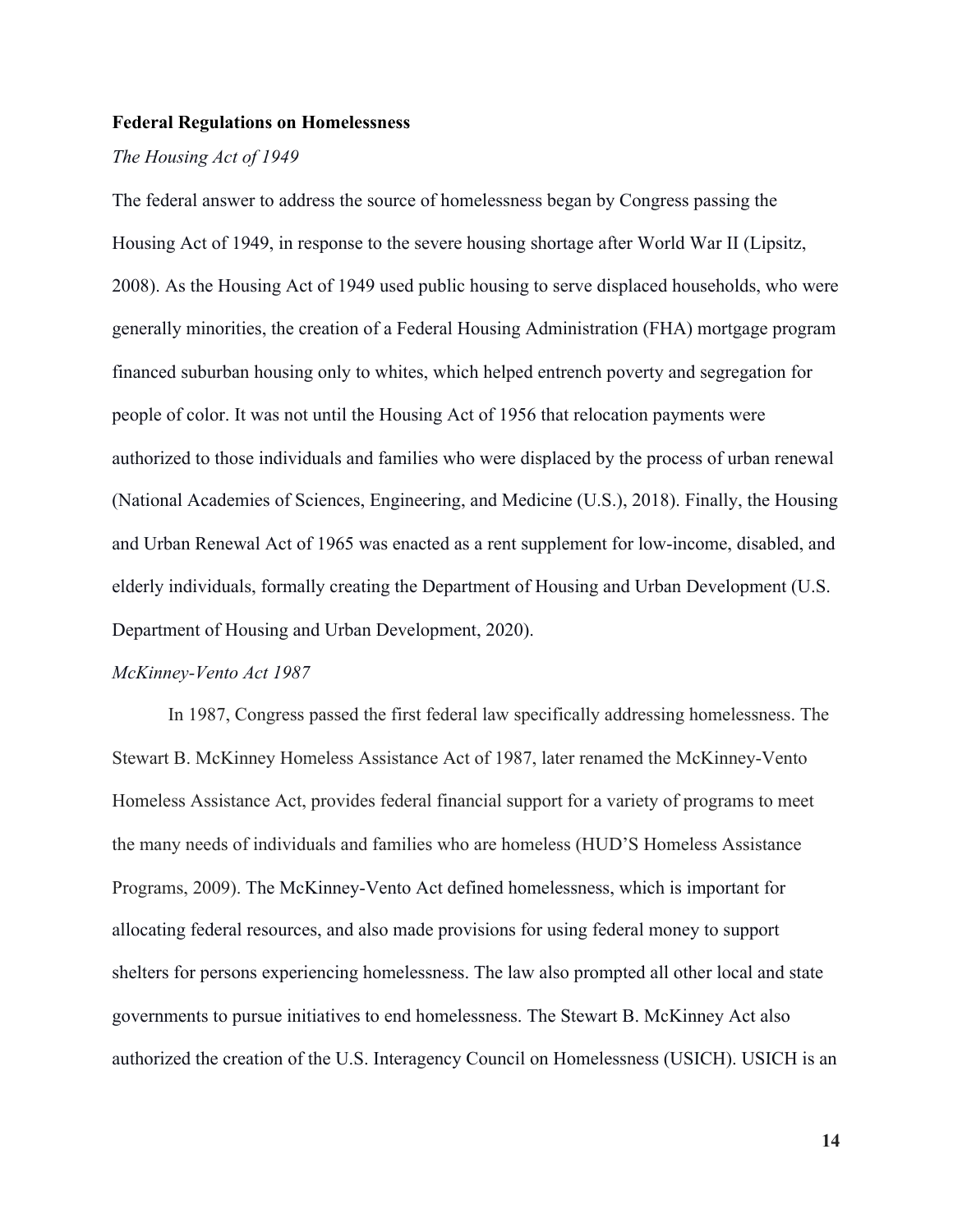independent executive branch body established to better coordinate homelessness programs across government agencies (National Coalition for the Homeless, 2006).

#### *U.S. Interagency Council on Homelessness & HEARTH Act of 2009*

In 2002, the USICH spearheaded the Chronic Homelessness Initiative, asking states and local jurisdictions to draft 10-year plans to end chronic homelessness (National Coalition for the Homeless, 2006). Another change in federal policy occurred in 2003, bringing a focus on "ending chronic homelessness" through low-threshold and permanent supportive housing programs (U.S. Department of Housing and Urban Development, 2007). The next reauthorization of the McKinney-Vento Act called the Homeless Emergency Assistance and Rapid Transition to Housing (HEARTH) Act, was signed into law in 2009 (National Academies of Sciences, Engineering, and Medicine (U.S.), 2018). The HEARTH ACT consolidated several existing programs for individuals experiencing homelessness, created a federal goal that individuals and families experiencing homelessness be permanently housed within 30 days, and codified the planning processes used by communities to organize into Continuums of Care in order to apply for homeless assistance funding through HUD (U.S. Department of Housing and Urban Development, 2020).

#### *Federal Strategic Plan 2010*

In 2010, during the Obama administration, a federal strategic plan to end homelessness was released (U.S. Department of Housing and Urban Development, 2017). The federal strategic plan established four key goals: (1) Prevent and end homelessness among Veterans in 5 years; (2) Finish the job of ending chronic homelessness in 7 years; (3) Prevent and end homelessness for families, youth, and children in 10 years; and (4) Set a path to ending all types of homelessness (United States Interagency Council on Homeless, 2016). Achieving these goals is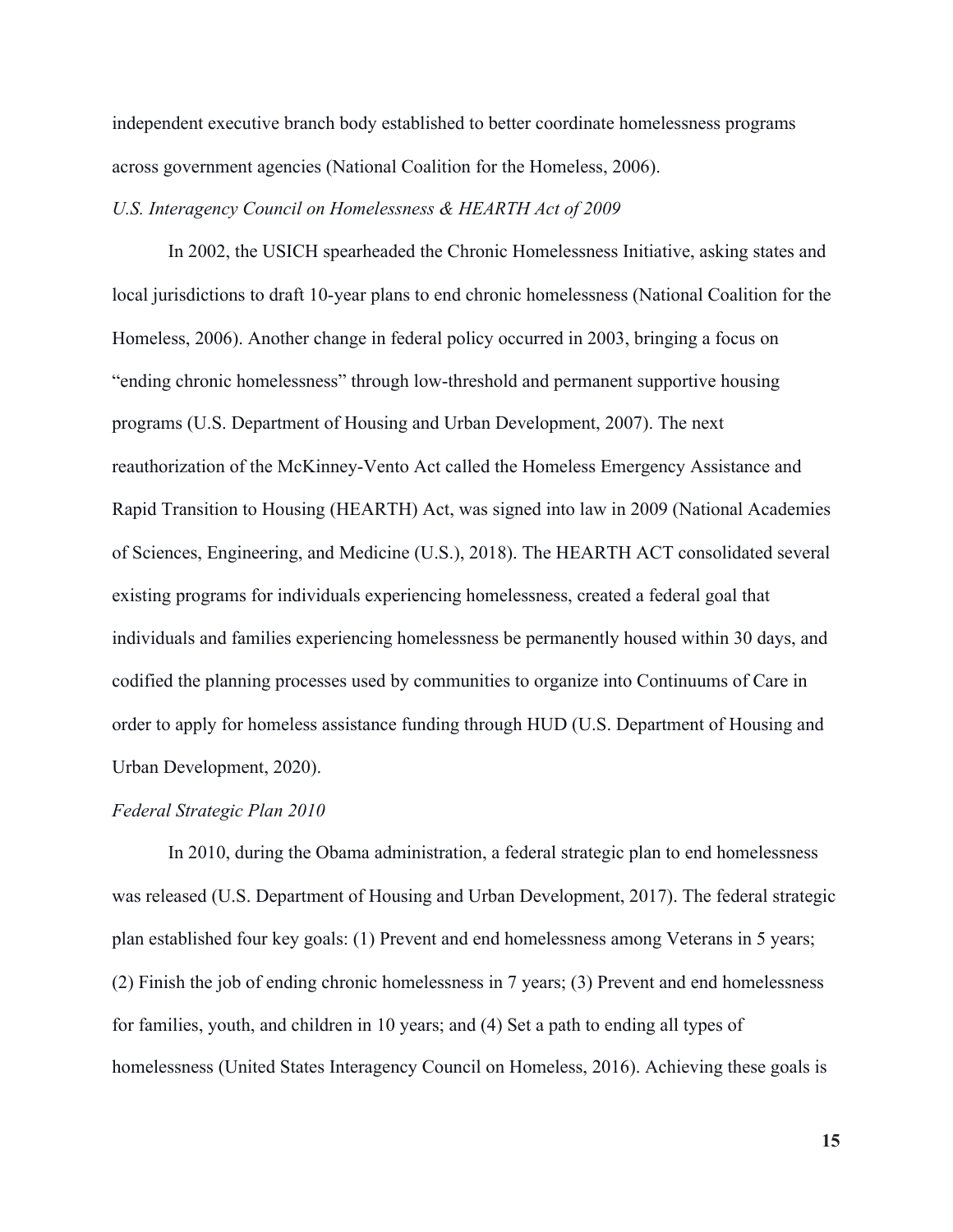grounded in a shared vision of what it means to end homelessness: that every community must have a systemic response in place that ensures homelessness is prevented whenever possible, or if it cannot be prevented, it is a rare, brief, and one-time experience (U.S. Department of Housing and Urban Development, 2017).

#### <span id="page-16-0"></span>**Overview of Santa Clara County Homelessness**

A major concern for SCC is that the number of individuals experiencing homelessness has gone up considerably, especially in the number of [youth and young adults](https://www.svvoice.com/bill-wilson-center-refutes-rumors-of-compassion-fatigue-for-the-homeless/). Unstable living conditions, poverty, housing scarcity, high cost of living, low wages, and many other issues often lead to individuals cycling in and out of homelessness. Public, healthcare and nonprofit organizations in SCC spent over \$3.1 billion providing services for homeless individuals in six years. A total of \$1.9 billion over a six-period, or \$312 million a year, was spent on healthcare. Valley Medical Center (VMC) served 71% of residents identified as homeless during the year. The criminal justice system agencies, whose data is captured by the Criminal Justice Information Control (CJIC), had contact with 38% of the residents identified as homeless during the year. Justice system agencies spent \$786 million, or \$196 million a year, most of it for incarceration costs. The SCC Department of Drug and Alcohol Services (DADS) served 21% of residents identified as homeless during the year (Destination: Home 2015).

The unemployment rate in SCC in January 2019 was at 2.9%, slightly down from 3.6% in January 2017. SCC's unemployment rate among homeless individuals was 82%. According to the SCC Homeless Census and Survey (2019), the biggest obstacle to obtaining permanent housing was the affordability of rent (66%), a lack of jobs and income (56%), and a lack of available housing (40%). Homeless survey respondents also reported having these health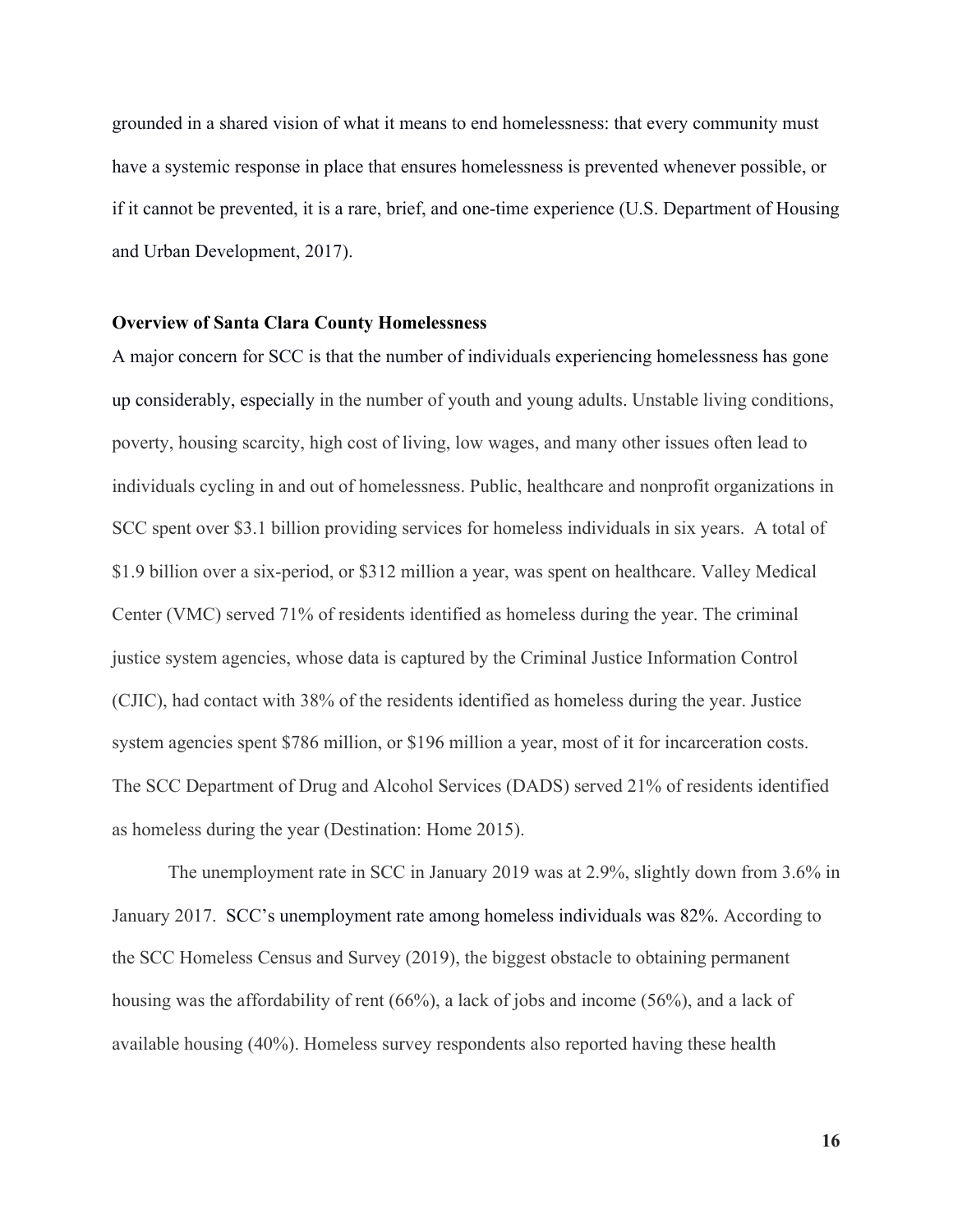conditions: a psychiatric or emotional condition (42%); drug and alcohol abuse (35%), and PTSD (33%) (Applied Research Survey, 2019).

SCC provides services and assistance through federal, state, and local programs to those currently experiencing homelessness. Many individuals and families do not apply for services, as many believe that they are ineligible for assistance. However, usage of these resources is impacted by knowledge of services available, understanding of eligibility requirements, and perceived stigma of receiving governmental assistance. The majority (70%) of survey respondents reported in 2019 that they were receiving some form of government assistance (Applied Research Survey, 2019).

#### <span id="page-17-0"></span>**Summary**

SCC has a homeless problem. The homeless community costs the county millions of dollars through medical care, arrests, jail time, and encampment sweeps each year. As the problem grows the federal government, the state, and the county inject funding to nonprofit organizations for a solution. Nonprofits focus on solving the problem with their message of dignity, compassion, vision, and optimism that the homeless problem can be solved. Every nonprofit has its own mission that shows opportunity by providing direct service and action to the most vulnerable in society.

As nonprofits represent the homeless community, they have the responsibility to operate through their commitment to ethical principles, transparency, and accountability. A managerial audit was conducted in order to assess and document how 12 of SCC's nonprofit organizations address the goal of eliminating homelessness through direct services and direct action, and how these agencies allocate their income among budget items such as administration, fundraising, and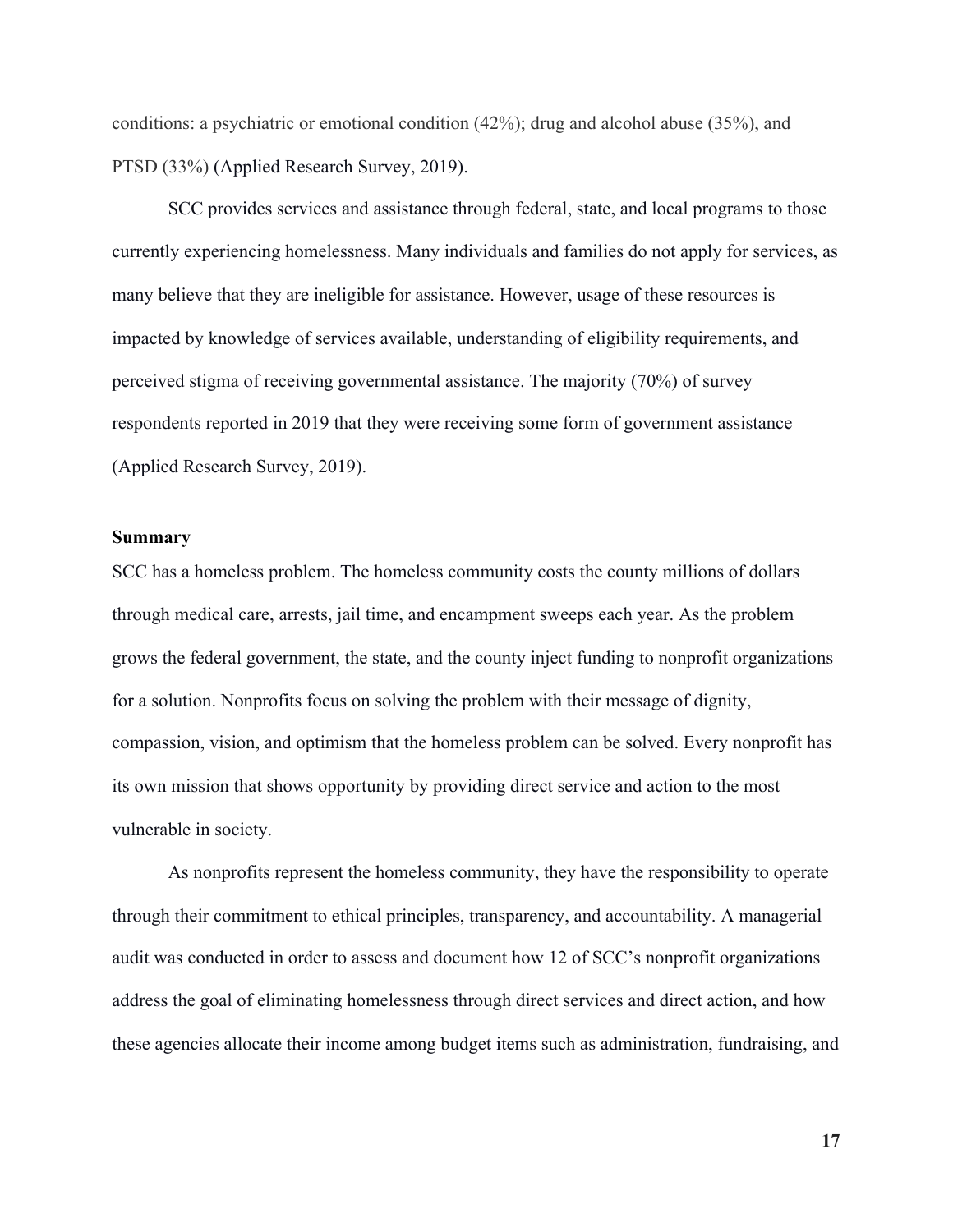direct services. This research will also be beneficial for their mission and other nonprofits that want to focus on eliminating homelessness.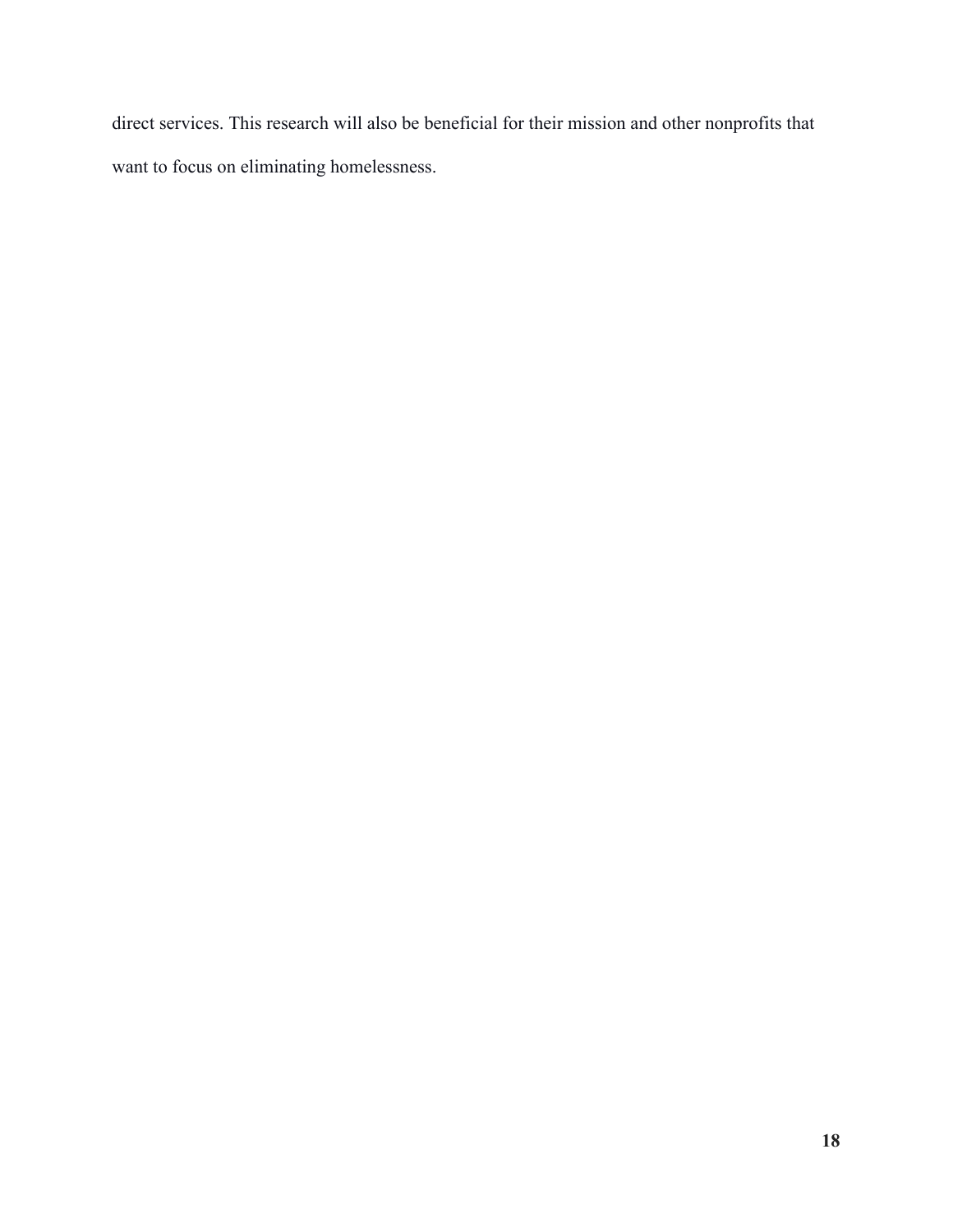#### **LITERATURE REVIEW**

#### <span id="page-19-1"></span><span id="page-19-0"></span>**The Root of Homelessness**

People who experience homelessness are not distinct and separate from the rest of the population. In fact, homeless individuals, and families who experience homelessness, may not share much in common with other homeless individuals and families, aside from the fact that they are extremely vulnerable, lack adequate housing and income and the necessary support to ensure they stay housed ("Causes of homelessness", 2017). Homelessness is usually the result of the collective impact of many factors rather than a single cause. The root of homelessness reflects an elaborate interplay between structural factors, systems failures, and individual circumstances (National Coalition for the Homeless, 2007).

#### *Structural factors*

Structural factors such as the economy, societal issues, and affordable housing affect opportunities, and social environments for homeless individuals. The growing economy and low unemployment mask the reason why homelessness persists (National Coalition for the Homeless, 2007). Poverty and unemployment rates were found to be positively associated with homelessness. Studies have shown that those who were considered poor or unemployed were most likely to experience homelessness (Byrne, et al., 2012). Changes in the economy, both nationally and locally, can create challenges for people to earn an adequate income, and pay for food and for housing ("Causes of homelessness", 2017). Wages put housing out of reach for many working homeless individuals in every state, as more than the minimum wage is required to afford a one- or two-bedroom apartment at fair market rent. The connection between impoverished workers and homelessness can be seen in homeless shelters, many of whose residents are full-time employed workers who are not able to afford to rent (National Coalition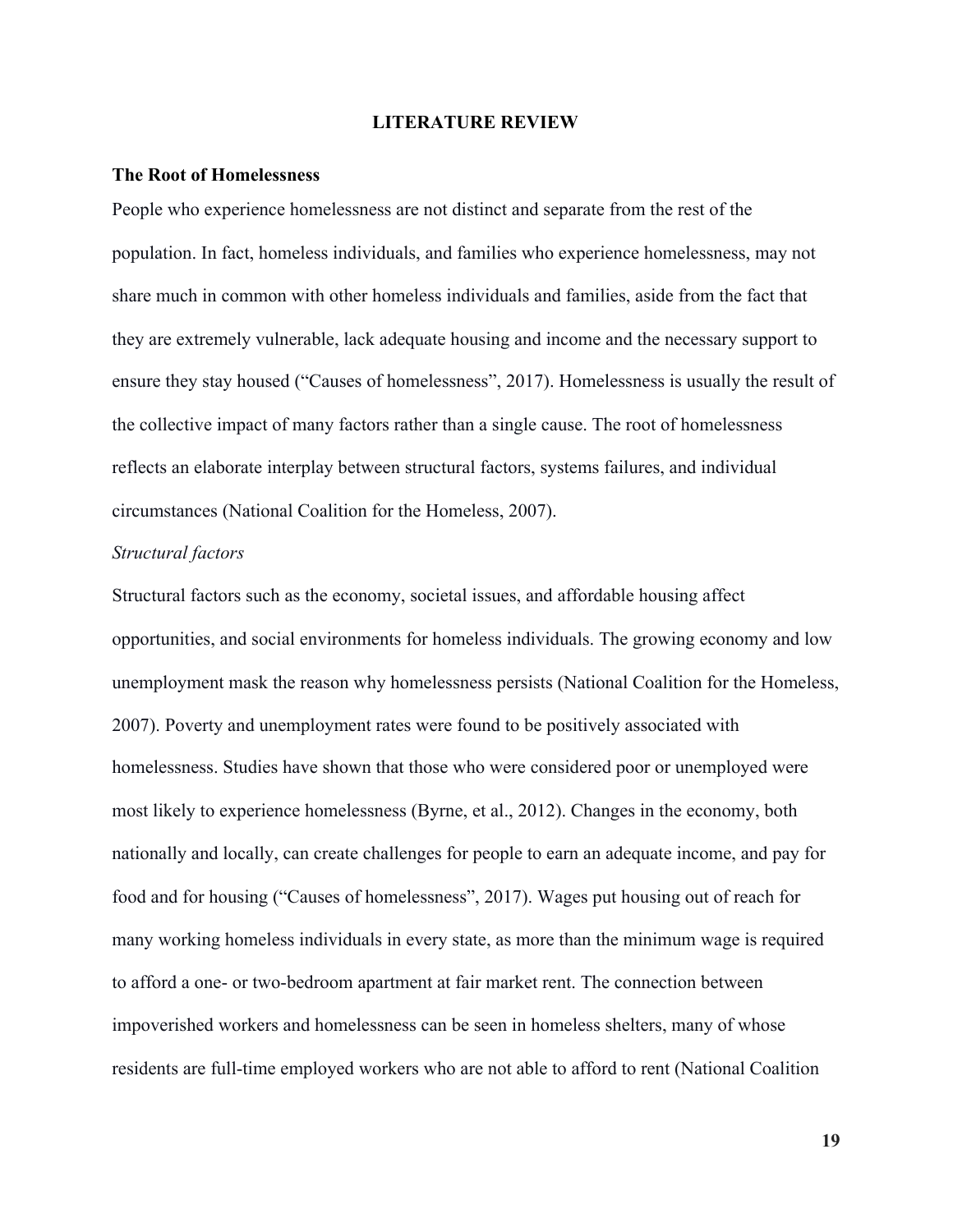for the Homeless, 2007). Individuals and families can easily lose their homes if they do not have a stable job and income sufficient to afford rent or a mortgage.

A lack of affordable housing and the limited scale of housing assistance programs have contributed to the current housing crisis and to homelessness. (National Coalition for the Homeless, 2007). In many parts of the country, housing costs are rising more quickly than incomes, housing markets have not responded with adequate supplies of housing, and renter households at the lowest income levels face the greatest challenges with housing costs (United States Interagency Council on Homelessness, 2019). According to HUD, in recent years the shortages of affordable housing are most severe for units affordable to renters with extremely low income (National Coalition for the Homeless, 2007).

#### *System failures*

Homeless individuals or homeless families are typically unemployed or underemployed due to system failures, such as limited education, a gap in work history, a criminal record, unreliable transportation, unstable housing, poor health, or a disability. Many people experiencing homelessness end up in prison due to a combination of mental health and substance use, reliance on survival strategies (panhandling and sleeping in public places), and higher surveillance by police due to their visibility on the streets (National Alliance to End Homelessness, 2017). *Individual factors*

Individual and relational factors apply to the personal circumstances of a person experiencing homelessness. Individual risk factors include mental illness, child abuse/trauma, physical and sexual trauma, financial crises, family abandonment, loss of relationships, death of loved ones, foster care placement, psychiatric hospitalization, and prior incarceration (Breakey, et al., 1990).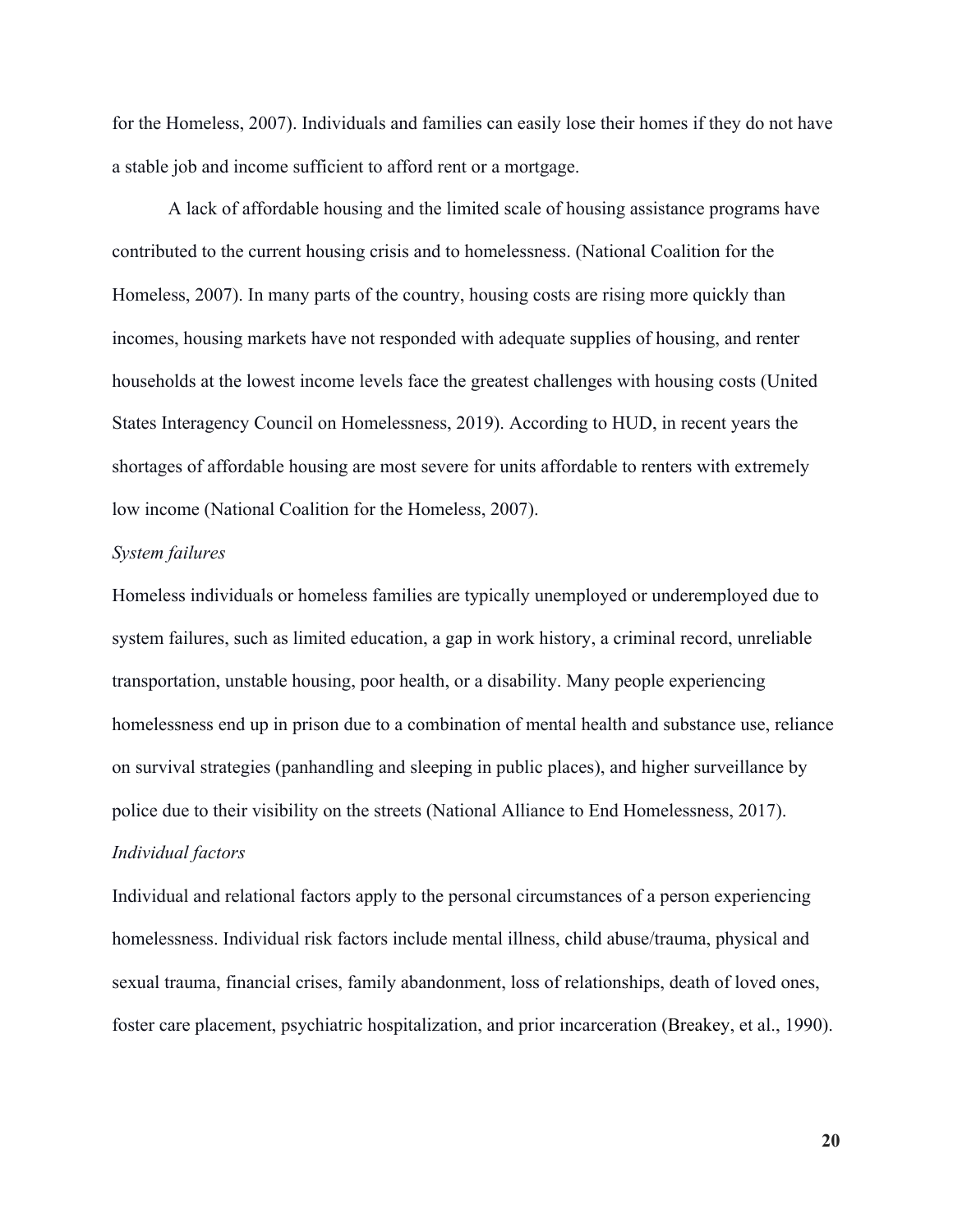Homeless people are unable to obtain access to supportive housing and/or other treatment services. The support services most needed include case management, housing, and treatment.

According to the 2003 U.S. Department of Health and Human Services report, most homeless persons with mental illness do not need to be institutionalized but can live in the community with the appropriate supportive housing options (U.S. Department of Health and Human Services, 2003). The combination of mental illness, substance abuse, and poor physical health makes it very difficult for people to obtain employment and residential stability (National Alliance to End Homelessness, 2017).

#### <span id="page-21-0"></span>**Hollow State**

A nonprofit organization is a business that has been granted tax-exempt status by the Internal Revenue Service (IRS) because it furthers a social cause and provides a benefit to the community (Mosley, 2012). In 1969, the Tax Reform Act gave nonprofits Section 501(c)3 in the Internal Revenue Service Code, which said that every charity in the U.S. that fits certain requirements is a "private foundation". Private foundations have their funds managed by their own trustees or directors (Hackney, 2020).

In 1976, Congress passed a bill, supported by the Coalition of Concerned Charities, that allowed nonprofits to legally spend up to \$1 million per year on lobbying efforts. This gave nonprofits a voice in the government. By 1980, the nonprofit sector was referred to as the "third sector," and it was influencing the business world. The hollow state is a metaphor for the increasing use of third parties, often nonprofits, to deliver social services and generally act in the name of the state (Milward and Provan, 2000).

The government became involved with social and welfare programs to save costs, provide a public benefit, and better a social cause. Both the government and the nonprofits by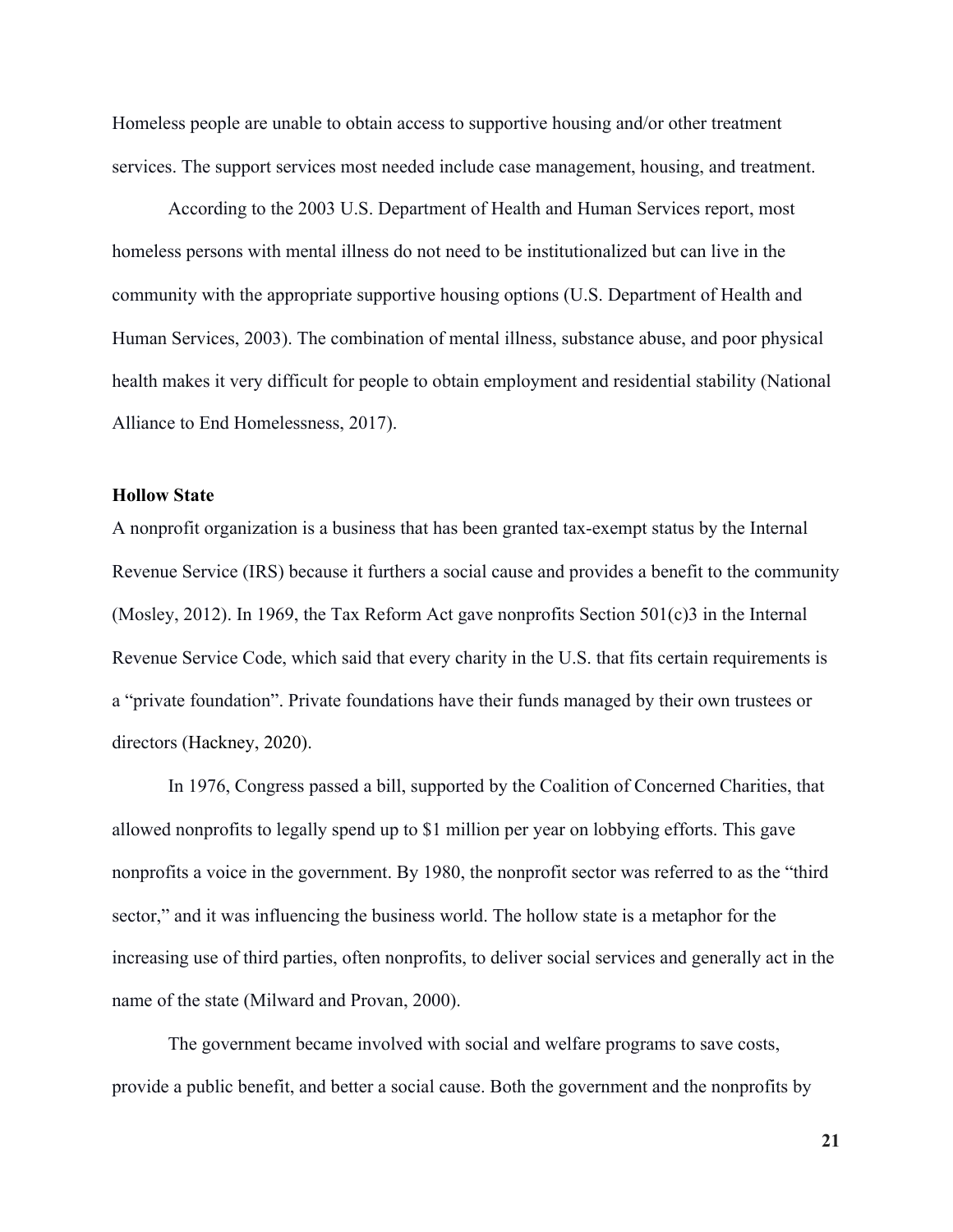collaborating can save costs on things like shared infrastructure and administrative expenses, promote each other's vision and mission on different platforms and maximize efficiency on getting tasks done (Milward and Provan, 2000). However, growth in government contracts for social services has resulted in nonprofits becoming increasingly dependent on those government funds to carry out their work. Likewise, policymakers and the government have become dependent on nonprofits to provide expertise on needed services (Mosley, 2012). For organizations dependent on government funding, like homeless service nonprofits, advocacy is a key way to increase leverage and gain control over their environment. For these organizations, the policy environment is not just relevant in terms of promoting client well-being, it is also crucial for nonprofits to receive a large amount of funding (Mosley, 2012).

#### <span id="page-22-0"></span>**The Context of Homeless Services**

Homelessness and poverty are inseparably linked. As nonprofits recognize that environmental and institutional contexts play a key role in shaping organizational action as well as policy outcomes, field-level processes require direct attention (Mosley, 2012). Homeless individuals face high levels of marginalization; they are unlikely to have the resources or opportunities to be involved in the policy process. Therefore, nonprofits that provide services to the homeless play a particularly vital role in advocating on behalf of their client population (Snow, Soule, and Cress, 2005). As nonprofits become budgetarily dependent on federal, state, and local government funding to achieve their mission, they face an uphill battle.

Nonprofit organizations are tasked with framing and calling for increased government attention to the problem of homelessness and the significant policy disturbance that has come along with the growth of municipal plans to "end homelessness" (Mosley, 2012). With increasing competition for limited government resources, nonprofits must work hard to maintain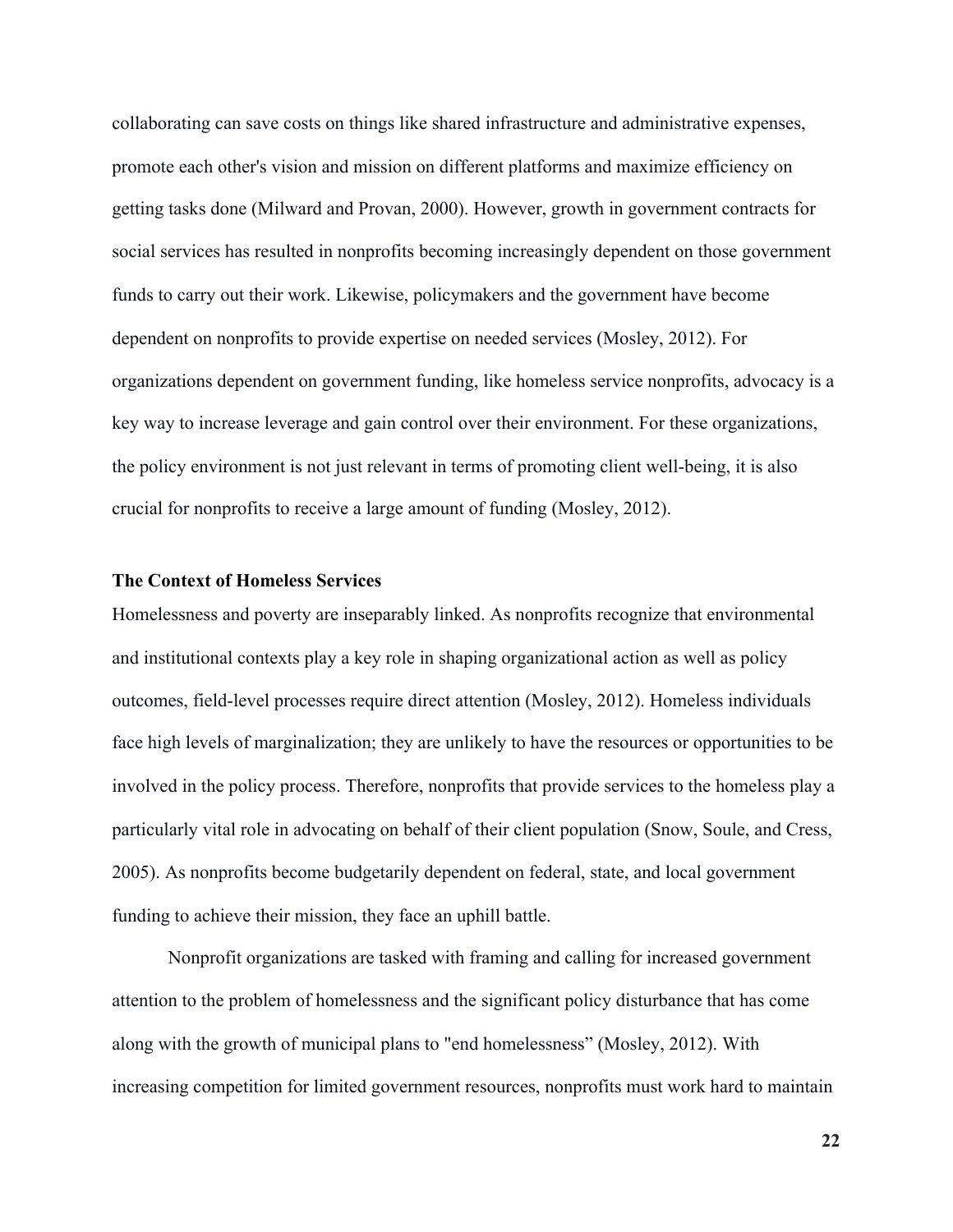funding for their existing programs. If they are unsuccessful, they may find themselves shifting service priorities to match state funding priorities (Mosley, 2012). Many nonprofits claim that there are not enough resources and funding available to fully carry out the plan, including a lack of affordable permanent housing and money for supportive services. Promoting major shifts to nonprofits and available funding creates the context in which nonprofits must stay aware of rapid policy changes and adjust services accordingly to receive funding (Mosley, 2012).

#### <span id="page-23-0"></span>**Nonprofits and Spending**

Nonprofits are presumed to use all the money in excess of what they need to run their operations for their claimed mission. Nonprofit organizations need to generate enormous amounts of revenue to continue offering quality products and services and compete in an increasingly crowded nonprofit business environment (Wiesendanger, 1994). Nonprofits are a major provider of social services in the US, spending billions of dollars each year implementing programs to improve outcomes for their clients. Unfortunately, these programs are typically not rigorously evaluated to determine whether they are having their intended effect (Sullivan and Haskins, 2018). In general, nonprofits cannot have any profits at the end of the fiscal year with the exception of endowments and savings, all of the money that comes in must also go out (Wiesendanger, 1994).

According to the Charities Review Council Report, at least 65% of funds should be spent on total annual expenses for programs, and no more than 35 percent on fundraising and administration combined (Charities Review Council, 2020). Charity Watch considers a nonprofit to be highly efficient when program spending is 75 percent or higher (Charity Watch, 2020). When nonprofits provide a look at the percentage of overhead spending on programs, the cost of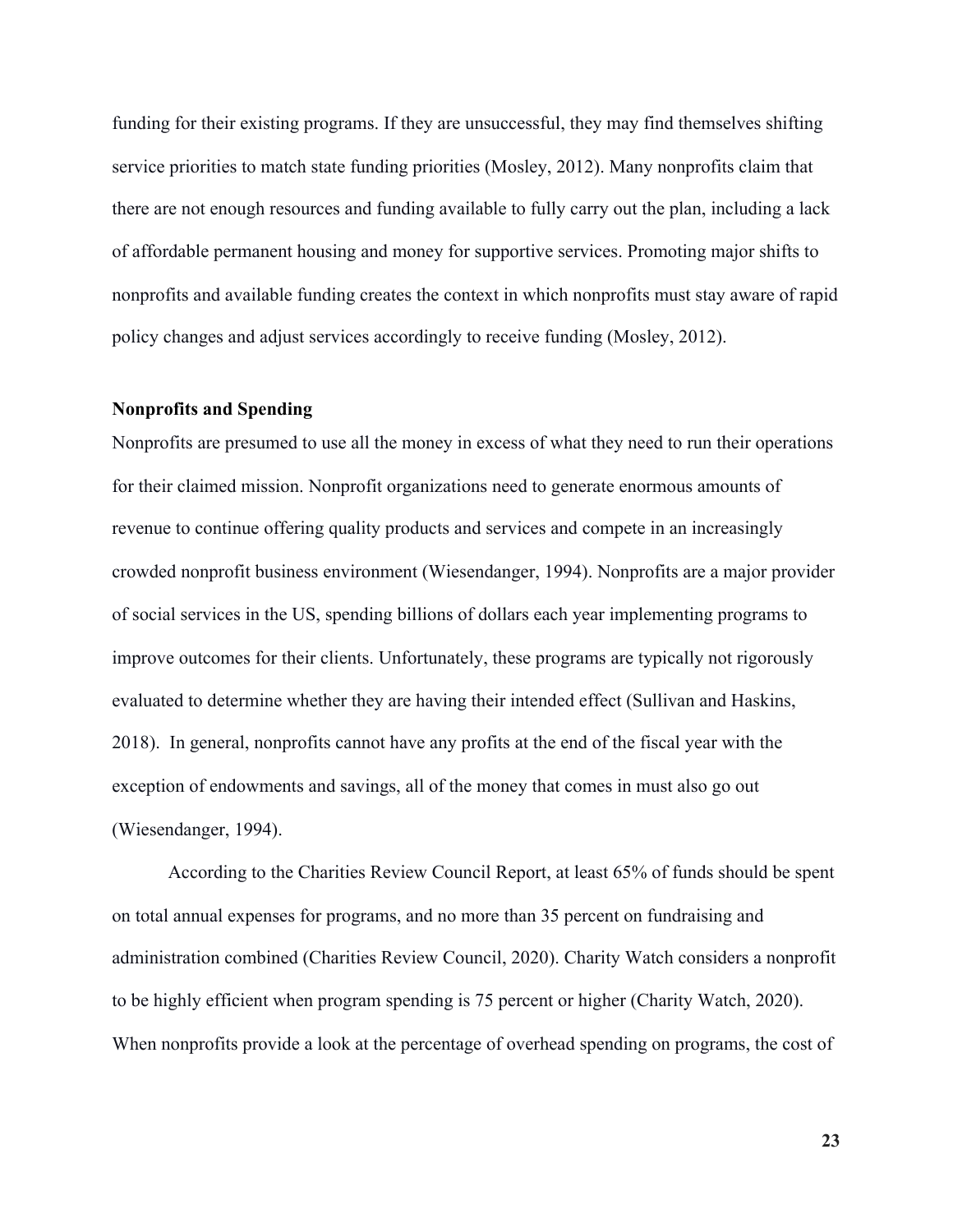fundraising, and other measures of efficiency, they present a focus on financial metrics, accountability, and transparency.

#### <span id="page-24-0"></span>**Plan to End Homelessness**

#### *Housing First versus Residential Treatment First*

There are many plans and approaches that are currently used nationwide to address homelessness. One approach is known as the "residential treatment first" approach, where prerequisites have to be met prior to obtaining permanent housing, which is the ultimate objective (Henwood, et al., 2013). Another option is "Housing First," which as its name suggests, offers homeless clients immediate independent housing off the streets and attempts to find housing that satisfies their needs and preferences (Tsai, et al., 2010). Treatment First programs follow a continuum approach that offers temporary congregate housing, along with a requirement of detoxification and sobriety, as well as 'housing readiness' before giving access to independent housing. Housing readiness in this context refers to subjective evaluations by case managers that their clients are mentally stable, not using substances, and have sufficient life skills to live without on-site supervision (Padgett, et al., 2011).

"Housing First" has gained momentum in recent years as cities and states search for new solutions to long-term homelessness (Padgett, et al., 2011). The outcomes of this approach include greater residential stability, greater perceived choice, and lower residential costs than those associated with "Treatment First" (Greenwood et al. 2005). The "Housing First" approach is the polar opposite of a one-size-fits-all approach. Nothing in the "Housing First" philosophy precludes the homeless individuals from pursuing the services, supports, and housing that they may need and want (National Alliance to End Homelessness, 2019).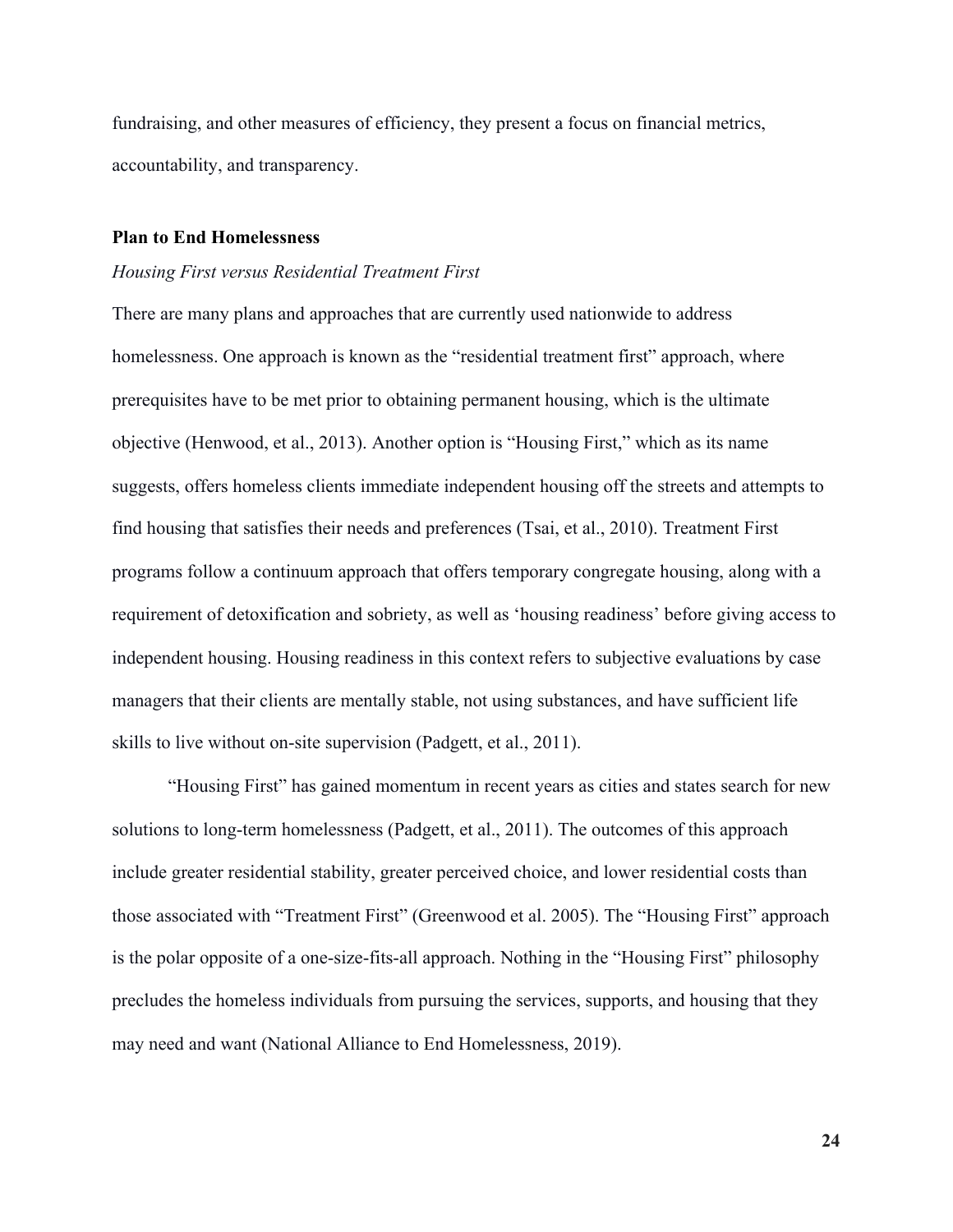Homeless individuals with substance use disorders do experience more problems living independently, but prior transitional/residential treatment may not particularly benefit them any more than "Housing First" approaches, especially on independent housing outcomes (Tsai, et al., 2010). A further interpretation is that homeless individuals who use transitional/residential treatment continue to use more transitional/residential treatment over time, and these settings may offer support not provided in independent housing (Padgett, et al., 2011). Having the security of a place to live appears to afford greater opportunities and motivation to control substance use when compared to the available alternatives of congregate residential treatment or a return to the streets (Greenwood et al. 2005).

#### *VI-SPDAT*

The Vulnerability Index-Service Prioritization Decision Assistance Tool (VI-SPDAT) was originally developed as a pre-screening assessment for communities to determine whether a client has a high, medium, or low likelihood of living successfully independently (Greenwood et al. 2005). It assesses homeless persons using five domains of homelessness: history of housing and homelessness, risk factors, socialization, daily functions, and wellness (Greenwood et al. 2005) Using 50 questions administered during a face-to-face interview with participants who have given informed consent, the VI-SPDAT provides organizations with a set of scores for each domain. The higher the score on each domain, the more that particular set of factors affects the participant. The VI-SPDAT recommends people for three housing options based on their score:

a) Permanent supportive housing (PSH) (i.e. permanent housing subsidies with housing support services) for those reporting the greatest range of vulnerability, b)Rapid rehousing (i.e. short-term housing subsidies or other financial support and

temporary support services) for those scoring in the moderate range, and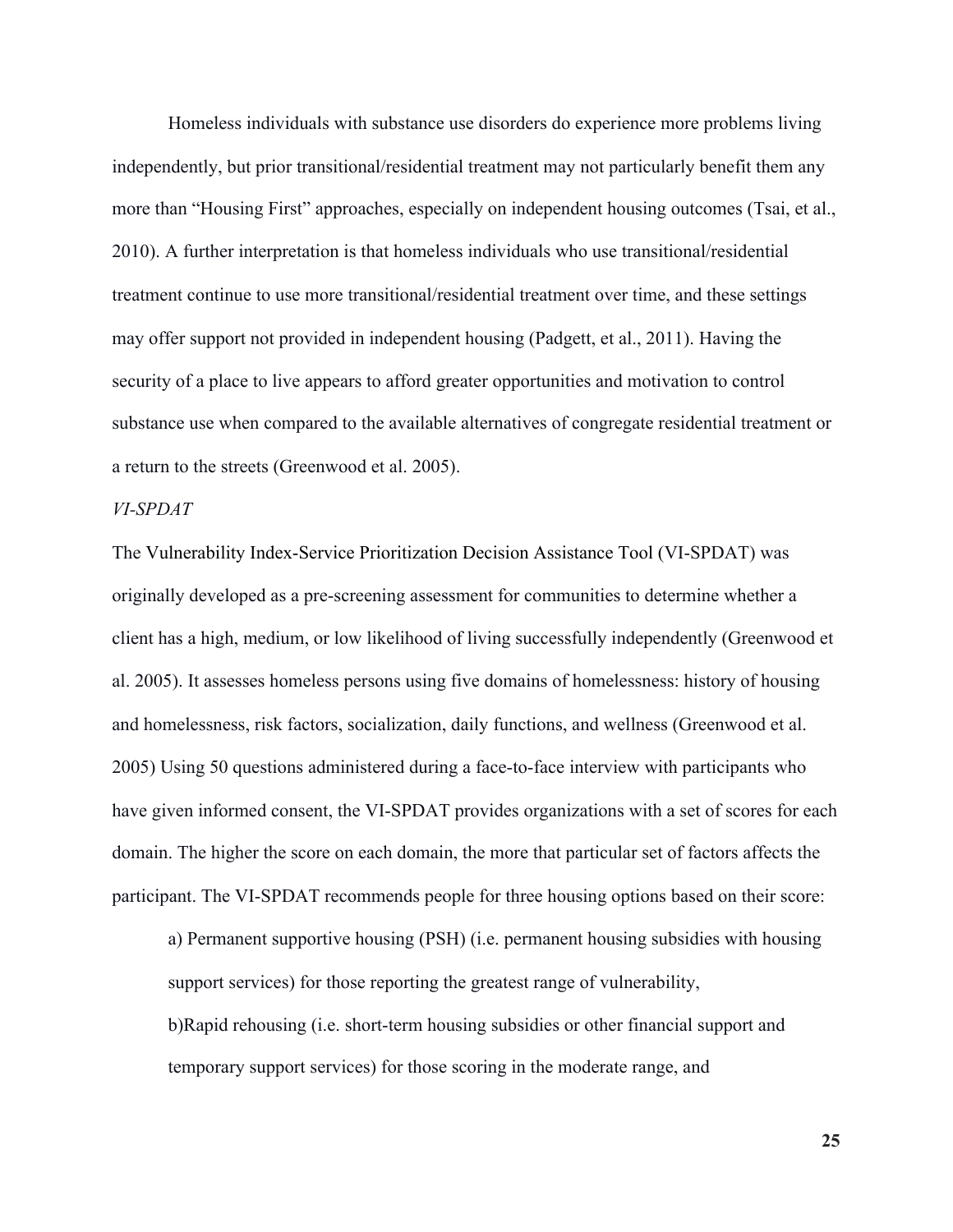c) Mainstream affordable housing (i.e. individuals directed toward private-market affordable housing options) for those scoring in the minimally vulnerable range (Brown, et al. 2018).

Such an approach assumes that indicators of vulnerability measured by the VI-SPDAT are also indicators of an individuals' self-sufficiency in independent living (Brown et al. 2018).

#### <span id="page-26-0"></span>**Homeless Industrial Complex**

A homeless industrial complex is a situation where nonprofit organizations take taxpayer dollars provided by government agencies, purportedly to "fix" the homeless crisis (National Police Association, 2019). The alliance of special interests that creates what has now become the Homeless Industrial Complex is government bureaucracies, homeless advocacy groups operating through nonprofit entities, and large government contractors, especially construction companies and land development firms (California Policy Center, 2019). According to the Urban Institute, in 2009, human service nonprofits entered into more than \$100 billion worth of contracts and grant agreements with government agencies in the United States (Stid & Soydan, 2012). The problem with the Homeless Industrial Complex is that a business of homelessness has emerged, and nonprofits can view homeless individuals as potential sources of revenue (California Policy Center, 2019). Once government funds start flowing to nonprofits that have advocated for it and/or who are benefitting from it, they now have a vested interest in keeping it going, even as evidence shows "weak or no positive effects" to solving homelessness (Sitd & Soydan, 2012). *Demand and Supply of Nonprofits*

Nonprofit organizations and the private sector, as well as a few local and state governments, were the first to respond to homelessness in the early 1980s. The demand for nonprofit organizations serving the homeless grew more in communities where large service demand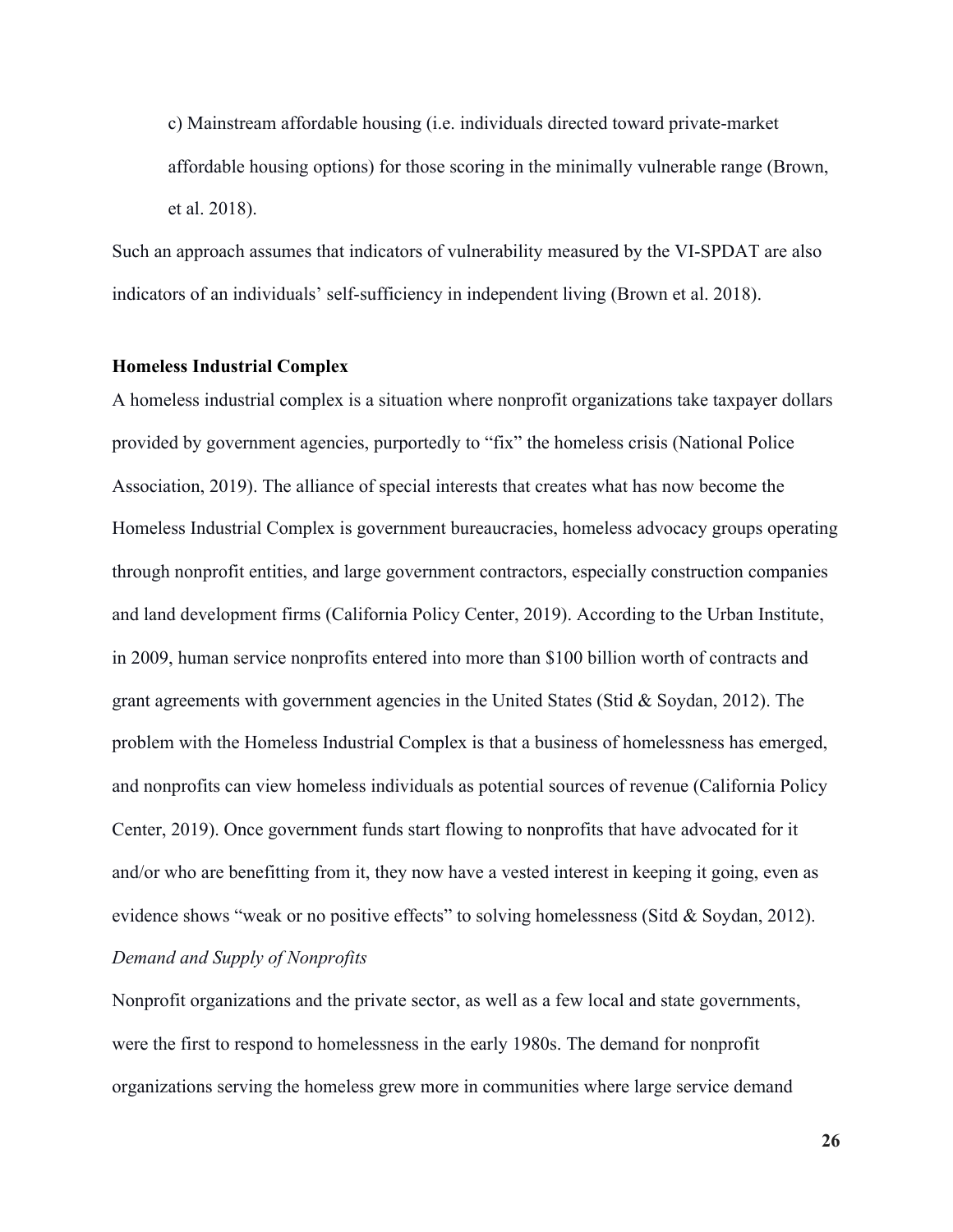existed and when there was a service gap between community demand and government assistance. The supply of nonprofit organizations becomes significant when a community becomes highly involved through human capital and financial resources. This supply of human and economic capital provides the mobilization of nonprofits to organize and fulfill their mission and their civic duties to the community (Gorunmek, 2018). Since the government often provides goods in an attempt to correct some market failure in the provision of public goods, some essential services lack proper attention. This unsatisfied demand translates into a demand for nonprofit organizations to exist and fulfill the role of providing goods and resources to meet community needs (Ben-Ner & Hoomissen, 2007).

#### *Factors for Nonprofits*

Nonprofit organizations not only give back a lot to their communities, but they also gain a lot of support from their communities, whether it is through volunteering time, skills, or money (Corbin, 1999). This is why nonprofits are constantly aware of changes in the market or public sentiment that could impact their organization and local work and growth. The phrase "sustainability" is commonly used to describe a nonprofit that is able to sustain itself over the long-term, continuing its ability to fulfill its mission. Sustainability in the nonprofit context includes the factors of financial sustainability, as well as leadership succession planning, adaptability, and strategic planning (National Council of Nonprofits, 2020).

#### *Funding Nonprofits*

Government failure justifies the presence of nonprofit organizations to address unmet needs in society (Kim & Kim, 2015). Nonprofit organizations provided the resources and services needed by the homeless, while the government was known to provide funding (Burt & Cohen, 1989). Nonprofits receive funding from many sources, including private charitable contributions,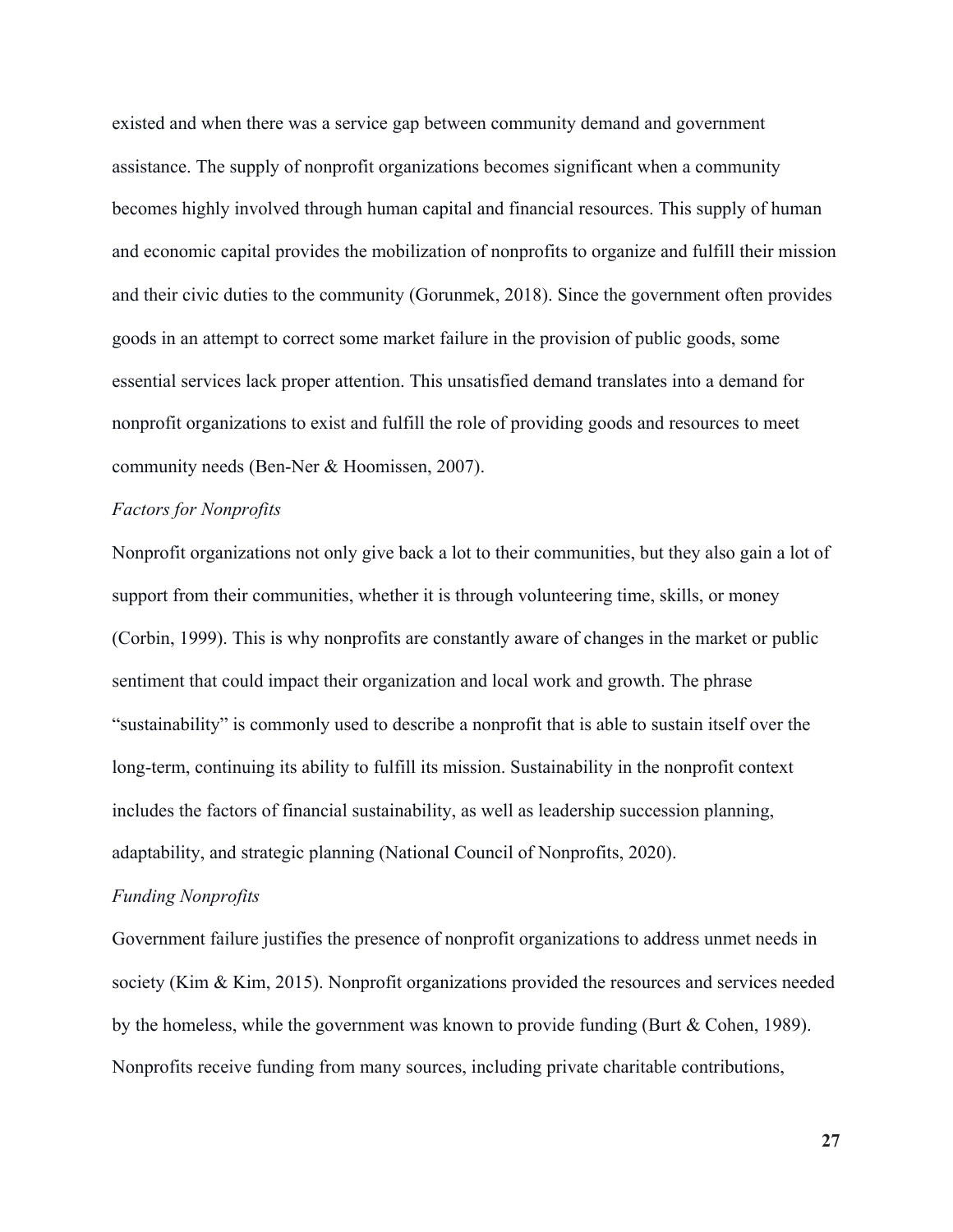government grants, and contracts, and fees for goods and services (Sullivan, 2018). Nonprofits with higher bureaucratic orientation, stronger domain consensus with government, and longer government funding history are more likely to receive government contracts and grants (Lu & Dong, 2018). As the government becomes a major funder for nonprofits, government funding plays a catalyst role in mobilizing nonprofit activities (Kim and Kim, 2018).

Nonprofit organizations also attempt to attract government involvement because government funds and other support are critical sources of revenue that allow them to maintain their services and mission (Kim & Kim, 2015). Evidence suggests that the government provides more than half the income received by nonprofit agencies, followed closely by private philanthropy (Corbin, 1999). Additional funding, resources, and ideas come from the human capital of a community, especially social entrepreneurs, donors, and volunteers, who contribute to a growth in the nonprofit sector's size (Frumkin, 2002).

#### <span id="page-28-0"></span>**The Role of Nonprofits**

Nonprofits exist because they can meet important social needs (Gorunmek, 2018). The nonprofit sector performs a wide range of service and expressive functions to contribute to the good governance of society in different ways (Frumkin 2002) and provides services that play a role in expanding participation and individual opportunity for minorities (Domhoff, 2009). When nonprofit organizations are able to invest adequately in staffing and infrastructure, they are better able to carry out their missions (Bedsworth, et al., 2008). Studies have shown that positive attitudes, such as trust, lead to positive behavioral intentions, which in turn may affect an organization 's bottom line through donor support, higher agency earnings, and stronger relational commitment (Auger & Keller, 2011).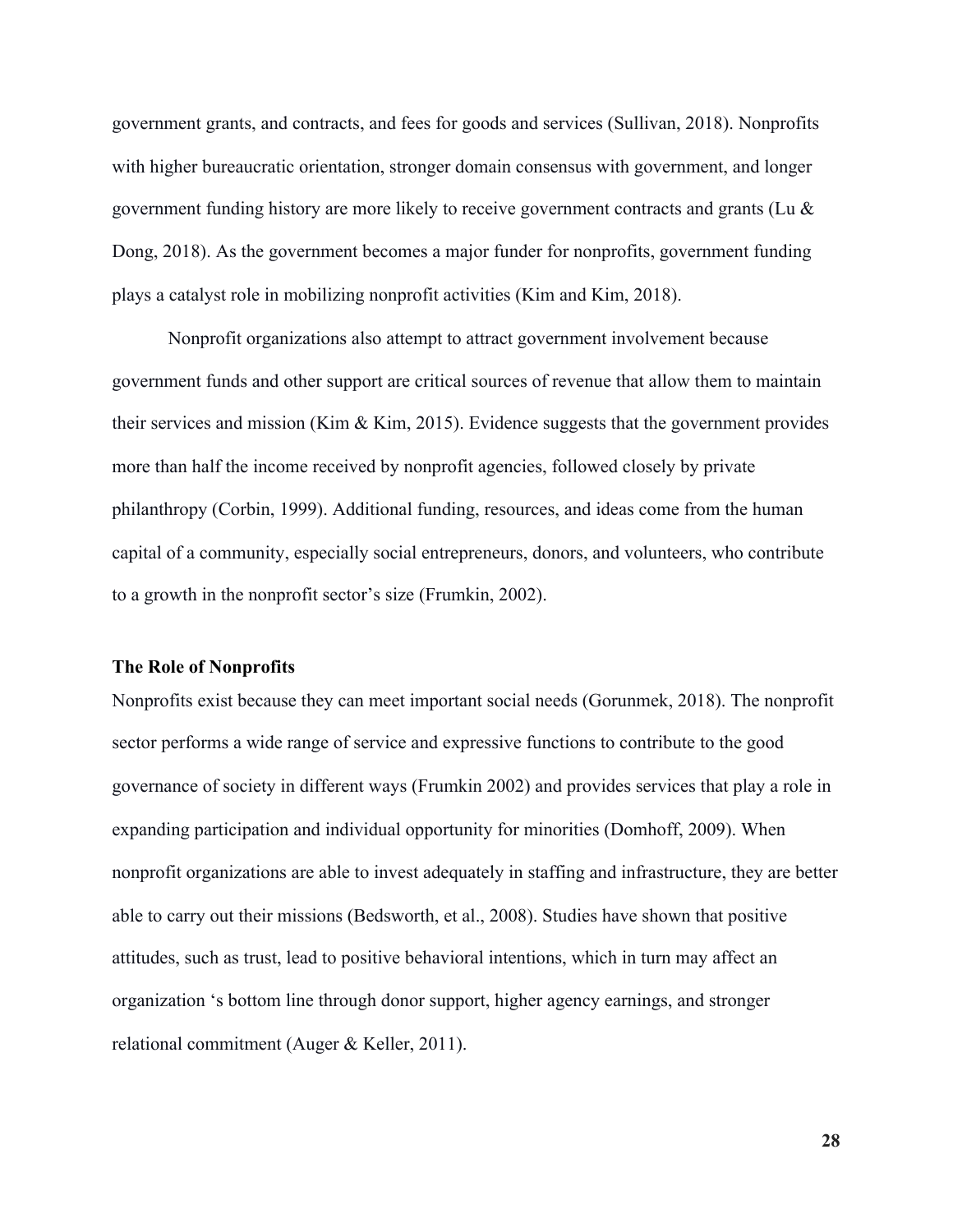This trend, however, brings fear that the increased work of nonprofits represents a gutting of the government safety net, that nonprofits offer only a patchwork approach since not everyone has access to them. Given the complexity of these influences and causes, nonprofits have their disadvantages. Nonprofits vary in quality, understanding, and sensitivity toward their clients, and can have confusing overlaps in services, forcing those seeking help to access several locations, with varying policies and requirements, to receive help. They can have inconsistent funding and suffer from frequent staff turnover that affects their programs, and some geographical areas have a stronger nonprofit presence than others. However, nonprofits serve as perhaps the strongest link between the lives of the poor and homeless, and the wider society that they are often alienated from, and their work is crucial in allowing people to have more options (Jindra  $\&$ Jindra, 2016).

Nonprofits manage connections with complicated institutions, such as government agencies, utilities, and banks, along with the idiosyncratic needs of potential employers (Jindra & Jindra, 2016). These nonprofits help people adjust to society and institutions that most homeless people must navigate to thrive (Gorunmek, 2018). Thus, some nonprofits focus on the day to day needs, while others do more intensive work to help people become self-sufficient (Jindra and Jindra, 2016). Ending homelessness will require unprecedented cooperation among federal, state, and local governments, as well as among nonprofits, the business community, and local neighborhoods. Nonprofits aimed at homelessness can provide a model for true public-private partnerships that can grow into a social movement of great strength (Kondratas, 1991).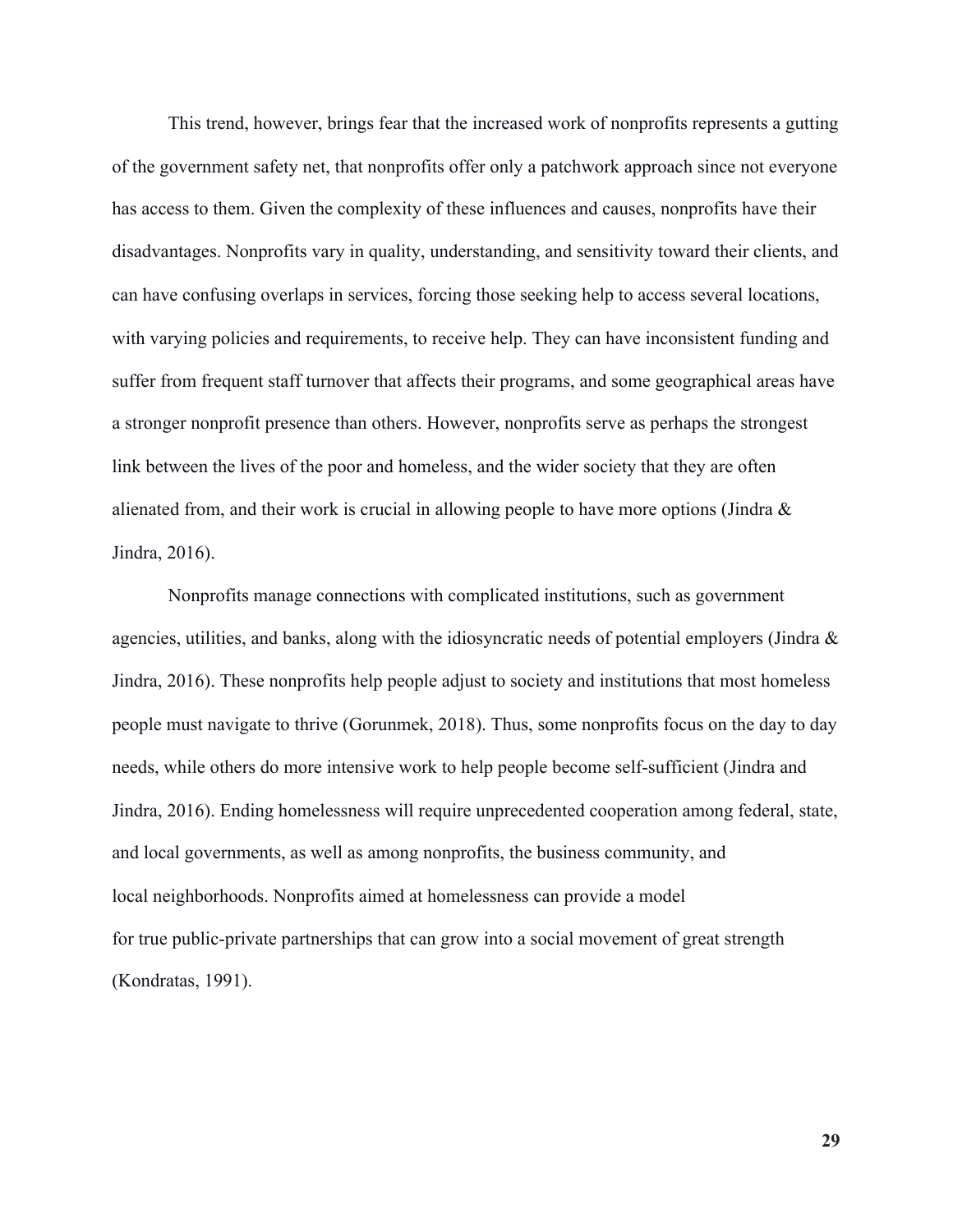#### <span id="page-30-0"></span>**Transparency and Accountability for Nonprofits**

Transparency and accountability are two subjects that are important for nonprofits (Dumont, 2013). Accountability and transparency hold an organization inclusively liable not only to its board, but also to its employees, members, clients, donors, the government, the public, and society as a whole (Ebrahim, 2010). Nonprofits in the United States are legally required to make some information available to the public and stakeholders, such as their U.S. Internal Revenue Service (IRS) tax form 990, 990-EZ, or 990-N. The choice of what information to make available and how much information is dependent on the nonprofit (Dumont, 2013). The organization can decide to only provide information that promotes its programs and services, but not provide information indicating how effective these programs or services have been or where funding goes (Ebrahim, 2010).

This openness helps not only to build relationships but also to engender a sense of trust, which is the foundation of accountability (Ebrahim, 2010). It is the relationship between a nonprofit and its stakeholders and community that provides the foundation for accountability since accountability at its most basic level exists in a relationship where one party is answerable to the other (Dumont, 2013). While nonprofits are not mandated to disclose more information, it benefits them to be accountable and transparent to their stakeholders and the community (Auger & Kelly, 2011). Transparency is an important and essential part of a nonprofit's operations and survival (Auguer & Kelly, 2001).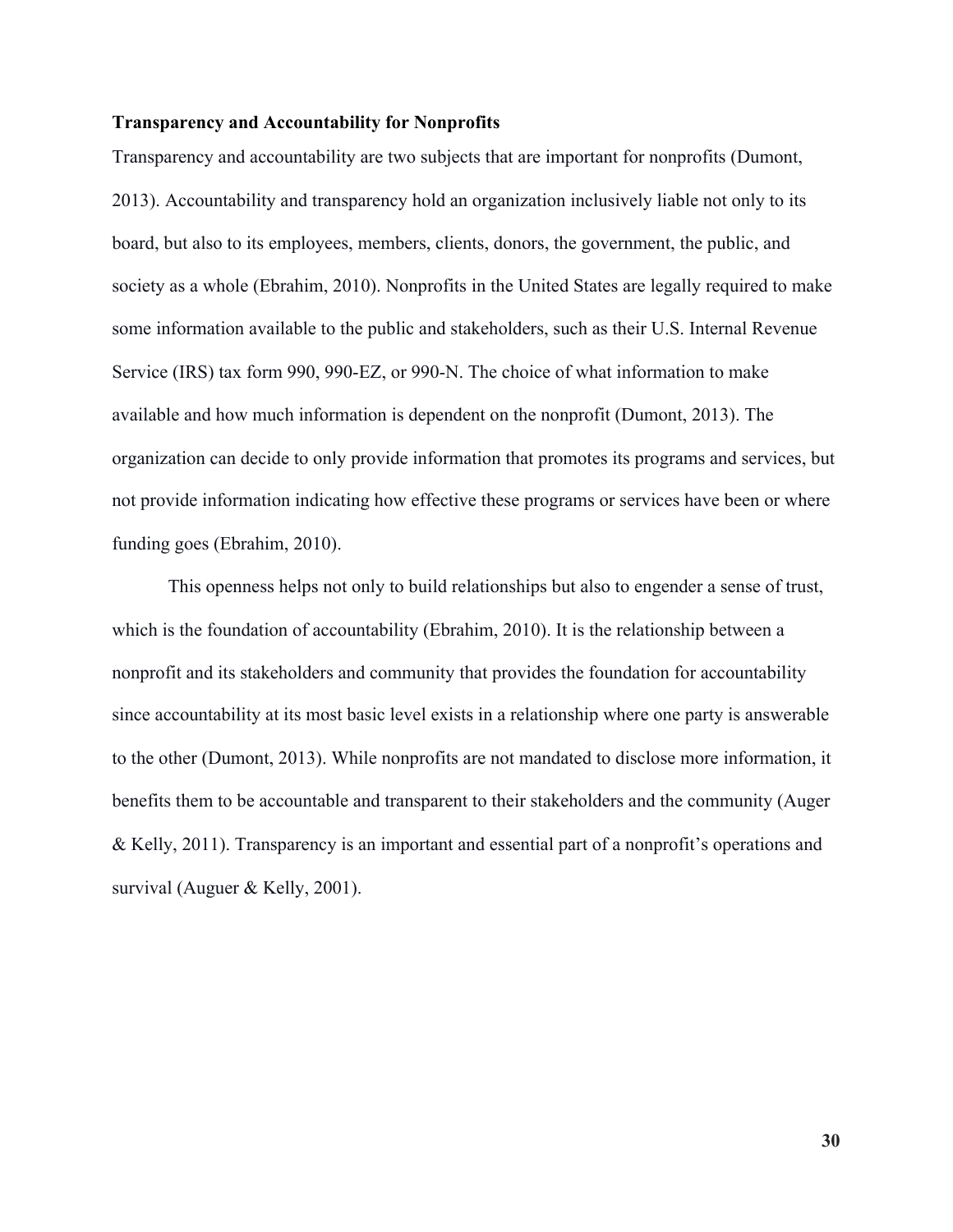#### **METHODOLOGY**

<span id="page-31-0"></span>This research used the Sylvia and Sylvia (2014) procedure to conduct a Managerial Audit based on financial statements to collect a thorough and complete description of the operations of nonprofit organizations in Santa Clara County that serve the homeless. A matrix was created by gathering publicly available data on 12 nonprofits' vision and mission, programs and resources, placements of homeless people served, government funding, fundraising, and other expenditures. Most of these nonprofits provide assistance to various groups in the community, such as families, children, and individuals. The managerial audit focused on providing a complete description of direct action and direct services to homeless individuals, youth, and families.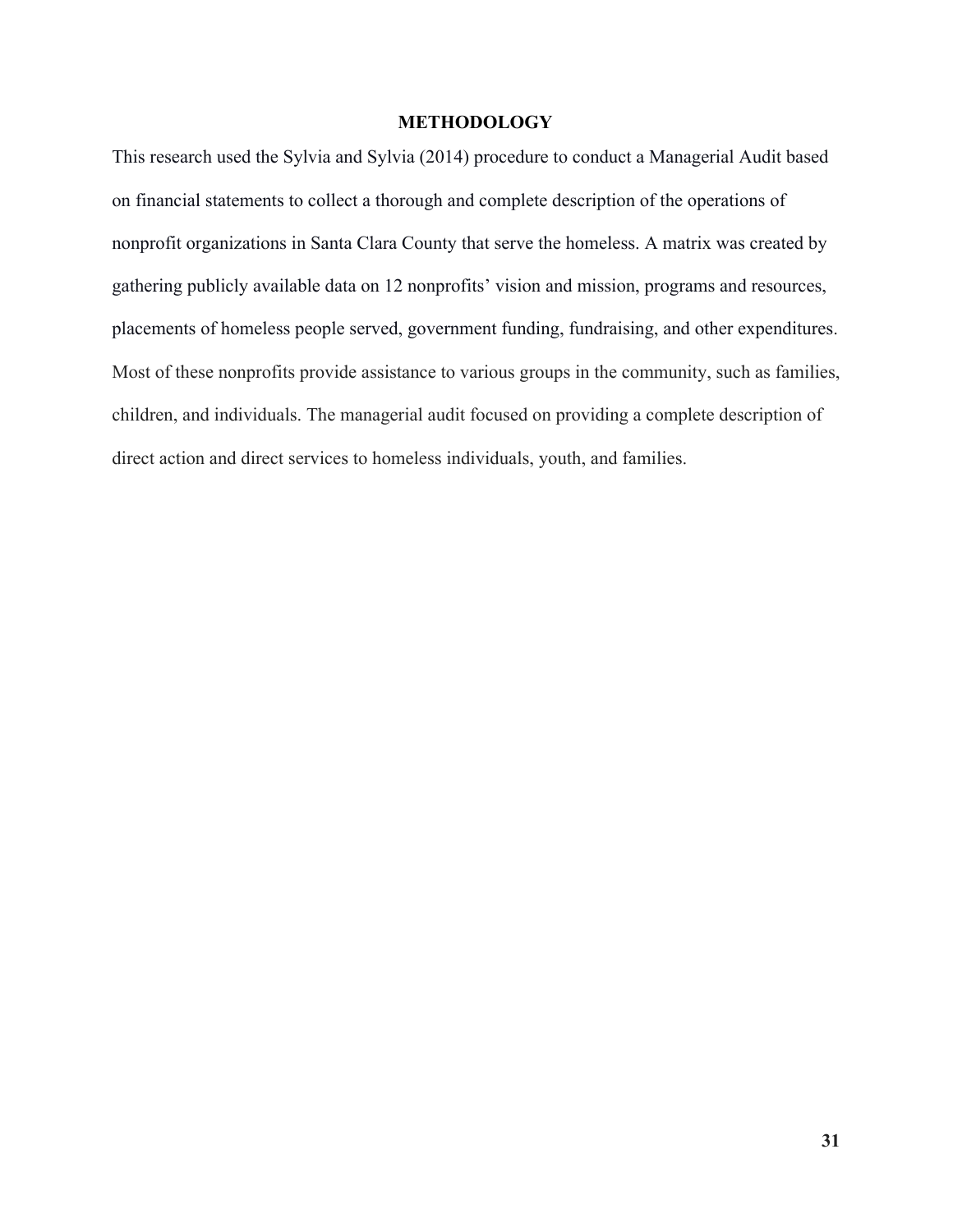| <b>Nonprofits</b>                           | <b>Location of Nonprofit</b>                         | <b>Executive Director</b> |
|---------------------------------------------|------------------------------------------------------|---------------------------|
| <b>Bill Wilson Center</b>                   | 3490 The Alameda Santa Clara, CA                     | Sparky Harlan             |
| Catholic Charities of Santa Clara<br>County | 2625 Zanker Road, Suite 201,<br>San Jose, CA         | Gregory Kepferle          |
| City Team Ministries San Jose               | 2306 Zanker Road, San Jose, CA                       | Glen Peterson             |
| <b>Community Service Agency</b>             | 204 Stierlin Rd, Mountain View, CA                   | Tom Myers                 |
| <b>Community Working Group</b>              | 643 Bair Island Road, Suite 209,<br>Redwood City, CA | Louis Chicoine            |
| Family Support Housing, Inc.                | 692 N King Rd, San Jose, CA                          | <b>Beth Leary</b>         |
| <b>Gilroy Compassion Center</b>             | 370 Tomkins Ct Suite D, Gilroy, CA                   | Michael R. Beasley        |
| HomeFirst                                   | 507 Valley Way Milpitas, Ca                          | Andrea K. Urton           |
| LifeMoves                                   | 181 Constitution Dr, Menlo Park, CA                  | <b>Bruce Ives</b>         |
| <b>Sacred Heart Community Service</b>       | 1381 South First Street, San Jose, CA                | Poncho Guevara            |
| <b>Sunday Friends</b>                       | 350 W Julian St #5, San Jose, CA                     | James McCaskill           |
| <b>West Valley Community Services</b>       | 10104 Vista Dr, Cupertino, CA                        | Josh Selo                 |

<span id="page-32-0"></span>**Table 2 : Selected Non-profits and Their Leaders**

Source: Santa Clara Nonprofits and Charities. (2020). Great Nonprofits.

The matrix distinguished whether the 12 nonprofits operated appropriately and efficiently by

providing a blueprint of each nonprofit's mission, procedures, expenditures, homeless

placements, or the number of homeless served in 2017 through 2018.

|                                      | <b>Section 1.</b> Mission & Vision     |  |  |  |
|--------------------------------------|----------------------------------------|--|--|--|
| Each nonprofit's mission $&$ vision. |                                        |  |  |  |
|                                      | <b>Section 2.</b> Programs & Resources |  |  |  |

Look at each nonprofit's programs and resources. Observe how each nonprofit is accomplishing its program.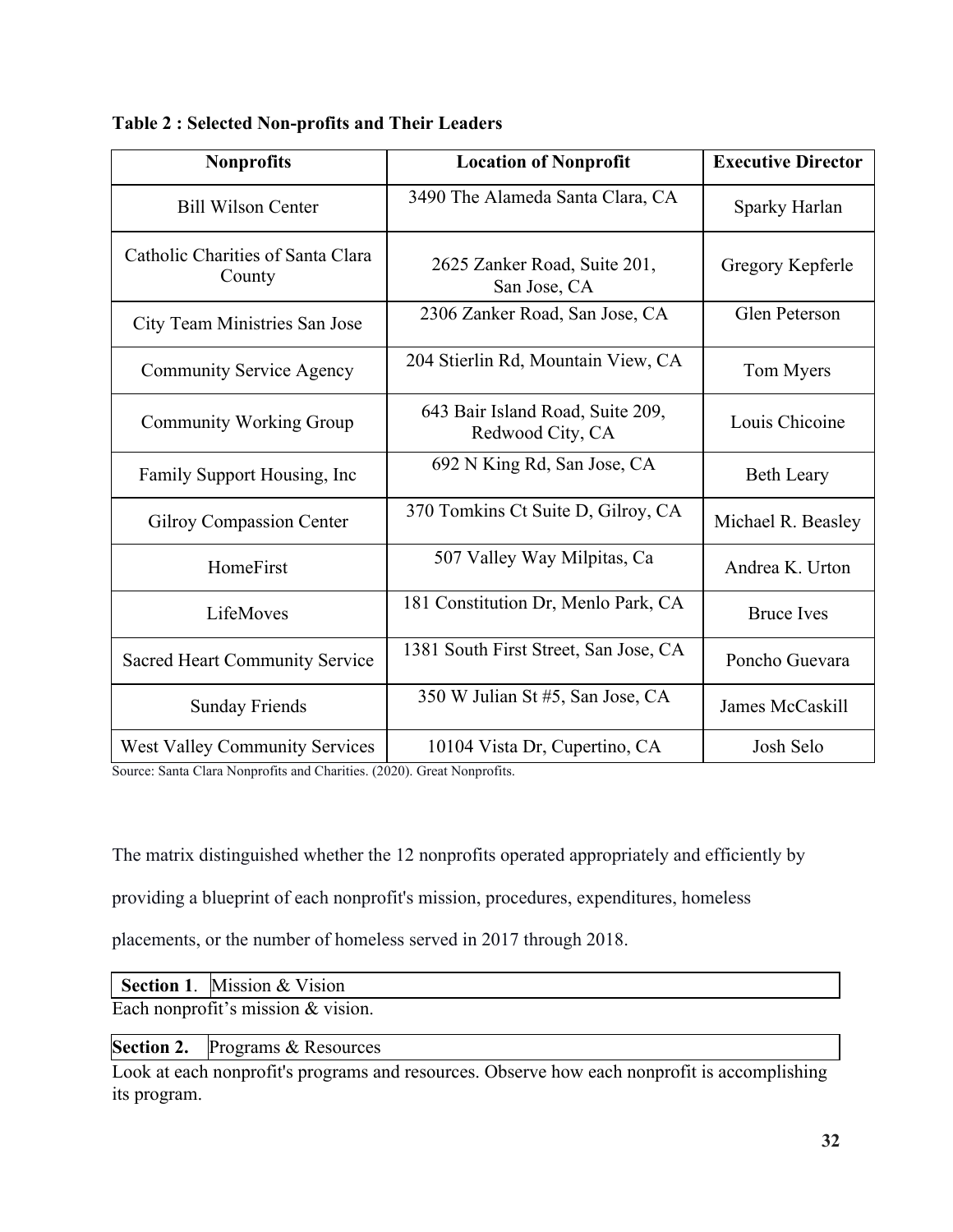**Section 3.** Supplemental Information placements or served

This provides the information, explanation, or description required for Part 2.

This study did not involve human subjects for interaction or intervention with living individuals, or any collection of individually private information. Interviews of personnel who work at nonprofit organizations were collected only to clarify and enhance organizational data, and no personal information was solicited. The information asked was specific to their expertise or institutional information. No intervention or physical procedures and collection of individual private information were asked or conducted.

The research was conducted by examining the 12 nonprofits' financial statements. The statements provided information on the sources and allocation of income, such as amounts spent on administrative overhead, fundraising, and direct services to homeless people to support the research.

For a glimpse into these dynamics, the 2017-2018 Form 990 tax returns were used. **Section 4.** Government Funding 2017-2018

Administrative costs were collected from each organization's public annual report. Salaries, benefits, travel, conferences, and office expenses were included. . **Section 5.** Officers, Directors, Trustees, and Highest Compensated Employees

Fundraising, and direct services to homeless people **Section 6.** Fundraising cost and direct services

In addition, the guided interviews with the selected 12 nonprofits gathered specific

organizational information only, and no personal opinions or information were requested. The

findings are presented as an outline for each nonprofit's mission, procedures, expenditures, and

placements of homeless people in permanent housing, and identified whether the nonprofits

operated to maximize the direct services to the homeless people.

**Section 7.** Interviews

Conducted only as needed to clarify data gathered from other sources.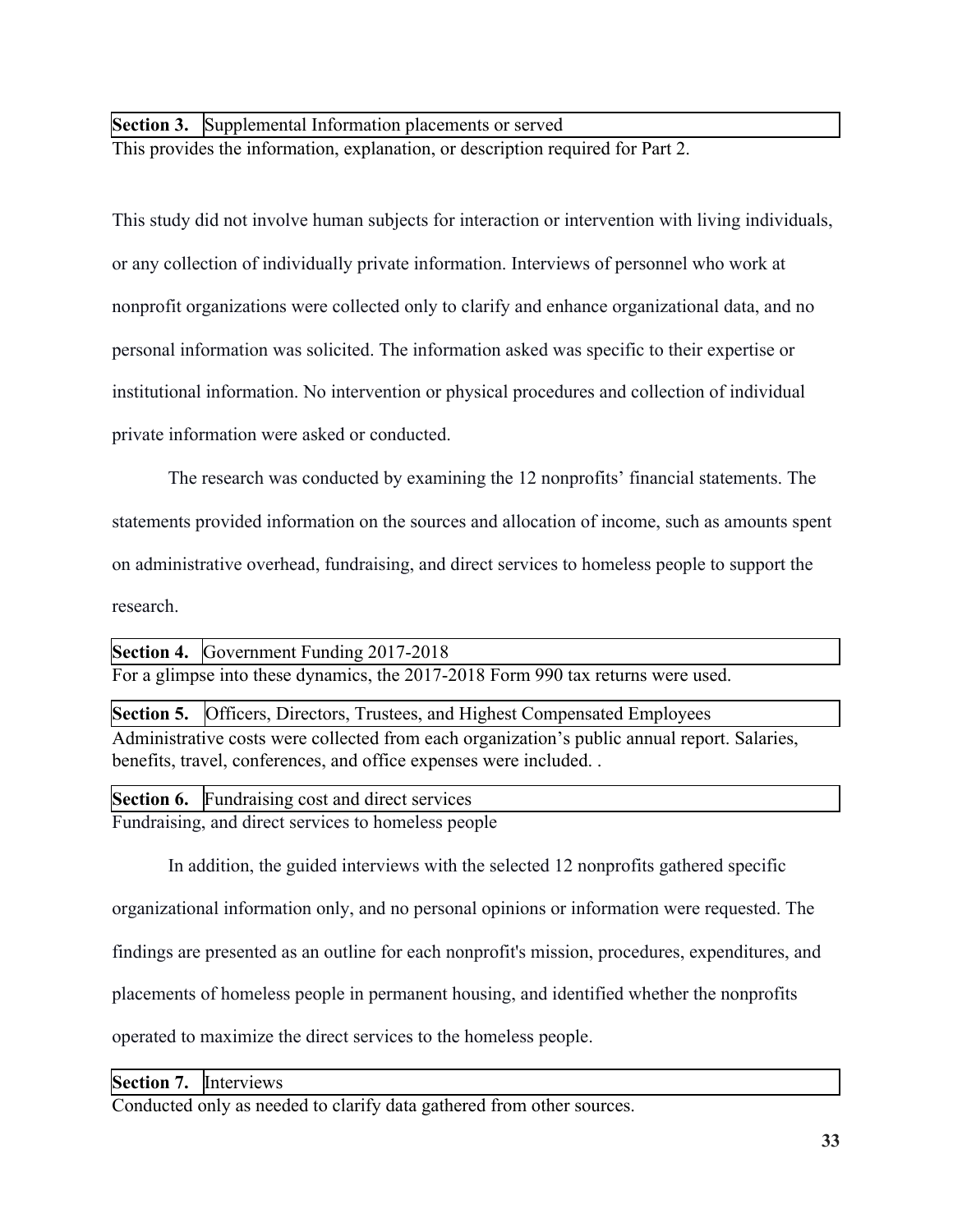#### **FINDINGS**

#### <span id="page-34-1"></span><span id="page-34-0"></span>**Nonprofits' mission & vision**

Section 1 shows all the vision and mission statements of all 12 nonprofits organizations: Bill Wilson Center, Catholic Charities of Santa Clara, City Team Ministries San Jose, Community Service Agency, Community Working Group, Family Support Housing, Inc., Gilroy Compassion Center, HomeFirst, LifeMoves, Sacred Heart Community Service, Sunday Friends, and West Valley Community Services. Each nonprofit's vision and mission statement is unique.

These 12 nonprofit organizations have their vision and mission set to provide direct service and direct action to homeless families and individuals by preventing them from becoming homeless in the first place where possible, and providing essential services. such as food, shelter, and day programs.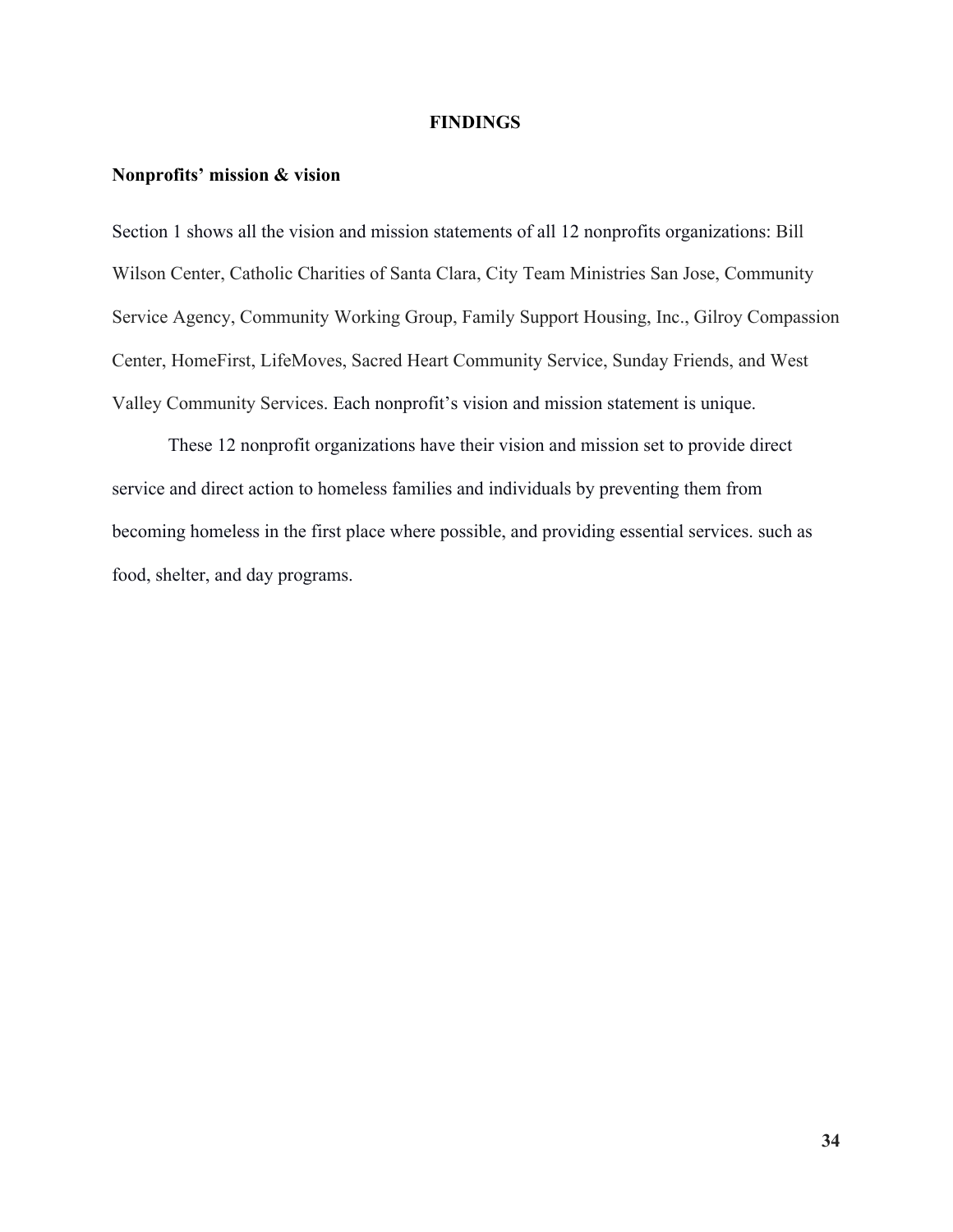## <span id="page-35-0"></span>**Section 1. Mission & Vision**

Each nonprofit's mission & vision.

| <b>Nonprofits</b>                                                                                   | <b>Mission</b>                                                                                                                                                                                                                                                                                               | <b>Vision</b>                                                                                                                                                                                                                                                                                                                                                                                                                                                                                                  |
|-----------------------------------------------------------------------------------------------------|--------------------------------------------------------------------------------------------------------------------------------------------------------------------------------------------------------------------------------------------------------------------------------------------------------------|----------------------------------------------------------------------------------------------------------------------------------------------------------------------------------------------------------------------------------------------------------------------------------------------------------------------------------------------------------------------------------------------------------------------------------------------------------------------------------------------------------------|
| <b>Bill Wilson</b><br>Center<br>(Bill Wilson Center, 2020a)                                         | <b>Bill Wilson Center supports</b><br>and strengthens the community by<br>serving youth and families through<br>counseling, housing, education, and<br>advocacy.                                                                                                                                             | We are working to prevent<br>poverty in the next<br>generation by connecting<br>youth and families to education,<br>employment, housing, and<br>positive relationships. We are<br>working toward ending youth<br>and family homelessness.                                                                                                                                                                                                                                                                      |
| Catholic Charities of<br>Santa Clara County<br>(Catholic Charities of<br>Santa Clara County, 2020a) | Catholic Charities of Santa Clara<br>County serves and advocates for<br>individuals and families in need,<br>especially those living in poverty.<br>Rooted in gospel values, we work to<br>create a more just and compassionate<br>community in which people of all<br>cultures and beliefs can participate. | We envision a valley where<br>every child has the opportunity<br>to learn from cradle to career<br>and lives in a neighborhood free<br>from fear, where families can<br>afford to live in safe and decent<br>housing and eat nutritious food,<br>where enterprising workers can<br>earn enough to make ends meet<br>and save for the future, where<br>immigrants are welcomed, and<br>where those who are imprisoned,<br>physically and mentally ill,<br>elderly, and vulnerable can find<br>healing and hope. |
| <b>City Team Ministries</b><br>San Jose<br>(Cityteam, 2020a)                                        | To share Christ's unconditional and<br>redemptive love by caring for<br>immediate needs and enabling lasting<br>solutions.                                                                                                                                                                                   | Restoring lives and rebuilding<br>communities through innovative<br>programs which provide food,<br>shelter, clothing, training, and<br>spiritual transformation.                                                                                                                                                                                                                                                                                                                                              |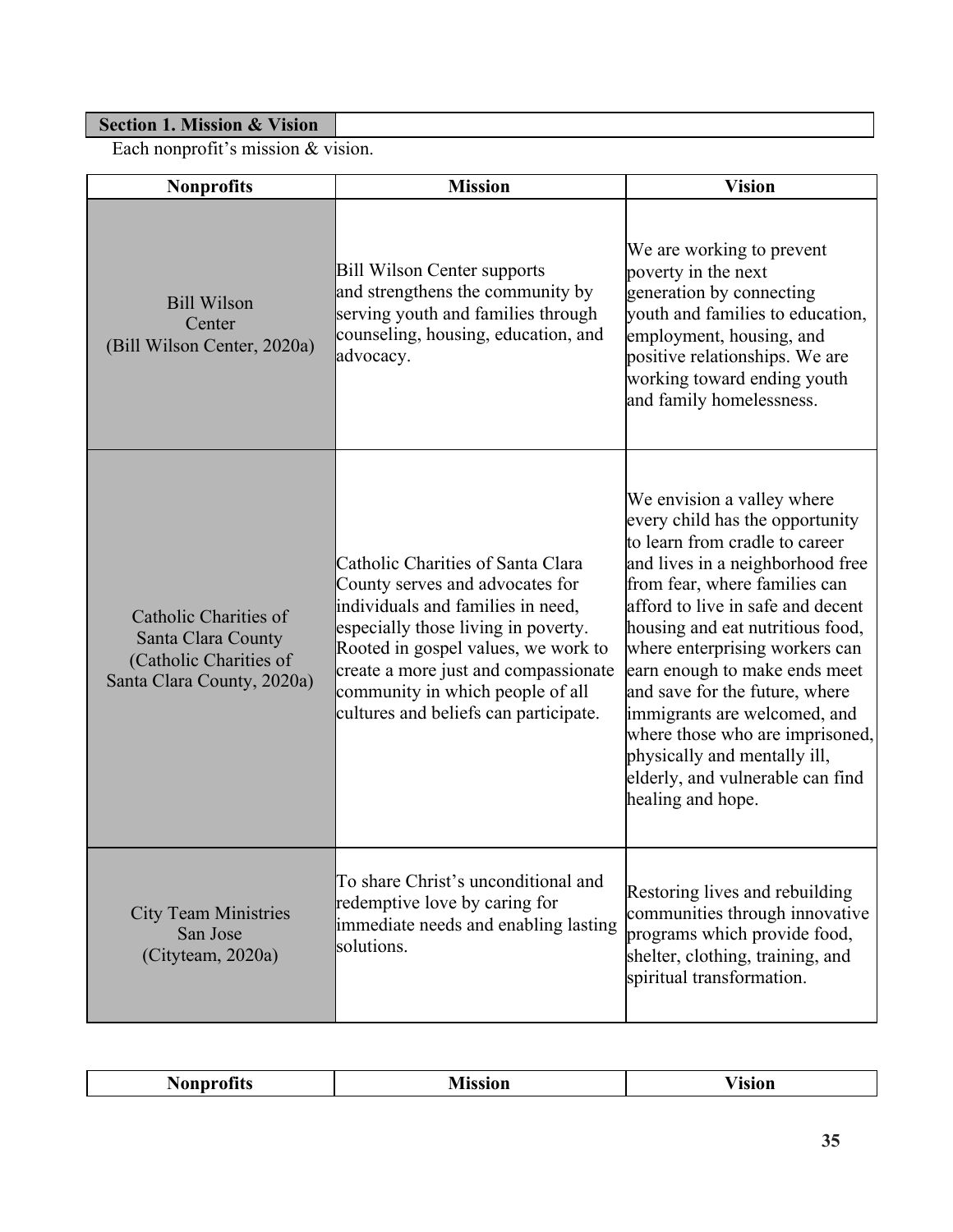| <b>Community Service</b><br>Agency<br>(Community Service<br>Agency, 2020a)        | A future wherein all residents of the<br>communities we serve have the<br>support and resources to see a better<br>future for themselves and a path to<br>a better quality of life.                                                                                         | We are the community's safety<br>net, providing critical support<br>services that preserve and<br>promote stability, self-reliance,<br>and dignity.                                                                                                                                                                                                                                                                    |
|-----------------------------------------------------------------------------------|-----------------------------------------------------------------------------------------------------------------------------------------------------------------------------------------------------------------------------------------------------------------------------|------------------------------------------------------------------------------------------------------------------------------------------------------------------------------------------------------------------------------------------------------------------------------------------------------------------------------------------------------------------------------------------------------------------------|
| <b>Community Working</b><br>Group<br>(Community Working<br>Group, 2020a)          | To address the needs of the homeless<br>and those at risk of becoming<br>homeless in the Midpeninsula area<br>(Palo Alto, East Palo Alto, Menlo<br>Park) by advocating for the<br>development of affordable housing<br>options and the provision of<br>supportive services. | Securing the active participation<br>and support of a diverse<br>cross-section of organizations<br>and individuals in the<br>Midpeninsula area, including the<br>Palo Alto Chamber of<br>Commerce, Stanford University,<br>religious organizations, local<br>business people, social service<br>providers, philanthropic<br>individuals and families, local<br>foundations and corporations,<br>and local governments. |
| <b>Family Support</b><br>Housing, Inc.<br>(Family Support<br>Housing, Inc, 2020a) | To provide temporary housing and<br>targeted support to guide families<br>from crisis to independent lives in our<br>community.                                                                                                                                             | All families experiencing<br>homelessness have the support,<br>resources, and skills that they<br>need to become self-sufficient.                                                                                                                                                                                                                                                                                      |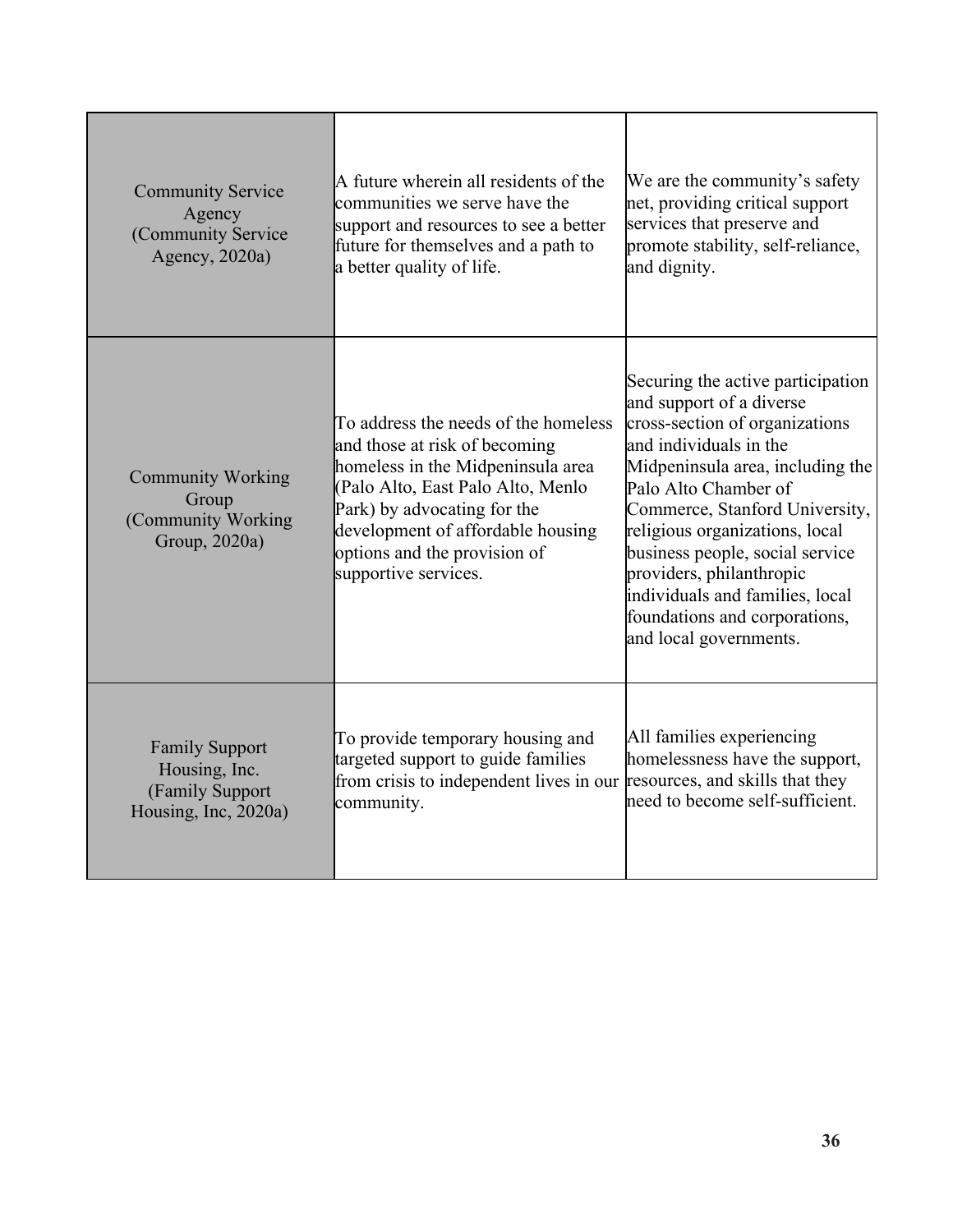| <b>Nonprofits</b>                                                       | <b>Mission</b>                                                                                                                                                                           | <b>Vision</b>                                                                                                                                                       |
|-------------------------------------------------------------------------|------------------------------------------------------------------------------------------------------------------------------------------------------------------------------------------|---------------------------------------------------------------------------------------------------------------------------------------------------------------------|
| <b>Gilroy Compassion Center</b><br>(Gilroy Compassion Center,<br>2020a) | Providing a pathway to stability that<br>maintains self-respect and recognizes<br>the dignity of each human being.                                                                       | Come together to address the<br>absence of critical service for the<br>homeless, and take the lead in<br>addressing the problem of<br>homelessness in South County. |
| HomeFirst<br>(HomeFirst, 2020a)                                         | HomeFirst confronts homelessness by<br>cultivating people's potential to get<br>housed and stay housed.                                                                                  | We envision a community in<br>which everyone has a home.                                                                                                            |
| LifeMoves<br>(LifeMoves, 2020a)                                         | LifeMoves provides interim housing<br>and supportive services for homeless<br>families and individuals to rapidly<br>return to stable housing and achieve<br>long-term self-sufficiency. | To help homeless families and<br>individuals return to stable<br>housing and self-sufficiency.                                                                      |

| <b>Sacred Heart</b><br><b>Community Service</b><br>(Sacred Heart)<br>Community Service, 2020a) | Our mission is to build a community<br>free from poverty by creating hope,<br>opportunity, and action. We provide<br>essential services, work together to<br>improve our lives, advocate for<br>justice, and inspire our community to<br>love, serve, and share. | Our vision is a community<br>united to ensure that every child<br>and adult is free from poverty. |
|------------------------------------------------------------------------------------------------|------------------------------------------------------------------------------------------------------------------------------------------------------------------------------------------------------------------------------------------------------------------|---------------------------------------------------------------------------------------------------|
|------------------------------------------------------------------------------------------------|------------------------------------------------------------------------------------------------------------------------------------------------------------------------------------------------------------------------------------------------------------------|---------------------------------------------------------------------------------------------------|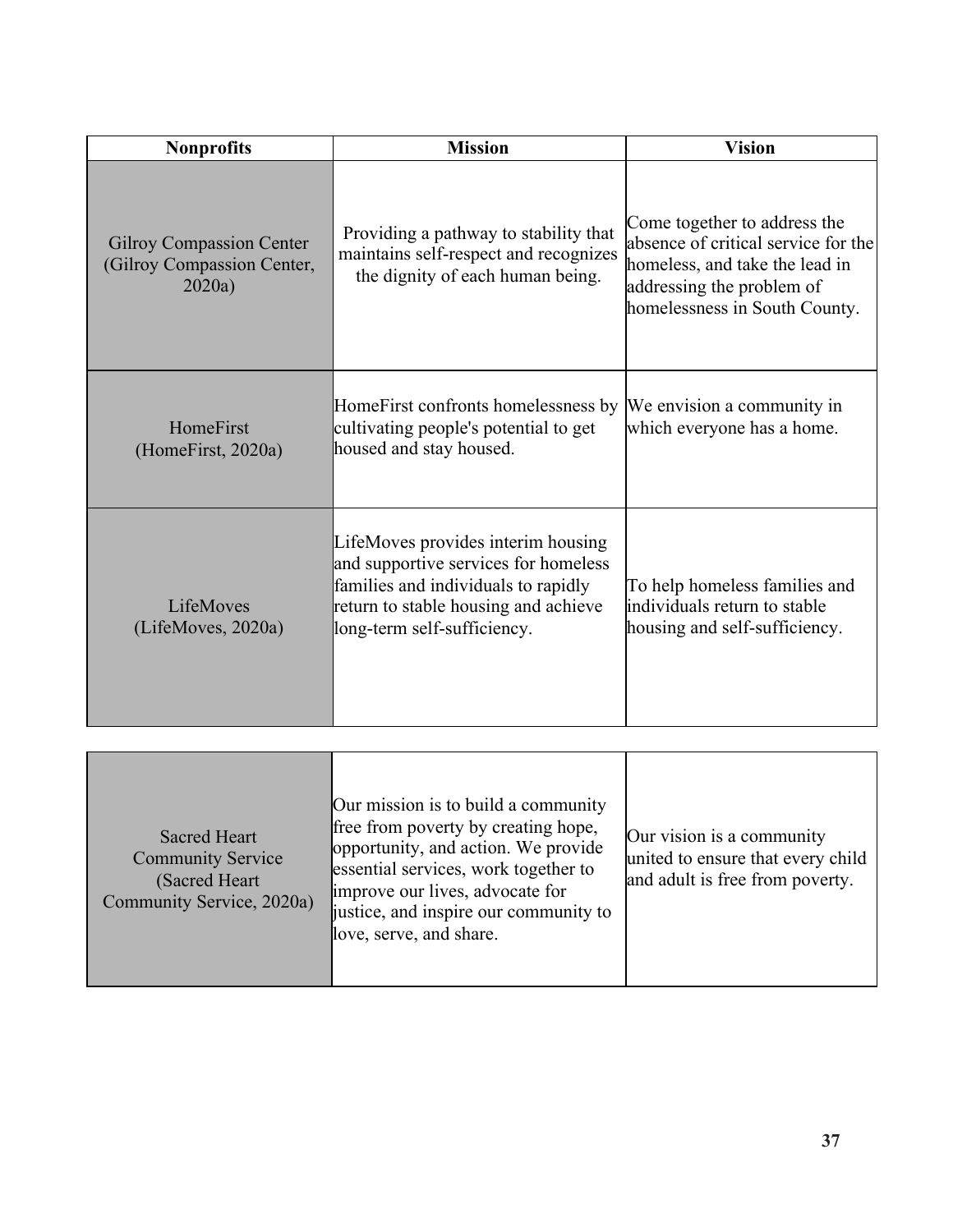| <b>Nonprofits</b>                                                                              | <b>Mission</b>                                                                | <b>Vision</b>                                                                                                                                                                                                             |
|------------------------------------------------------------------------------------------------|-------------------------------------------------------------------------------|---------------------------------------------------------------------------------------------------------------------------------------------------------------------------------------------------------------------------|
| <b>Sunday Friends</b><br>(Sunday Friends, 2020a)                                               | Children and parents work together to<br>learn, earn and serve the community. | Sunday Friends empowers<br>families to break the<br>generational cycle of poverty by<br>fostering positive development<br>in children while educating and<br>guiding parents to support their<br>children's life success. |
| <b>West Valley</b><br><b>Community Services</b><br>(West Valley)<br>Community Services, 2020a) | Our mission is to unite the community<br>to fight hunger and homelessness.    | Our vision is a community<br>where every person has food on<br>the table and every person has a<br>roof over their head.                                                                                                  |

Source: Santa Clara Nonprofits and Charities. (2020). Great Nonprofits.

# **Programs & Procedures**

Section 2 shows all 12 nonprofits' direct action and direct service programs and procedures.

These services provide the homeless community with food, clothing, transportation, education,

financial assistance, and housing assistance. The program explains the goal; who is responsible

for achieving the goal, and what the result will be. The procedures will describe the process of

getting the work done or achieving the programs goal.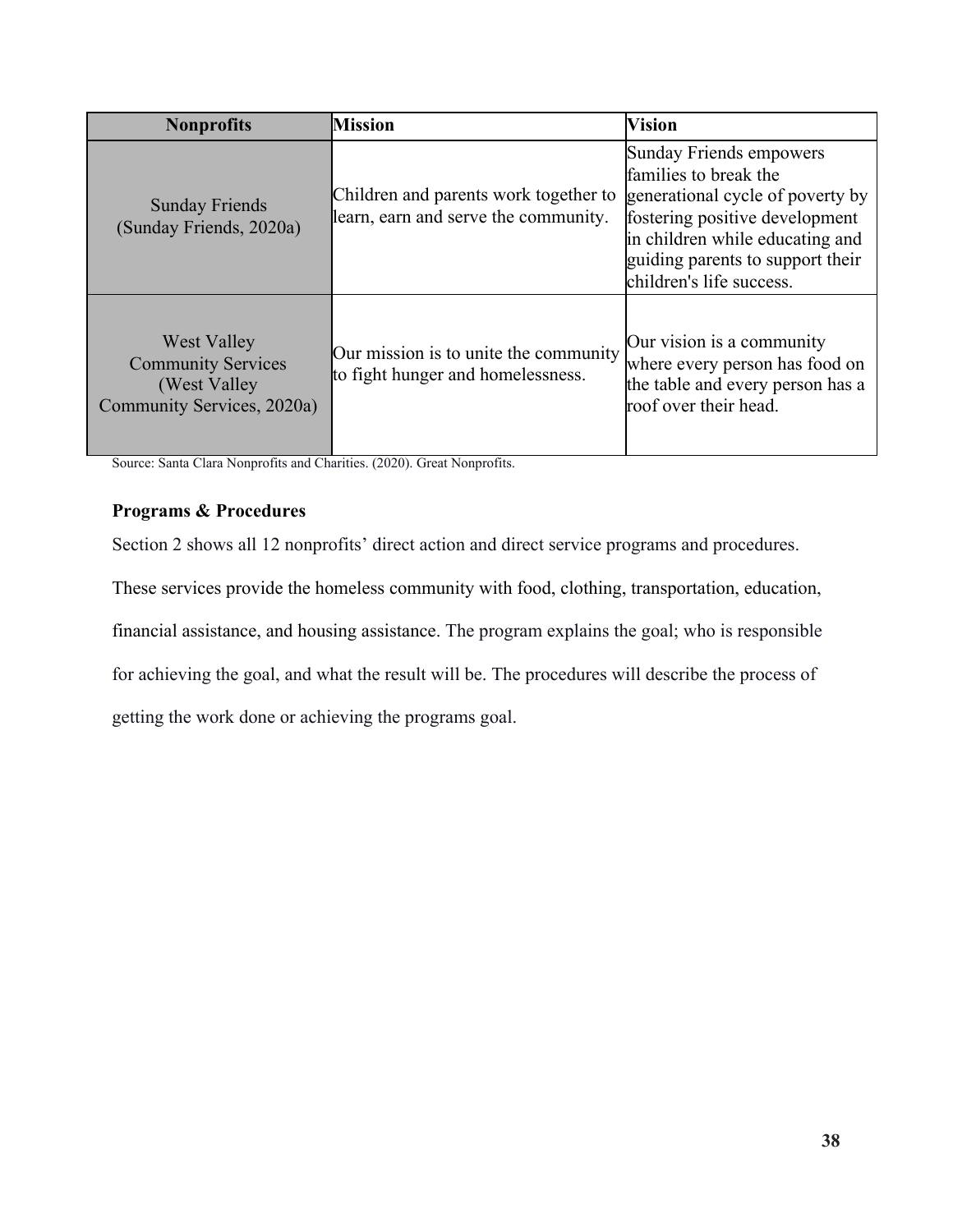## **Section 2. Programs & Procedures**

A look at each nonprofit's programs and resources. Observe how each nonprofit is accomplishing its process.

| <b>Nonprofits</b>                                        | Program(s)                                       | <b>Procedures</b>                                                                                                                                               |
|----------------------------------------------------------|--------------------------------------------------|-----------------------------------------------------------------------------------------------------------------------------------------------------------------|
|                                                          |                                                  |                                                                                                                                                                 |
| <b>Bill Wilson Center</b><br>(Bill Wilson Center, 2020b) | <b>Peacock Commons</b><br>(Housing)              | A 28-unit apartment<br>$\bullet$<br>complex<br>Provides affordable,<br>$\bullet$<br>supportive housing.                                                         |
|                                                          | <b>Safety Net Shelter</b><br>(Housing)           | Short-term shelter for<br>homeless and runaway<br>youth ages.<br>Reunites families<br>whenever possible.<br>Stabilize the lives of<br>young people              |
|                                                          | <b>Transitional Housing Program</b><br>(Housing) | Services for homeless<br>youth ages 18-24.<br>Receiving counseling,<br>independent living skills<br>training, parenting<br>classes, and<br>employment services. |
|                                                          | <b>Outreach Center</b>                           | Phone calls<br>Education<br>Information                                                                                                                         |

Bill Wilson has three programs that provide direct action and assistance to the homeless community. The Peacock Commons program has a 28-unit apartment complex that provided affordable and supportive housing to young adults and young parent families. The program includes youth who are chronically homeless or at-risk of becoming homeless. The second program, the Safety Net Shelter program, provides short-term shelter for homeless and runaway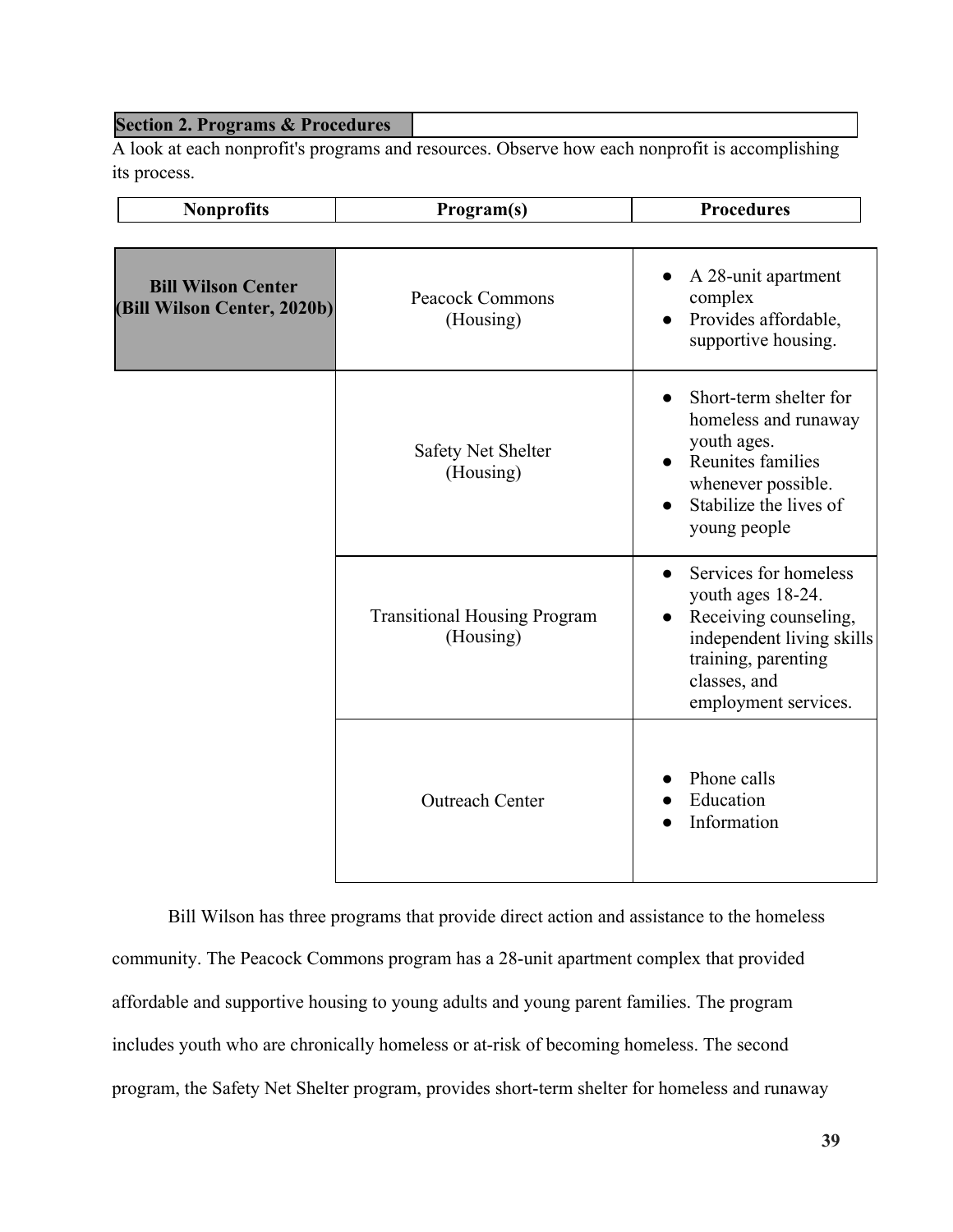youth ages 12-18. Through intensive individual, group, and family counseling, the shelter's program strives to reunite families whenever possible, prevent future problems, and stabilize the lives of young people to keep them safe.

The Transitional Housing Program provides comprehensive services for homeless youth ages 18-24. Young people share supervised apartments or houses throughout the county while receiving counseling, independent living skills training, parenting classes, and employment services. The Outreach program reaches individuals, youth, and families on the verge of homelessness and provides them assistance with services to improve their life and housing stability. The program is equipped with new clothes, hygiene products, and pajamas and the support of a Center for Safety and Environmental Management (CSEM) trained one-to-one Residential Counselor to support and engage with the homeless community.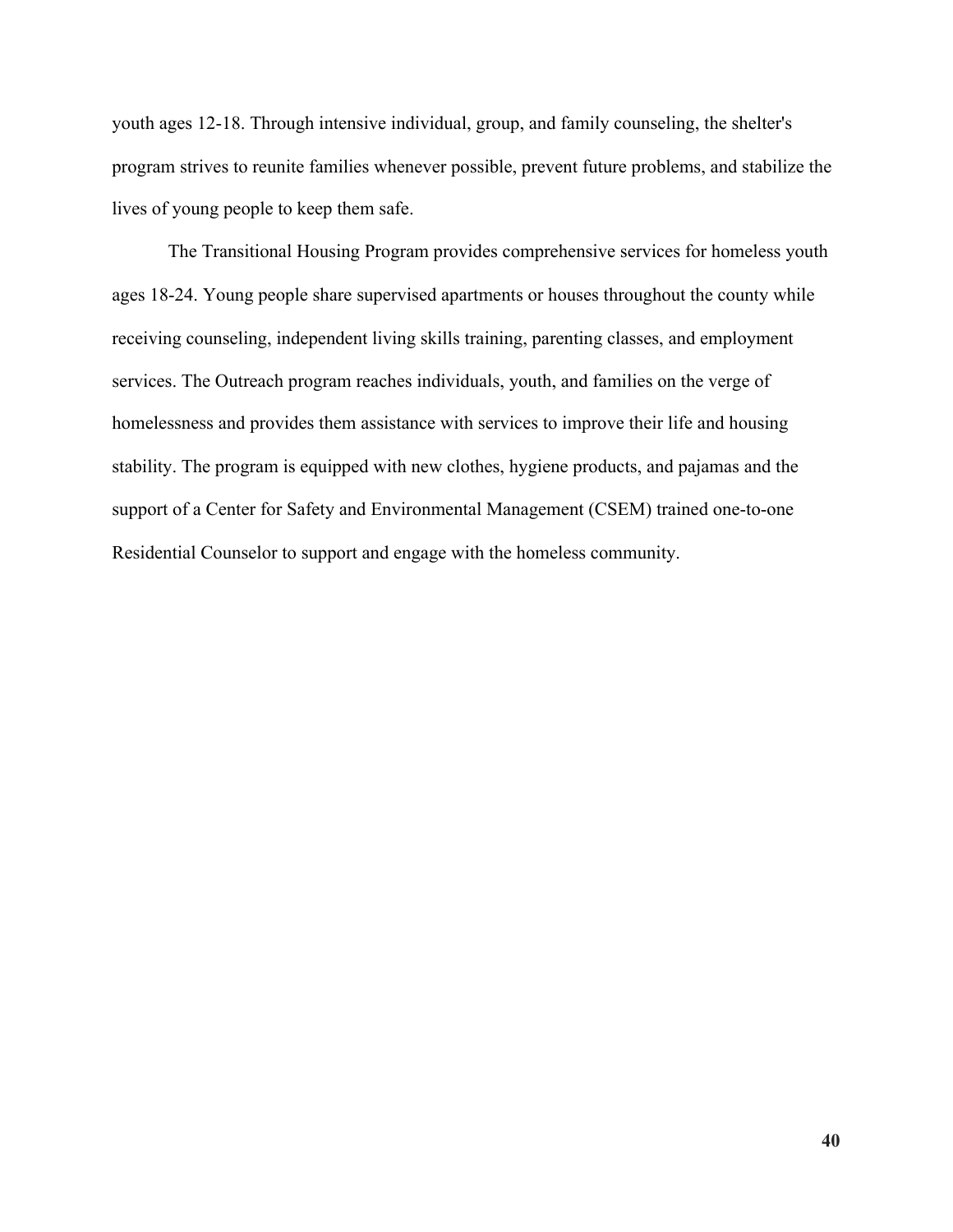| <b>Catholic Charities of</b><br><b>Santa Clara County</b><br>(Catholic Charities of<br><b>Santa Clara County, 2020b</b> | Senior Nutrition Program                            | Serves hot meals to<br>seniors (age $60+)$<br>Five days a week<br>Nutrition in preventative<br>health and long-term<br>care.<br>Nutrition education                                              |
|-------------------------------------------------------------------------------------------------------------------------|-----------------------------------------------------|--------------------------------------------------------------------------------------------------------------------------------------------------------------------------------------------------|
|                                                                                                                         | Handicapables Program                               | For adults and older<br>adults with disabilities.<br>Provides opportunities<br>for socialization within a<br>group.<br>Bi-monthly lunch, group<br>discussions,<br>entertainment, or<br>speakers. |
|                                                                                                                         | <b>Employment Services</b>                          | <b>Employment services</b><br>Job development services<br>Post-employment support<br><b>ESL Classes</b>                                                                                          |
|                                                                                                                         | <b>Charities Housing Development</b><br>Corporation | Offers affordable<br>$\bullet$<br>housing<br>Developing and<br>managing affordable<br>housing<br>Strives to create<br>developments that<br>contribute positively to<br>communities.              |

Catholic Charities of Santa Clara County has various programs that provide direct action

and direct services to the homeless community. The Senior Nutrition Program serves hot,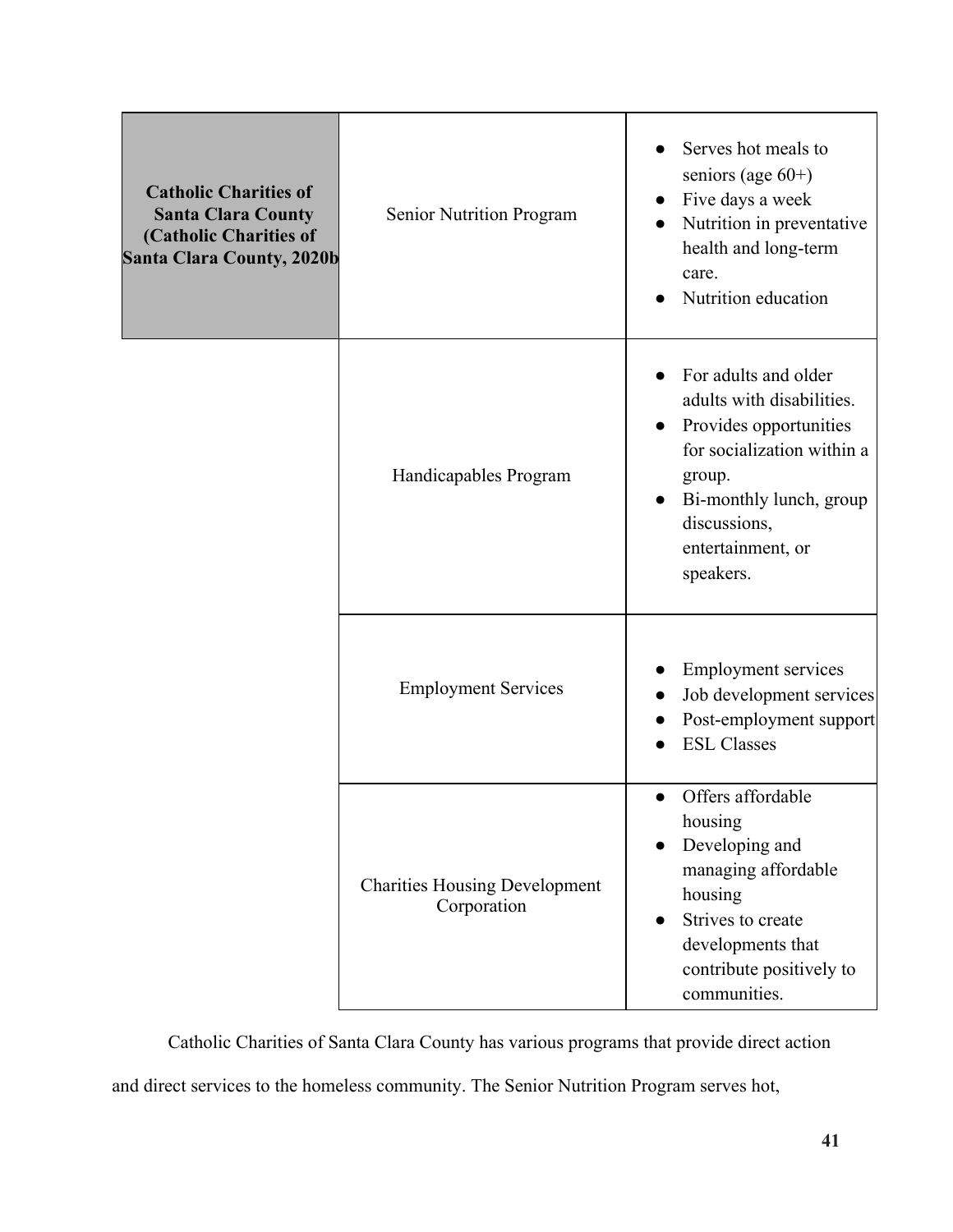nutritious meals to seniors (age 60+) five days a week in a social environment. The program promotes the role of nutrition in preventive health and long-term care and nutrition. Senior education is provided to all homeless seniors who participate in the program. The Handicapable Program serves adults and older adults with access and functional needs. The program offers opportunities for socialization within a group with shared interests and concerns. Members enjoy a bi-monthly lunch, group discussions, entertainment, or speakers that encourage them and motivate them away from homelessness. The Employment Services program provides employment preparation services, job development services, and post-employment support. The program provided job readiness and job development to families and individuals who are homeless.

The Catholic Charities of Santa Clara County offers affordable housing through Charities Housing Development Corporation, the housing development affiliate corporation. Charities Housing is committed to developing and managing affordable housing and strives to create developments that contribute positively to communities. Catholic Charities of Santa Clara County also provides training services such as employment services, English as a second language (ESL) classes, and computer classes. The employment service program is designed for clients who are seeking their very first job. Assistance includes resume writing, career counseling, interviewing skills, job placement, job retention skills, job upgrade, and S+ESL classes.

| <b>City Team Ministries</b><br><b>San Jose</b><br><b>(City Team Ministries)</b><br><b>San Jose, 2020b)</b> | Heritage Home | • Helps pregnant women<br>overcome homelessness<br>& addiction<br>• Provides essential<br>resources to meet<br>immediate needs |
|------------------------------------------------------------------------------------------------------------|---------------|--------------------------------------------------------------------------------------------------------------------------------|
|------------------------------------------------------------------------------------------------------------|---------------|--------------------------------------------------------------------------------------------------------------------------------|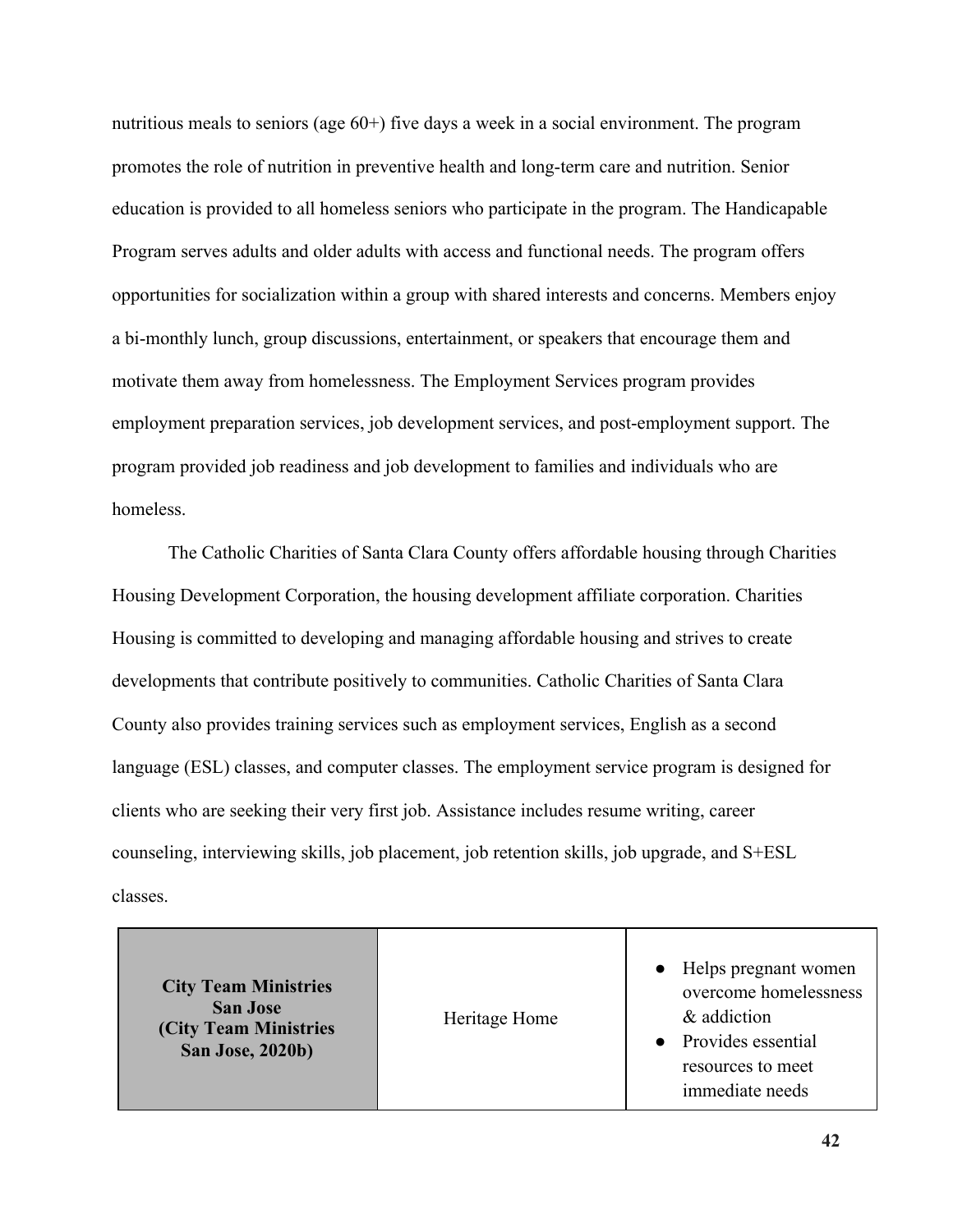| Dining Hall              | Provides hot meals 365<br>$\bullet$<br>days/yr                                                                     |
|--------------------------|--------------------------------------------------------------------------------------------------------------------|
| Men's Shelter            | Open every night<br>57 guests<br><b>Basic</b> needs<br>Case management                                             |
| House of Grace           | Helps addicted abused or<br>homeless women<br>Self-destructive<br>behaviors<br>Long-term<br>transformation program |
| Learning & Career Center | 4 days/wk.<br>Individualized learning<br>plan<br>Increase employability<br>$\bullet$                               |
| Medical & Dental Clinic  | Available for residents or<br>homeless guests<br>Medical and dental                                                |

City Team Ministries San Jose has multiple programs that provide services to help overcome homelessness and other hardships. Their program Heritage Hope assists pregnant women to go through motherhood while finding solutions to their addictions, homelessness, and other difficulties. The program provides basic needs such as housing, meals, clothes, strollers, car seats, and diapers. They also provide mentorship, education, parenting classes, AA meetings, life transformation classes, and career workshops. The House of Grace is their second program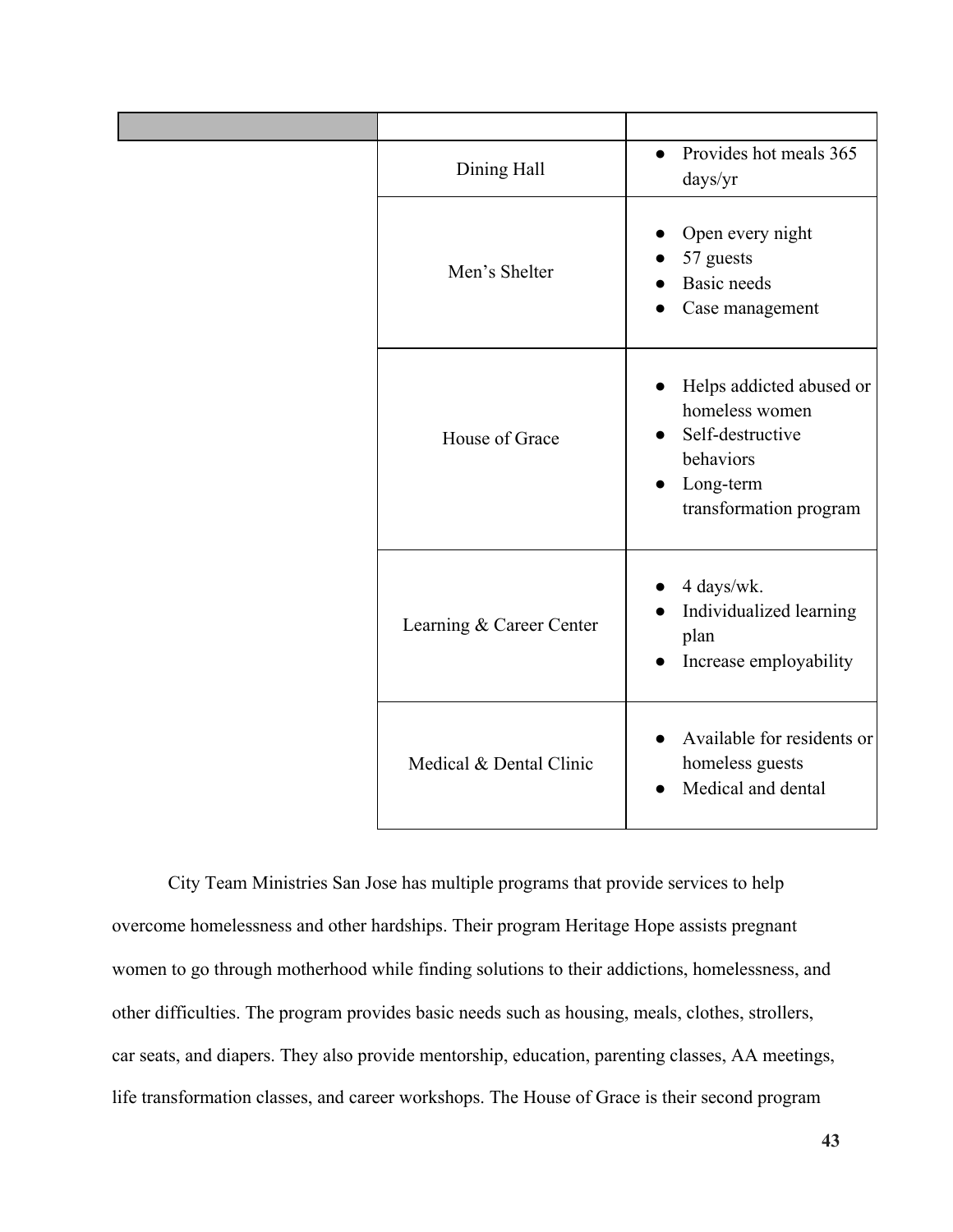targeted towards homeless women. It is a long-term transformation program that helps addicted, abused, or homeless women rebuild their lives while maintaining their children with them. The program aims to address self-destructive behaviors, abusive relationships, and addictions to enable the women to support themselves as well as their families. They offer a program to men as well, known as their Men's Shelter. This shelter is open every night for 57 guests. These guests can get a warm shower, clean pajamas, a bed, and three meals. Aside from these basic necessities, they provide case management and mentorship, as well.

City Team Ministries also has a Dining Hall, which is open 365 days of the year offering hot, nutritious meals and preparing 600 meals a day. These meals are provided for men, women, the elderly, and families. Through their Community Services, City Team Ministries provides essential resources and delivers food boxes, clothes, diapers, and hygiene supplies. Other resources available are school supplies, household items, and furniture. They also have their Learning & Career Center to help their residents gain life skills to increase employability. They learn crucial skills such as writing, math, reading, resume building, and interviewing for a job. They have a Medical & Dental Clinic program that is available to their residents and homeless guests. They offer medical and dental care, whether it be a routine check-up or a full procedure.

| <b>Community Service</b><br><b>Agency</b><br>(Community Service<br><b>Agency</b> , 2020b) | Food & Distribution Center | Distributes food                                                                                             |
|-------------------------------------------------------------------------------------------|----------------------------|--------------------------------------------------------------------------------------------------------------|
|                                                                                           | CSA Homeless Case program  | • Locate $&$ Secure<br>affordable housing<br>• Public Transportation<br>• Health services<br>Rent assistance |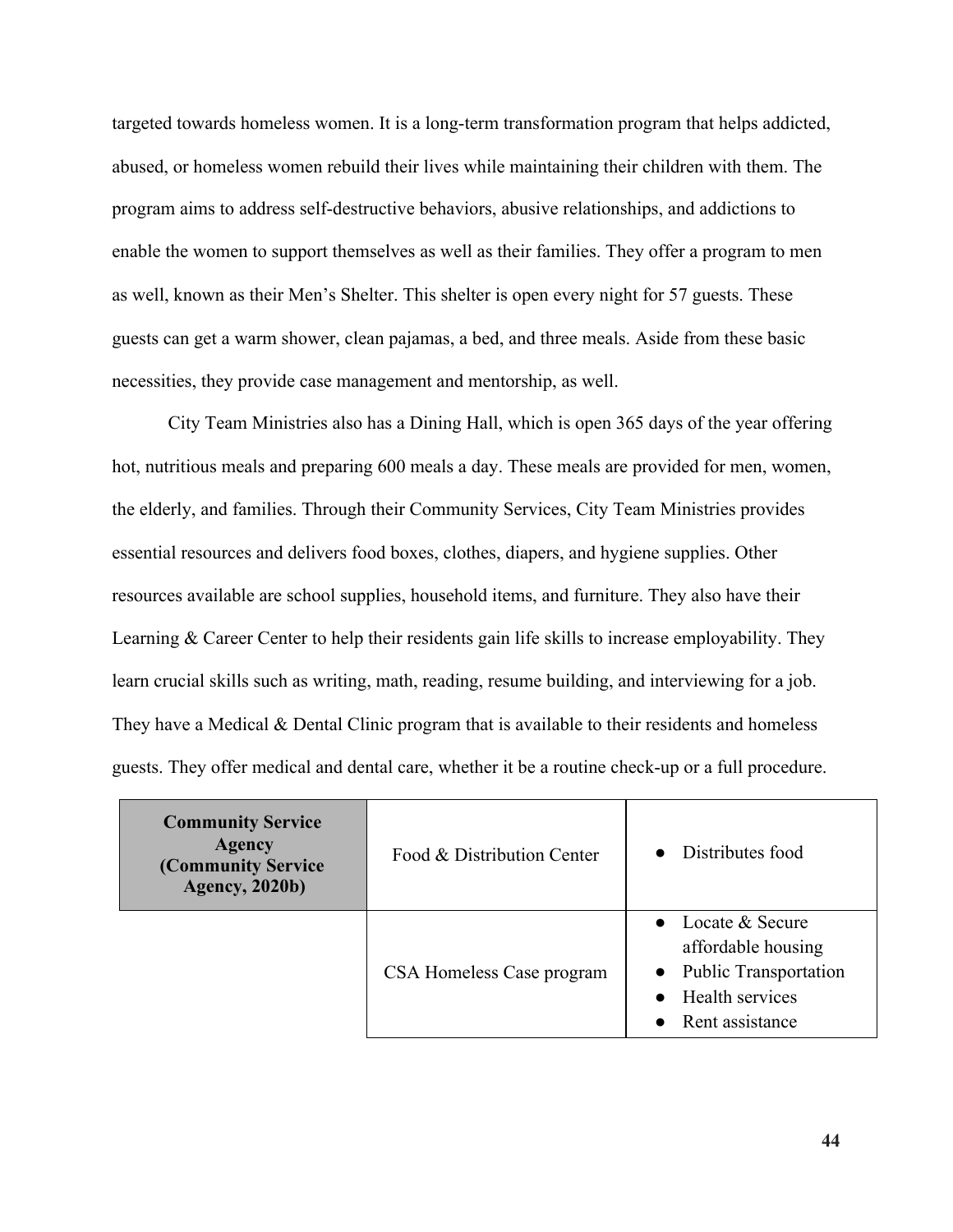The Community Service Agency has two programs that provide services to help the homeless community. The Community Services Agency distributes over 2,000 pounds of food each workday to low-income individuals, families, and homeless individuals, minimizing their food insecurities. The Community Service Agency Homeless Case program provides additional assistance to homeless individuals. The program offers assistance in locating and securing affordable housing, provides transportation, health services (doctor checkups, prescriptions), and rent assistance. The program provides financial assistance with one month's rent once clients secure employment and a place to live that fits within their budget. The program provides temporary assistance until they are able to maintain a more stable way of living.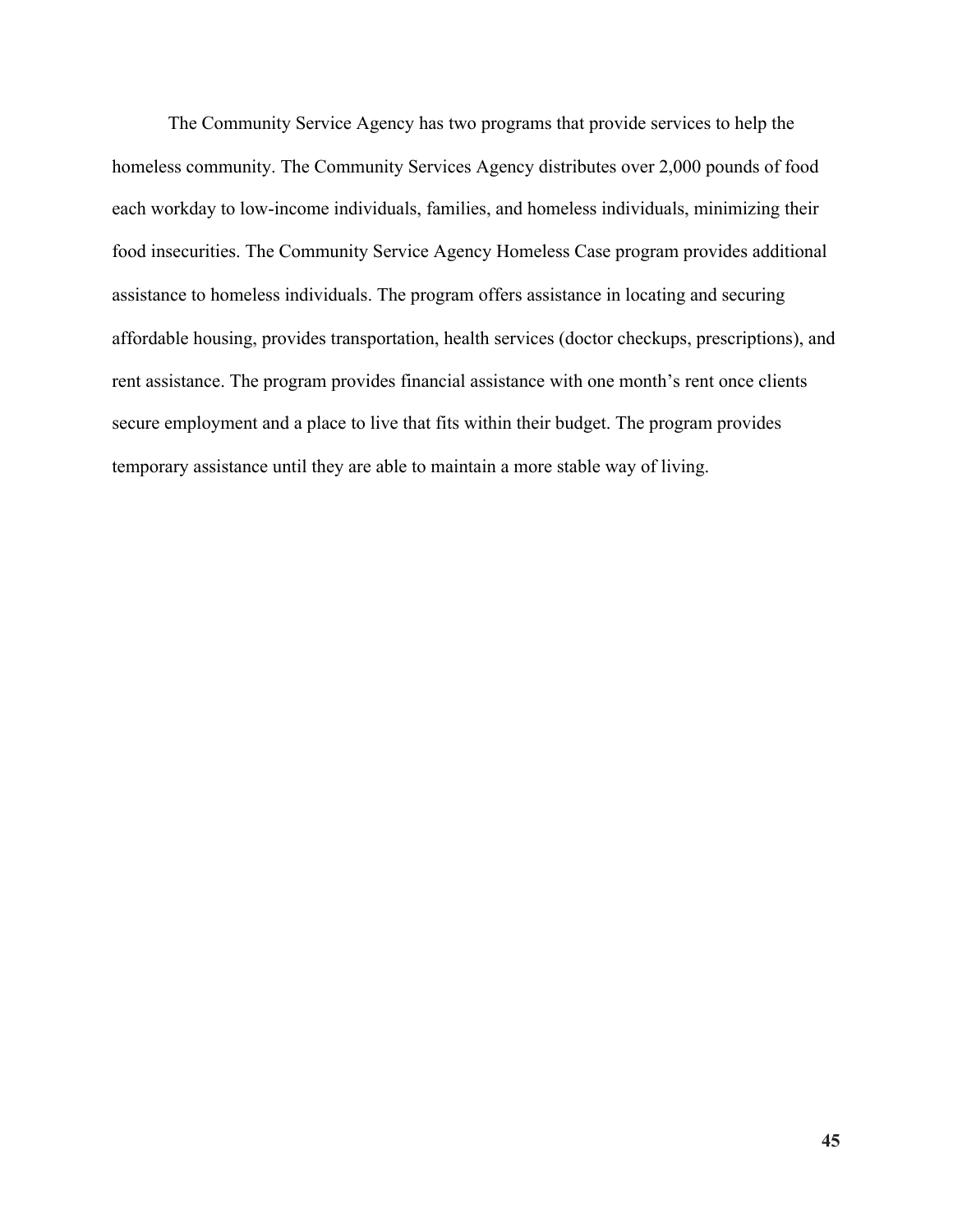| <b>Community Working</b><br>Group<br>(Community Working)<br><b>Group, 2020b)</b> | Case Management           | • Beneficial Services                                                                  |
|----------------------------------------------------------------------------------|---------------------------|----------------------------------------------------------------------------------------|
|                                                                                  | <b>Opportunity Center</b> | $\bullet$ "Housing first"<br><b>Supportive Housing</b><br><b>Temporarily Displaced</b> |

The Community Working Group has two programs that provide services to help overcome homelessness and other hardships. The Community Working Group has a case management program that works in partnership with public and private community organizations to establish affordable homes and provide beneficial services for homeless individuals and families. The program includes assessment, planning, facilitation, and evaluation of the homeless community, promoting patient safety and quality of care. The program's primary goal is to move homeless individuals from shelters and encampments to temporary or permanent housing.

The Opportunity Center program provides homeless individuals with affordable apartment complexes and a service center. The program provides rent subsidies for new tenants moving from the streets to start to alter their lives with the assistance of the service providers. The Opportunity Center provides a temporary home for any displaced or homeless individuals until they find permanent housing.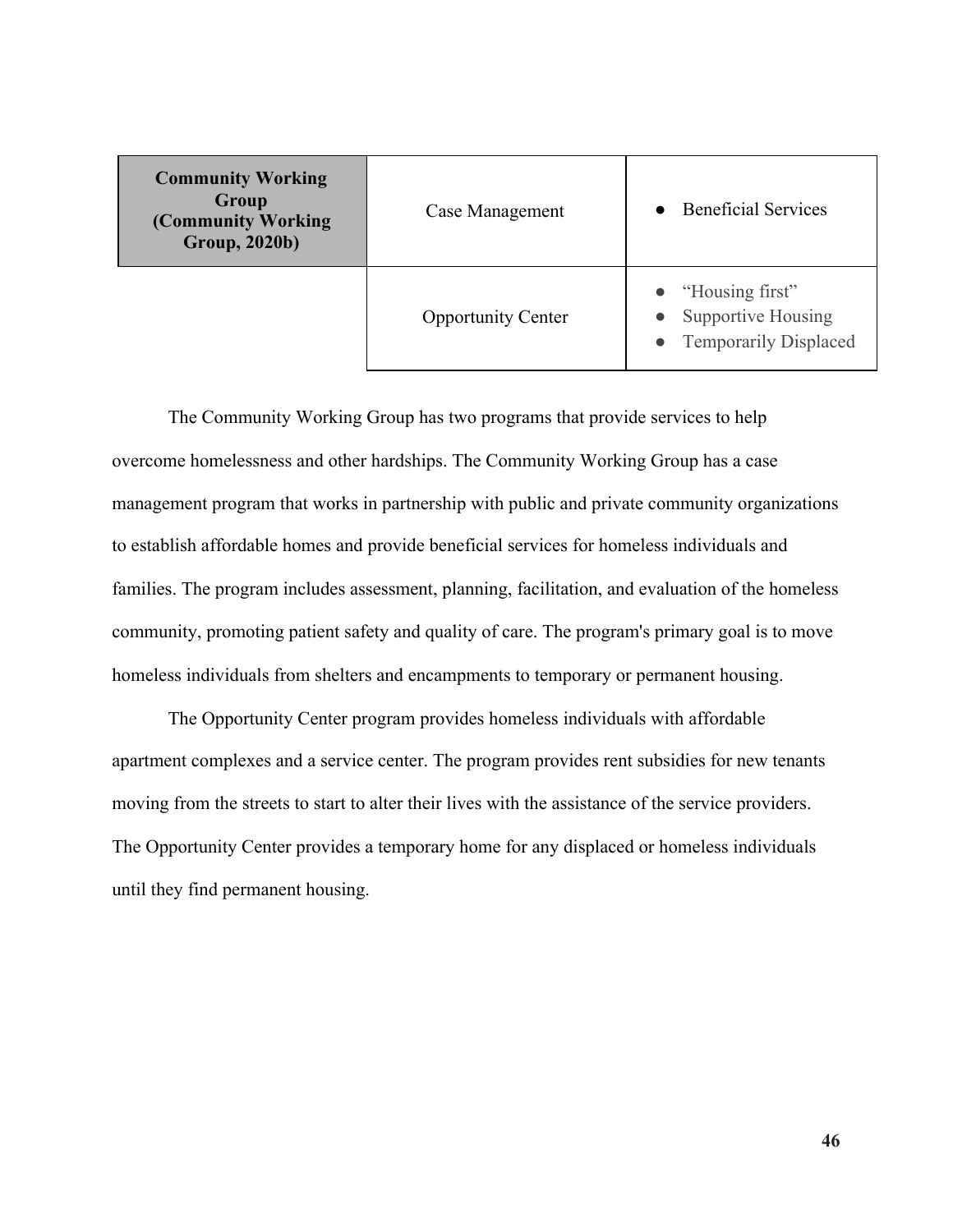| <b>Family Support</b><br>Housing, Inc<br><b>Family Support Housing,</b><br>2020 <sub>b</sub> | The San Jose Family Shelter | • Temporary Housing<br>• Targeted Support<br>• Case Management<br>Keeping Kids on Track                |
|----------------------------------------------------------------------------------------------|-----------------------------|--------------------------------------------------------------------------------------------------------|
|                                                                                              | Bridges AfterCare           | <b>Building Skills</b><br>• Problem Solving<br><b>Unlocking Potential</b><br><b>Locating Resources</b> |

The Family Support Housing, Inc has two successful programs that help the homeless community with temporary housing and assistance to thrive and stop being homeless. The San Jose Family Shelter program provides temporary housing and assists homeless individuals with services. The temporary housing can accommodate 35 families that are homeless, each in a private room with a bath, for up to 90 days. When families arrive, staff work with each of them to develop a step-by-step plan to become self-sufficient. For 90 days, the program provides employment referrals, money management assistance, health care services, workshops, and parenting classes, each with the opportunity to educate the member and family. Also, the program similarly assists the children of the homeless community. The program has a child development center for infants and pre-school children, and a homework enrichment program to keep children on track to support their education.

The second program is the Bridge AfterCare, which provides assistance with building skills, problem-solving, unlocking potential, and teaching clients how to locate resources. AfterCare applicants agree to ongoing case management and participate in financial literacy, health and wellness, and educational activities at San Jose Family Shelter. The program develops personalized strategies with each AfterCare family and individual to put homelessness behind them. The program also helps unlock potential by coaching families on budgeting, being a good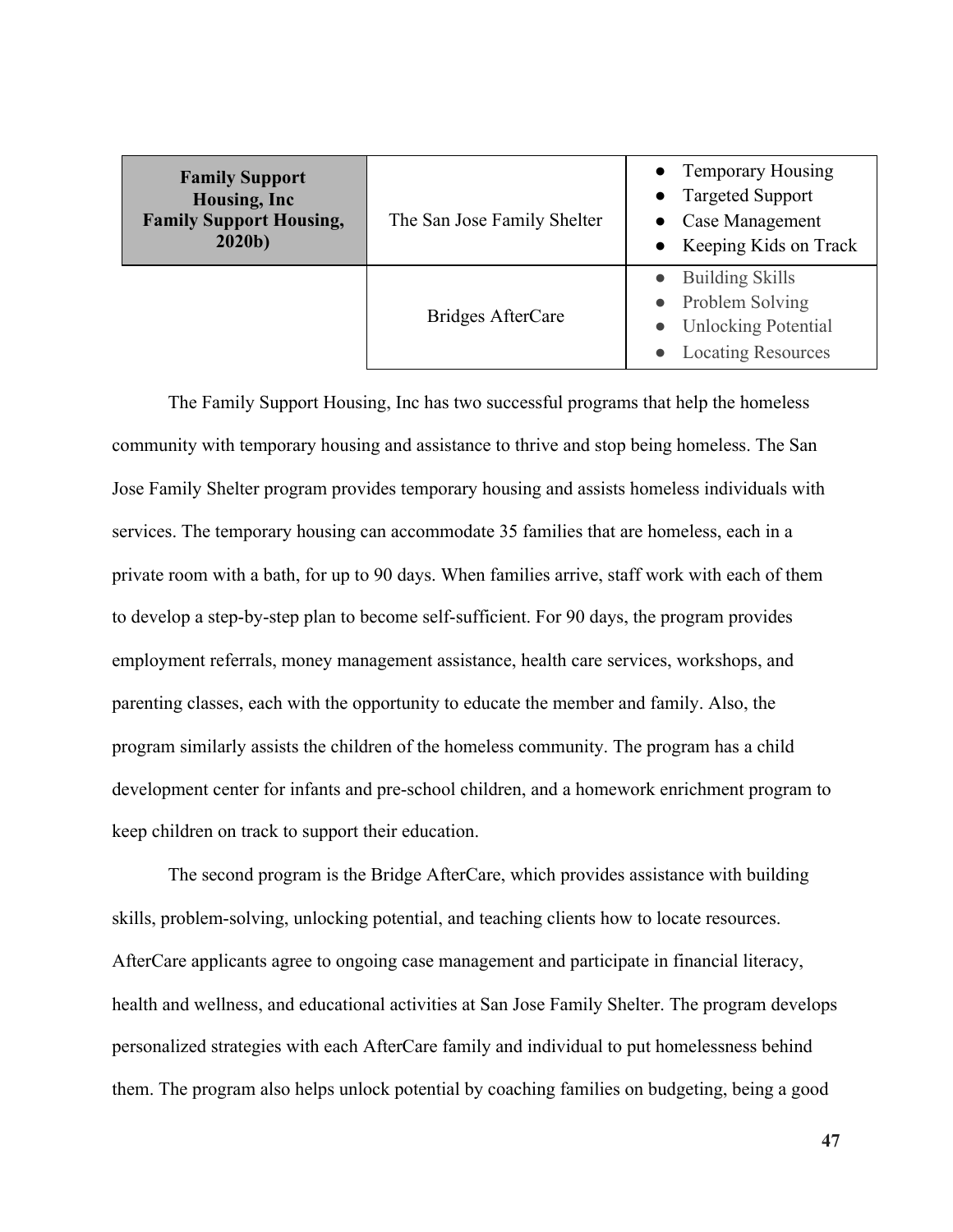tenant, and remaining healthy and active in their community. Bridge Aftercare also provides assistance with problem-solving and locating resources. AfterCare staff coaches families and individuals on significant problem solving, like negotiating with landlords, when needed, and helping families to deal with the new costs and challenges of moving into permanent housing. The program also helps families build community ties and build on the community.

| <b>Gilroy Compassion Center</b><br>(Gilroy Compassion Center,<br>2020b | Day Center                      | • Food & Clothing<br>• Shower and laundry<br>Weekly medical van<br>Case Management |
|------------------------------------------------------------------------|---------------------------------|------------------------------------------------------------------------------------|
|                                                                        | <b>Project Homeless Connect</b> | Bi-annual event<br>Hot meal<br>Clothing distribution                               |
|                                                                        | Almost Home Camping Program     | Campsites<br>Food<br>Transportation<br>Case management                             |
|                                                                        | Saturday Supper                 | Potluck                                                                            |

The Gilroy Compassion Center takes the lead in addressing the problem of homelessness in South County. The Gilroy Compassion Center offers various successful programs that assist the homeless community in multiple areas. The Day Center provides the homeless community with food, clothing, hygiene supplies, and showers. The program offers weekly medical assistance, daily manna bags, and case management. The Almost Home Camping Program provides temporary campsites for families and individuals to live. The camp includes food, transportation, and case management to help homeless individuals thrive. The Project Homeless Connect is a bi-annual event that provides food and clothing to all homeless individuals in the Gilroy community. This program allows the agency to provide direct assistance to the homeless community and provide them the resources they may need to move away from homelessness.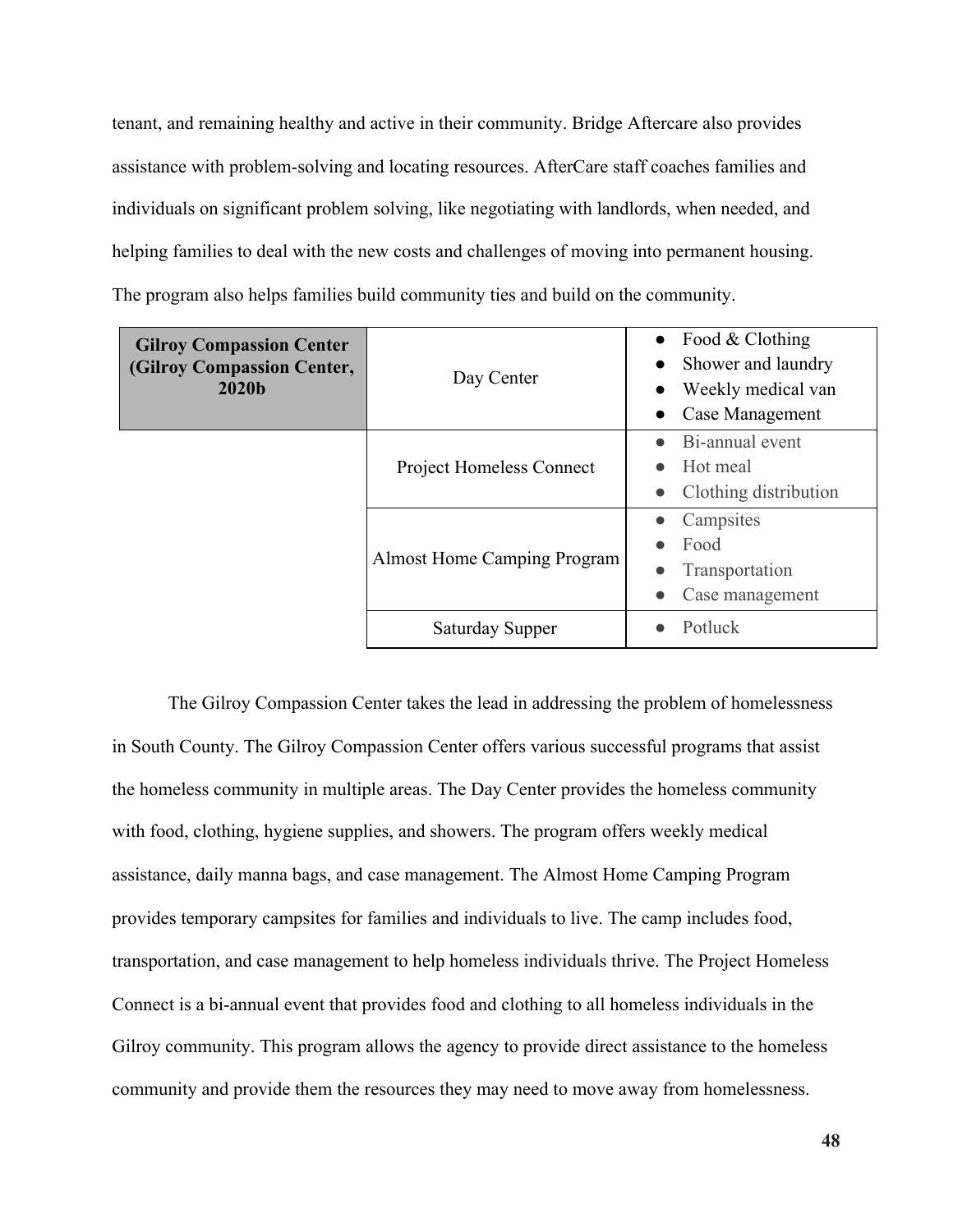The final plan that offers immediate assistance to the homeless community is the Saturday

| <b>HomeFirst</b><br>(HomeFirst, 2020b) | Boccardo Reception Center    | Emergency shelter<br>Mental health<br>Employment placement<br><b>Transitional housing</b><br>$\bullet$ |
|----------------------------------------|------------------------------|--------------------------------------------------------------------------------------------------------|
|                                        | Veterans Service Program     | Employment placement<br>Mental health<br>Emergency shelter<br><b>Transitional housing</b>              |
|                                        | Cold Weather Shelter Program | Emergency assistance<br>Overnight stay location                                                        |
|                                        | Outreach Program             | Necessary supplies<br>Information                                                                      |

Supper, which provides potluck style food to the homeless community.

HomeFirst operates housing, shelter sites, and provides case management services that assist the homeless community in multiple areas. The Boccardo Reception Center is an emergency shelter center that provides the homeless community with mental health counseling and employment placement opportunities. One of the goals of the Boccardo Reception center is to transition homeless individuals to permanent housing. The Veteran Service Program focuses on homeless veterans who need emergency shelter and employment. It also provides mental health services and transitional housing opportunities.

The Cold Weather Shelter Program has shelters in Mountain View and Gilroy, and is open from December to April each year, providing emergency assistance such as blankets, meals, and clothing. The Outreach program allows HomeFirst to reach people living on the streets and in encampments, distributing each day necessary supplies and information to those who are unsheltered and provides assistance to resolve issues that prevent individuals from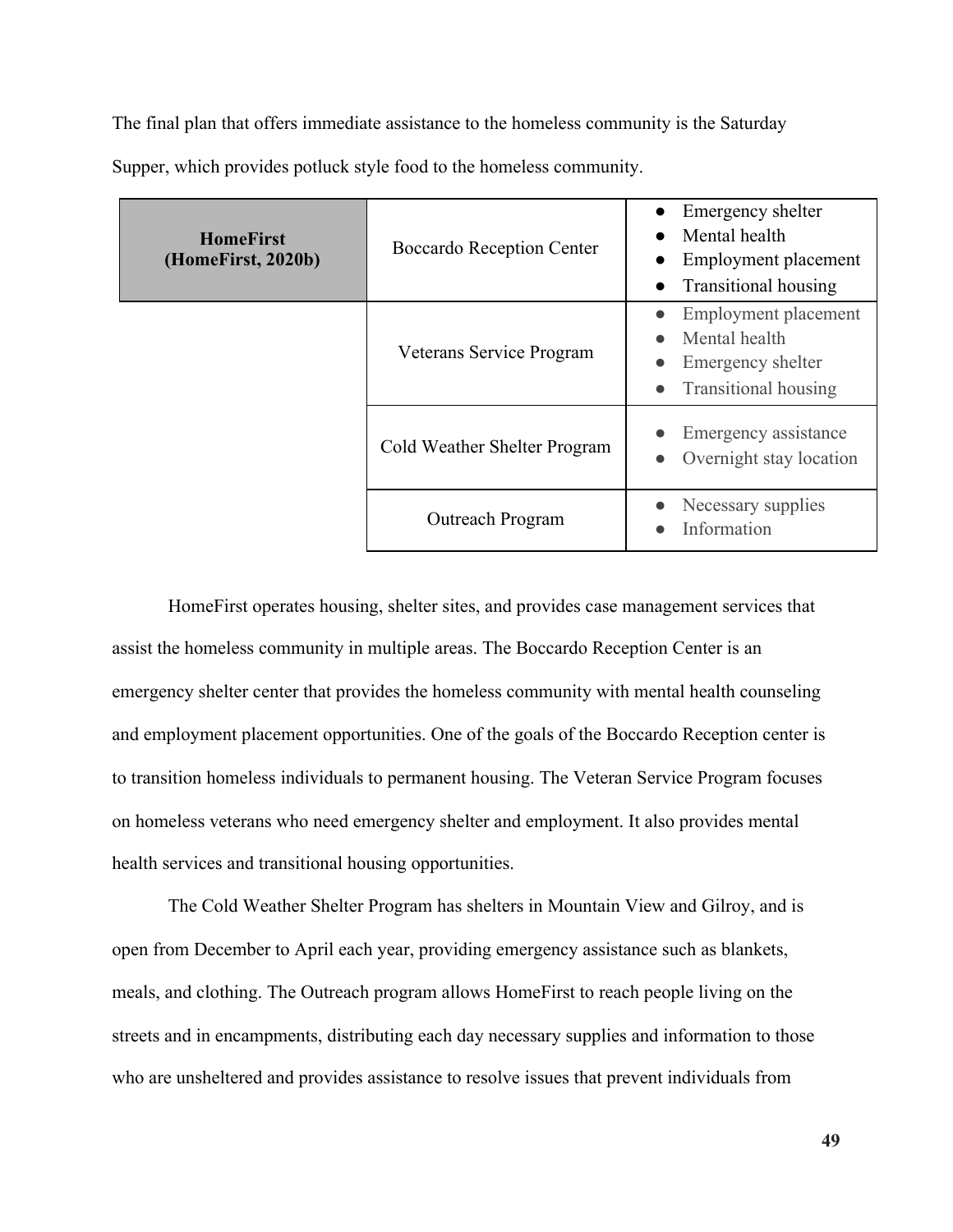getting housed within the city of San Jose. The program relentlessly focuses on eliminating

barriers to housing and creating stability.

| <b>LifeMoves</b><br>(LifeMoves, 2020b) | <b>Family Services</b>    | Family shelters<br>$\bullet$<br>Childcare<br><b>Education Programs</b><br>$\bullet$<br>Therapeutic services<br>$\bullet$ |
|----------------------------------------|---------------------------|--------------------------------------------------------------------------------------------------------------------------|
|                                        | Single Adult Service      | <b>Shelter</b><br>$\bullet$<br>Food<br>Clothing<br>Intensive Care<br>$\bullet$                                           |
|                                        | <b>Veteran Services</b>   | 1 to 3 days of shelter<br>$\bullet$<br>Food & Open kitchen<br>Access to laundry<br>$\bullet$<br>Transportation           |
|                                        | <b>Community Outreach</b> | Safe & secure parking<br>Motel voucher<br>Upstream services                                                              |

LifeMoves has four programs that provide direct assistance and action to the homeless community. The Family Service program provides shelters to individuals and families who are experiencing homelessness in six locations in the city of San Jose. The areas ensure long-term success; it assists heads of households and individuals searching for employment and self-sustained housing. The Family Service program provides childcare and educational programs to homeless families. As homelessness comes with a heavy mental burden, the program provides therapeutic services that give the children and parents the proper mindset to navigate homelessness.

The Single Adult Service program provides homeless individuals with shelter, food, clothing, and intensive care. It offers homeless individuals the opportunity to have temporary shelter and provide them with the tools needed to move out of homelessness. The Veteran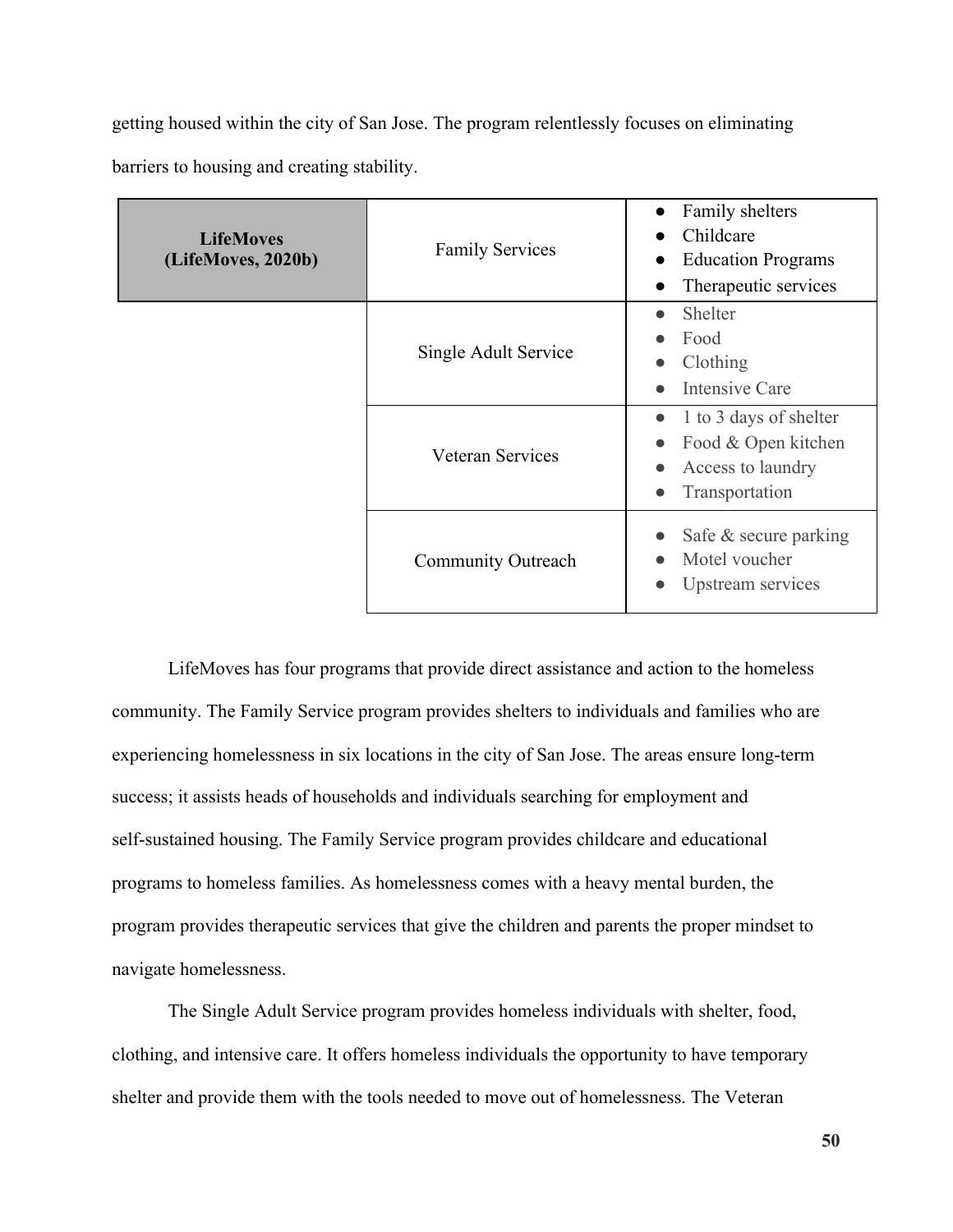Service program provides homeless veterans a one to three-day shelter, including food and access to laundry. The program allows veterans three days to find a job and have a temporary stay away from the cold streets. The Community Outreach program reaches out to homeless individuals and provides parking for homeless encampments or car living, motel vouchers, and upstream services. The upstream program seeks to identify at-risk families and individuals with children to prevent them from ever experiencing the trauma of homelessness.

| <b>Sacred Heart Community</b><br><b>Service</b><br><b>(Sacred Heart Community)</b><br><b>Service, 2020b)</b> | Warehouse            | Food<br>Clothing<br><b>Survival Sacks</b>                                                            |
|--------------------------------------------------------------------------------------------------------------|----------------------|------------------------------------------------------------------------------------------------------|
|                                                                                                              | Economic Empowerment | Employment<br>Taxes<br><b>Financial Coaching</b><br>$\bullet$<br><b>Public Benefits</b><br>$\bullet$ |
|                                                                                                              | Policy & Organizing  | <b>Community Organizing</b><br><b>Online Education</b><br>Education on Social<br>Equity              |
|                                                                                                              | Housing              | <b>Homeless Prevention</b>                                                                           |

Sacred Heart Community Service has four programs that provide direct assistance and action to the homeless community. The Warehouse offers a supplemental supply of food and clothing (provides gently used clothing, blankets, and linens to customers) twice per month to homeless individuals and families. The program additionally provides survival sacks (a backpack full of hygiene items and underwear) to all homeless members. As a Sacred Heart Community Service member, Economic Empowerment assists jobseekers in securing employment by providing them with support for resume and cover letter building, and offers resources that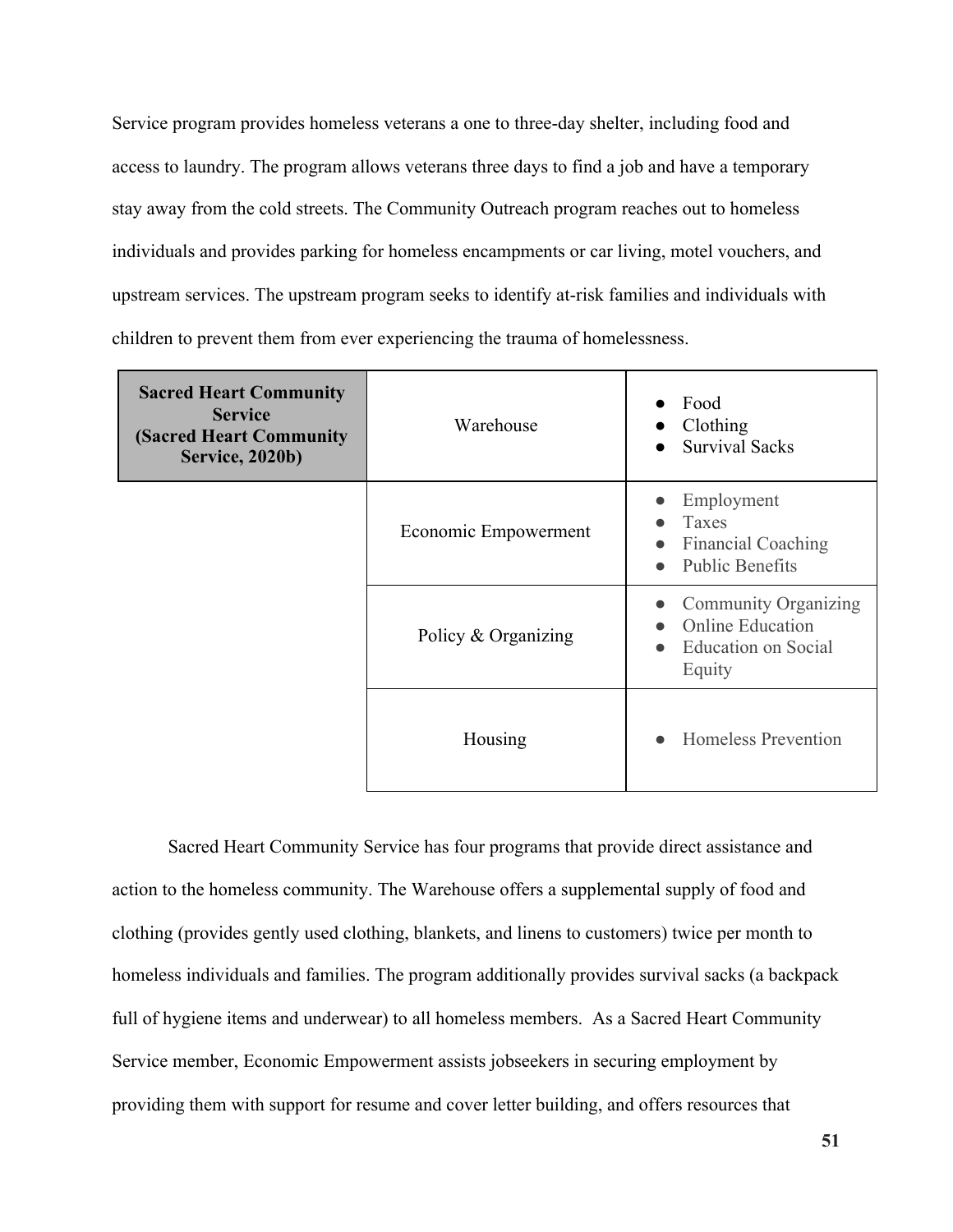empower them to become economically self-sufficient. The program offers individuals and families concrete pathways to economic self-sufficiency through financial information, educational classes, individualized financial coaching, and income tax assistance.

The Policy and Organizing program promotes leadership development and civic engagement to help homeless individuals and low-income residents become effective advocates for themselves and their community. The program engages public officials, neighbors, and community allies to address the root causes of poverty. The Housing Program provides one-time financial assistance for security deposits, past due rent, or other emergency needs to stabilize housing and prevent homelessness to families and individuals who are stepping out of homelessness. The Homeless Prevention program requires the social worker representing the homeless individual to conduct step by step check-ins. The program allows the homeless individual to maintain control of his life and not fall into homelessness again.

| <b>Sunday Friends</b><br>(Sunday Friends, 2020b) | Financial Literacy      | • Money Management<br>Decision making<br>$\bullet$<br>Delayed gratification<br>$\bullet$ |
|--------------------------------------------------|-------------------------|------------------------------------------------------------------------------------------|
|                                                  | Consultations           | One-on-one's                                                                             |
|                                                  | Parenting Effectiveness | Building parenting skills<br>$\bullet$                                                   |
|                                                  | Life Skills Classes     | Skills support<br><b>Computer Classes</b><br>Writing Skills<br>$\bullet$                 |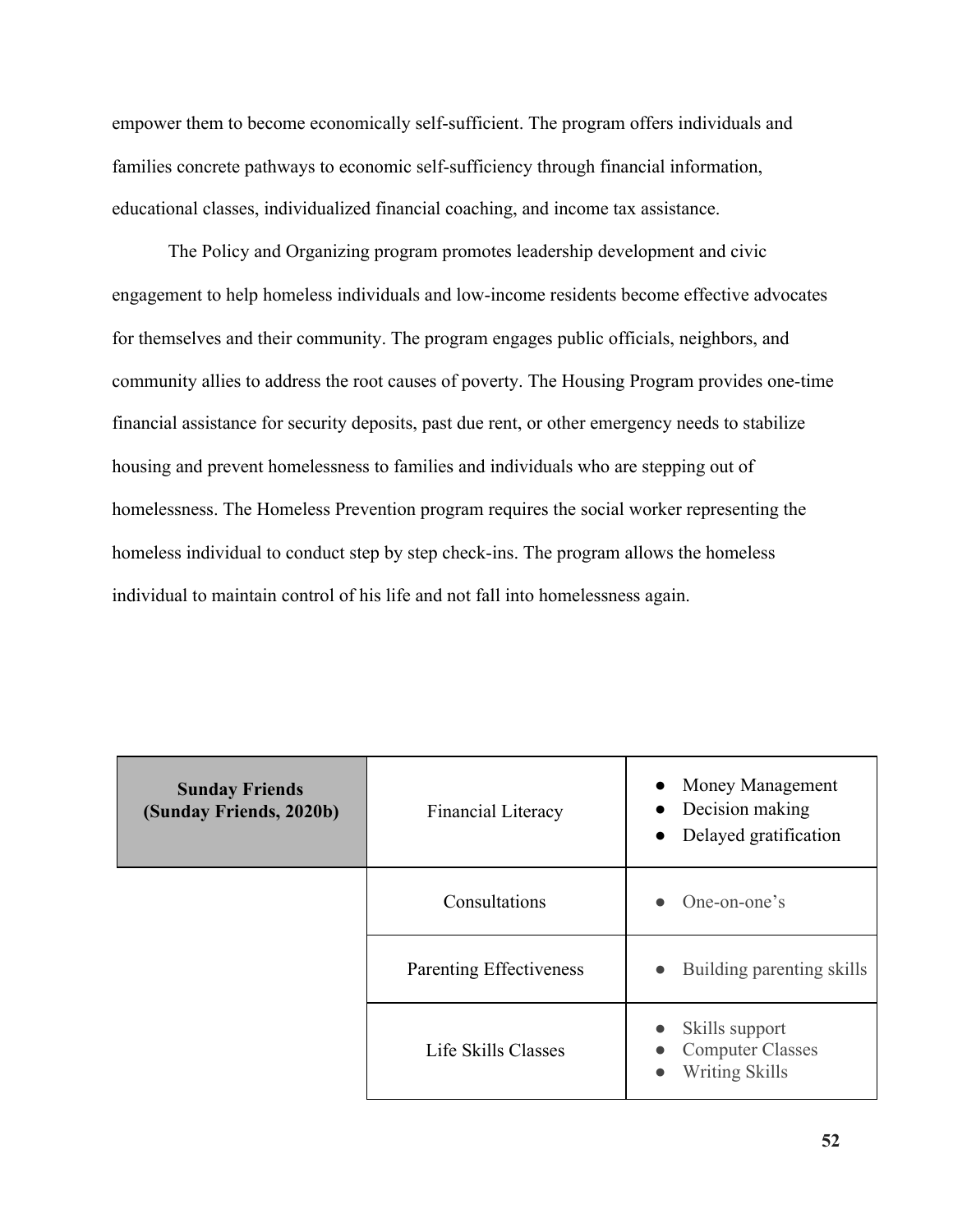Sunday Friends has various programs that assist families who are homeless and are borderline close to becoming homeless. The Financial Literacy program helps homeless families and homeless individuals learn about money management and proper financial decision-making. The program is designed to provide delayed gratification when having a job and spending money. The Consultation Program provides families and individuals with the ability to learn and receive help from financial professionals in improving their credit, and managing banking and loans. The program also provides the ability to deal with collections or identity theft, paying taxes, and clarifying the legalese in confusing letters that they receive in the mail. The Parenting Effectiveness program gives homeless families the desire for their children to succeed in school and in life, to avoid repeating the poverty lifestyle that they learned from their parents. The program assists parents in building parenting effectiveness in practical life skills classes for parents and teens, and further supports parenting through One-on-One Consultations. The program Life Skills provides homeless families with support in computer classes, writing classes, and mock job interviews to better prepare them for job interviews.

| <b>West Valley</b><br><b>Community Services</b><br><b>(West Valley Community)</b><br>Services, 2020b) | Food Program       | Food Pantry<br>$\bullet$                                                                                                    |
|-------------------------------------------------------------------------------------------------------|--------------------|-----------------------------------------------------------------------------------------------------------------------------|
|                                                                                                       | Housing            | Haven to Home<br>$\bullet$<br>Rapid Rehousing<br>$\bullet$<br>Vista Village &<br>$\bullet$<br>Greenwood Court<br>Apartments |
|                                                                                                       | Mobile Food Pantry | Barriers of<br>$\bullet$<br>Transportation<br>Case Management<br>$\bullet$                                                  |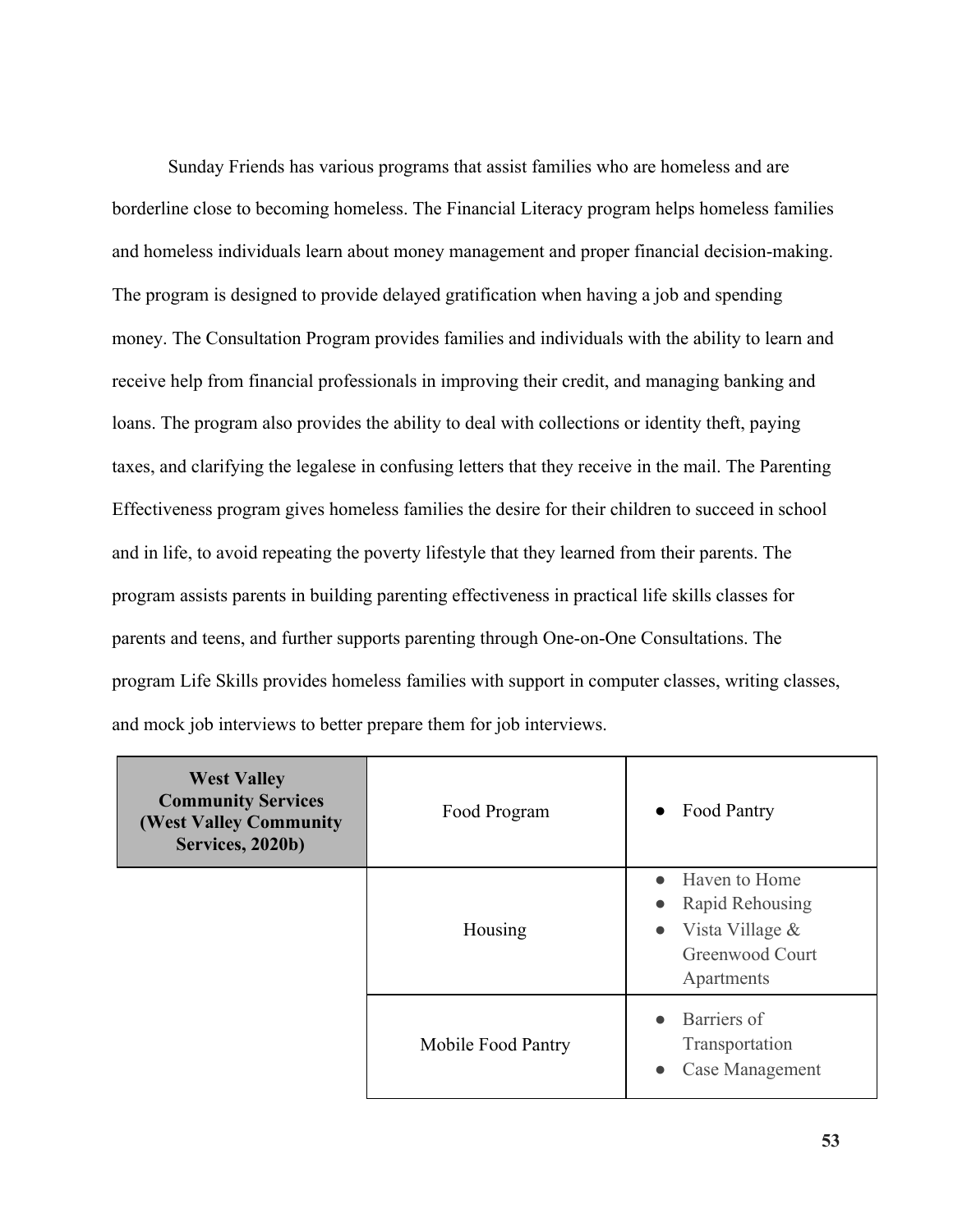| Support | • Emergency Financial<br>Assistance<br>• Financial Workshops $\&$<br>Education<br>• Financial Empowerment<br>Program |
|---------|----------------------------------------------------------------------------------------------------------------------|
|---------|----------------------------------------------------------------------------------------------------------------------|

West Valley Community Services provides various programs that give helpful information and assistance to the homeless community. The Food Program provides a wide selection of food to families and individuals facing a hunger crisis, providing a variety of healthy and delicious foods. The Housing program has services that provide direct assistance to the homeless community. Haven to Home provides supportive services and access to stable housing resources for those experiencing homelessness and chronically homeless individuals and families. The program helps secure permanent affordable housing, find and maintain employment, and work toward developing greater stability and independence. Haven to Home also works towards finding both permanent and temporary housing solutions, such as referrals to safe parks, emergency shelters, and shared housing. The Rapid Rehousing Program helps individuals and families who are homeless move as quickly as possible into permanent housing, and achieve housing stability through rental assistance and supportive services. West Valley Community Services owns and operates two apartment complexes: Vista Village and Greenwood Court. The complexes provide temporary and permanent housing to families and homeless individuals.

The Mobile Food Pantry provides food to families and homeless individuals living in Los Gatos, Saratoga, and West San Jose with barriers to transportation. The program also provides case management that includes access to resources, referrals, and financial assistance. The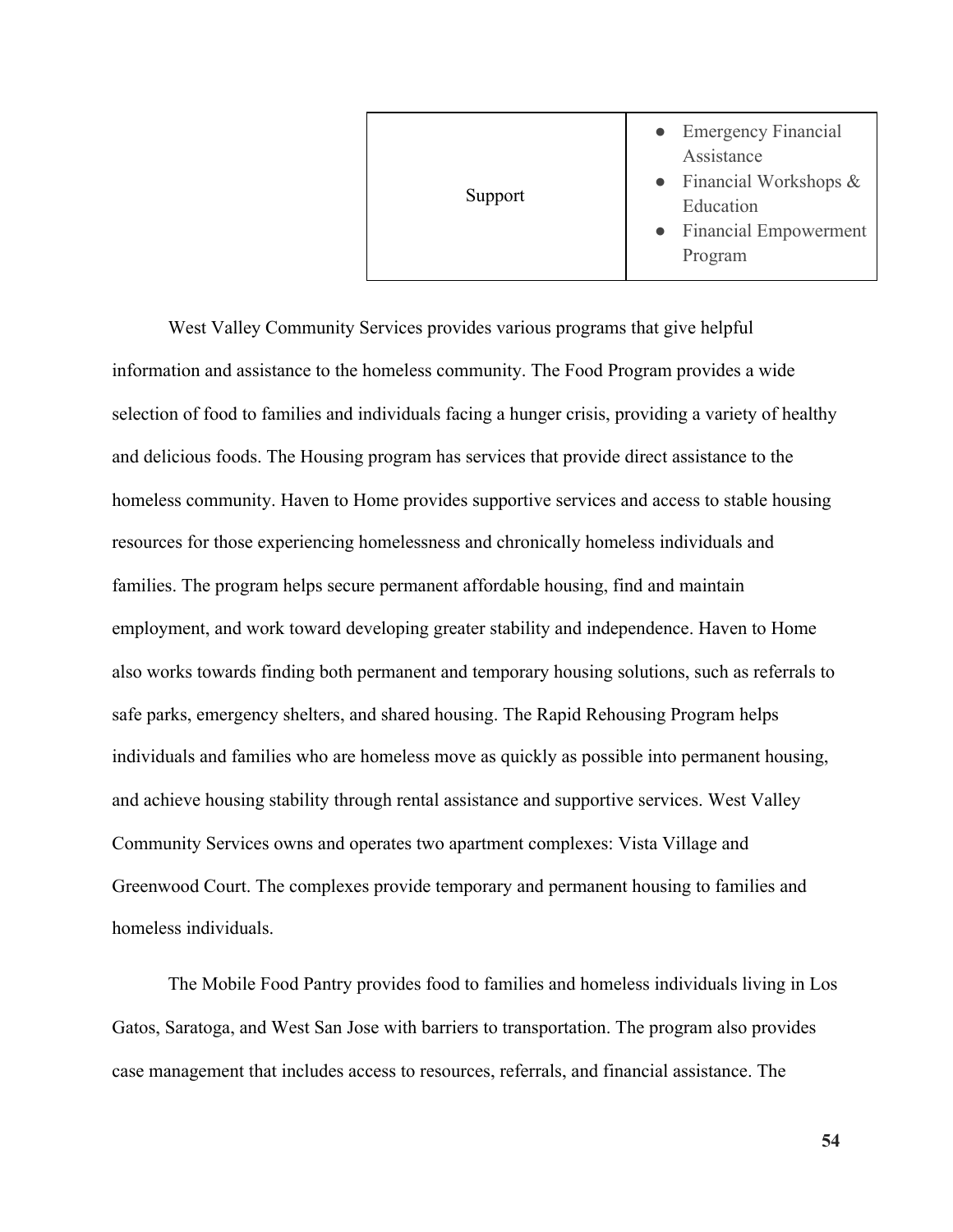Support program has three various forms of financial assistance and services that further assist the homeless community. The Emergency Financial Assistance program offers one-time financial assistance to prevent evictions and utility cutoffs, address transportation needs, and provide clothing vouchers. The Financial Workshops & Education offers free financial workshops on setting a budget, establishing spending and savings priorities, avoiding predatory lenders, and making sound financial decisions for the future. The Financial Empowerment Program helps families develop financial literacy skills in order to build their own safety-net and move towards self-sufficiency.

## **Supplemental Information Placements or Served**

In Section 2, the data shows how all 12 nonprofits' programs and procedures in various ways directly assist the homeless community, including food, clothing, transportation, education, financial assistance, and housing assistance. Each program oversees and helps a wide range of homeless individuals and families. In Section 3, a thorough and complete description of supplemental information is provided for placements and number of homeless individuals, youth, and families served by each nonprofit from the 2017 - 2018 year. Various programs serve duplicated families and individuals, and other programs have a one-time service, making some data on individuals and families non-duplicated numbers.

| <b>Bill Wilson</b> | Peacock | Safety Net | Transitional | Outreach | Total  |
|--------------------|---------|------------|--------------|----------|--------|
| <b>Center</b>      | Commons | Shelter    | Housing      | Center   |        |
| Year<br>2017-2018  | 28      | 1,216      | 4,101        | 30,500   | 40,206 |

Source: Bill Wilson Center. (2018). Annual report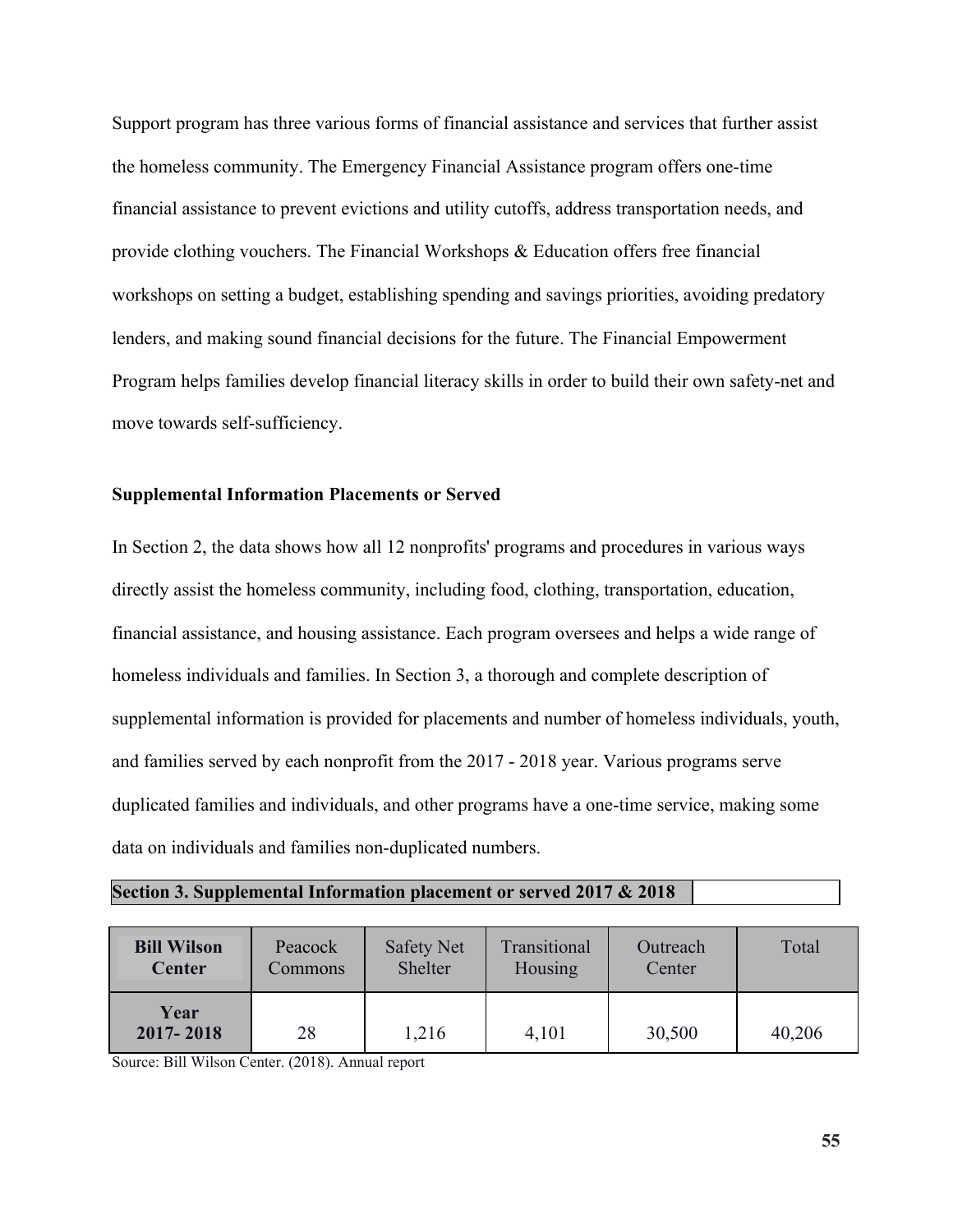The Bill Wilson Center Peacock Commons provided 28 non duplicated individuals with supportive housing for transition youth ages  $18 - 24$ , which includes youth who are chronically homeless, at-risk of becoming homeless, aging out of foster care, or victims of domestic violence. The Safety Net Shelter provided 1,216 non duplicated individuals with short-term shelter for runaway homeless youths.

The Transitional Housing program provided 4,101 duplicated individuals with housing, counselling, education, mental health, and basic needs. The Outreach Center provided 30,500 duplicated families and individuals with basic needs, information, and assistance, of whom 8% were homeless. From 2017 - 2018, the Bill Wilson Center provided 40,206 duplicated homeless individuals, youths, and families with direct action and direct assistance.

| Catholic<br><b>Charities of</b><br><b>Santa Clara</b> | Senior<br>Nutrition<br>Program | Handicapables<br>Program | Employment<br>Services | <b>Charities Housing</b><br>Development<br>Corporation | Total  |
|-------------------------------------------------------|--------------------------------|--------------------------|------------------------|--------------------------------------------------------|--------|
| Year<br>$2017 - 2018$                                 | 10,000                         | 750                      | 380                    | 1,102                                                  | 12,332 |

Source: Catholic Charities of Santa Clara. (2018). Annual report

Catholic Charities of Santa Clara provided over 10,000 duplicated individuals with meals each year, including hot meals through the senior nutrition program. The program provided free monthly grocery bags at the community centers, and daily nutritious and substantial snacks. The Handicapables Program provided 750 homeless adults and older adults with disabilities with opportunities for socialization within a group with common interests and concerns. The Employment Services reported 380 homeless individuals used their services with severe barriers to employment.

The Housing Development Corporation reported the assistance of 1,102 homeless families and individuals, and families in danger of becoming homeless. Catholic Charities of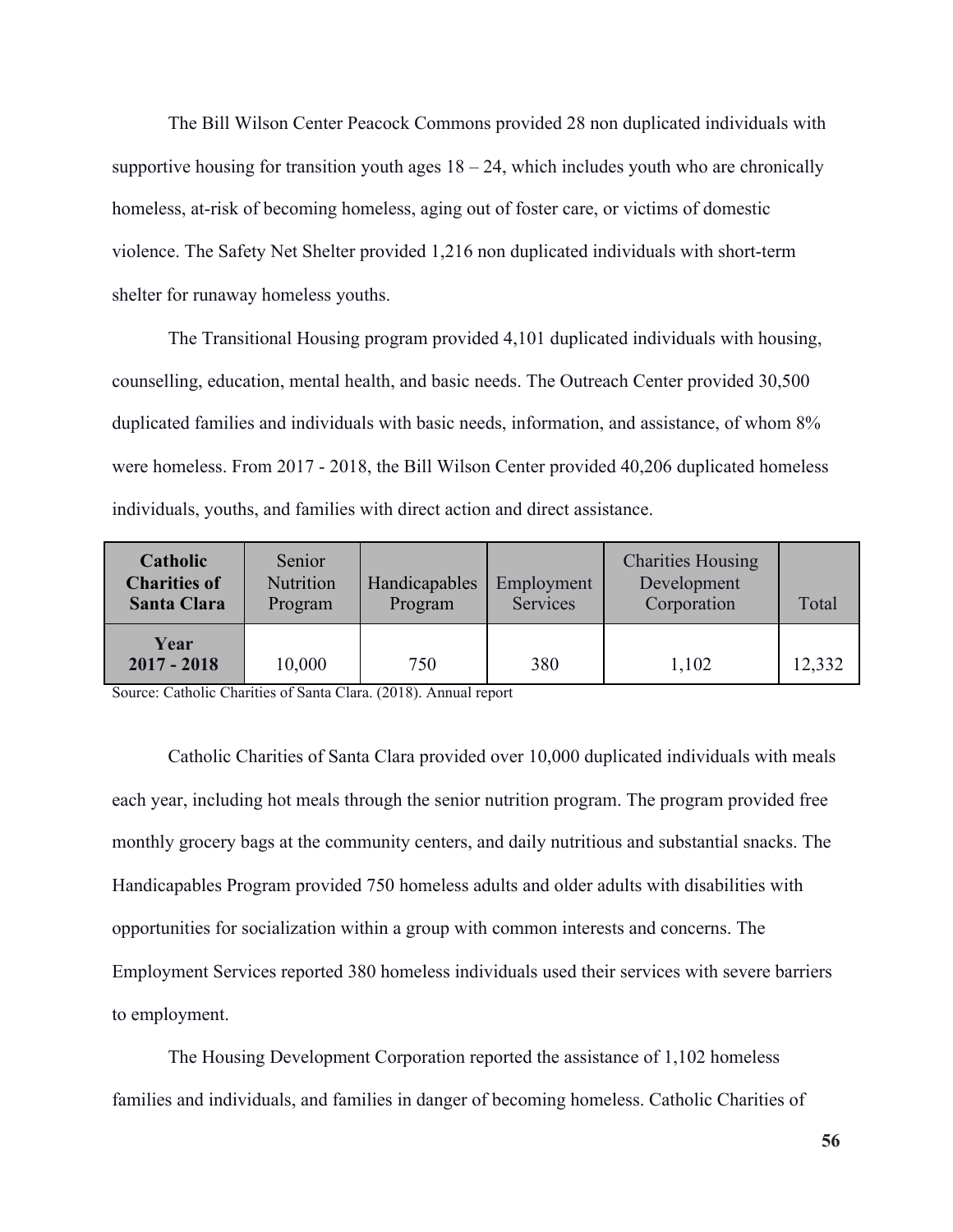Santa Clara provided 12,332 duplicated homeless individuals with direct services and direct action from 2017 through 2018.

| <b>City Team</b><br><b>Ministries</b><br><b>San Jose</b> | Heritage<br>Home | Dining<br>Hall | Men's<br>Shelter | House of<br>Grace | Learning $\&$<br><b>Career Center</b> | Medical<br>& Dental | Total   |
|----------------------------------------------------------|------------------|----------------|------------------|-------------------|---------------------------------------|---------------------|---------|
| Year<br>$2017 - 2018$                                    | 80               | 655,799        | 20,520           | 380               | 13,480                                | 40                  | 740,532 |

Source: City Team Ministries San Jose. (2018). Annual report

The data shows that the City Team Ministries San Jose provided 655,799 meals to duplicated families and homeless individuals who received a meal twice a week through the Dining Hall program. The Heritage Home program reported 80 duplicated homeless pregnant women who received assistance through motherhood while finding solutions to their addictions, homelessness, and other difficulties. The Men's Shelters program provided 20,520 duplicated homeless individuals with shelter, a warm shower, clean pajamas, a bed, and three meals.

The House of Grace program that helped addicted, abused, or homeless women rebuild their lives while maintaining their children reported 380 duplicated women using the program. The Learning & Career Center reported helping 13,480 duplicated individuals gain life skills to increase employability. The City Team Ministries San Jose provided 740,532 duplicated homeless individuals and families with direct services and direct action from 2017 through 2018.

| <b>Community Service</b> | Food & Distribution | <b>CSA Homeless Case</b> | Total  |
|--------------------------|---------------------|--------------------------|--------|
| <b>Agency</b>            | Center              | program                  |        |
| Year<br>2017-2018        | 8,564               | 3,173                    | 11,737 |

Source: Young, Craig, Co. LLP. (2018). 2018 and 2017 Financial audit.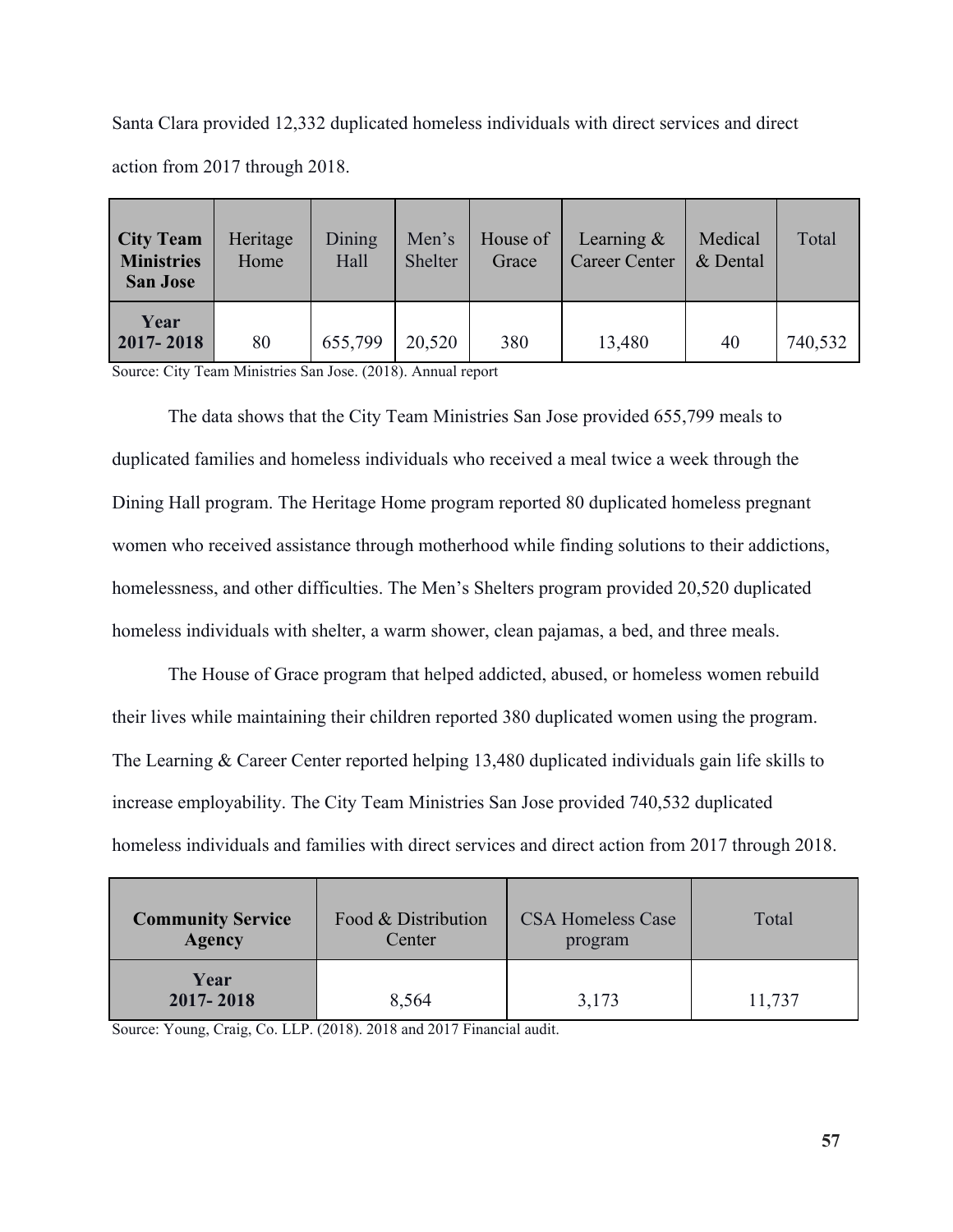The Community Service Agency data shows that the Food & Distribution Center distributed 740,641 pounds of food to 8,564 unduplicated individuals. Approximately, 13% (1,113 duplicated) of recipients were homeless. The Community Service Agency provided 3,173 unduplicated individuals on-the-street outreach to people living in RVs and cars to connect them with services and waiting lists for affordable housing. The Community Service Agency provided 11,737 duplicated homeless families and individuals with direct services and direct action from 2017 through 2018.

| <b>Community Working</b><br>Group | Case Management | <b>Opportunity Center</b> | Total |
|-----------------------------------|-----------------|---------------------------|-------|
| Year<br>2017-2018                 | 600             | 60                        | 660   |

Source: Community Working Group. (2018). Who we serve

The Community Working Group data shows that 600 families and homeless individuals received case management. The program resulted in long-term and transformative change for 31 individuals who got jobs, 21 got permanent housing, 26 were able to obtain their disability benefits, and 83 were housed in shelters. In addition, 16 resident children participated in safe and enriching after-school activities. The Opportunity Center program provided 60 families with stable, affordable homes at Community Working Group facilities. The Community Working Group provided 660 duplicated homeless families and individuals with direct services and direct action from 2017 through 2018.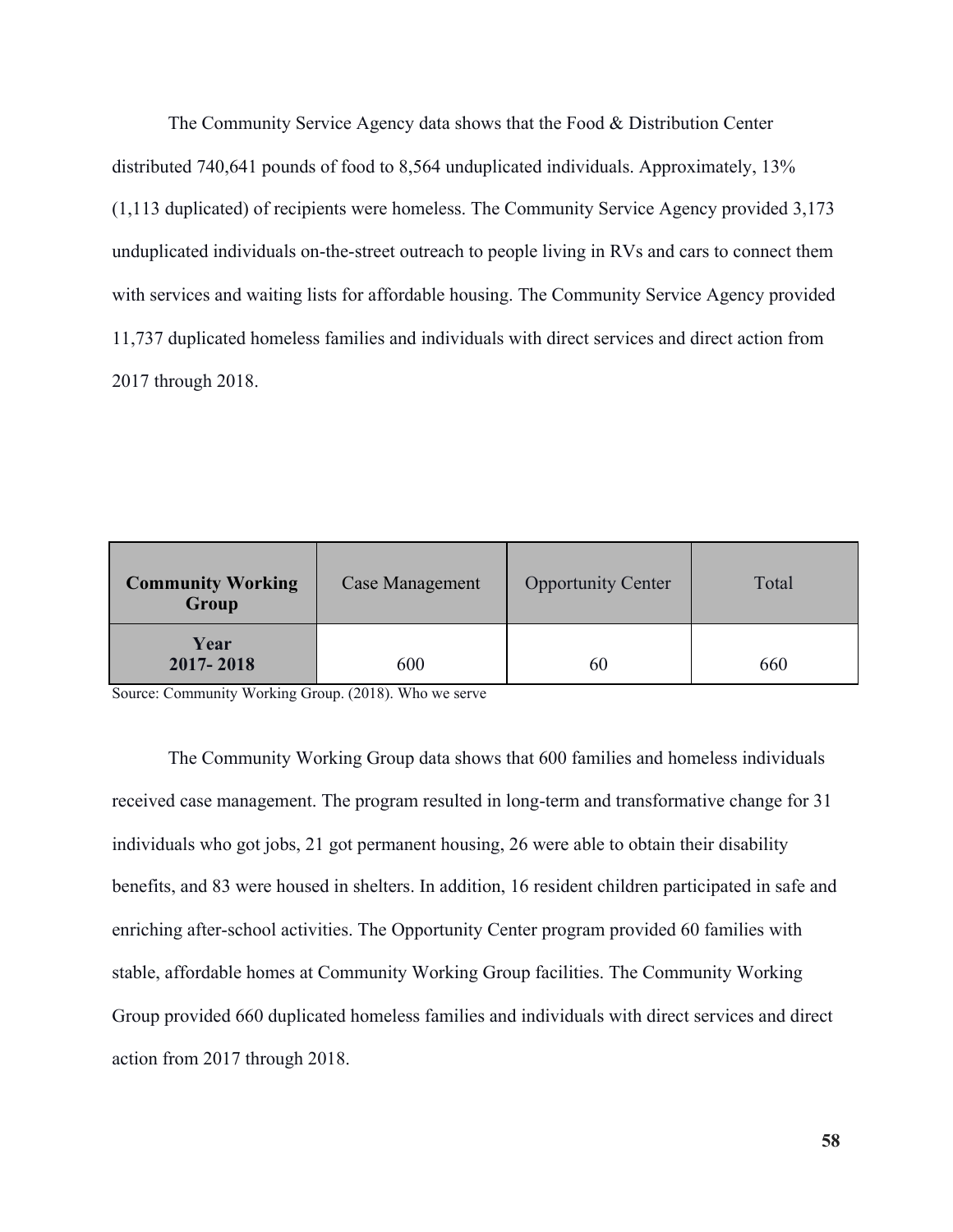| <b>Family Support Housing,</b><br>Inc | The San Jose Family<br>Shelter |    | Total |
|---------------------------------------|--------------------------------|----|-------|
| Year<br>2017-2018                     | 630                            | 35 | 665   |

Source: Family Support Housing, Inc (2018). 2017 and 2018 Annual Report

The Family Support Housing, Inc data shows that 630 duplicated adults and children from cities throughout the South Bay used the San Jose Family Shelter program. The program provided 52,000 shelter nights and 186,000 hot meals. The data shows that the Bridge Aftercare program provided 35 families with building skills, problem-solving, unlocking potential, and teaching them how to locate resources. The Family Support Housing, Inc provided 665 duplicated homeless families, individuals, and children with direct services and direct action from 2017 through 2018.

| <b>Gilroy</b><br>Compassion<br><b>Center</b> | Day Center | Project<br>Homeless<br>Connect | <b>Almost Home</b><br>Camping<br>Program | <b>Saturday Supper</b> | Total |
|----------------------------------------------|------------|--------------------------------|------------------------------------------|------------------------|-------|
| Year<br>$2017 - 2018$                        | 1.977      | 379                            | 466                                      | 640                    | 4,482 |

Source: Gilroy Compassion Center. (2018). Accumulative 2018 numbers

The Gilroy Compassion Center data shows that the Day Center provided 1,977 duplicated homeless individuals with food, clothing, hygiene supplies, and showers. The Project Homeless Connect data shows that 379 unduplicated homeless individuals were provided with food and clothing in the Gilroy community. The Almost Home Camping Program data shows that 466 unduplicated homeless families and individuals were provided with temporary campsites and food. The Saturday Supper program provided 640 duplicated individuals with potluck style food.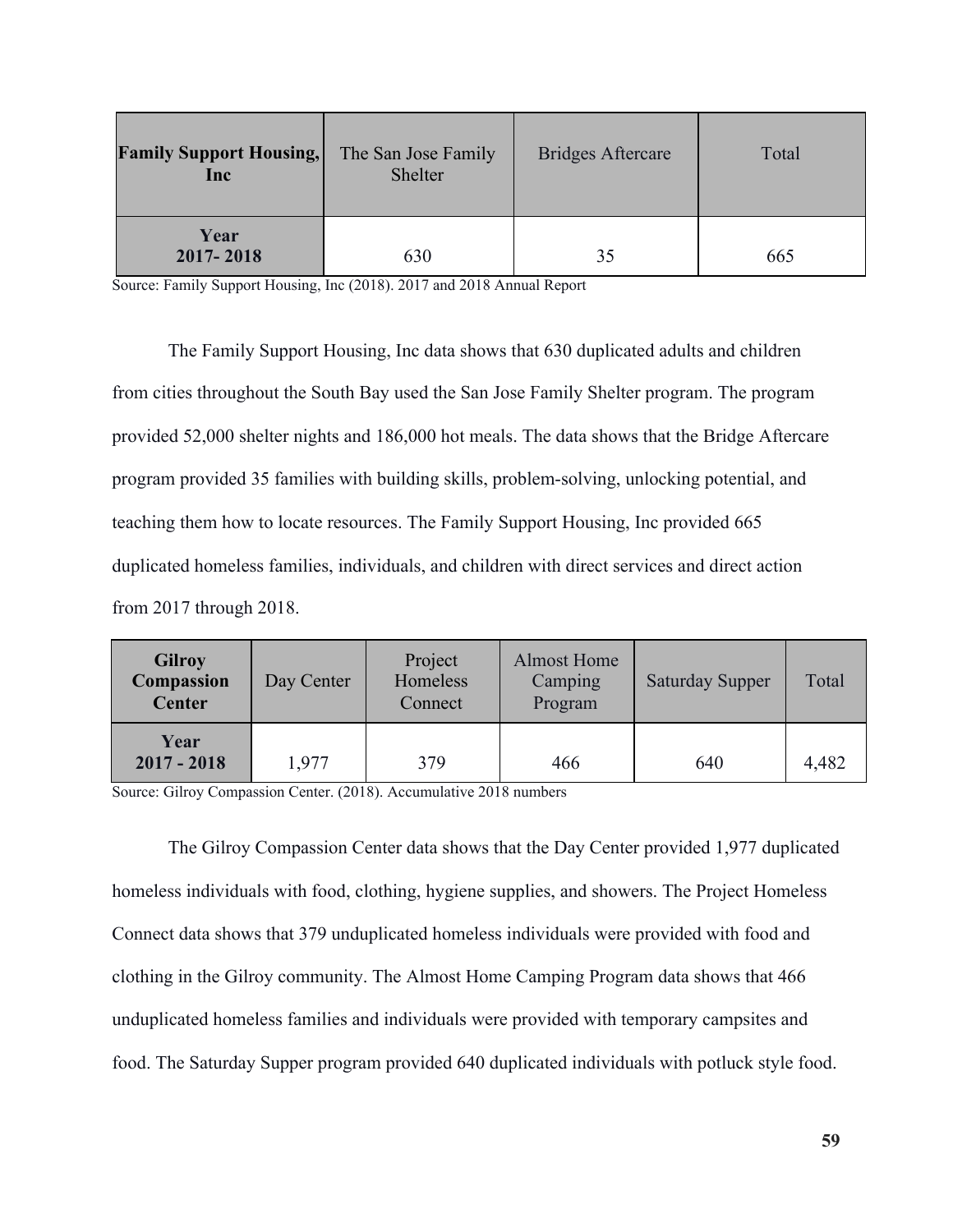The Gilroy Compassion Center provided 4,482 duplicated homeless families, individuals, and children with direct services and direct action from 2017 through 2018.

| <b>HomeFirst</b>      | <b>Boccardo</b><br>Reception<br>Center | Veterans<br>Service<br>Program | Cold Weather<br>Shelter<br>Program | Outreach<br>Program | Total  |
|-----------------------|----------------------------------------|--------------------------------|------------------------------------|---------------------|--------|
| Year<br>$2017 - 2018$ | 90,000                                 | 150                            | 640                                | 5,000               | 95,890 |

Source: BPM. (2018). Report on audit of consolidated financial statements and management's discussion and analysis.

HomeFirst data shows that the Boccardo Reception Center program served 90,000 duplicated homeless individuals and families, 250 adults nightly, with shelter and transitional housing. The Veterans Service program provided 150 homeless veterans with mental health counseling, employment placement, emergency shelter, transitional housing, and support for families of veterans who are at risk of homelessness.

The Cold Weather Shelter program provided 640 unduplicated families & single women with sleeping accommodations, breakfast, dinner, and access to showers and restrooms. HomeFirst Outreach program data shows that 5,000 unduplicated homeless individuals received supplies and information on how to get housed. HomeFirst provided 95,890 duplicated homeless families, individuals, and children with direct services and direct action from 2017 through 2018.

| <b>LifeMoves</b>      | Single Adult<br>Family<br>Services<br>Service |       | Veteran<br>Services | Community<br>Outreach | Total   |
|-----------------------|-----------------------------------------------|-------|---------------------|-----------------------|---------|
| Year<br>$2017 - 2018$ | 209,290                                       | 5,605 | 117                 | 2,391                 | 217,403 |

Source: LifeMoves. (2018). Annual Report 2017-2018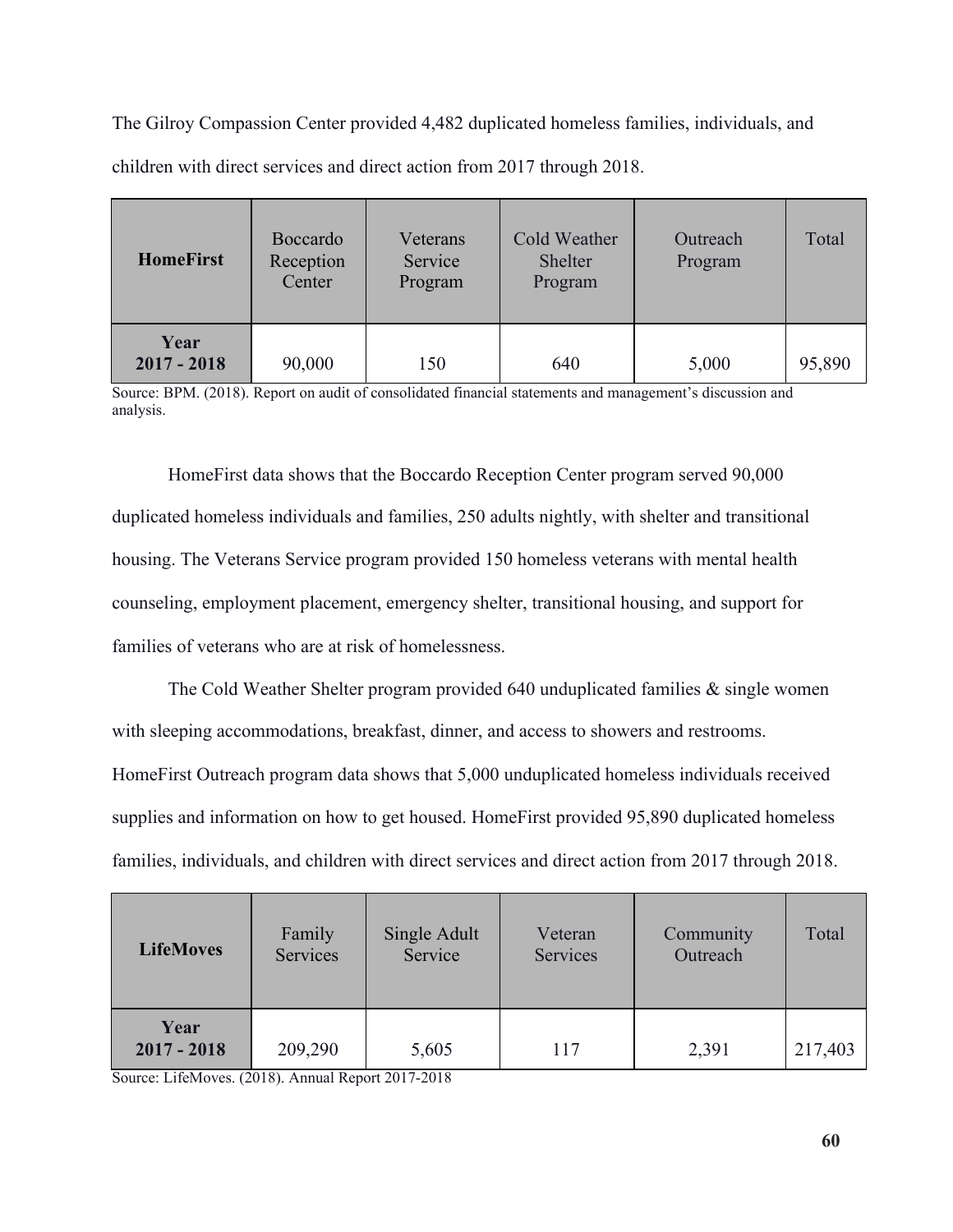LifeMoves data shows that 209,290 duplicated homeless families and individuals, 315 every night, were provided with shelter beds. The Single Adult Service program provided 5,605 duplicated emergency interim shelter, food, clothing, and intensive case management. LifeMoves shelter program achieved 68% of stable housing through holistic supportive services.

The Veteran Services program data shows that 117 unduplicated homeless veterans were provided with specialized programs and shelter beds. The Community Outreach program provided 2,391 duplicated homeless individuals with a wide range of field outreach, engagement, and prevention programs. LifeMoves provided 217,403 duplicated homeless families, individuals, and children with direct services and direct action from 2017 through 2018.

| <b>Sacred Heart</b><br><b>Community</b><br><b>Service</b> | Economic<br>Warehouse<br>Empowerment |       | Policy $\&$<br>Organizing | Housing | Total |
|-----------------------------------------------------------|--------------------------------------|-------|---------------------------|---------|-------|
| Year<br>$2017 - 2018$                                     | 1,210                                | 1,536 |                           | 901     | 3,647 |

Source: Sacred Heart Community Service. (2018). 2017-2018. Annual report.

Sacred Heart Community Service data shows that 1,210 unduplicated homeless individuals received food, clothing, and survival sacks. The Economic Empowerment program assisted 1,536 duplicated homeless individuals with securing employment by providing them with support in resume and cover letter building and resources. The Policy & Organizing program did not keep a record of the homeless individuals that attended or served on any committee, but developed an integrated Asamblea, made up of leaders from 6 active community organizing committees, who are combatting displacement of local renters, working to end homelessness, and supporting immigrant rights. The Housing Prevention program provided 901 unduplicated individuals with financial assistance and direct assistance to maintain control of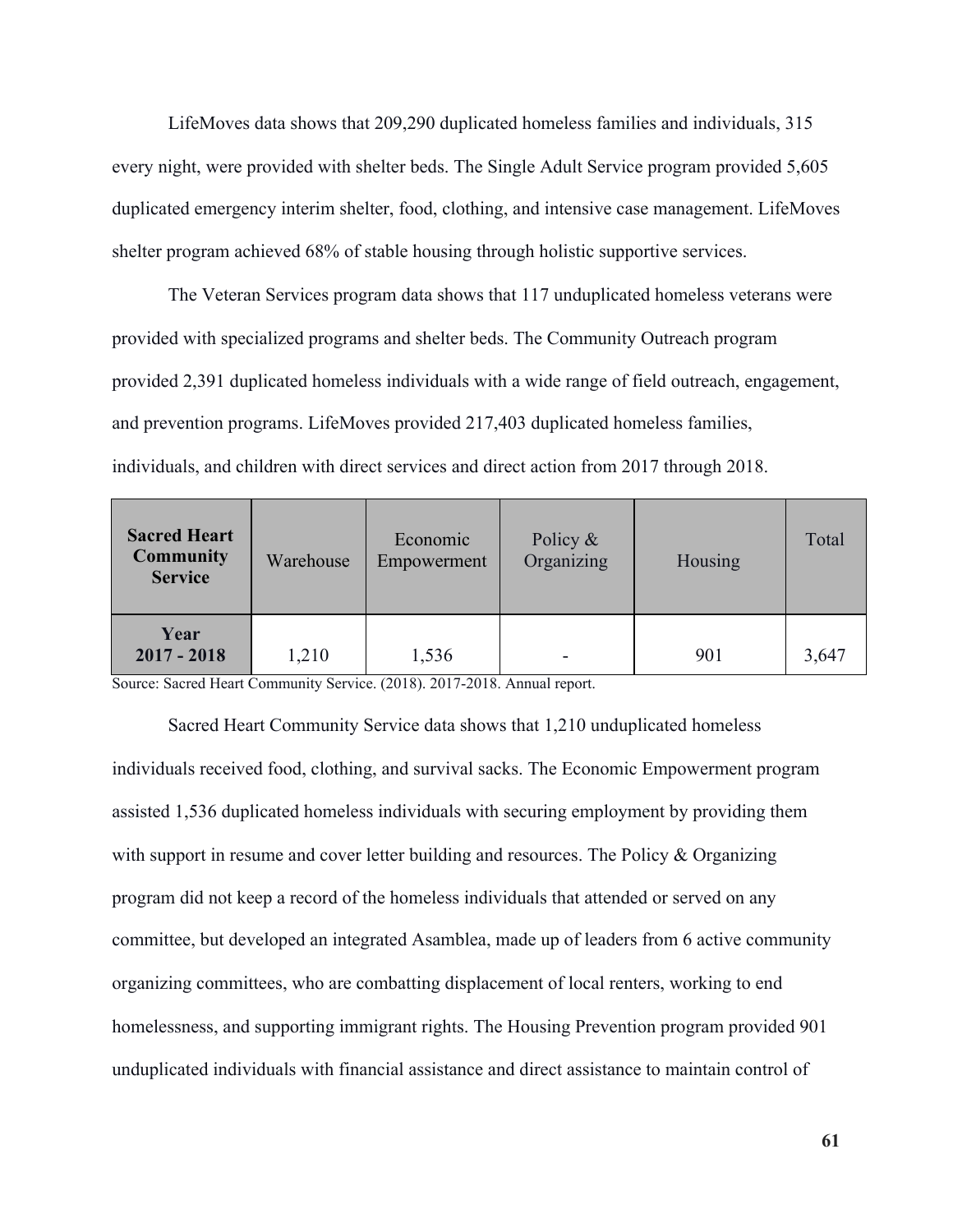their life and not fall to homelessness. Sacred Heart Community Service provided 3,647 duplicated homeless families, individuals, and children with direct services and direct action from 2017 through 2018.

| <b>Sunday Friends</b> | Financial<br>Literacy<br>Consultations |     | Parenting<br>Effectiveness | Life Skills<br>Classes | Total |
|-----------------------|----------------------------------------|-----|----------------------------|------------------------|-------|
| Year<br>$2017 - 2018$ | 168                                    | 370 | 220                        | 250                    | 1,008 |

Source: Sunday Friends. (2018). News and updates.

Sunday Friends data shows that 168 duplicated families and individuals learned about money management and proper decision-making. The Consultations program provided 370 duplicated families and individuals with the ability to learn and receive help from financial professionals in improving their credit and managing banking and loans. The Parenting Effectiveness provided 220 duplicated homeless families the desire for their children to succeed in school and in life, to avoid repeating the poverty lifestyle that they learned from their parents. The Life Skill Classes provided 250 individuals with support in computer classes, writing classes, and mock job interviews to better prepare them for job interviews. Sunday Friends provided 1,008 duplicated homeless families, individuals, and children with direct services and direct action from 2017 through 2018.

| <b>West Valley</b><br><b>Community</b><br><b>Services</b> | Food<br>Program | Housing | Mobile Food<br>Pantry | Support | Total   |
|-----------------------------------------------------------|-----------------|---------|-----------------------|---------|---------|
| Year<br>$2017 - 2018$                                     | 438,260         | 1,370   | 2,311                 | 8,260   | 450,201 |

Source: Hood & Strong LLP. (2018a). Independent audit report.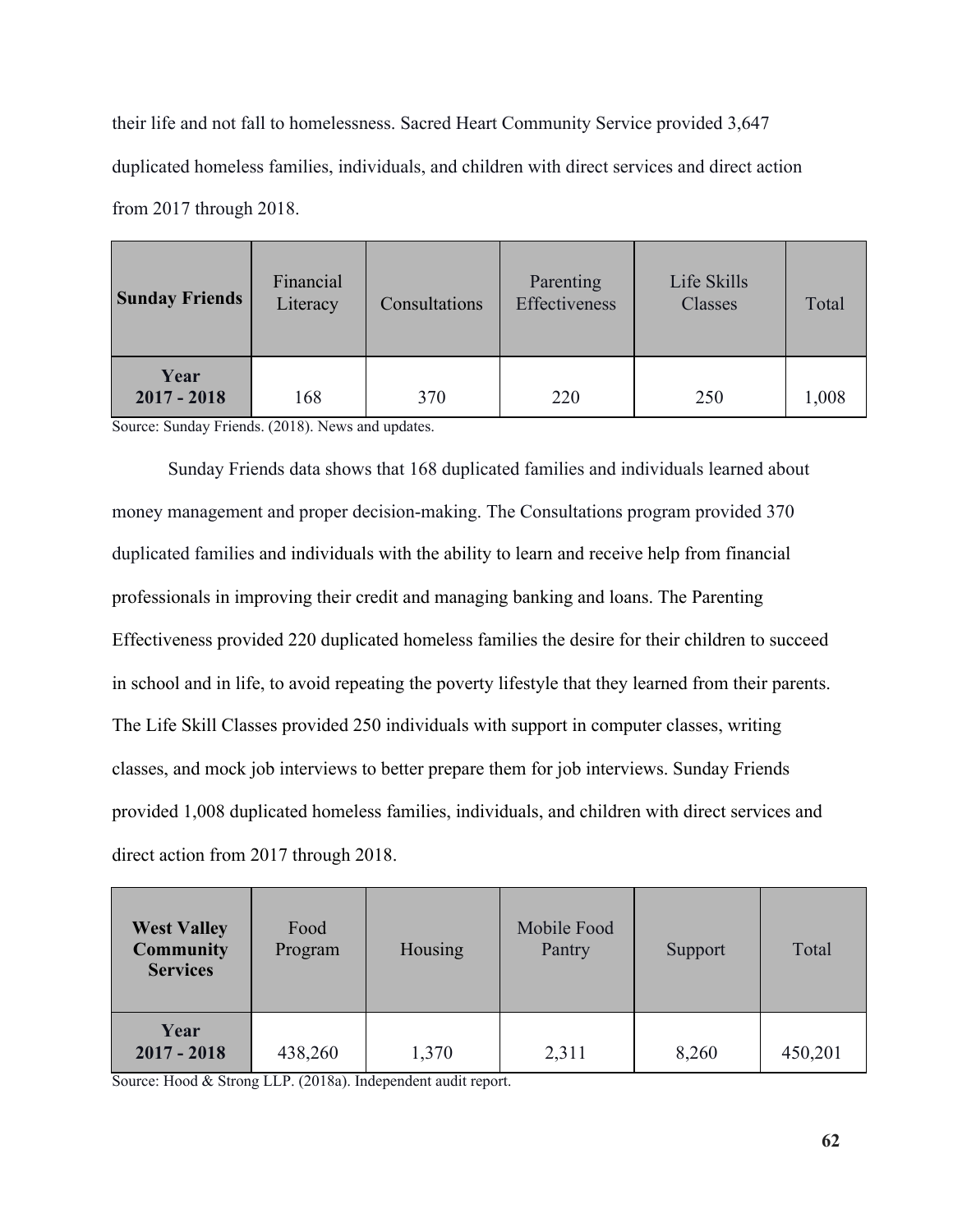The West Valley Community Services data shows that 438,260 duplicated low-income families and individuals, and homeless families and individuals received food assistance. The Housing program provided 1,370 homeless individuals with housing assistance. The data shows that the Mobile Food Pantry provided 2,311 individuals with case management, access to resources, referrals, and financial assistance. West Valley Community Service support program provided 450,201 duplicated homeless individuals with workshops and financial assistance training.

#### **Government Funding 2017-2018**

In Section 4, the data from the 2017-2018 Form 990 tax returns provided from all 12 nonprofit organizations shows how much funding was received from the government. The data will show state, local, and federal funding as provided in the 2017-2018 990 Forms, all other revenue, and Charity Navigator Score.

The Charity Navigator displays the score of the accountability and transparency results of each nonprofit organization. With a base score of 100 points, each charity begins. The score summarizes the financial stability, accountability and transparency of all 12 nonprofit organizations with open, objective, and accurate evaluations (Charity Navigator, 2020).

## **Section 4. Government Funding 2017-2018**

| Nonprofit             | Federal     | State $\&$<br>Local | Total<br>Government<br>Funds | All Other<br>Revenue | Total Income | Charity<br>Navigator<br>Score |
|-----------------------|-------------|---------------------|------------------------------|----------------------|--------------|-------------------------------|
| Bill Wilson<br>Center | \$5,702,048 | \$11,918,800        | \$17,620,848                 | \$1,957,715          | \$19,578,563 | 100                           |

Source: Bill Wilson Center. (2018). 2017-2018 Form 990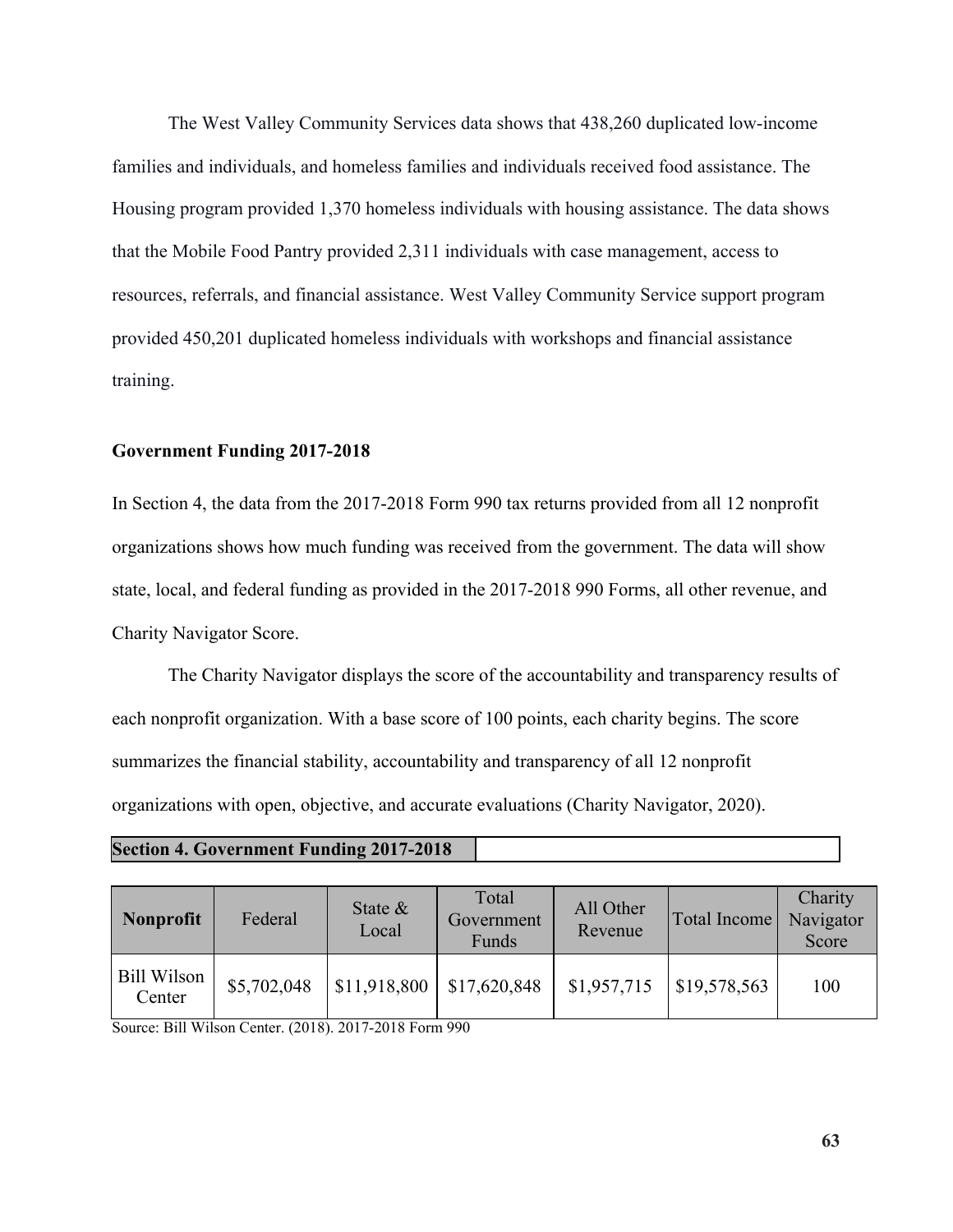| <b>Nonprofit</b>                                  | Federal     | State $\&$<br>Local | Total<br>Government<br>Funds | All Other<br>Revenue | Total Income | Charity<br>Navigator<br>Score |
|---------------------------------------------------|-------------|---------------------|------------------------------|----------------------|--------------|-------------------------------|
| Catholic<br>Charities of<br>Santa Clara<br>County | \$7,464,511 | \$18,453,687        | \$25,918,198                 | \$4,956,501          | \$36,620,241 | 88.46                         |

Source: Catholic Charities of Santa Clara County. (2018). 2017-2018 Form 990

| <b>Nonprofit</b>                                        | Federal | State $\&$<br>Local | Total<br>Government<br>Funds | All Other<br>Revenue        | Total Income | Charity<br>Navigator<br>Score |
|---------------------------------------------------------|---------|---------------------|------------------------------|-----------------------------|--------------|-------------------------------|
| City Team<br>Ministries San $\vert$ \$1,477,103<br>Jose |         | \$0                 | \$1,477,103                  | $$28,013,215$ $$29,490,318$ |              | 90.00                         |

Source: City Team Ministries San Jose. (2018). 2017-2018 Form 990

| <b>Nonprofit</b>               | Federal   | State $\&$<br>Local | Total<br>Government<br>Funds | All Other<br>Revenue | Total Income | Charity<br>Navigator<br>Score |
|--------------------------------|-----------|---------------------|------------------------------|----------------------|--------------|-------------------------------|
| Community<br>Service<br>Agency | \$765,100 | \$234,183           | \$999,283                    | \$3,205,260          | \$4,204,543  | 94.63                         |

Source: Community Service Agency. (2018). 2017-2018 Form 990

| <b>Nonprofit</b>              | Federal   | State $\&$<br>Local | Total<br>Government<br>Funds | All Other<br>Revenue | Total Income | Charity<br>Navigator<br>Score |
|-------------------------------|-----------|---------------------|------------------------------|----------------------|--------------|-------------------------------|
| Community<br>Working<br>Group | \$127,097 | \$62,273            | \$189,370                    | \$1,234,471          | \$1,423,841  | 100                           |

Source: Community Working Group. (2018). 2017-2018 Form 990

| <b>Nonprofit</b>             | Federal   | State $\&$<br>Local | Total<br>Government<br>Funds | All Other<br>Revenue | Total Income | Charity<br>Navigator<br>Score |
|------------------------------|-----------|---------------------|------------------------------|----------------------|--------------|-------------------------------|
| Family<br>Support<br>Housing | \$396,396 | \$11,601            | \$407,997                    | \$1,558,658          | \$1,966,655  | 100                           |

Source: Family Support Housing, Inc. (2018). 2017-2018 Form 990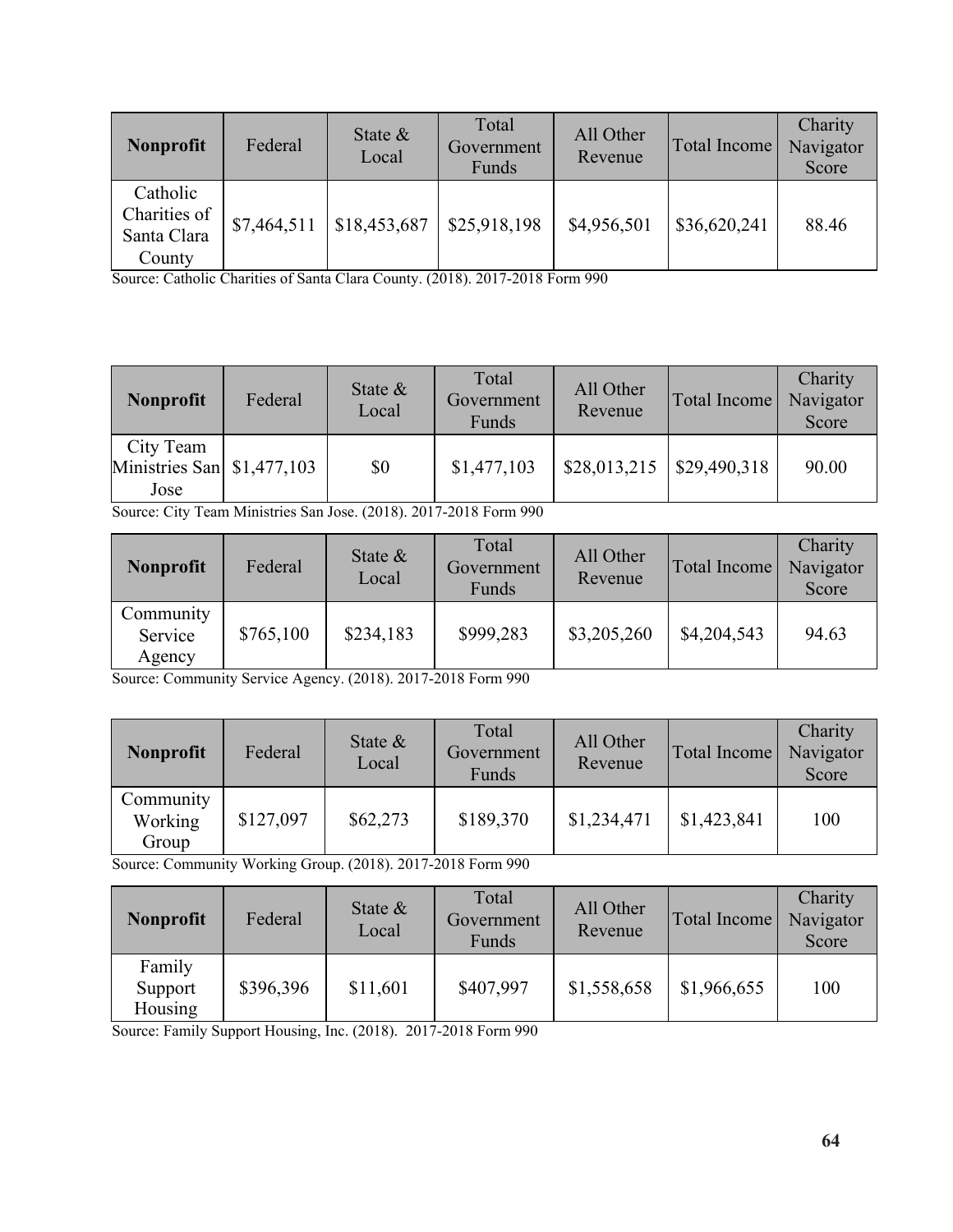| <b>Nonprofit</b>               | Federal   | State $\&$<br>Local | Total<br>Government<br>Funds | All Other<br>Revenue | Total Income | Charity<br>Navigator<br>Score |
|--------------------------------|-----------|---------------------|------------------------------|----------------------|--------------|-------------------------------|
| Gilroy<br>Compassion<br>Center | \$154,651 | \$0                 | \$154,651                    | \$739,273            | \$893,924    | 10.00                         |

Source: Gilroy Compassion Center. (2018). 2017-2018 Form 990

| <b>Nonprofit</b> | Federal    | State $\&$<br>Local | Total<br>Government<br>Funds | All Other<br>Revenue | Total Income | Charity<br>Navigator<br>Score |
|------------------|------------|---------------------|------------------------------|----------------------|--------------|-------------------------------|
| HomeFirst        | \$9,936519 | \$2,105,963         | \$12,042,482                 | \$2,140,090          | \$14,182,572 | 100                           |

Source: HomeFirst. (2018). 2017-2018 Form 990

| <b>Nonprofit</b> | Federal      | State $\&$<br>Local | Total<br>Government<br>Funds | All Other<br>Revenue | Total Income | Charity<br>Navigator<br>Score |
|------------------|--------------|---------------------|------------------------------|----------------------|--------------|-------------------------------|
| LifeMoves        | \$13,314,414 | \$0                 | \$13,314,414                 | \$10,466,399         | \$23,780,813 | 93.76                         |

Source: LifeMoves. (2018). 2017-2018 Form 990

| <b>Nonprofit</b>                     | Federal     | State $\&$<br>Local | Total<br>Government<br>Funds | All Other<br>Revenue | Total Income | Charity<br>Navigator<br>Score |
|--------------------------------------|-------------|---------------------|------------------------------|----------------------|--------------|-------------------------------|
| Sacred Heart<br>Community<br>Service | \$5,332,583 | \$0                 | \$5,332,583                  | \$20,301,573         | \$25,886,409 | 90.04                         |

Source: Sacred Heart Community Service. (2018a). 2017-2018 Form 990

| Nonprofit      | Federal  | State $\&$<br>Local | Total<br>Government<br>Funds | All Other<br>Revenue | Total Income | Charity<br>Navigator<br>Score |
|----------------|----------|---------------------|------------------------------|----------------------|--------------|-------------------------------|
| Sunday Friends | \$14,680 | \$0                 | \$14,680                     | \$969,742            | \$984,422    | 100                           |

Source: Sunday Friends. (2018). 2017-2018 Form 990

| Nonprofit                            | Federal     | State $\&$<br>Local | Total<br>Government<br>Funds | All Other<br>Revenue | Total Income | Charity<br>Navigator<br>Score |
|--------------------------------------|-------------|---------------------|------------------------------|----------------------|--------------|-------------------------------|
| West Valley<br>Community<br>Services | \$1,246,729 | \$0                 | \$1,246,729                  | \$3,077,728          | \$4,324,457  | 87.97                         |

Source: West Valley Community Services. (2018). 2017-2018 Form 990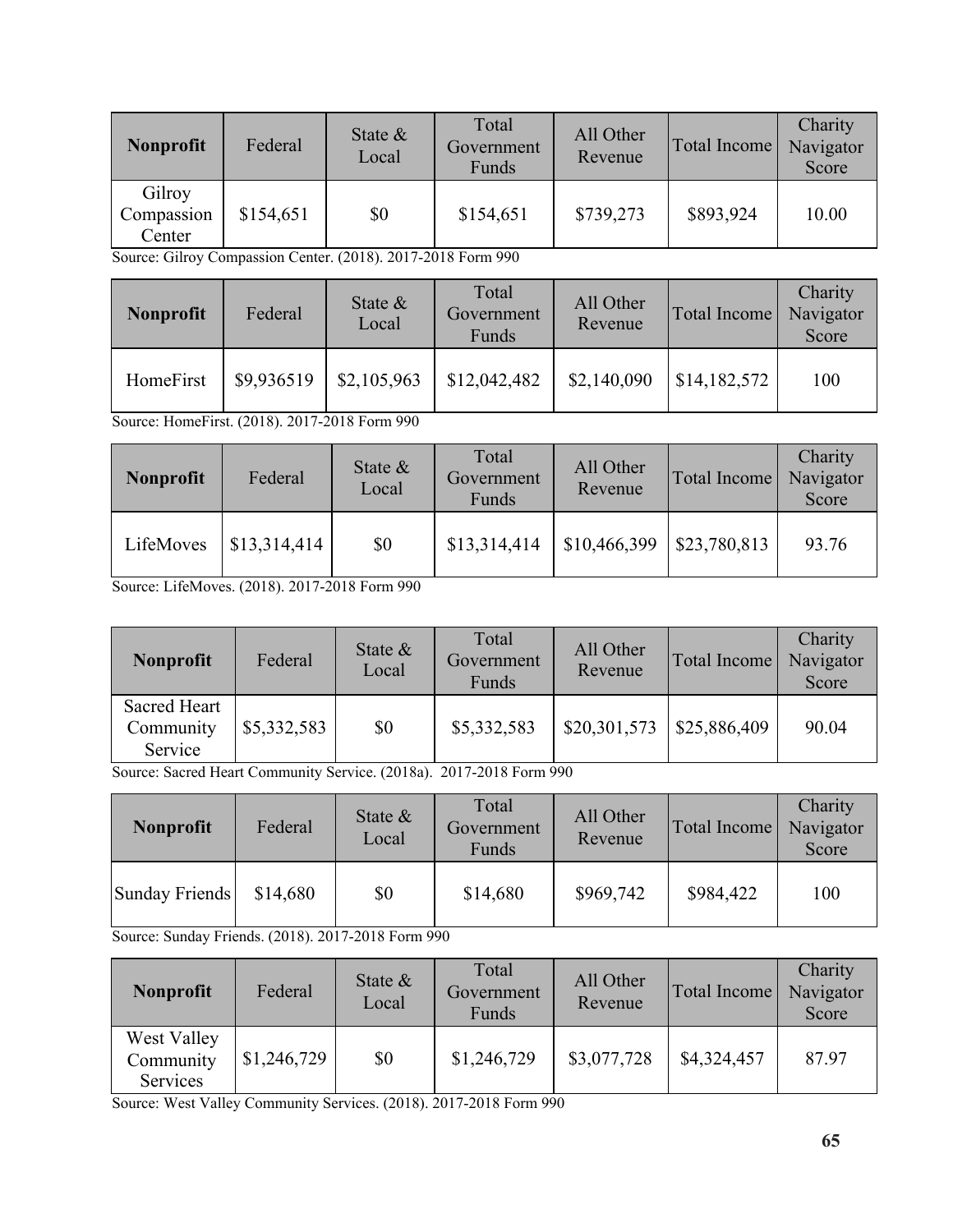The data shows that from the 2017-2018 Form 990 tax returns, all 12 nonprofits combined received \$78,718,338 for direct action and direct services from government sources. The cumulative gross revenue of all 12 non-profit organizations was \$163,336,758.

### **Officers, Directors, Trustees, and Highest Compensated Employees Costs**

In Section 5, the data collected from each nonprofit 990 forms show the administrative costs of Officers, Directors, Trustees, and Highest Compensated Employees as presented. This data shows the salary of each officer from the 2017 - 2018 year, the retirement and other compensation, nontaxable benefits, and the total sum of each column.

The matrix will show five columns. The first column shows the name of the staff member and the title he/she holds. The second column shows retirement and other compensation the administration provided to the staff member. The third column shows any nontaxable benefits the administration provided. The final column will show the total of all columns. Some columns in Form 990 do not provide data, and thus will be shown as N/A (Not Applicable).

Additionally, two rows show other salaries and wages, and other employee benefits (health care, dental, and other benefits not described). The second shaded row shows the sum of other staff salaries and wages. The third row shows the total of employee benefits.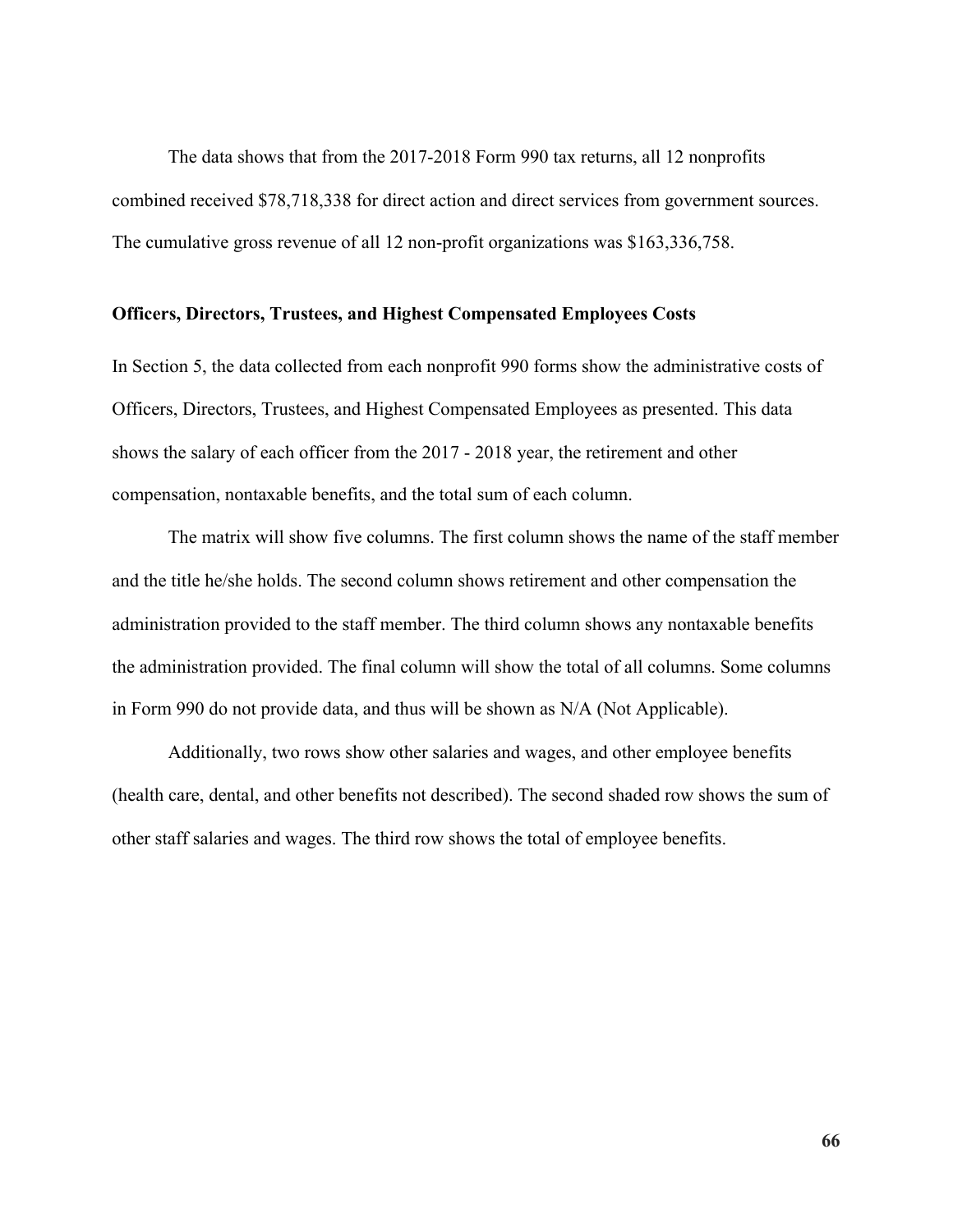# **Section 5. Officers, Directors, Trustees, and Highest Compensated Employees**

Administrative costs: Salaries, benefits, travel, conferences

| <b>Bill Wilson Center</b>                                            |           |                                      |                               |                     |
|----------------------------------------------------------------------|-----------|--------------------------------------|-------------------------------|---------------------|
| Name & Title                                                         | Salary    | Retirement and other<br>Compensation | Nontaxable<br><b>Benefits</b> | Total of<br>Columns |
| Sparky Harlan<br><b>CEO</b>                                          | \$260,284 | \$21,254                             | N/A                           | \$281,538           |
| David Lang<br><b>Chief Financial Officer</b><br>(temporary position) | \$53,653  | \$1,342                              | N/A                           | \$54,995            |
| Deborah Pell<br>Chief Program Officer                                | \$164,171 | \$17,034                             | N/A                           | \$181,205           |
| Pilar Furlong<br><b>Chief Community</b><br><b>Resources Officer</b>  | \$139,970 | \$15,448                             | N/A                           | \$155,418           |
| Ivis Pena<br><b>Chief Administrative</b><br>Officer                  | \$142,589 | \$15,795                             | N/A                           | \$158,384           |
| <b>Lorraine Flores</b><br>Director of Program and<br>Development     | \$144,329 | \$14,861                             | N/A                           | \$159,190           |
| Pamelah Stephens<br>Division Director-MHS                            | \$130,488 | \$14,676                             | N/A                           | \$145,164           |
| Cheryl Rouse<br>Division<br>Director-Residential<br>Service          | \$111,761 | \$13,890                             | N/A                           | \$125,651           |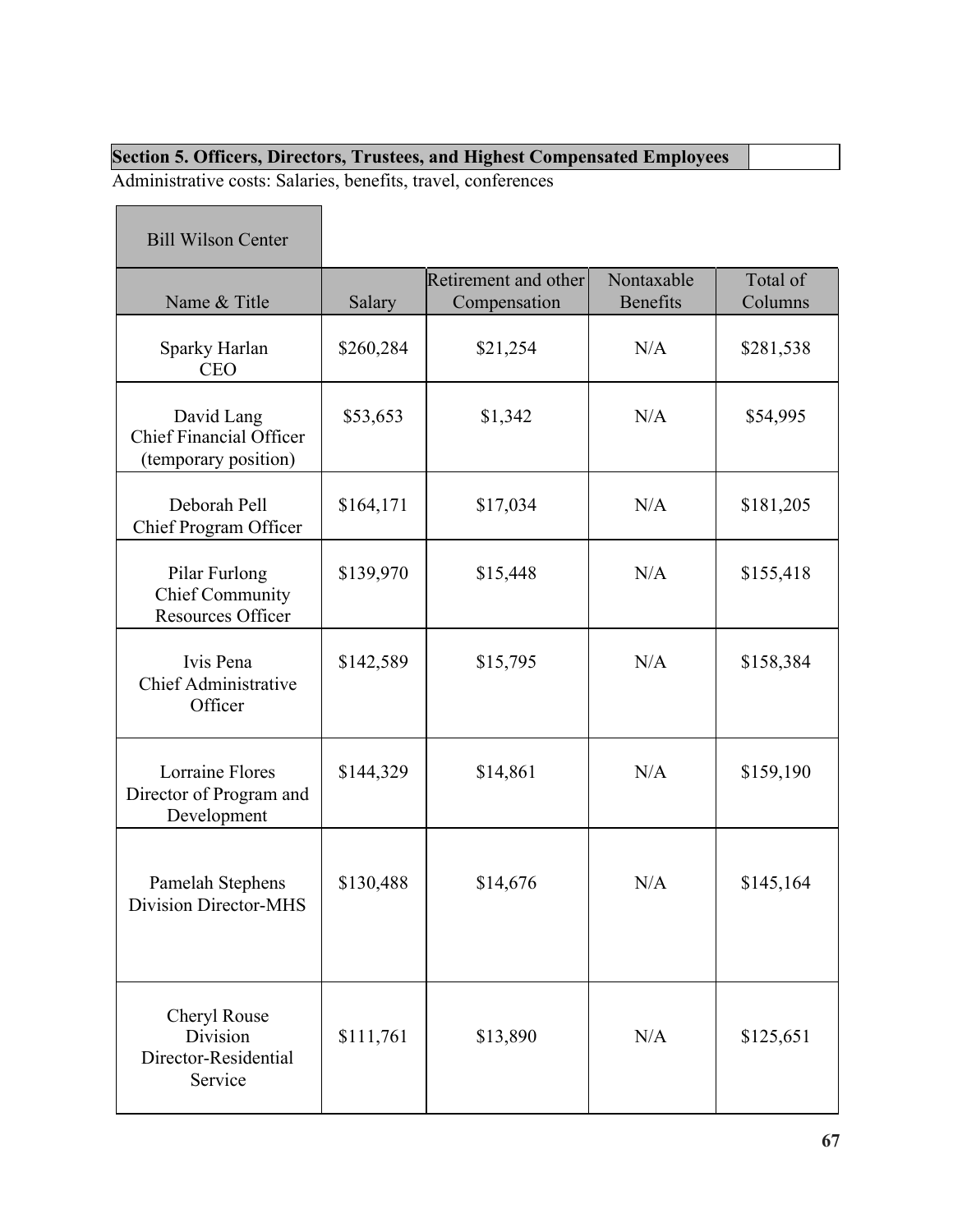| Janet Dolezal<br>Director of Finance | \$111,231   | \$13,890 | N/A | \$125,121    |
|--------------------------------------|-------------|----------|-----|--------------|
| Total top employees'                 |             |          |     |              |
| compensation                         | \$1,258,476 |          |     | \$1,386,666  |
| Other salaries and wages             |             |          |     | \$9,200,835  |
| Other employee benefits              |             |          |     | \$1,799,622  |
| Grand total                          |             |          |     | \$12,387,123 |

Source: Bill Wilson Center 2017-2018 Form 990

Г

The Bill Wilson Center has nine administrators: the Officers, Directors, Trustees, and Highest Compensated Employees. It shows a CEO/CFO, Chief Financial Officer, Chief Program Officer, Chief Community Resources Officer, Chief Administrative Officer, Director Administrative Officer, Director of Program and Development, Division Director-MHS, Division Director-Residential, and Director of Finance. There was a wide range of salaries for each staff member, the highest salary for the CEO/CFO, who received \$260,284.

Bill Wilson Center reported other salaries and wages at \$9,200,835, and other employee benefits were \$1,799,622. Combined, the sum of all administrative costs from the 2017-2018 year was \$12,387,123. The total income from the government was \$17,620, 848. The total income from all sources was \$19,578,563.

| <b>Catholic Charities of</b><br><b>Santa Clara County</b> |           |                                      |                        |                     |
|-----------------------------------------------------------|-----------|--------------------------------------|------------------------|---------------------|
| Name & Title                                              | Salary    | Retirement and other<br>compensation | Nontaxable<br>benefits | Total of<br>Columns |
| Gregory Kepferle<br>Board Member and CEO                  | \$244,318 | \$31,425                             | N/A                    | \$275,743           |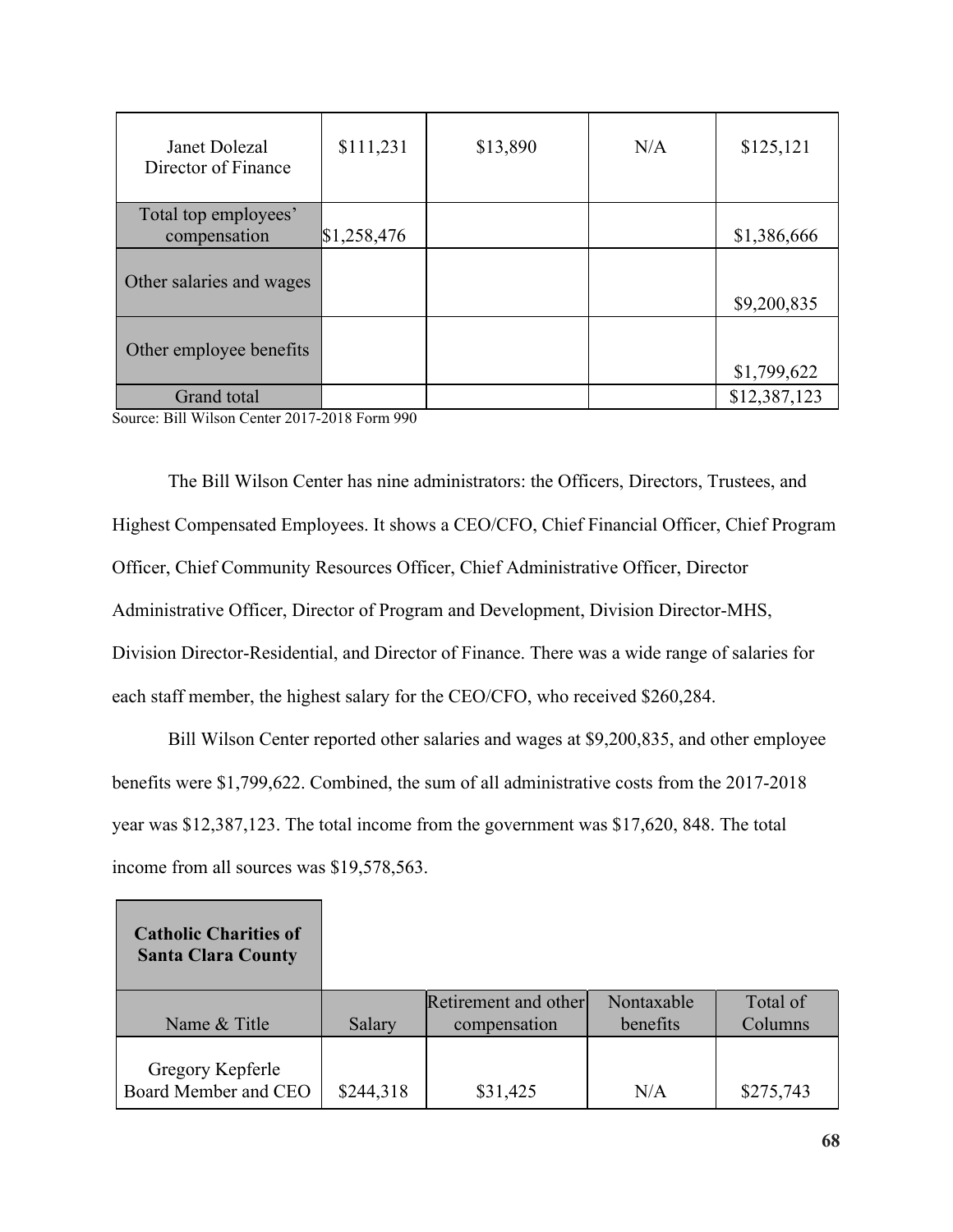| Margaret Williams<br>CAO and CFO                    | \$187,188   | \$21,613 | N/A | \$208,801    |
|-----------------------------------------------------|-------------|----------|-----|--------------|
| Jacqueline<br>Copland-Carlson<br>COO                | \$182,125   | \$9,128  | N/A | \$191,253    |
| Caroline Ocampo<br><b>Chief of Communications</b>   | \$113,826   | \$24,899 | N/A | \$155,418    |
| Linda Velasquez<br>Chief HR Officer                 | \$165,048   | \$12,561 | N/A | \$177,609    |
| Susan Taylor<br><b>Chief Development</b><br>Officer | \$195,988   | \$36,224 | N/A | \$232,212    |
| Anna Tran<br><b>Nurse Practitioner</b>              | \$184,884   | \$21,364 | N/A | \$206,248    |
| Total top employees'<br>compensation                | \$1,496,369 |          |     | \$1,698,056  |
| Other Salaries and Wages                            |             |          |     | \$17,454,003 |
| Other Employee Benefits                             |             |          |     | \$2,725,699  |
| <b>Grand</b> total                                  |             |          |     | \$21,752,107 |

Source: Catholic Charities of Santa Clara County 2017-2018 Form 990

Catholic Charities of Santa Clara County has seven administrators: the Officers, Directors, Trustees, and Highest Compensated Employees. It shows a Chief Executive Officer (CEO), Chief Administrative Officer (CAO) and Chief Financial Officer (CFO), Chief Operating Officer (COO), Chief of Communications, Chief HR Officer, Chief Development Officer, and Nurse Practitioner. The highest-paid salary was the Board Member and CEO, who received \$244,318.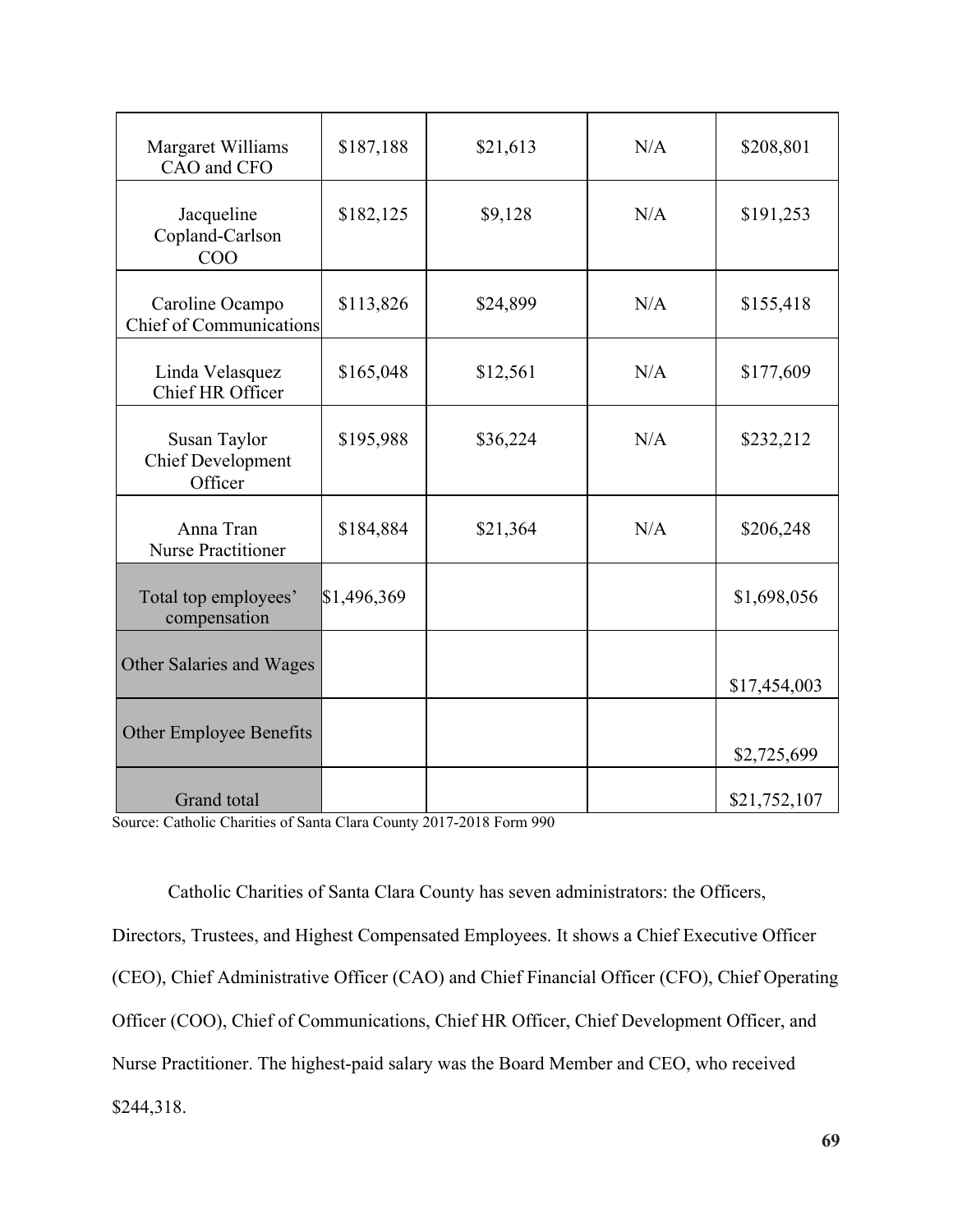Catholic Charities of Santa Clara County reported other salaries and wages at \$17,454,003, and other employee benefits were \$2,725,699. The combined sum of all administrative costs from the 2017-2018 year was \$21,752,107. The total income from the government was \$25,918,198. The total income from all sources was \$36,620,241.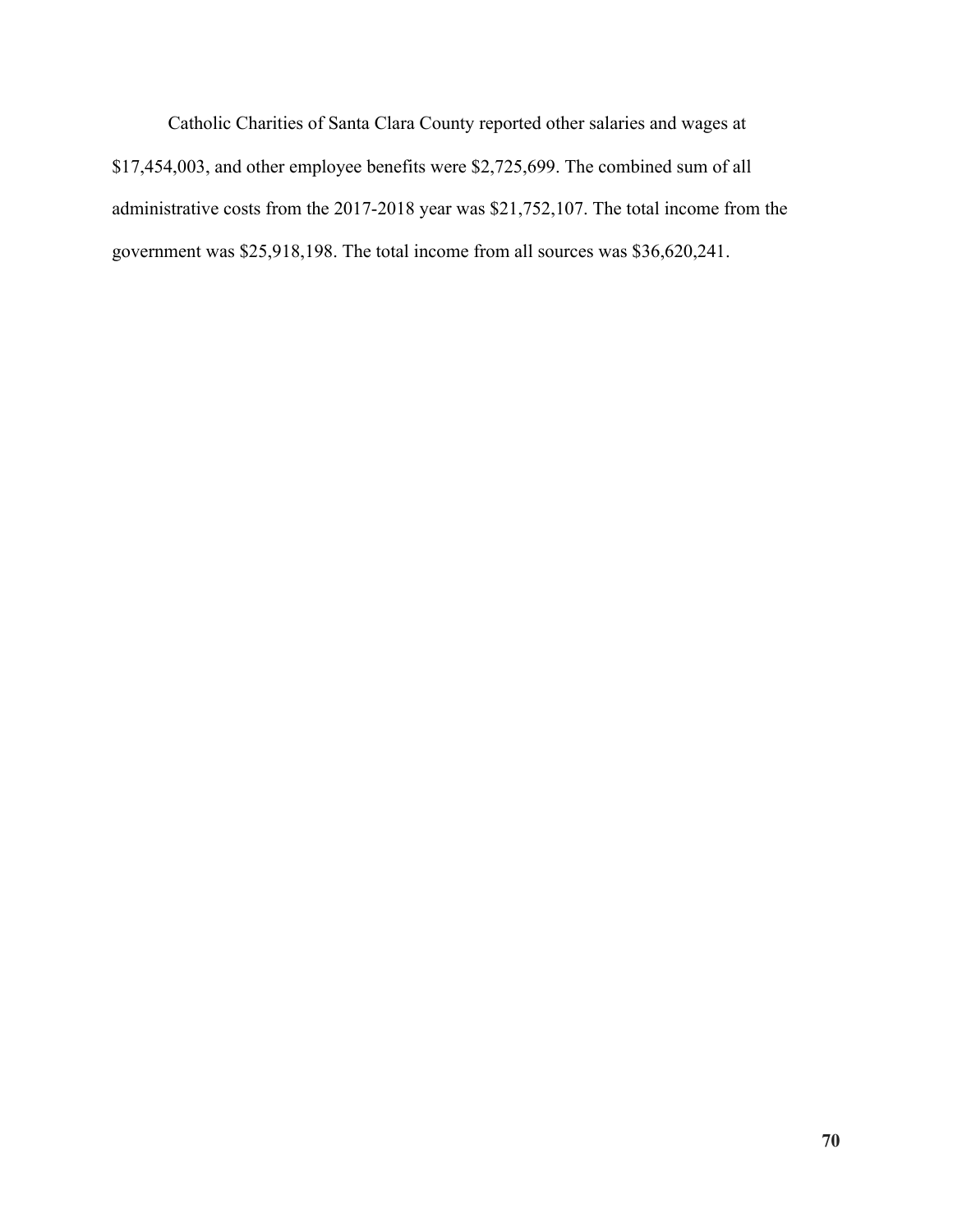| <b>City Team Ministries</b><br><b>San Jose</b>       |           |                                      |                        |                     |
|------------------------------------------------------|-----------|--------------------------------------|------------------------|---------------------|
| Name & Title                                         | Salary    | Retirement and other<br>compensation | Nontaxable<br>benefits | Total of<br>Columns |
| Glen Peterson<br>President                           | \$103,839 | \$780                                | N/A                    | \$104,619           |
| Matt McLaughlin<br><b>VP</b> Finance                 | \$104,562 | \$4,714                              | N/A                    | \$109,276           |
| Harry Brown<br><b>VP</b> International<br>Ministries | \$120,915 | \$4,921                              | N/A                    | \$125,836           |
| Carol Patterson<br>VP Marketing &<br>Communication   | \$114,207 | \$1,335                              | N/A                    | \$115,542           |
| Total top employees'<br>compensation                 | \$443,523 |                                      |                        | \$455,273           |
| Other Salaries and Wages                             |           |                                      |                        | \$5,646,525         |
| Other Employee Benefits                              |           |                                      |                        | \$1,607,928         |
| Grand total                                          |           |                                      |                        | \$7,709,726         |

Source: City Team Ministries San Jose 2017-2018 Form 990

Г

City Team Ministries San Jose has four administrators: the Officers, Directors, Trustees, and Highest Compensated Employees. It shows a President, Vice President of Finance, Vice President of International Ministries, and Vice President of Marketing and Communication. The highest-paid salary was the Vice President of International Ministries, who received \$125,836.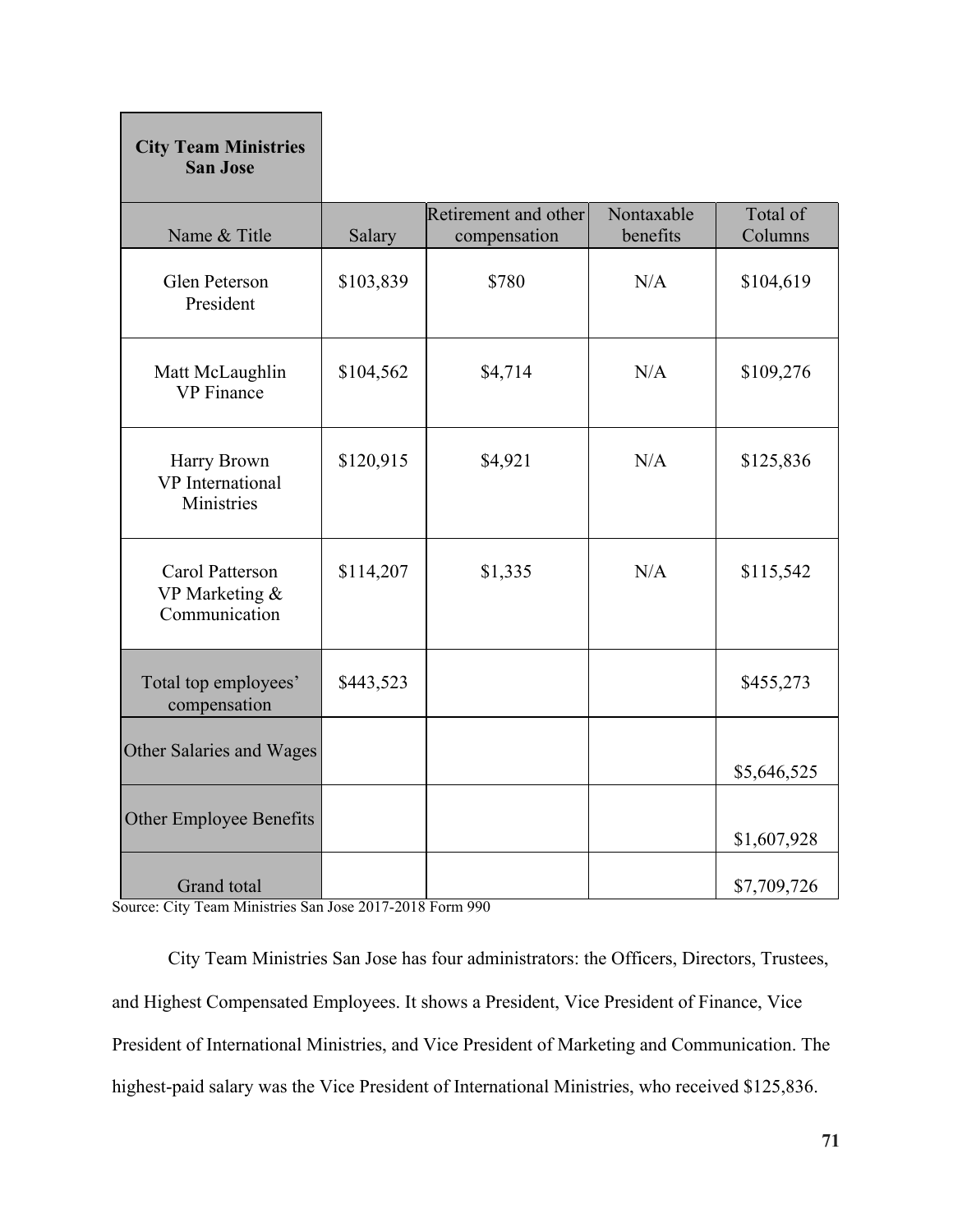City Team Ministries San Jose reported other salaries and wages at \$5,646,525, and other employee benefits were \$7,709,726. The combined sum of all administrative costs from the 2017-2018 year was \$7,709,726. The total income from the government was \$1,477,103. The total income from all sources was \$29,490,318.

| <b>Community Service</b><br><b>Agency</b> |           |                                      |                        |                     |
|-------------------------------------------|-----------|--------------------------------------|------------------------|---------------------|
| Name & Title                              | Salary    | Retirement and other<br>compensation | Nontaxable<br>benefits | Total of<br>Columns |
| Tom Myers<br><b>Executive Director</b>    | \$141,758 | \$25,794                             | N/A                    | \$167,552           |
| Marvin Sabado<br>Director of Finance      | \$100,855 | \$27,830                             | N/A                    | \$128,685           |
| Total top employees'<br>compensation      | \$242,613 |                                      |                        | \$296,237           |
| Other Salaries and Wages                  |           |                                      |                        | \$1,184,972         |
| Other Employee Benefits                   |           |                                      |                        | \$351,974           |
| Grand total                               |           |                                      |                        | \$1,833,183         |

Source: Community Service Agency 2017-2018 Form 990

The Community Service Agency has two administrative staff: the Officers, Directors, Trustees, and Highest Compensated Employees. It shows an Executive Director and Director of Finance. The highest-paid salary was the Executive Director, who received \$167,552.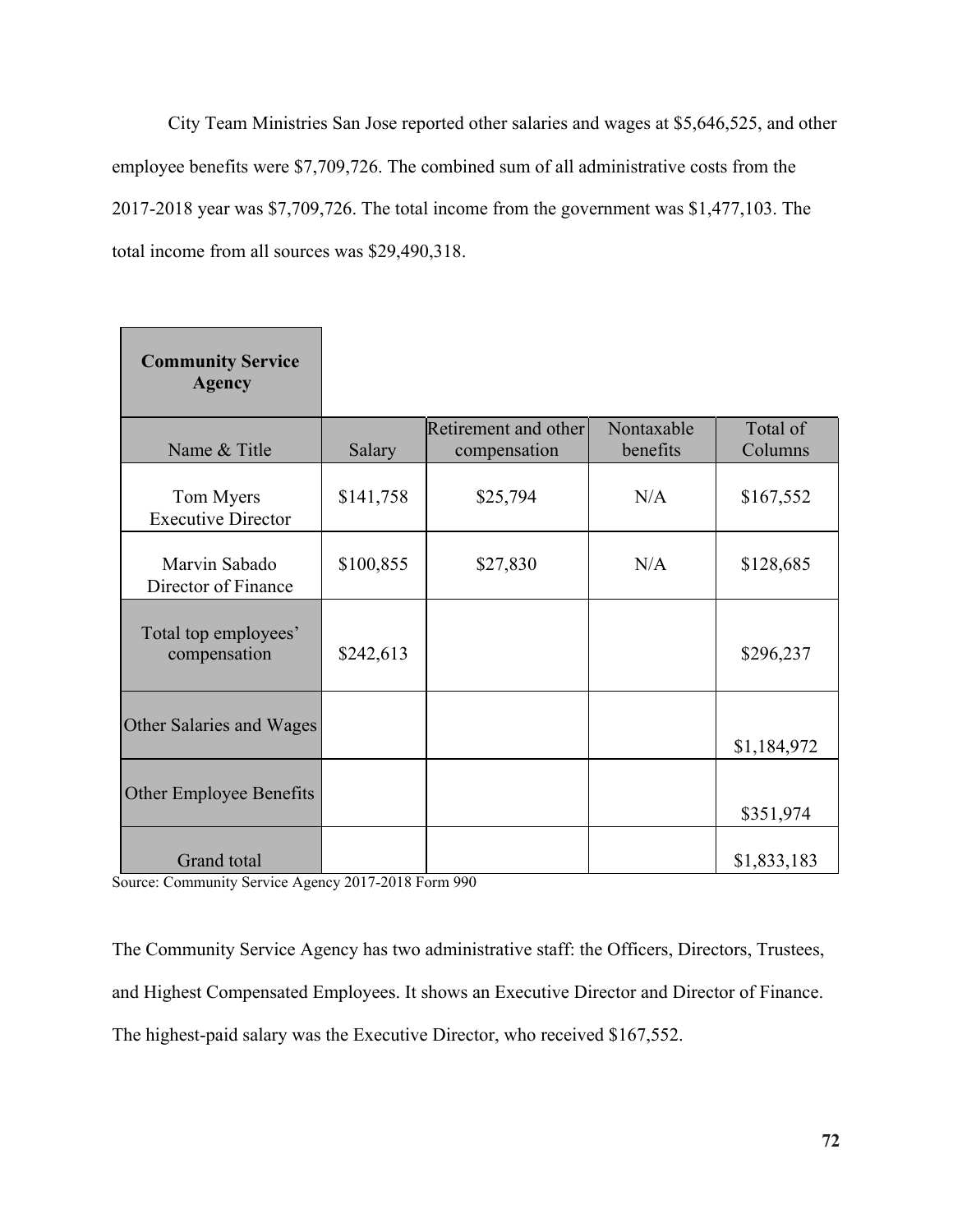The Community Service agency reported other salaries and wages at \$1,184,972, and other employee benefits were \$351,974. The combined sum of all administrative costs from the 2017-2018 year was \$1,833,183. The total income from the government was \$999,283. The total income from all sources was \$4,204,543.

 $\overline{\phantom{a}}$ 

| <b>Community Working</b><br>Group                              |           |                                      |                        |                     |
|----------------------------------------------------------------|-----------|--------------------------------------|------------------------|---------------------|
| Name & Title                                                   | Salary    | Retirement and other<br>compensation | Nontaxable<br>benefits | Total of<br>Columns |
| Louis Chicoine<br><b>Executive Director</b>                    | \$218,915 | \$2,162                              | N/A                    | \$221,077           |
| Vivian Wan<br><b>Chief Operating Officer</b>                   | \$158,006 | \$6,271                              | N/A                    | \$164,277           |
| David Blohm<br><b>Chief Financial Officer</b><br>(Part time)   | \$28,125  | \$2,004                              | N/A                    | \$30,129            |
| Maureen Vittoria<br><b>Chief Financial Officer</b><br>(Former) | \$153,043 | \$8,529                              | N/A                    | \$161,572           |
| Bronwyn Hogan<br>Director of Community of<br>Relations         | \$112,486 | \$8,250                              | N/A                    | \$120,736           |
| Jon White<br>Division of Real Estate<br>Development            | \$132,175 | \$6,451                              | N/A                    | \$138,626           |
| Kara Carnahan<br>Director of Programs                          | \$119,220 | \$6,203                              | N/A                    | \$125,423           |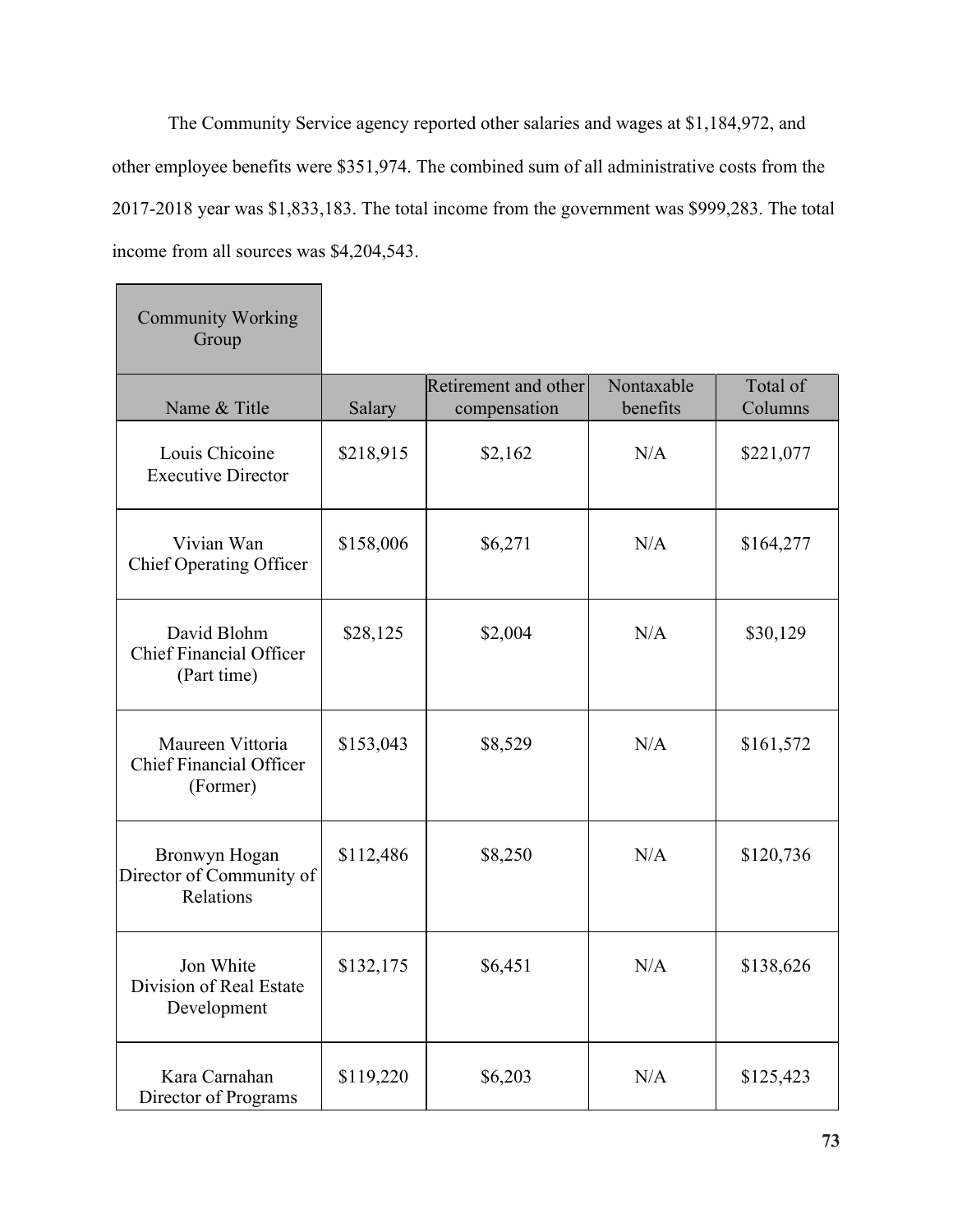| Juana Nunley<br>Director of Assets and<br>Property Mana | \$112,940   | \$5,919 | N/A | \$118,859   |
|---------------------------------------------------------|-------------|---------|-----|-------------|
| Total top employees'<br>compensation                    | \$1,034,910 |         |     | \$1,080,699 |
| Other Salaries and Wages                                |             |         |     | N/A         |
| Other Employee Benefits                                 |             |         |     | N/A         |
| Grand total                                             |             |         |     | \$1,080,699 |

Source: Community Working Group 2017-2018 Form 990

The Community Work Group has eight administrative staff: the Officers, Directors, Trustees, and Highest Compensated Employees. It shows an Executive Director, Chief Operating Officer, Chief Financial Officer, Chief Financial Officer (former), Director of Community of Relations, Division of Real Estate Development, Director of Programs, and Director of Assets and Property Mana.

The Community Work Group had two staff employees who both served as the Chief Financial Officer. The highest-paid salary was the Executive Director, who received \$138,626. There was no applicable data for other salaries and wages and other employee benefits. The combined sum of all administrative costs from the 2017-2018 year was \$1,080,699. The total income from the government was \$179,589. The total income from all sources was \$547,058.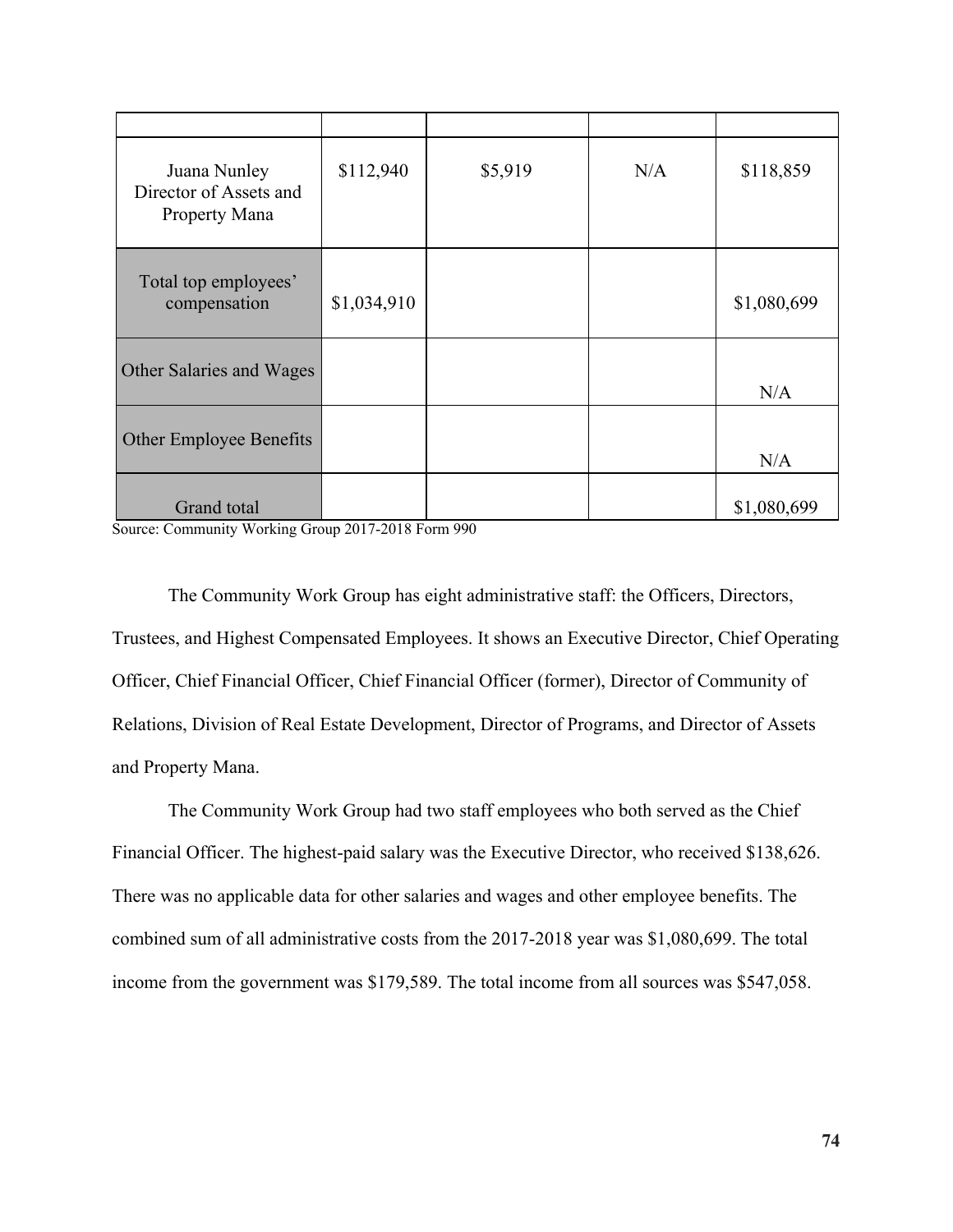| <b>Family Support</b><br><b>Housing, Inc.</b> |           |                                      |                        |                     |
|-----------------------------------------------|-----------|--------------------------------------|------------------------|---------------------|
| Name & Title                                  | Salary    | Retirement and other<br>compensation | Nontaxable<br>benefits | Total of<br>Columns |
| <b>Beth Leary</b><br>President                | \$108,398 | \$6,044                              | N/A                    | \$114,442           |
| Total top employees'<br>compensation          | \$108,398 |                                      |                        | \$114,442           |
| Other Salaries and Wages                      |           |                                      |                        | \$1,073,368         |
| Other Employee Benefits                       |           |                                      |                        | \$192,112           |
| Grand total                                   |           |                                      |                        | \$1,379,922         |

Source: Family Support Housing, Inc 2017-2018 Form 990

The Family Support Housing, Inc has only one administrative staff reported in form 990: the Officers, Directors, Trustees, and Highest Compensated Employees. It shows a President, which is the highest paid salary, who received \$114,442.

The Family Support Housing, Inc reported other salaries and wages at \$1,073,368, and other employee benefits were \$192,112. The combined sum of all administrative costs from the 2017-2018 year was \$1,379,922. The total income from the government was \$407,997. The total income from all sources was \$1,966,655.

| <b>Gilroy Compassion Center</b> |        |                                      |                        |                     |
|---------------------------------|--------|--------------------------------------|------------------------|---------------------|
| Name & Title                    | Salary | Retirement and other<br>compensation | Nontaxable<br>benefits | Total of<br>Columns |
|                                 |        |                                      |                        |                     |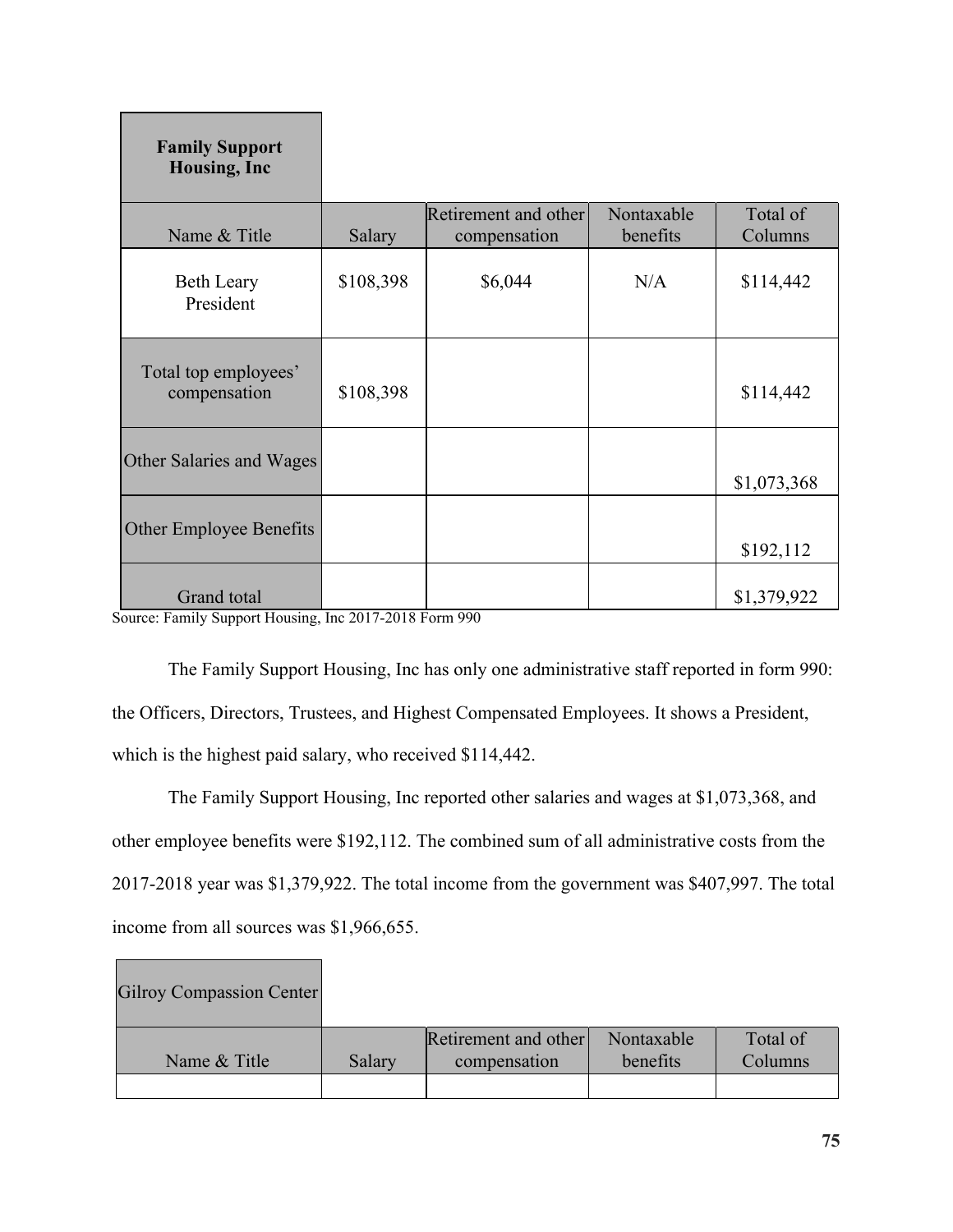| Jan Bernstein Chargin<br>Chairperson | N/A | N/A | N/A | N/A      |
|--------------------------------------|-----|-----|-----|----------|
| Jeff Wagner<br>Director              | N/A | N/A | N/A | N/A      |
| Deborah Rivera<br>Director           | N/A | N/A | N/A | N/A      |
| Reid Lerner<br><b>Vice President</b> | N/A | N/A | N/A | N/A      |
| Tony Mannino<br>Treasurer            | N/A | N/A | N/A | N/A      |
| Shawn Weymouth<br>Director           | N/A | N/A | N/A | N/A      |
| Scott Jackson<br>Secretary           | N/A | N/A | N/A | N/A      |
| Total top employees'<br>compensation | N/A |     |     | N/A      |
| Other Salaries and Wages             |     |     |     | \$66,618 |
| Other Employee Benefits              |     |     |     | \$16,596 |
| <b>Grand</b> total                   |     |     |     | \$83,214 |

Source: Gilroy Compassion Center 2017-2018 Form 990

Gilroy Compassion Center entirely operates with a board of trustees: the Officers, Directors, Trustees, and Highest Compensated Employees. It shows a Chairperson, Directors, Treasurer, and Secretary. It does not have a high salary or highest compensated employees.

Gilroy Compassion Center reported other salaries and wages at \$66,618, and other employee benefits were \$16,596. The total salaries and wages spent from the 2017-2018 year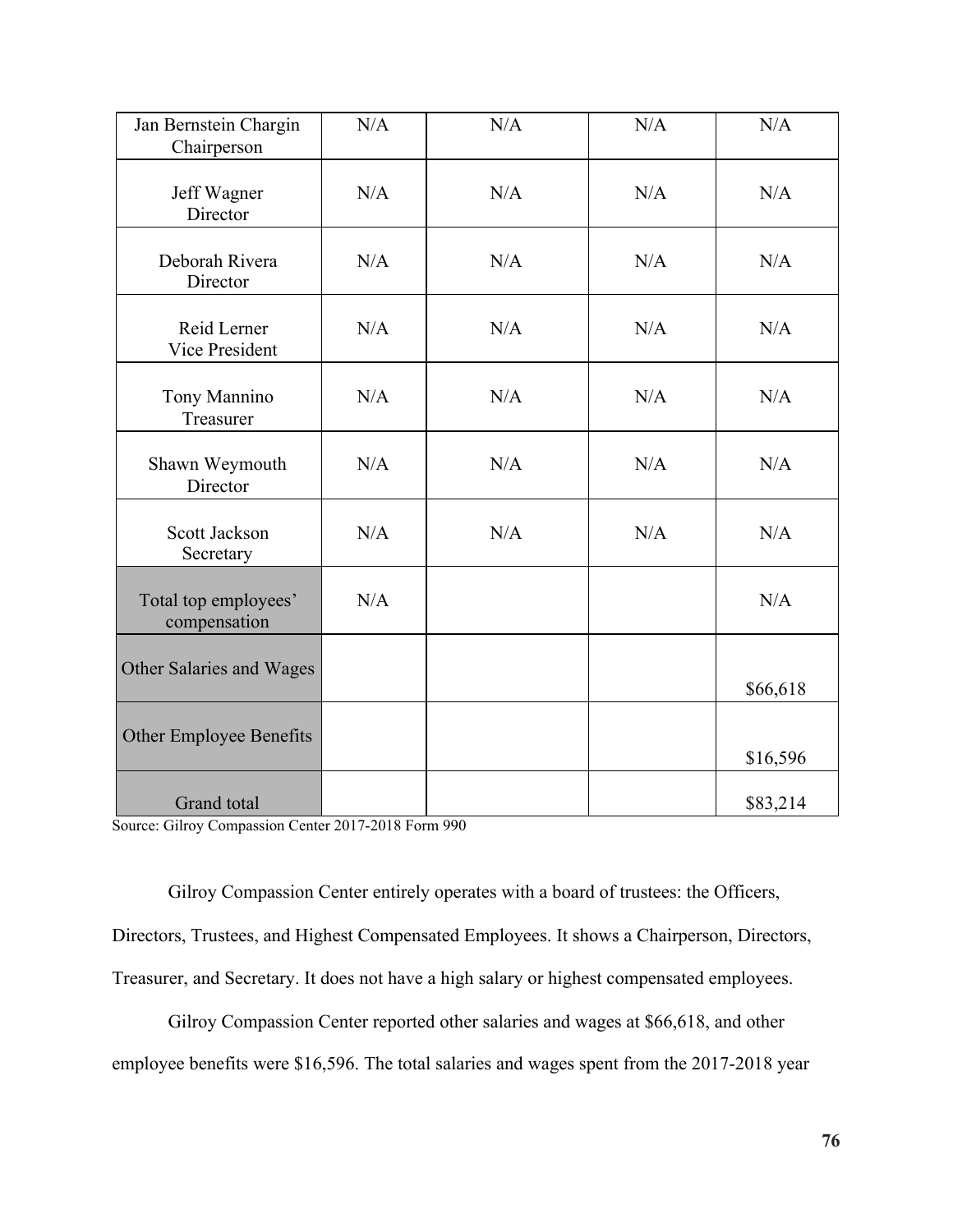was \$83,214. The total income from the government was \$154,651. The total income from all sources was \$893,924.

| HomeFirst                            |           |                                      |                        |                     |
|--------------------------------------|-----------|--------------------------------------|------------------------|---------------------|
| Name & Title                         | Salary    | Retirement and other<br>compensation | Nontaxable<br>benefits | Total of<br>Columns |
| Andrea Urton<br><b>CEO</b>           | \$144,622 | \$9,372                              | N/A                    | \$153,994           |
| <b>James Ptak</b><br><b>CFO</b>      | \$59,348  | \$1,233                              | N/A                    | \$60,581            |
| <b>Stephanie Demos</b><br><b>CDO</b> | \$112,224 | \$15,387                             | N/A                    | \$127,611           |
| Rene Ramirez                         | \$100,394 | \$1,194                              | N/A                    | \$101,588           |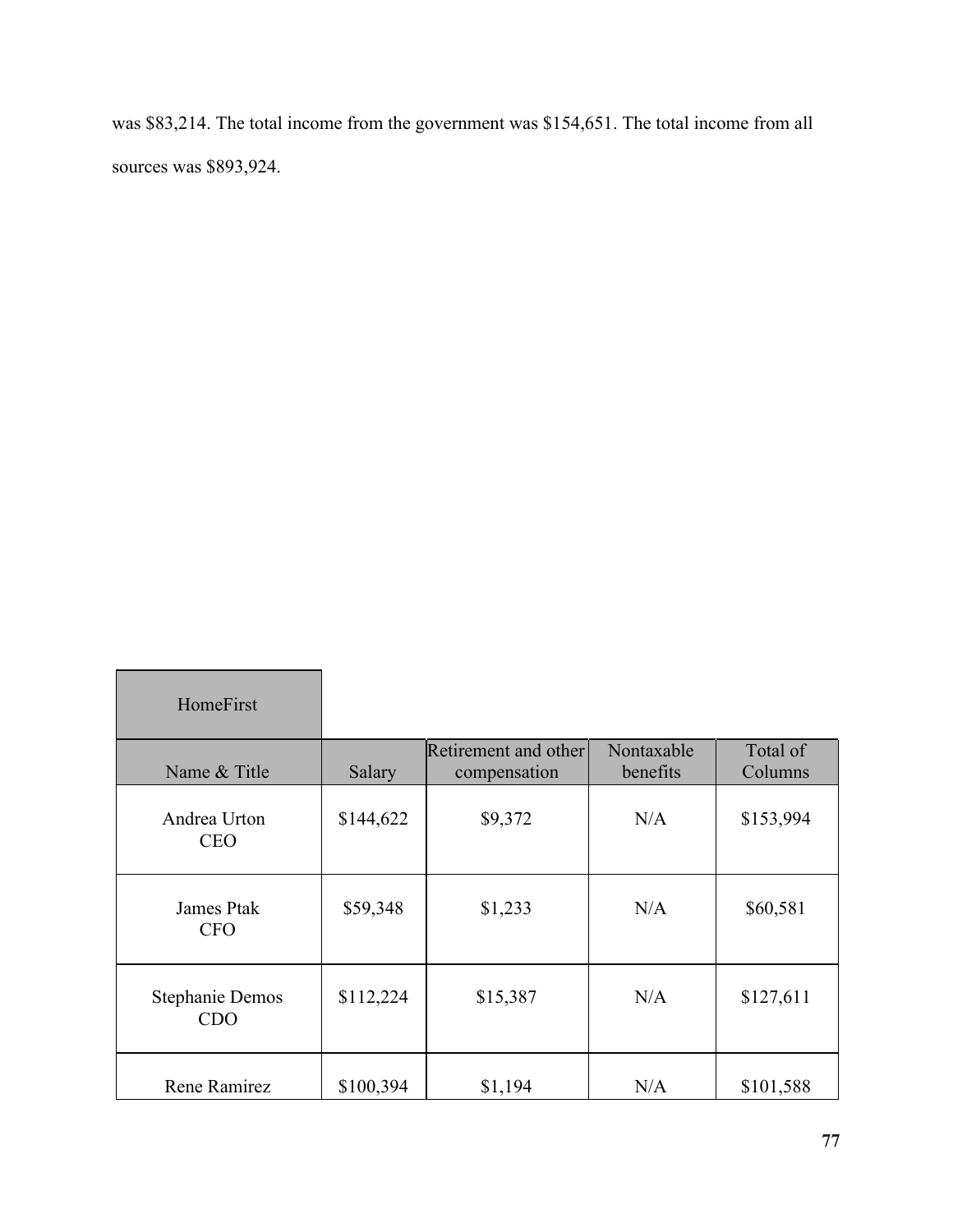| COO                                  |           |     |     |             |
|--------------------------------------|-----------|-----|-----|-------------|
| Jess Gutierrez<br><b>CIO</b>         | \$126,788 | N/A | N/A | \$126,788   |
| Total top employees'<br>compensation | \$543,376 |     |     | \$570,562   |
| Other Salaries and Wages             |           |     |     | \$6,024,675 |
| Other Employee Benefits              |           |     |     | \$931,398   |
| Grand total                          |           |     |     | \$6,956,073 |

Source: HomeFirst 2017-2018 Form 990

HomeFirst had five administrative staff: the Officers, Directors, Trustees, and Highest Compensated Employees. It shows a Chief Executive Officer, Chief Financial Officer (CFO), Chief Data Officer (CDO), Chief Operating Officer (COO), and Chief Financial Officer (CFO). The highest-paid salary was the CEO, who received \$153,994.

HomeFirst reported other salaries and wages at \$6,024,675, and other employee benefits were \$931,398. The combined sum of all administrative costs from the 2017 - 2018 year was \$6,956,073. The total income from the government was \$12,042,482. The total income from all sources was \$14,182,572.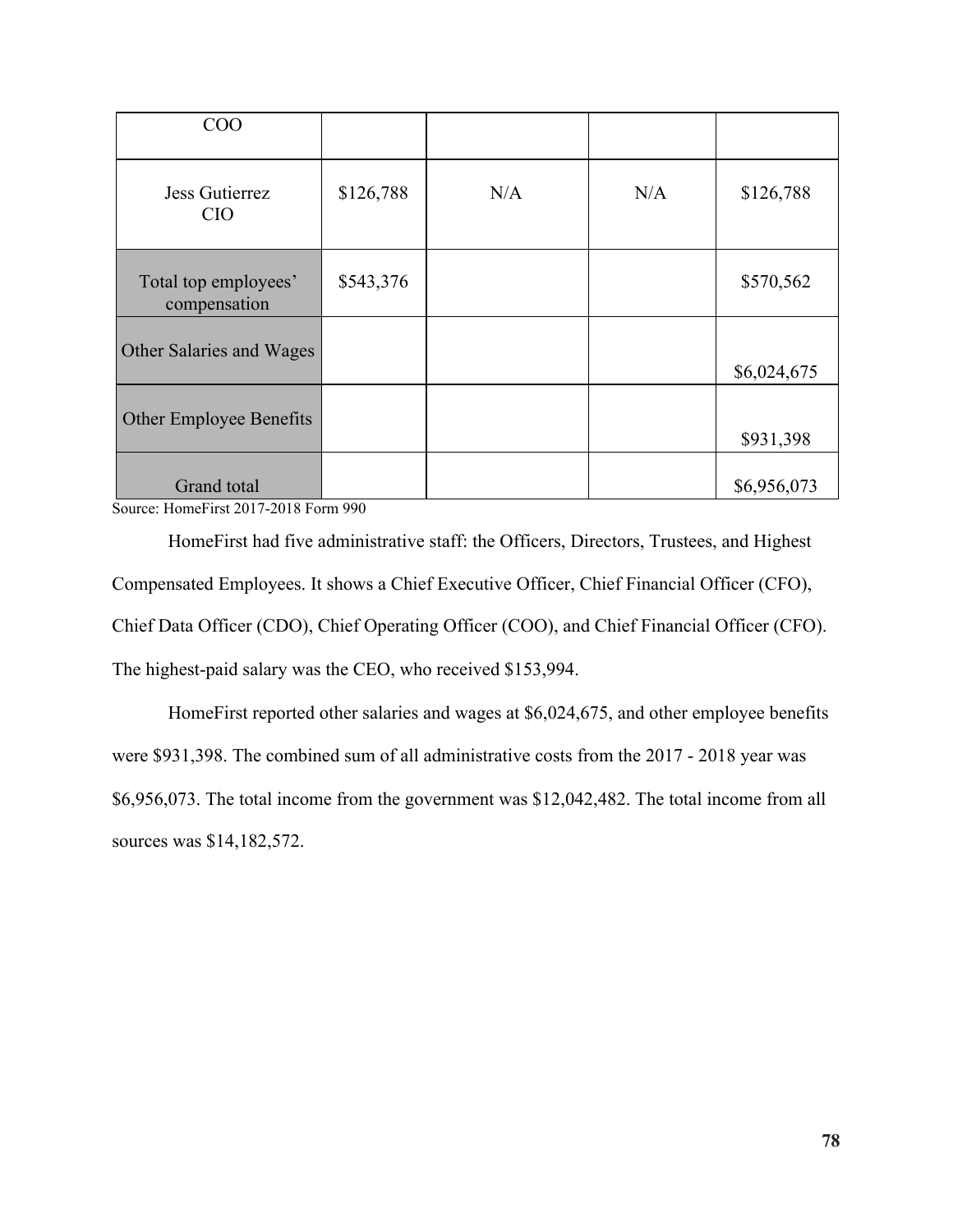| LifeMoves                                                               |           |                                      |                        |                     |
|-------------------------------------------------------------------------|-----------|--------------------------------------|------------------------|---------------------|
| Name & Title                                                            | Salary    | Retirement and other<br>compensation | Nontaxable<br>benefits | Total of<br>Columns |
| <b>Bruce Ives</b><br><b>Chief Executive Officer</b>                     | \$252,504 | \$18,910                             | N/A                    | \$271,414           |
| Craig Garber<br><b>CFO</b>                                              | \$187,958 | \$21,237                             | N/A                    | \$209,195           |
| Katherine Finnigan<br><b>Chief Development</b><br>Officer               | \$158,829 | \$1,841                              | N/A                    | \$160,670           |
| <b>Brian Greenberg</b><br>Vice President, Programs &<br><b>Services</b> | \$151,227 | \$18,799                             | N/A                    | \$170,026           |
| Anne Jarchow<br>Vice President, Human<br>Resources                      | \$154,965 | \$4,781                              | N/A                    | \$159,746           |
|                                                                         |           |                                      |                        |                     |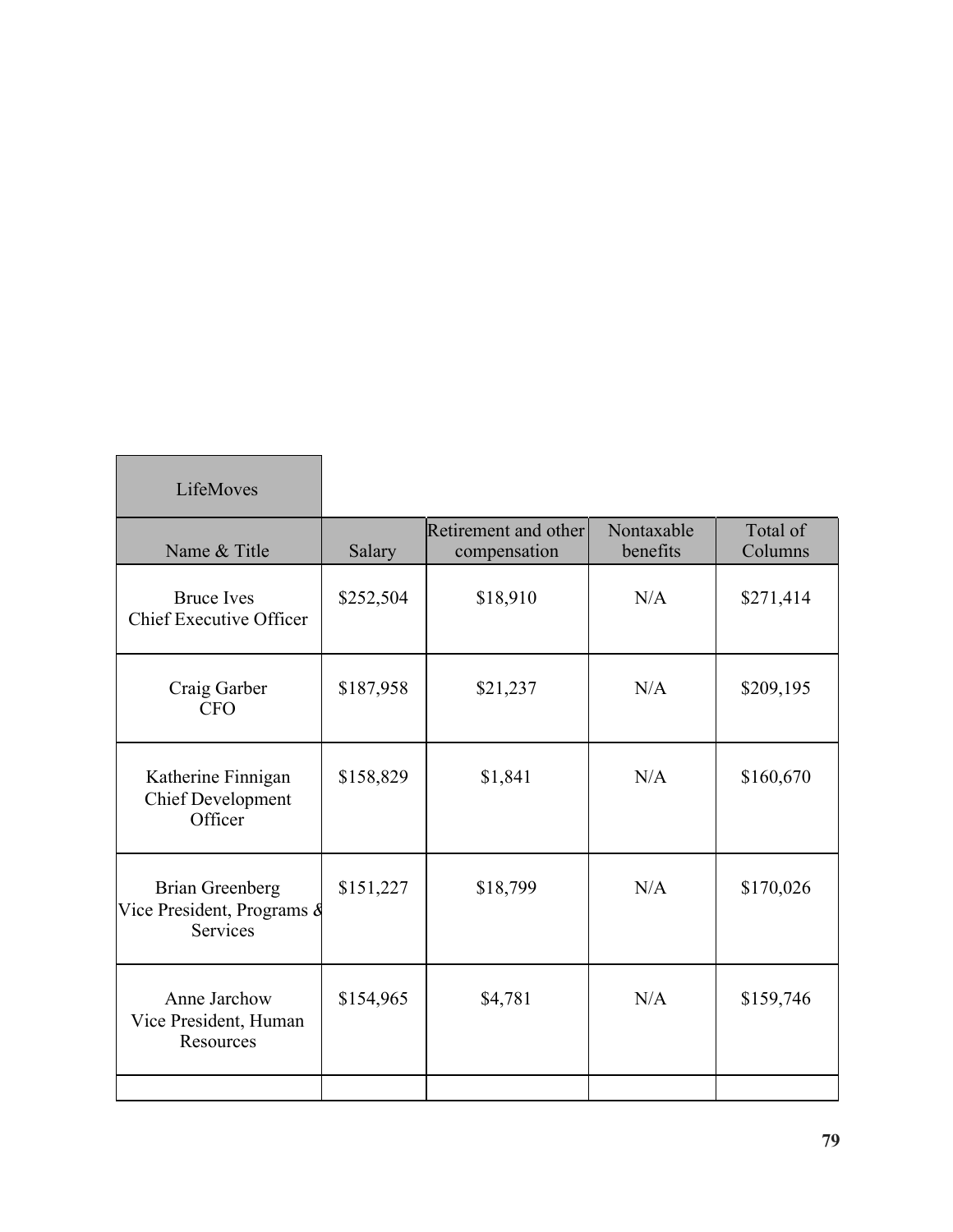| Amy Wright<br>Vice President, Principal<br>Gifts            | \$142,118   | \$11,838 | N/A | \$153,956    |
|-------------------------------------------------------------|-------------|----------|-----|--------------|
| Lorena Collins<br>Assoc. VP, Program Eval<br>& Lead Develop | \$101,915   | \$13,155 | N/A | \$115,070    |
| Total top employees'<br>compensation                        | \$1,149,516 |          |     | \$1,240,077  |
| Other Salaries and Wages                                    |             |          |     | \$11,018,508 |
| <b>Other Employee Benefits</b>                              |             |          |     | \$3,294,131  |
| Grand total                                                 |             |          |     | \$15,552,716 |

Source: LifeMoves 2017-2018 Form 990

LifeMoves had seven administrative staff: the Officers, Directors, Trustees, and Highest Compensated Employees. It shows a Chief Development Officer, Vice President, Programs & Services, Vice President, Human Resources, Vice President, Principal Gifts, and Associated Vice President, Program Evaluations & Lead Development. The highest-paid salary was the CEO, who received \$271,414.

LifeMoves reported other salaries and wages at \$11,018,508, and other employee benefits were \$3,294,131. The combined sum of all administrative costs from the 2017-2018 year was \$15,552,716. The total income from the government was \$13,314,414. The total income from all sources was \$23,780,813.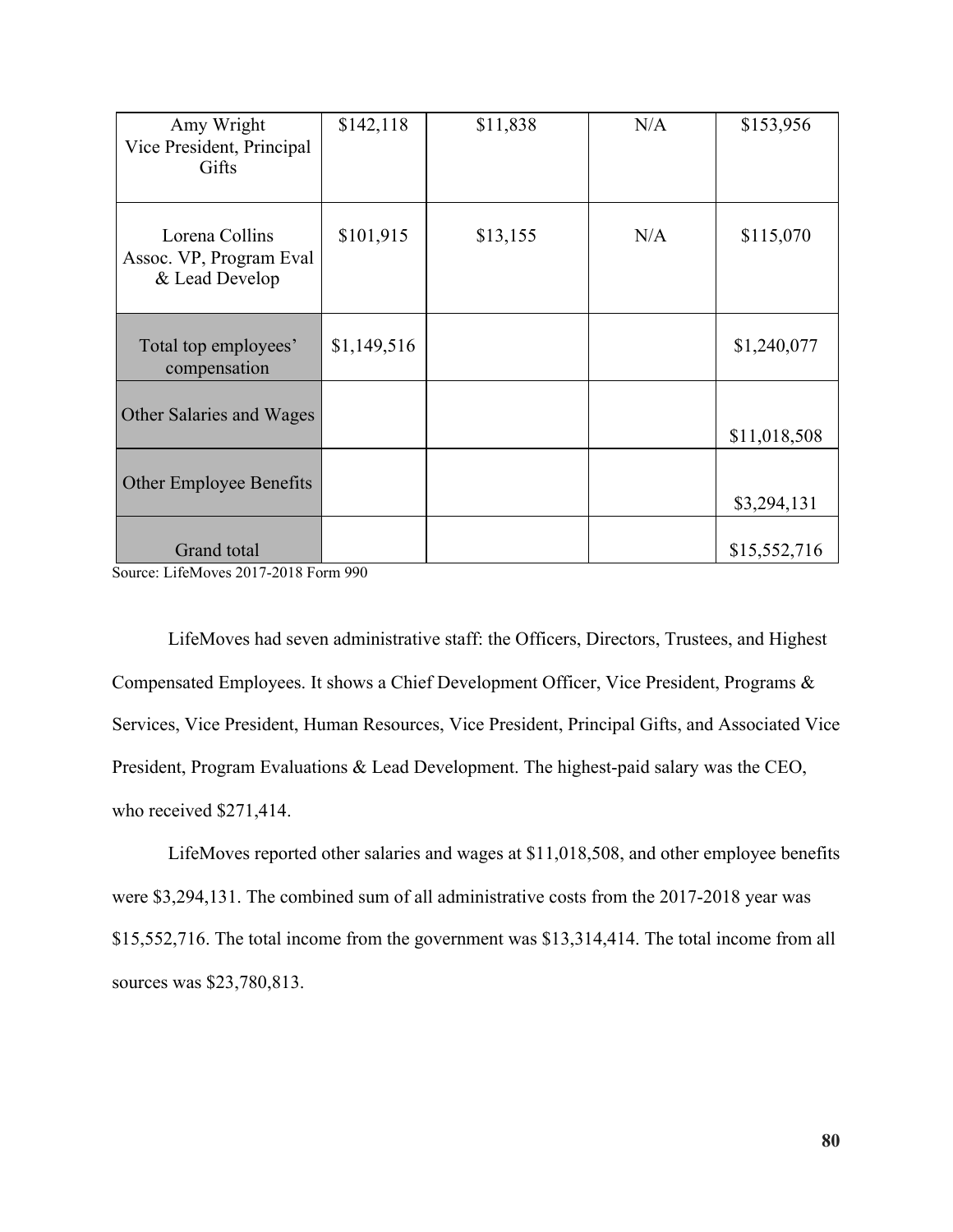| <b>Sacred Heart</b><br><b>Community Service</b>  |           |                                      |                        |                     |
|--------------------------------------------------|-----------|--------------------------------------|------------------------|---------------------|
| Name & Title                                     | Salary    | Retirement and other<br>compensation | Nontaxable<br>benefits | Total of<br>Columns |
| Poncho Jose Guevara<br><b>Executive Director</b> | \$166,185 | \$5,486                              | N/A                    | \$171,671           |
| Michael Soukup<br><b>Finance Manager</b>         | \$87,299  | \$4,748                              | N/A                    | \$92,047            |
| Darren Seaton<br>Deputy Director                 | \$104,339 | \$4,589                              | N/A                    | \$108,928           |
| Total top employees'<br>compensation             | \$357,823 |                                      |                        | \$372,646           |
| Other Salaries and Wages                         |           |                                      |                        | \$4,398,155         |
| Other Employee Benefits                          |           |                                      |                        | \$775,916           |
| Grand total                                      |           |                                      |                        | \$5,546,717         |

Source: Sacred Heart Community Service 2017-2018 Form 990

п

Г

Sacred Heart Community Service had three administrative staff: the Officers, Directors, Trustees, and Highest Compensated Employees. It shows an Executive Director, Finance Manager, and Deputy Director. The highest-paid salary was the Executive Director, who received \$171,671.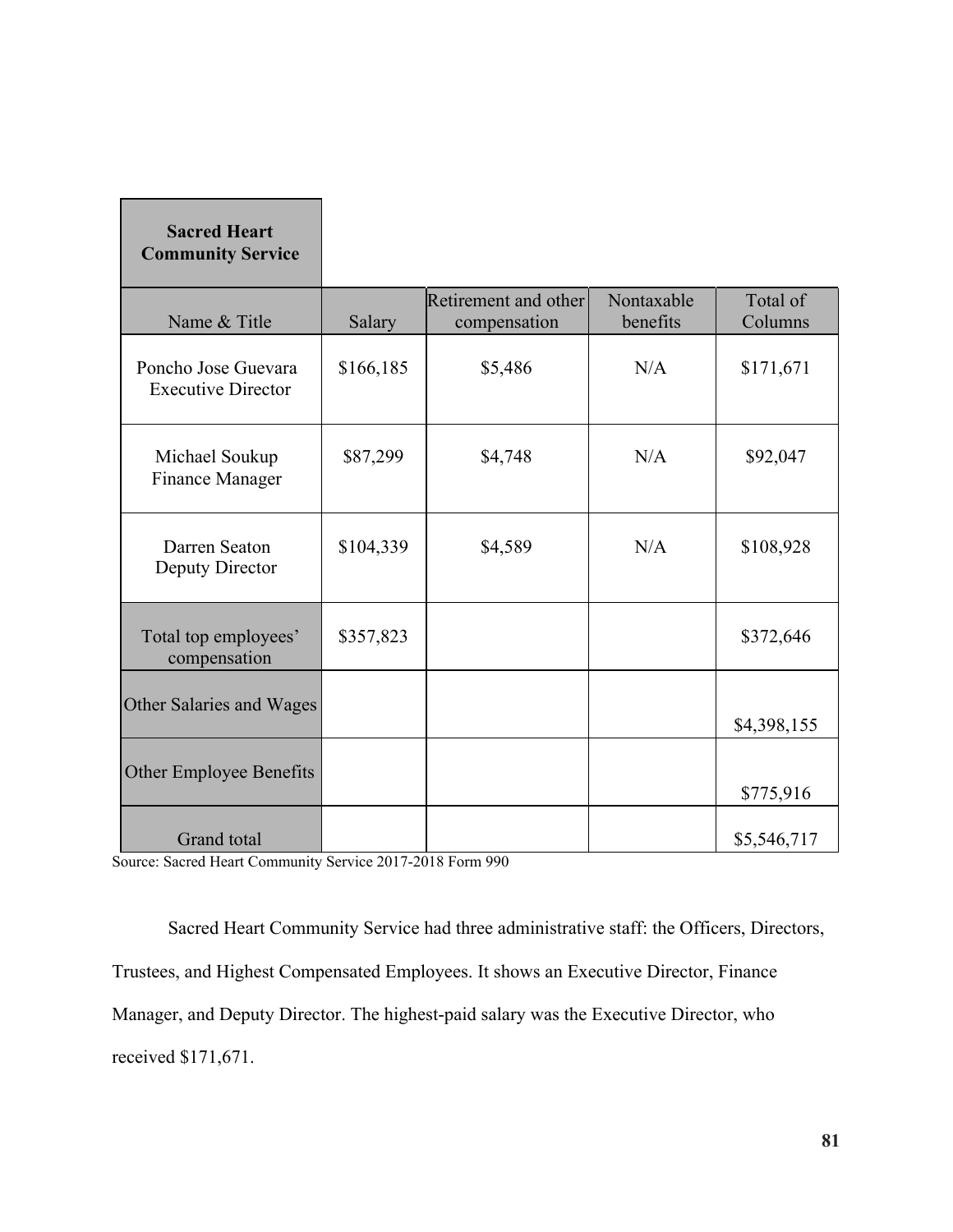Sacred Heart Community Service reported other salaries and wages as \$4,398,155, and other employee benefits were \$775,916. The combined sum of all administrative costs from the 2017-2018 year was \$5,546,717. The total income from the government was \$5,332,583. The total income from all sources was \$25,886,409.

| <b>Sunday Friends</b>                        |           |                                      |                        |                     |
|----------------------------------------------|-----------|--------------------------------------|------------------------|---------------------|
| Name & Title                                 | Salary    | Retirement and other<br>compensation | Nontaxable<br>benefits | Total of<br>Columns |
| James McCaskill<br><b>Executive Director</b> | \$100,961 | \$8,071                              | N/A                    | \$109,032           |
| Total top employees'<br>compensation         | \$100,961 |                                      |                        | \$109,032           |
| Other Salaries and Wages                     |           |                                      |                        | \$198,730           |
| <b>Other Employee Benefits</b>               |           |                                      |                        | \$15,749            |
| Grand total                                  |           |                                      |                        | \$323,511           |

Source: Sunday Friends 2017-2018 Form 990

Sunday Friends had one administrative staff as the Officers, Directors, Trustees, and Highest Compensated Employees. The highest paid salary was the Executive Director who received \$109,032. Sunday Friends reported other salaries and wages as \$198,730, and other employee benefits were \$15,749. The total sum of administrative costs from the 2017-2018 year was \$323,511. The total income from the government was \$14,680. The total income from all sources was \$984,422.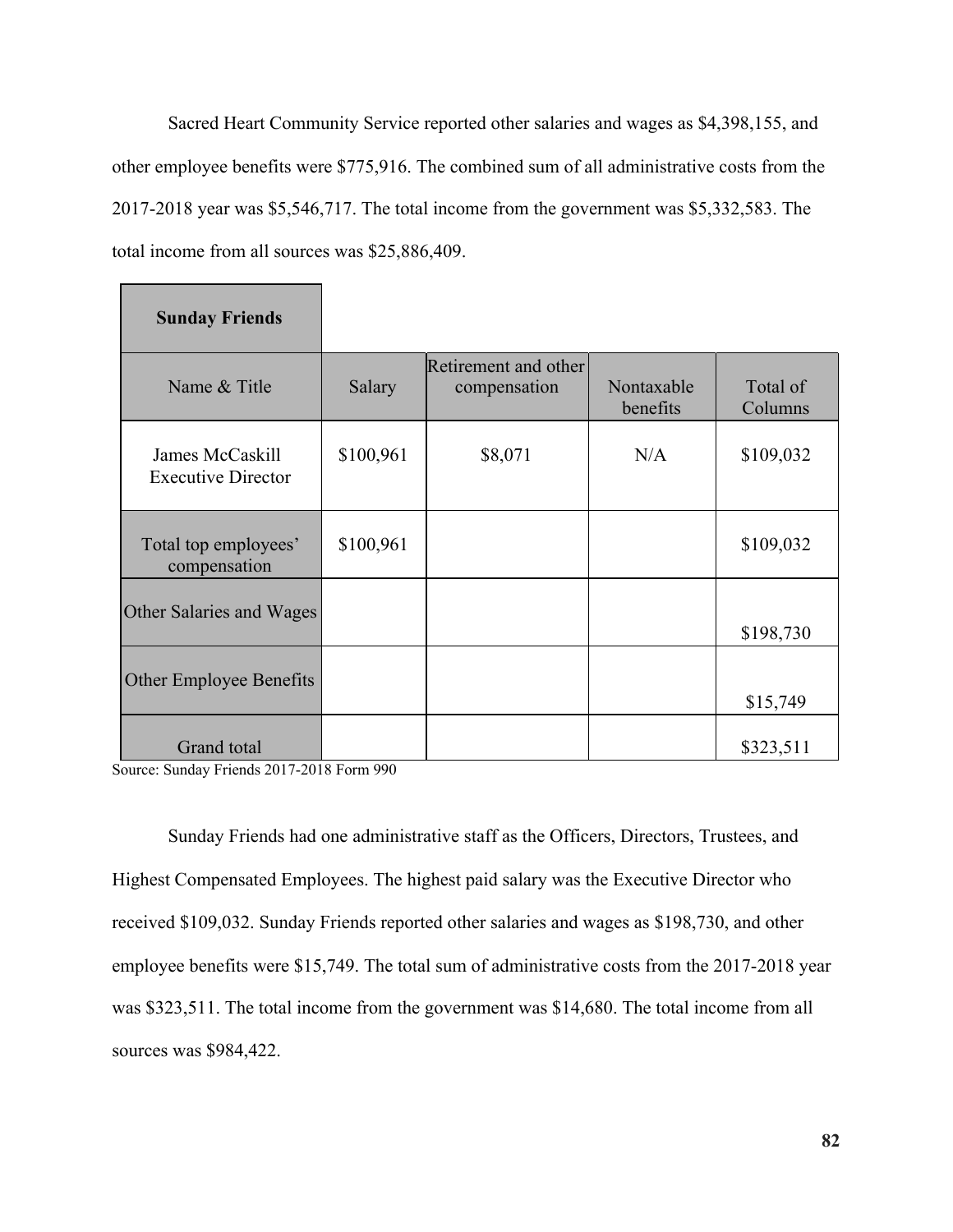| <b>West Valley Community</b><br><b>Services</b> |           |                                      |                        |                     |
|-------------------------------------------------|-----------|--------------------------------------|------------------------|---------------------|
| Name & Title                                    | Salary    | Retirement and other<br>compensation | Nontaxable<br>benefits | Total of<br>Columns |
| Josh Selo<br><b>Executive Director</b>          | \$115,271 | \$3,465                              | N/A                    | \$118,736           |
| Total top employees'<br>compensation            | \$115,271 |                                      |                        | \$118,736           |
| Other Salaries and Wages                        |           |                                      |                        | \$941,075           |
| <b>Other Employee Benefits</b>                  |           |                                      |                        | \$137,689           |
| Grand total                                     |           |                                      |                        | \$1,197,500         |

Source: West Valley Community Services 2017-2018 Form 990

West Valley Community Services had one administrative staff: the Officers, Directors, Trustees, and Highest Compensated Employees. The highest-paid salary was the Executive Director, who received \$115,271. West Valley Community Services reported other salaries and wages as \$941,075, and other employee benefits were \$137,689. The total sum of administrative costs from the 2017-2018 year was \$1,197,500. The total income from the government was \$1,246,729. The total income from all sources was \$4,324,457.

The salaries of each officer, directors, trustees, and highest compensated employees, salaries and wages, and other employee benefits vary from each nonprofit. Together these 12 nonprofits total combined administrative salaries from the 2017-2018 year was \$129,113,133.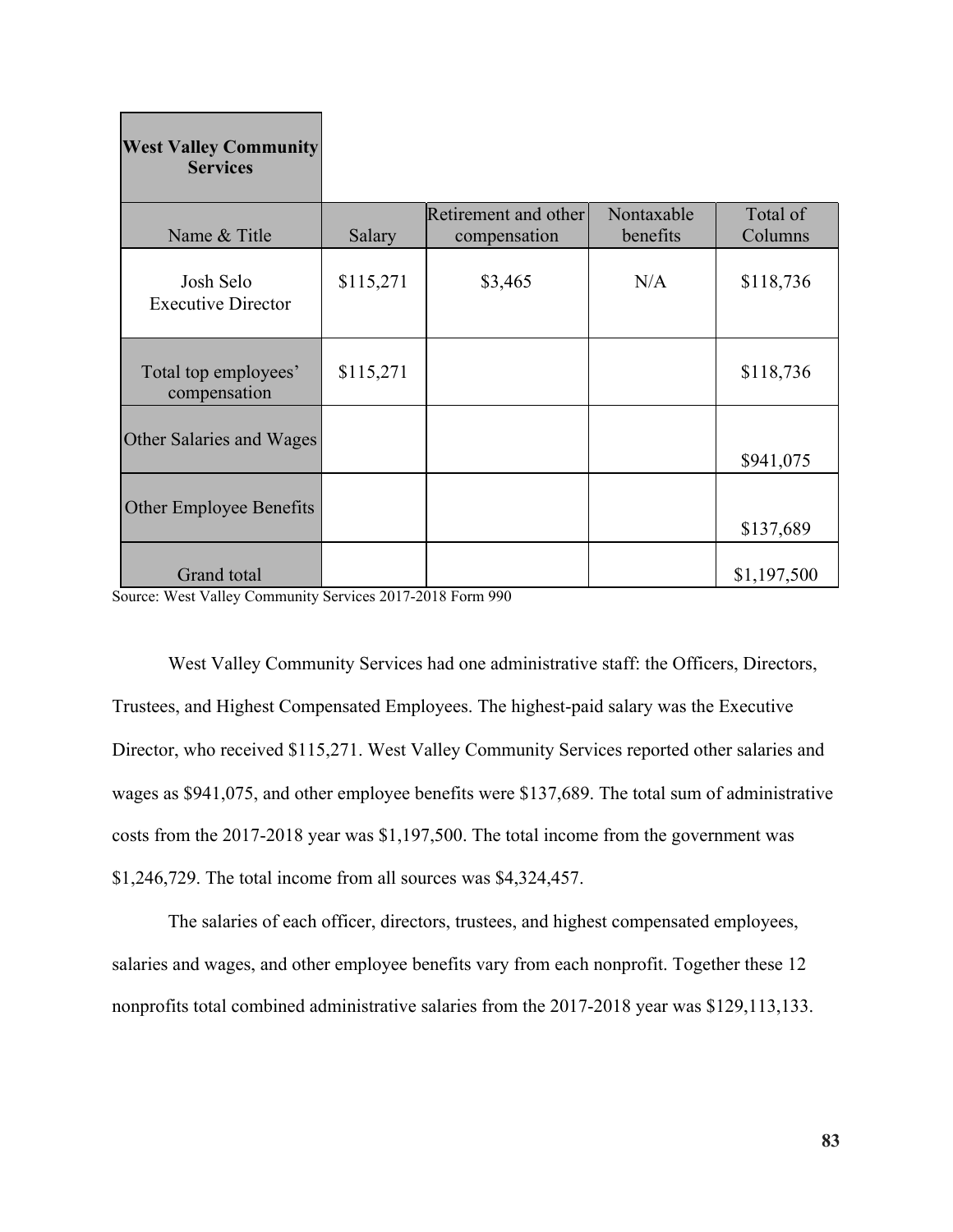#### **Fundraising Cost & Revenue and Other Equipment**

In Section 6, the data collected shows fundraising and other equipment costs of all 12 nonprofit organizations from the 2017-2018 year. There were very few programs that spent more than \$1,000 on fundraising. For nonprofits, fundraising was not just a means of raising money, but also a way to promote the mission and goals of a nonprofit organization. Similarly, there were very few programs that spent less money on equipment, such as advertising, promotion, printing, office use, and furniture. This spending is deemed necessary to continue the function of the nonprofit.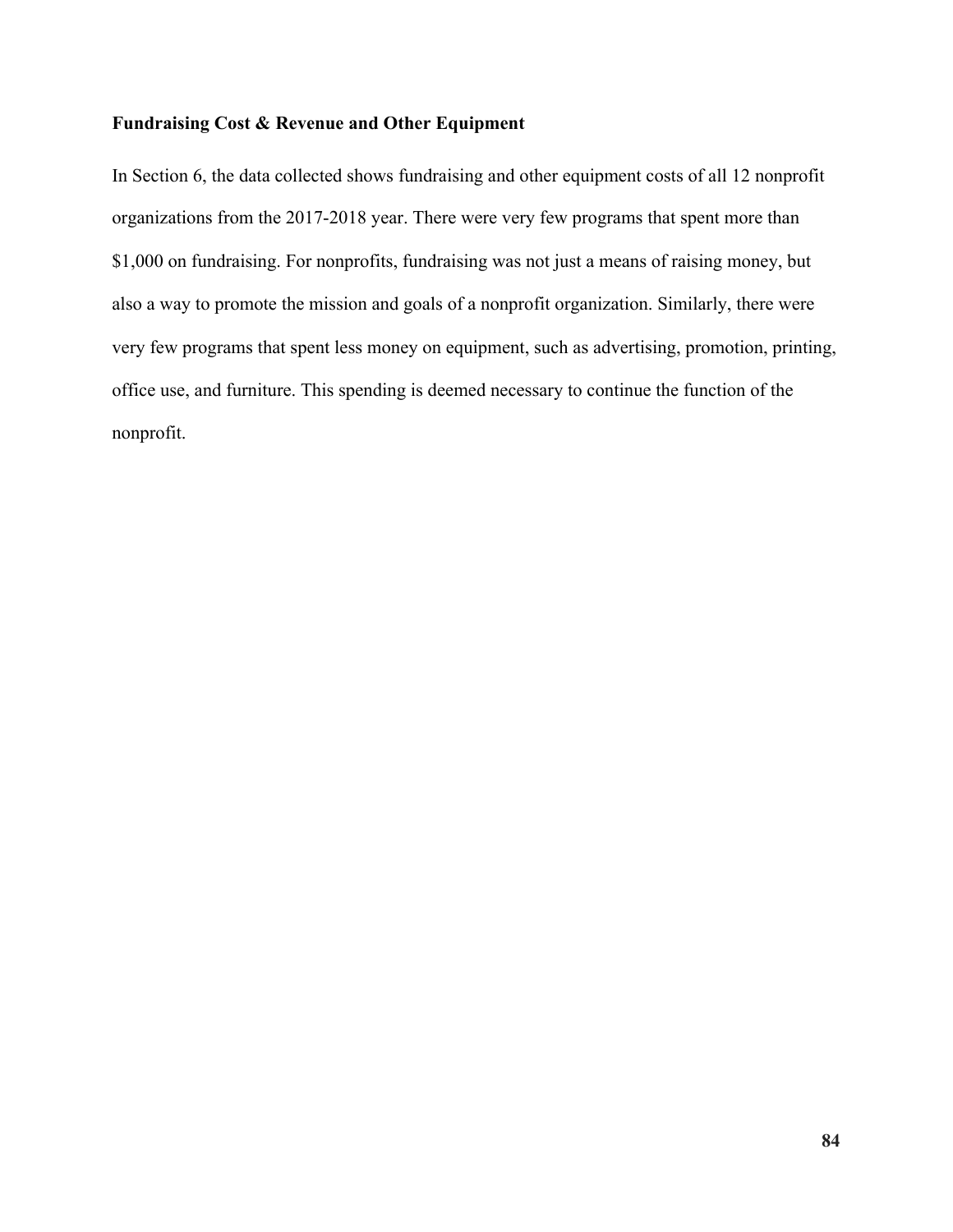### **Section 6. Fundraising cost and advertising and promotion**

| Nonprofit                 | Fundraising                 | <b>Fundraising Revenue</b> | Other Equipment       |
|---------------------------|-----------------------------|----------------------------|-----------------------|
| Other Equipment           |                             |                            |                       |
|                           |                             |                            |                       |
| Nonprofit                 | <b>Fundraising Expenses</b> | <b>Fundraising Revenue</b> | Net Summary $(R - E)$ |
| <b>Bill Wilson Center</b> | \$41,117                    | \$18,500                   | $-$ \$22,677          |
| Other Equipment           | \$543,058                   |                            |                       |

Source: Bill Wilson Center 2017-2018 Form 990

The Bill Wilson Center provides various fundraising events, the two biggest fundraising events are the Building Dream Fundraiser and High Fundraiser. The Bill Wilson Center table data shows that the Bill Wilson Center's direct expenses on fundraising were \$41,117, and fundraising revenue was \$18,500. The net fundraising income summary for the 2017-2018 year was -\$22,677. Bill Wilson Center spent more on fundraising expenses than they raised on fundraising. The data shows that the Bill Wilson Center spent \$543,058 on equipment.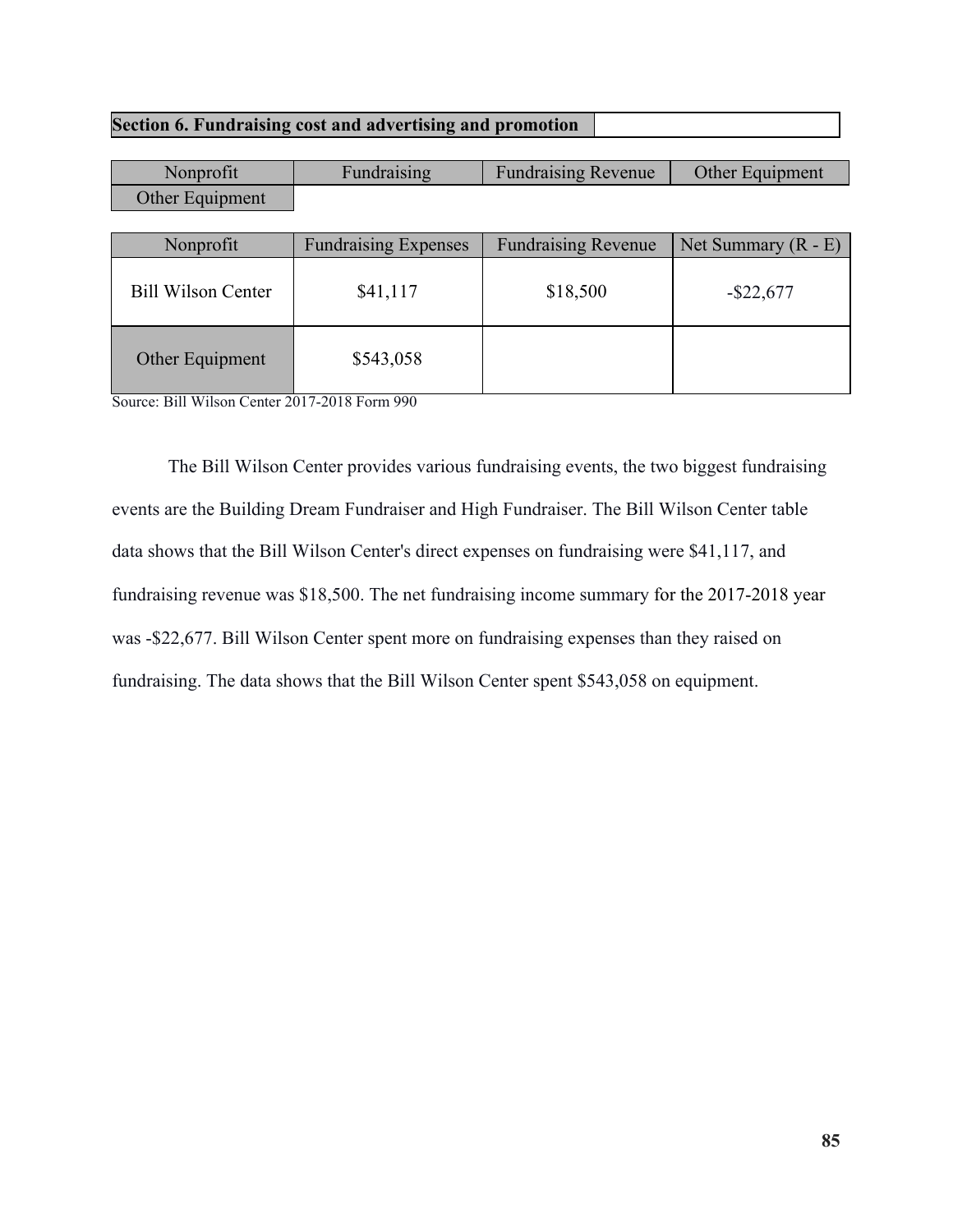| Nonprofit                                   | <b>Fundraising Expenses</b> | <b>Fundraising Revenue</b> | Net Summary $(R - E)$ |
|---------------------------------------------|-----------------------------|----------------------------|-----------------------|
| Catholic Charities of<br>Santa Clara County | \$58,452                    | \$33,624                   | $-$ \$24,828          |
| Other Equipment                             | \$73,051                    |                            |                       |

Source: Catholic Charities of Santa Clara County 2017-2018 Form 990

Catholic Charities of Santa Clara County provides various fundraising events, the two biggest fundraising events are two golf tournaments, the Main Golf tournament and the Bocce Tournament. The Catholic Charities of Santa Clara County table data shows that the Center's direct expenses on fundraising were \$58,452, and fundraising revenue was \$33,624. The net fundraising income summary for the 2017-2018 year was -\$24,828. The data shows that the Catholic Charities of Santa Clara County spent \$73,051 on equipment.

| Nonprofit                               | <b>Fundraising Expenses</b> | <b>Fundraising Revenue</b> | Net Summary $(R - E)$ |
|-----------------------------------------|-----------------------------|----------------------------|-----------------------|
| <b>City Team Ministries</b><br>San Jose | \$237,269                   | \$804,290                  | \$567,021             |
| Other Equipment                         | \$196,076                   |                            |                       |

Source: City Team Ministries San Jose 2017-2018 Form 990

The City Team Ministries San Jose provides various fundraising events, their biggest one was the San Jose Men's Breakfast. The City Team Ministries San Jose table data shows that direct expenses on fundraising were \$237,269, and fundraising revenue was \$804,290. The net fundraising income summary for the 2017-2018 year was \$567,021. The data shows that the Catholic Charities of Santa Clara County spent \$196,076 on equipment.

| Nonprofit | Fundraising Expenses   Fundraising Revenue   Net Summary $(R - E)$ |  |
|-----------|--------------------------------------------------------------------|--|
|-----------|--------------------------------------------------------------------|--|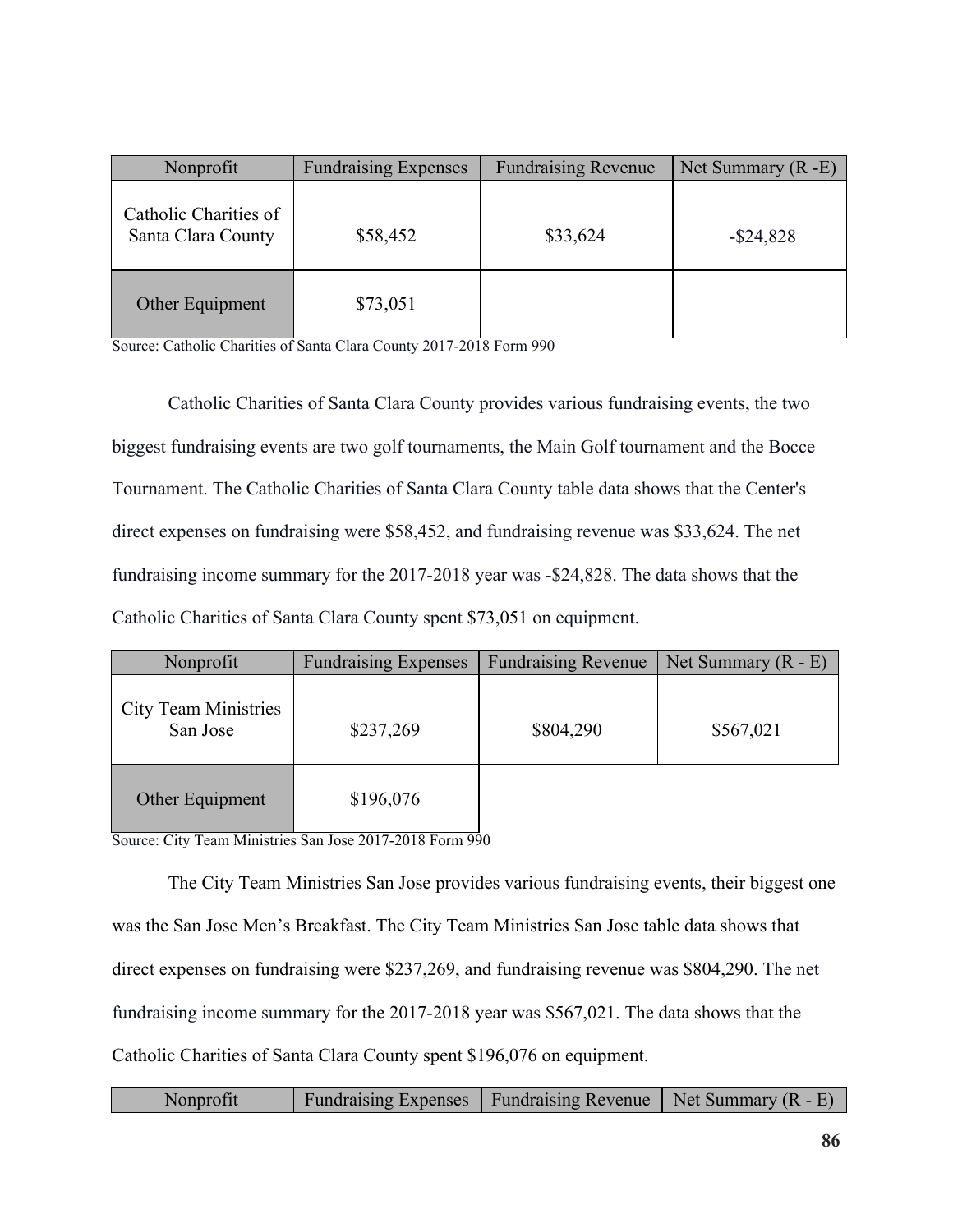| <b>Community Service</b><br>Agency | \$113,938 | \$317,836 | \$203,898 |
|------------------------------------|-----------|-----------|-----------|
| Other Equipment                    | \$173,750 |           |           |

Source: Community Service Agency San Jose 2017-2018 Form 990

The Community Service Agency table data shows that direct expenses on fundraising were \$113,938, and fundraising revenue was \$317,836. The net fundraising income summary for the 2017-2018 year was \$203,898. The data shows that the Community Service Agency spent \$173,750 on equipment.

| Nonprofit                         | <b>Fundraising Expenses</b> | <b>Fundraising Revenue</b> | Net Summary $(R - E)$ |
|-----------------------------------|-----------------------------|----------------------------|-----------------------|
| <b>Community Working</b><br>Group | \$52,634                    | \$51,576                   | $-$1,058$             |
| Other Equipment                   | \$24,500                    |                            |                       |

Source: Community Working Group 2017-2018 Form 990

The Community Working Group table data shows that direct expenses on fundraising were \$51,634, and fundraising revenue was \$51,576. The net fundraising income summary for the 2017-2018 year was -\$1,058. The Community Working Group spent more on fundraising expenses than they raised on fundraising. The data shows that the Community Working Group spent \$24,500 on equipment.

| Nonprofit                              | <b>Fundraising Expenses</b> | <b>Fundraising Revenue</b> | Net Summary $(R - E)$ |
|----------------------------------------|-----------------------------|----------------------------|-----------------------|
| <b>Family Support</b><br>Housing, Inc. | \$21,014                    | \$59,289                   | \$38,275              |
| Other Equipment                        | \$21,444                    |                            |                       |

Source: Family Support Housing, Inc 2017-2018 Form 990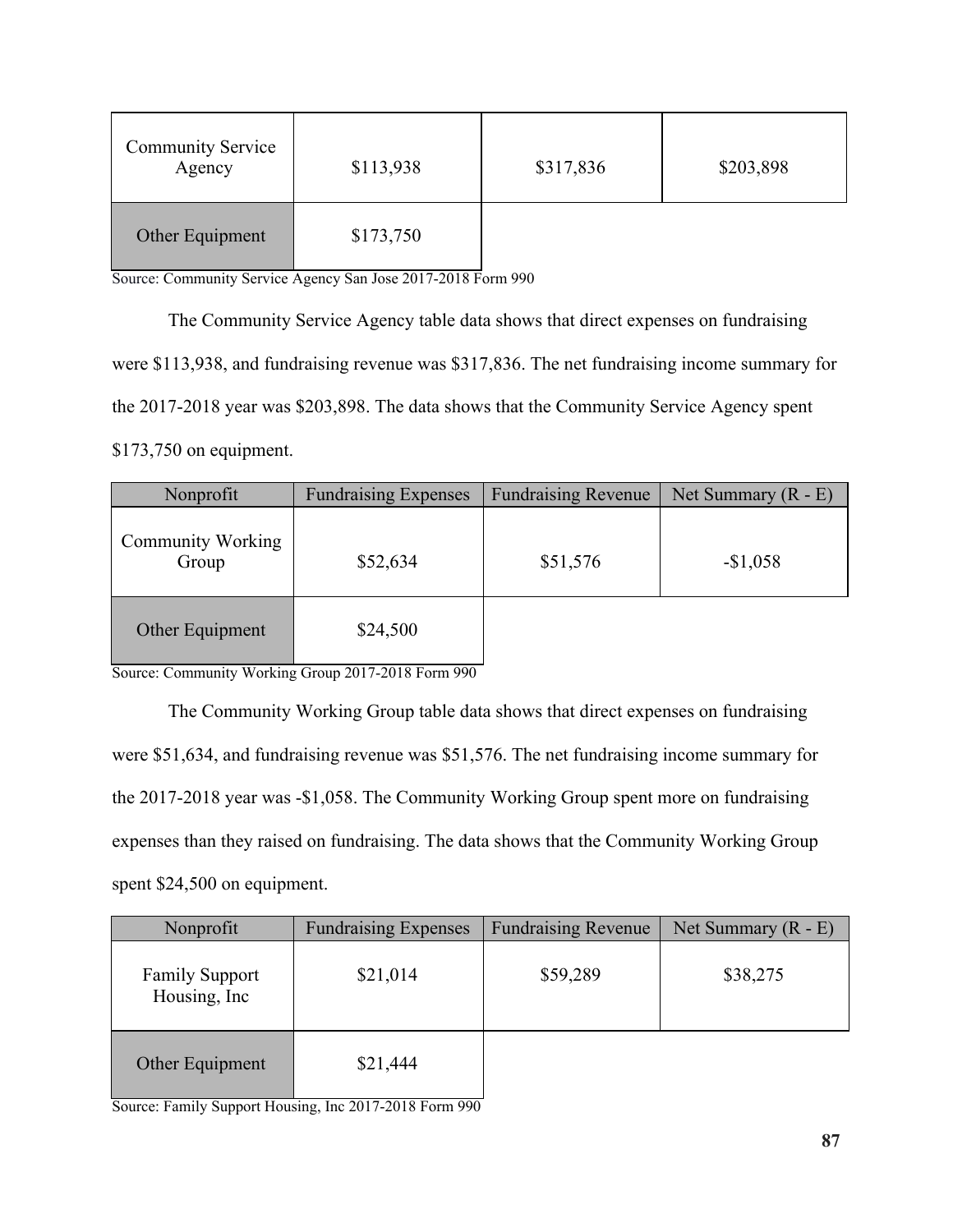The Family Support Housing, Inc table data shows that direct expenses on fundraising were \$21, 014, and fundraising revenue was \$59,289. The net fundraising income summary for the 2017-2018 year was \$38,275. The data shows that Family Support Housing, Inc spent \$21,444 on equipment.

| Nonprofit                   | <b>Fundraising Expenses</b> | <b>Fundraising Revenue</b> | Net Summary $(R - E)$ |
|-----------------------------|-----------------------------|----------------------------|-----------------------|
| Gilroy Compassion<br>Center | \$0                         | \$0                        | \$0                   |
| Other Equipment             | \$18,431                    |                            |                       |

Source: Family Support Housing, Inc 2017-2018 Form 990

The Gilroy Compassion Center table data shows \$0 fundraising expenses and revenue.

The Gilroy Compassion Center does not do any fundraising. The data shows that Gilroy

Compassion Center spent \$18,431 on other equipment.

| Nonprofit       | <b>Fundraising Expenses</b> | <b>Fundraising Revenue</b> | Net Summary $(R - E)$ |
|-----------------|-----------------------------|----------------------------|-----------------------|
| HomeFirst       | \$200,461                   | \$243,355                  | \$42,894              |
| Other Equipment | \$18,431                    |                            |                       |

Source: HomeFirst 2017-2018 Form 990

HomeFirst table shows direct expenses on fundraising were \$200,461, and fundraising revenue was \$43,355. HomeFirst conducted a fundraiser called the "special event" that brought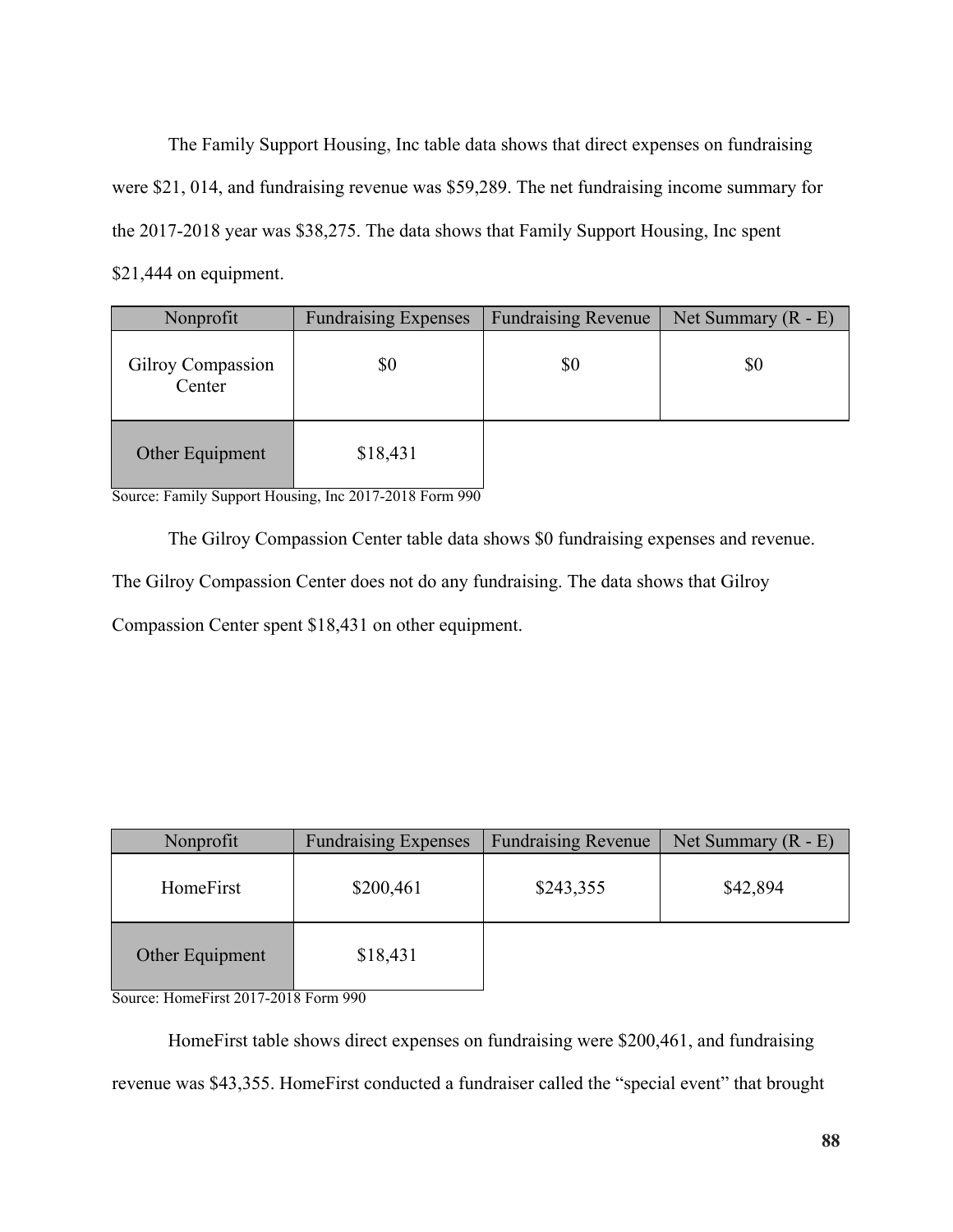\$42,894 revenue. The fundraising event brought vendors and donors to bring awareness and action to the mission of HomeFirst. The data shows that HomeFirst spent \$18,431 on other equipment such as office supplies and printing.

| Nonprofit       | <b>Fundraising Expenses</b> | <b>Fundraising Revenue</b> | Net Summary $(R - E)$ |
|-----------------|-----------------------------|----------------------------|-----------------------|
| LifeMoves       | \$282,037                   | \$280,166                  | $-$1,871$             |
| Other Equipment | \$134,866                   |                            |                       |

Source: LifeMoves 2017-2018 Form 990

LifeMoves table shows direct expenses on fundraising were \$282,037, and fundraising revenue was \$280,166. Every year, LifeMoves offers a "Move It Forward Benefit Breakfast" inviting the community to raise public awareness of the work they do. The net fundraising income summary for the 2017-2018 year was -\$1,871. The data shows that LifeMoves spent \$134,866 on other equipment and expenditures.

| Nonprofit                                | <b>Fundraising Expenses</b> | <b>Fundraising Revenue</b> | Net Summary $(R - E)$ |
|------------------------------------------|-----------------------------|----------------------------|-----------------------|
| Sacred Heart<br><b>Community Service</b> | \$417,402                   | \$523,948                  | \$106,546             |
| Other Equipment                          | \$502,337                   |                            |                       |

Source: Sacred Heart Community Service 2017-2018 Form 990

Sacred Heart Community Service table shows direct expenses on fundraising was \$417,402, and fundraising revenue was \$523,948. The net fundraising income summary for the 2017-2018 year was \$106,546. The data shows that Sacred Heart Community Service spent \$502,337 on other office equipment and expenditures.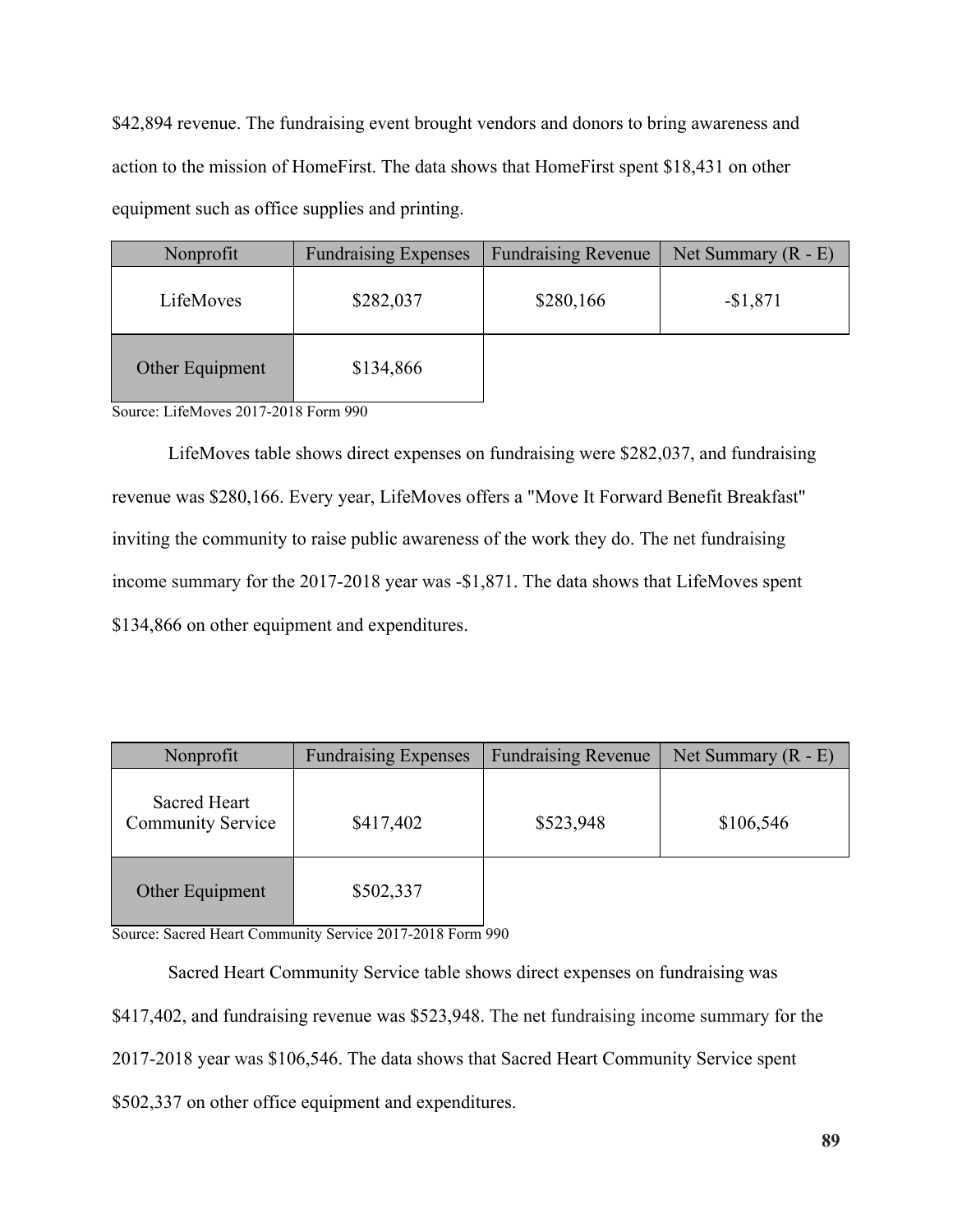| Nonprofit             | <b>Fundraising Expenses</b> | <b>Fundraising Revenue</b> | Net Summary $(R - E)$ |
|-----------------------|-----------------------------|----------------------------|-----------------------|
| <b>Sunday Friends</b> | \$5,456                     | \$29,313                   | \$23,857              |
| Other Equipment       | \$502,337                   |                            |                       |

Source: Sunday Friends 2017-2018 Form 990

Sunday Friends table shows direct expenses on fundraising was \$29,313 and fundraising revenue was \$5,456. The net fundraising income summary for the 2017-2018 year was \$23,857. The data shows that Sunday Friends Service spent \$502,337 on other office equipment and expenditures.

| Nonprofit                                | <b>Fundraising Expenses</b> | <b>Fundraising Revenue</b> | Net Summary $(E - R)$ |
|------------------------------------------|-----------------------------|----------------------------|-----------------------|
| West Valley<br><b>Community Services</b> | \$60,437                    | \$68,157                   | \$7,720               |
| Other Equipment                          | \$183,291                   |                            |                       |

Source: West Valley Community Services 2017-2018 Form 990

The West Valley Community Services table shows direct expenses on fundraising was \$60,437 and fundraising revenue was \$68,157. The West Valley Group includes two annual fundraisers. The Java Camp Fundraiser and Stress-Free Fundraiser both offering food to the homeless and community awareness on homelessness. The net fundraising income summary for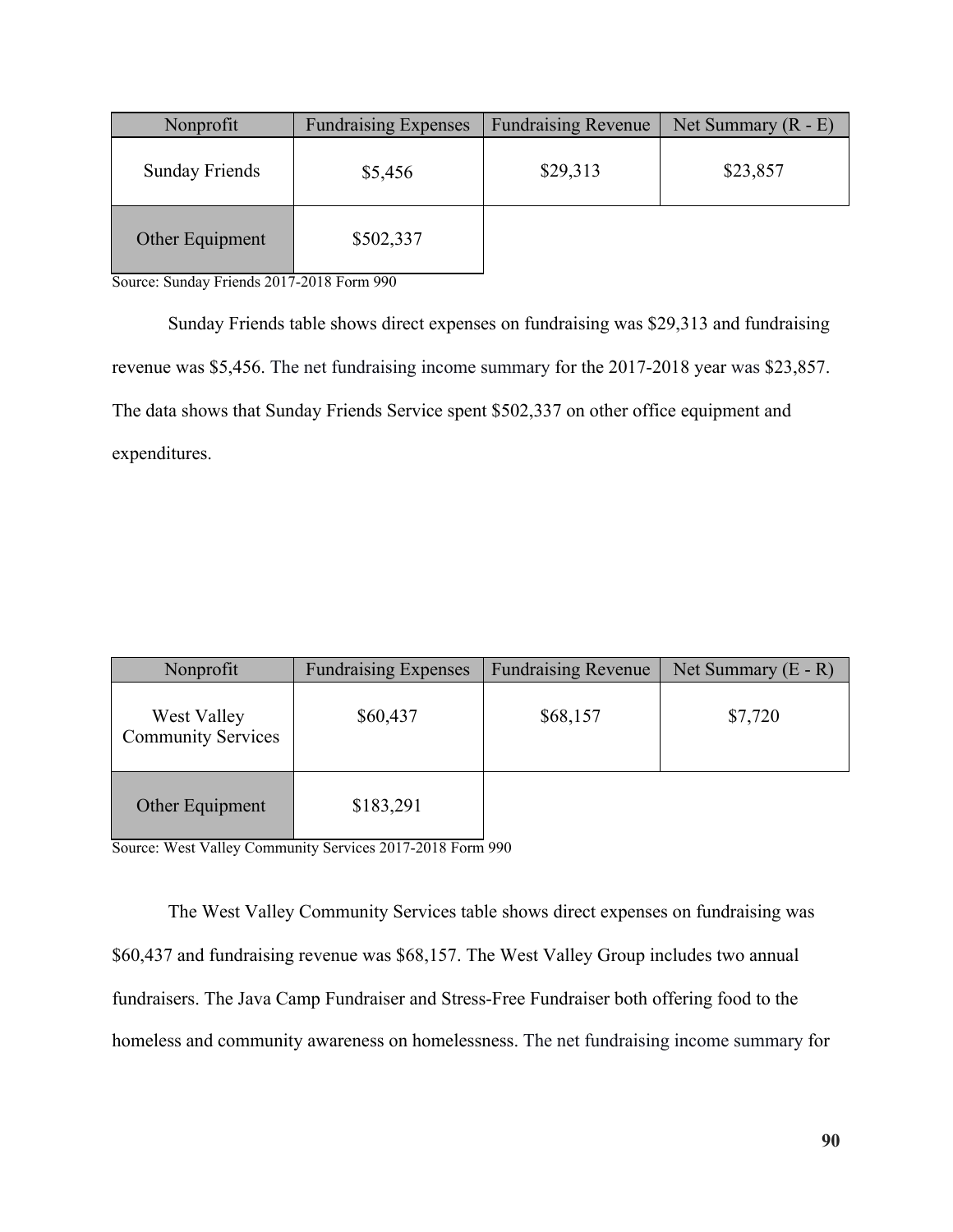the 2017-2018 year was \$7,720. The data shows that West Valley Community Services spent \$183,291 on other office equipment and expenditures.

## **Nonprofit Interviews**

Twelve guided interviews were selected with 12 staff members from each of the 12 non-profit organizations where only organizational information was obtained and no personal opinions or information was requested. The findings generated the matrix as an outline for each nonprofit's mission, procedures, expenditures, and placements of homeless people in permanent housing, and identified whether the nonprofits operated to maximize the direct services to the homeless people. Eleven questions were asked of the interviewee.

| <b>Section 7. Interview Questions</b> |             |                   |  |  |
|---------------------------------------|-------------|-------------------|--|--|
|                                       |             |                   |  |  |
| Organization                          | Interviewee | Title of Position |  |  |
|                                       |             |                   |  |  |
|                                       |             |                   |  |  |

Bill Wilson | Pilar Furlong | Chief Community Resources Officer

### **Q: What direct services & actions do you have that help the homeless community?**

Many of our services support our homeless youth population. We provide housing, food, clothes, and services. We have homelessness in our city, but the most extreme homelessness is youth without a family or beginning as young as 12 years of age. Our services help young people between 12 and 28 years of age. (P. Furlong, personal interview, September 4, 2020).

### **Q: The Peacock Commons has a 28-unit apartment complex that offers support housing for young adults and young parent families. What's the time limit, how long will they be able to stay in the unit?**

The Peacock Commons offers affordable housing for young adults and young parent families aged 18-24. The program offers career guidance, case management and independent living skills.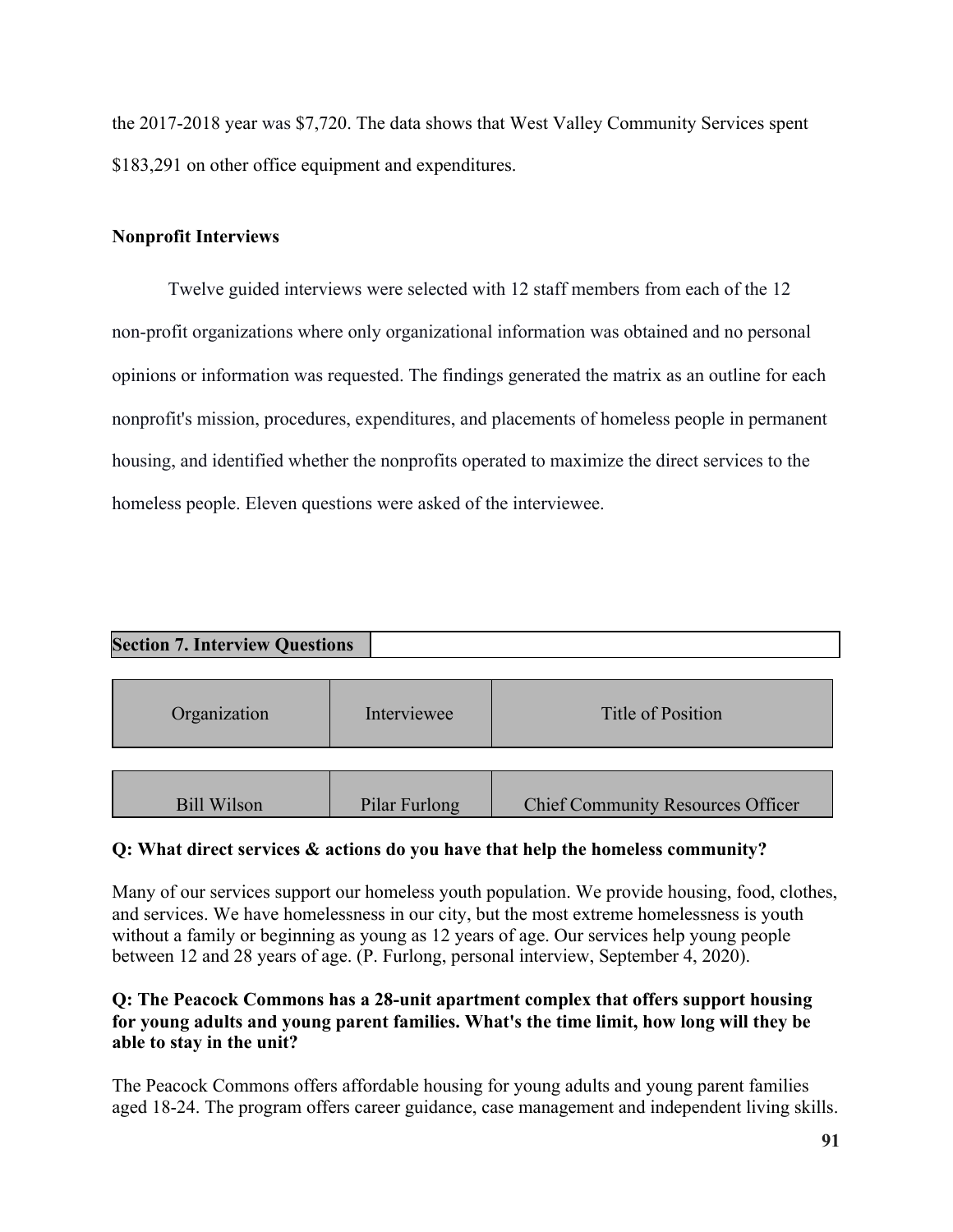Each case is special and typically lasts 6-8 months, at which point we transfer them to our Transitional Housing Program (P. Furlong, personal interview, December 9, 2020).

### **Q: In 2018, two of your main fundraisers, Building Dream Fundraiser and High Fundraiser, had a negative result of-\$22,677. Can you explain why there was a loss?**

Our Building Dream fundraiser invites our supporters and community members to have lunch and learn about the work we do. We find a place to have breakfast and discuss the work we have done together. Our expectations are to get our details out to our supporters and the community who attended, so we don't have any influence over donations. In the same way, our High Fundraising event focuses on bringing new participants and supporters to join the work we do (P. Furlong, personal interview, December 9, 2020).

| Catholic Charities of<br>Santa Clara County | Caroline Ocampo | <b>Chief of Communications</b> |
|---------------------------------------------|-----------------|--------------------------------|
|---------------------------------------------|-----------------|--------------------------------|

# **Q: What direct services & actions do you have that help the homeless community?**

Our programs provide assistance to all areas of need in our community. From our senior projects through our employment services and housing programs. We provide food, clothing, tax services, mental well-being, and housing assistance. We have a long history of supporting those in need with free or low-cost assistance (C. Ocampo, personal interview, December 9, 2020).

## **Q: The Charities Housing Development Corporation program has supported 1,102 members from 2017 to 2018. How many of these families of individuals have returned for services?**

All of our workers are committed to supporting our members who are directly affected by poverty. Our goal is to change the dynamics of economic and social disenfranchisement through civic engagement by developing a comprehensive plan to assist all our members. We are providing assistance to new and returning members (C. Ocampo, personal interview, December 9, 2020).

## **Q: There was a negative net overview of-\$24,828 from the 2017-2018 fundraising period. Can you explain why there was a negative net revenue?**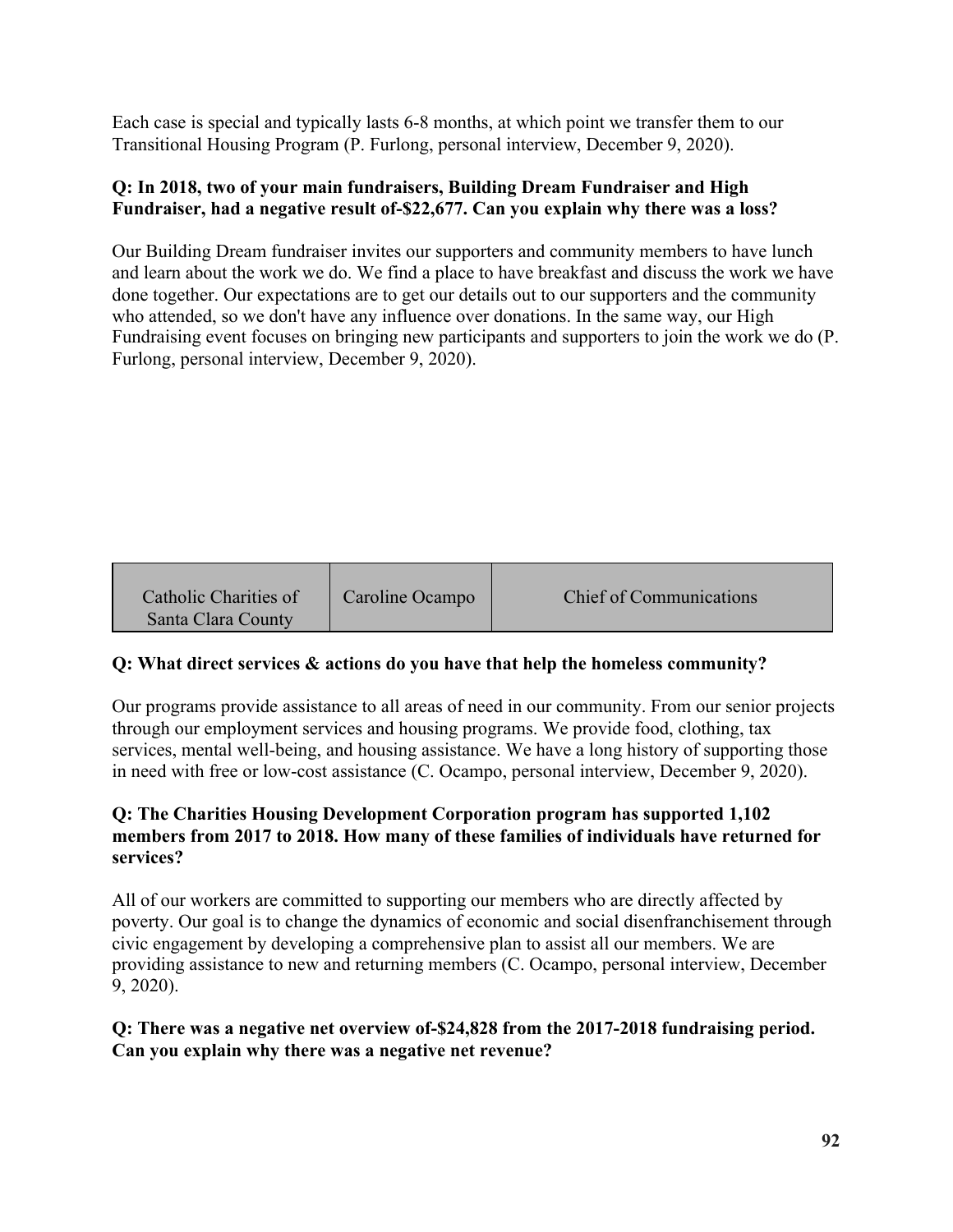Two of our biggest fundraising events come from our Golf Tournament and our Bocce Tournament. I would need to check our records, but most likely the negative revenue came from the expense of services and entertainment. In addition, that year, I believe we shifted the venue of the Tournament to another city (C. Ocampo, personal interview, December 9, 2020).

| <b>City Team Ministries</b><br>San Jose | Carol Patterson | VP Marketing & Communication |
|-----------------------------------------|-----------------|------------------------------|
|-----------------------------------------|-----------------|------------------------------|

# **Q: What direct services & actions do you have that help the homeless community?**

CityTeam San Jose brings immediate help and lasting solutions to thousands of men, women, and children struggling with food insecurity, homelessness, domestic violence, and other life disabling circumstances and behaviors. Whether it is through our food pantries, the hot meals served fresh every day of the week, our numerous transitional housing programs with supportive services, or spiritual care programs (C. Patterson, personal interview, August 25, 2020).

### **Q: There was no hint of how much local and state government support the City Team San Jose got on the 990 Form and Annual 2018 report. Did CityTeam receive any state or local funding?**

We did not receive any state funding or local funding. Only government grants and funding have been received (C. Patterson, personal interview, December 9, 2020).

| <b>Community Service</b> | Tom Myers | <b>Executive Director</b> |
|--------------------------|-----------|---------------------------|
| Agency                   |           |                           |

### **Q: What direct services & actions do you have that help the homeless community?**

CSA's Homeless Services programs provide case management, direct assistance, and referral services (most importantly housing) to individuals and families. We distribute food to our homeless community (T. Myers, personal interview, September 7, 2020).

#### **Q: The CSA Homeless Case program which provides financial assistance with one month's rent once clients have a stable job. What happens to a customer when they are unable to find and secure a job?**

Our mission at CSA is to ensure that all clients have a case manager to help them set up a job plan. We work with our clients to ensure that they find a job that best suits their needs T. Myers, personal interview, December 10, 2020).

### **Q: What happens to the client if he/she is unable to find employment?**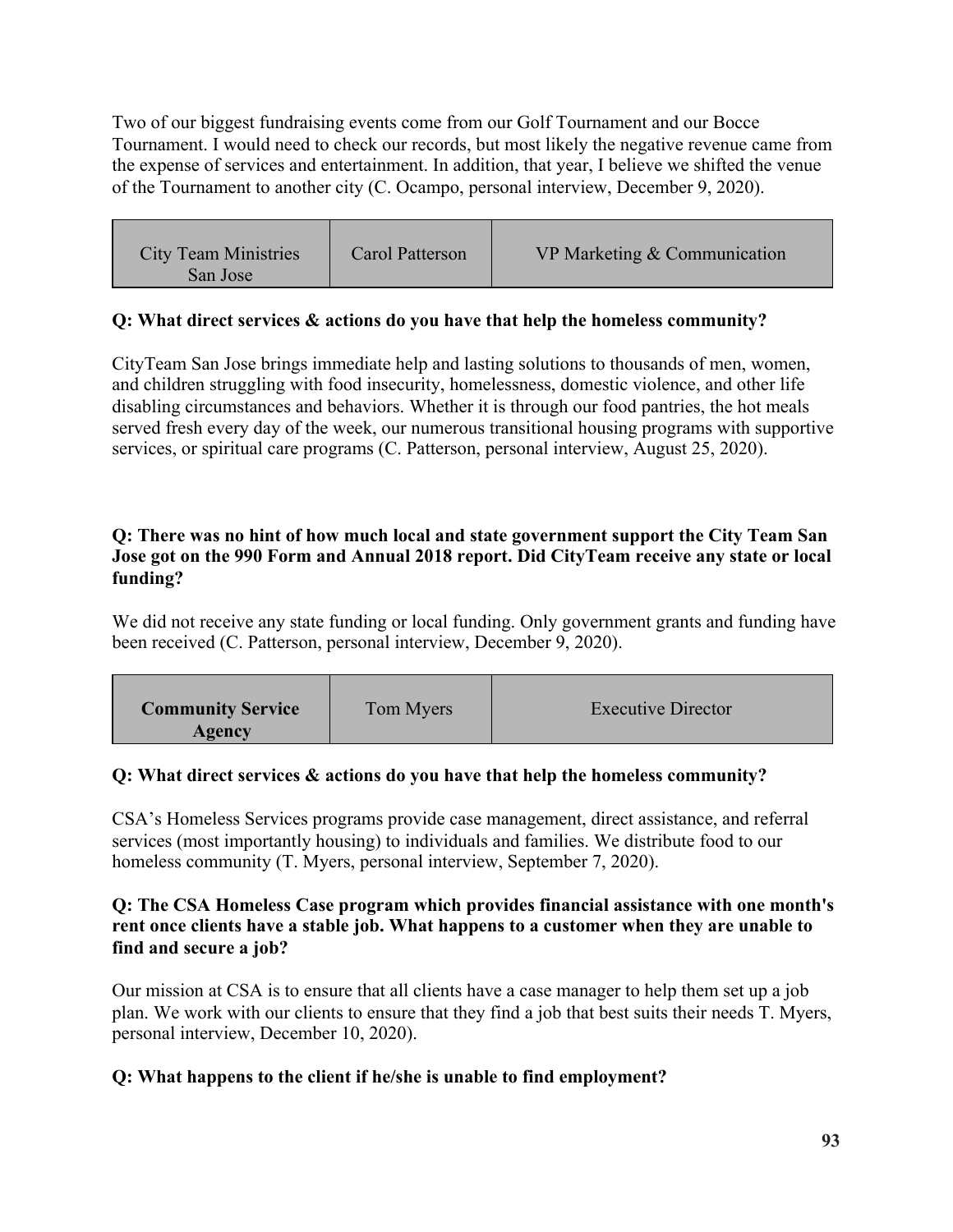We assess all our client situations, but in most cases, we extend the program for our clients (T. Myers, personal interview, December 10, 2020).

| <b>Community Working</b><br>Group | Bronwyn Hogan | Director of Community of Relations |
|-----------------------------------|---------------|------------------------------------|
|-----------------------------------|---------------|------------------------------------|

## **Q: What direct services & actions do you have that help the homeless community?**

CWG helps individuals and families who are at risk of or experiencing homelessness in the Midpeninsula to live in safe, affordable homes. CWG serves extremely low-income working individuals such as medical assistants, teachers, gardeners, retail clerks and their families; as well as those who have lost jobs or are unable to work due to disability. Our clients range from women, men and children in housing crisis, to chronically homeless individuals and families. The people CWG helps mirror the greater community; they are young and old, and from all ethnicities and backgrounds. CWG aims to preserve the vital socioeconomic diversity of our community, while helping families and individuals avoid falling into the cycle of homelessness (B. Hogan, personal interview, September 6, 2020).

# **Q: Does the Community Working Group Opportunity Center "housing approach" work with your clients?**

Yes. We have found that our clients, using either affordable housing or temporary housing, have been effective and effective and efficient in providing them with the ability to find a job and the preparation they need to retain permanent housing (B. Hogan, personal interview, December 9, 2020).

| Family Support Housing, Inc | <b>Christi Moyer-Kelly</b> | Director of Operations |
|-----------------------------|----------------------------|------------------------|
|-----------------------------|----------------------------|------------------------|

# **Q: What direct services & actions do you have that help the homeless community?**

Our supportive services include intensive case management, medical resources and referrals, housing search support, life skills workshops for parents, and opportunities for children to play and learn in our Homework Enrichment Program and Voyager Child Development Center. We also have our Bridges AfterCare program that offers families the necessary supportive services based on their own unique needs. Every family has their own story. Some need assistance for just a few weeks, while others need longer term support. Taking time to carefully evaluate the family's situation is crucial to provide them the appropriate care (C. Moyer-Kelly, personal interview, September 9, 2020).

## **Q: What are some of the constraints your organization faces to serve more people?**

Family support housing has been helping homeless families to stay together for more than 30 years, while addressing their food, shelter, jobs and education needs. Our San José Family Shelter is the only shelter in Santa Clara County that only serves single-and two-parent families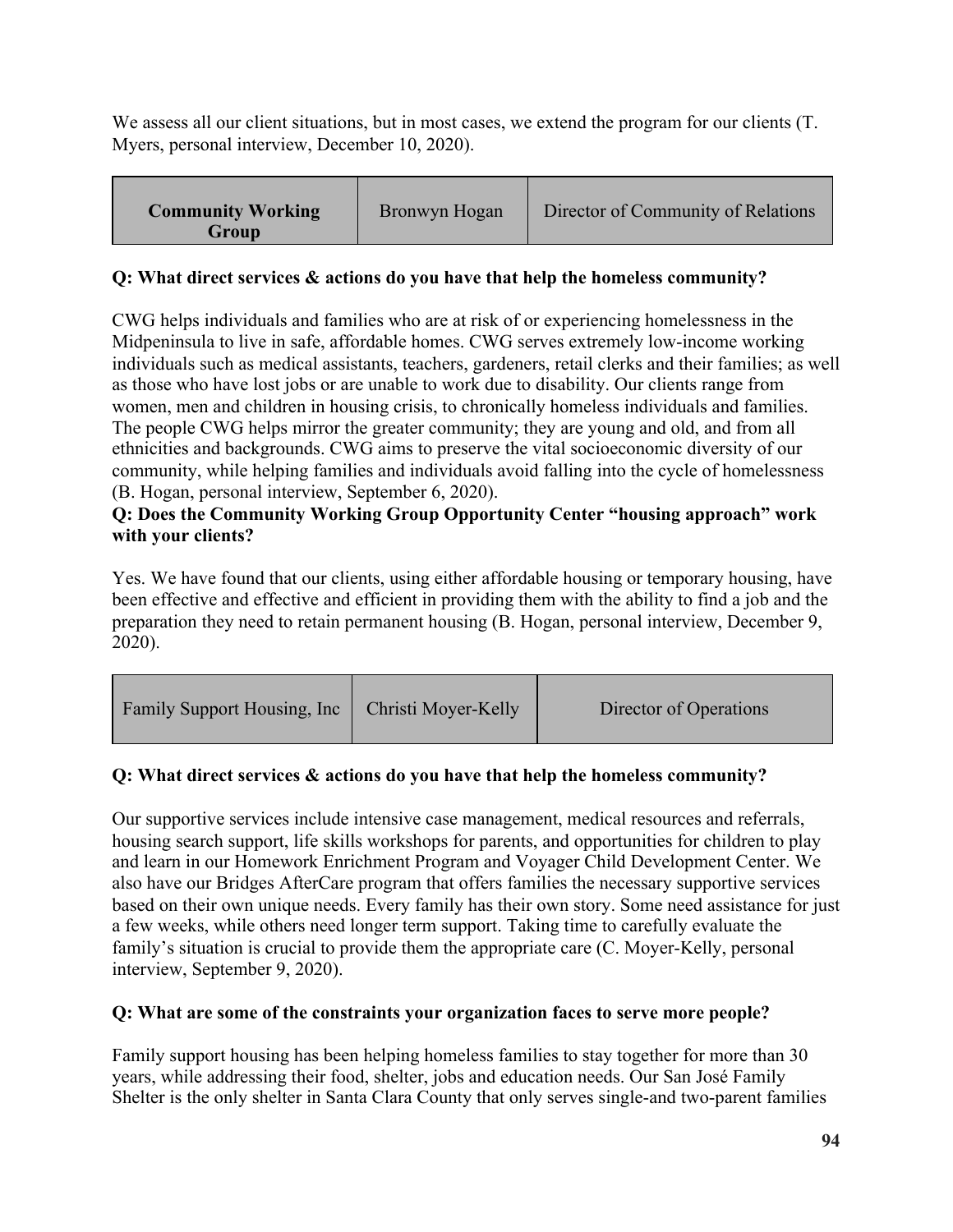with children. We need more support to help more families who remain homeless more out of poverty (C. Moyer-Kelly, personal interview, September 9, 2020).

| <b>Gilroy Compassion Center</b> | Shawn Weymouth | Director |
|---------------------------------|----------------|----------|
|---------------------------------|----------------|----------|

## **Q: What direct services & actions do you have that help the homeless community?**

All of our programs are programs that help our community thrive and move out of homelessness. From the day center, camping group, and connecting our homeless community to the right resources (S. Weymouth, personal interview, September 3, 2020).

## **Q: What are some of the constraints your organization faces to serve more people?**

Since 2011, the Compassion Center has opened South County's only Day Center for the homeless, operated numerous Homeless Connect events, developed and piloted the Almost Home Camping Program, partnered with Santa Clara County and St. Joseph's Family Center to provide Cold Weather shelter, and partnered with Morgan Hill Police Department and the Morgan Hill Faith Community to pilot a Safe Parking Program. Although with the growing increase in homelessness, we are faced with the lack of resources for the increase. We are faced with not enough funding to help the additional homeless community (S. Weymouth, personal interview, September 3, 2020).

#### **Q: The Charity Navigator has scored 10 out of 100. Can you give any information as to why it did that?**

I'm not too familiar with the Charity Navigator site, but the Gilroy Compassion Center has always been open and accountable to our donors and clients (S. Weymouth, personal interview, December 10, 2020).

### **Q: The 2017-2018 990 Form does not disclose any fundraising activities carried out by the Gilroy Compassion Center. Is the Gilroy Compassion Center contemplating fundraising?**

The Gilroy Compassion Center has a large number of individual donors and donors who contribute to our agency. In addition, we receive federal support that allows us to move homeless individuals from shelters and encampments to temporary or permanent housing (S. Weymouth, personal interview, December 10, 2020).

| HomeFirst | <b>Stephanie Demos</b> | <b>Chief Data Officer</b> |
|-----------|------------------------|---------------------------|

### **Q: What direct services & actions do you have that help the homeless community?**

Our programs operate housing and shelter sites, as well as case management services across Santa Clara County. We serve over 5,000 chronically homeless individuals, families with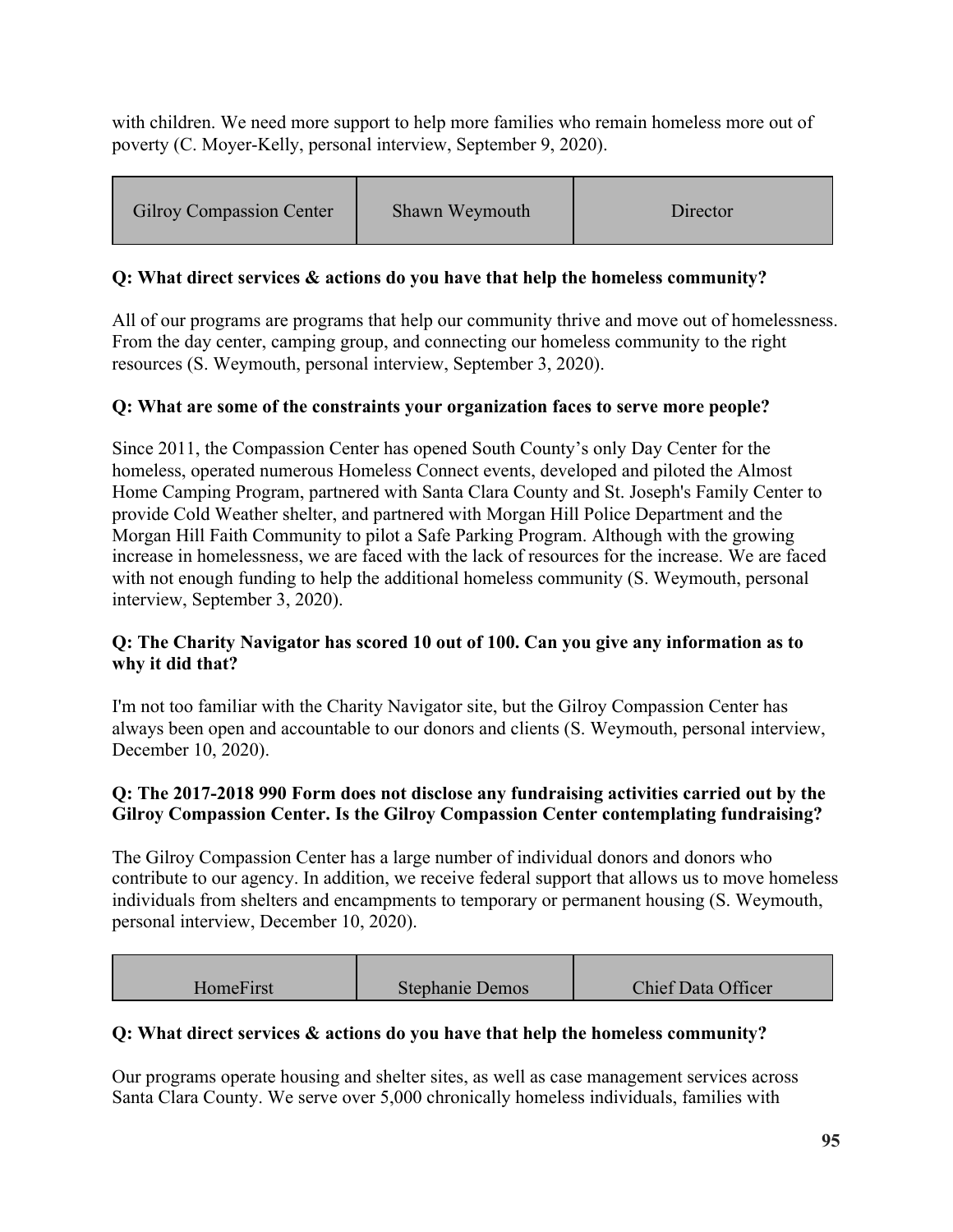children, veterans, and youth each year. We have a variety of programs (S. Demos, personal interview, September 16, 2020).

# **Q: What are some of the constraints your organization faces to serve more people?**

We have the best team, a fully committed Board of Directors, extraordinary support from the Advisory Council, as well as absolutely incredible volunteers and donors. These days, sleepless nights are centered on the big picture -- how do we do our very best to end homes and/or continuing services for the nearly 10,000 people who are still homeless in our community. We need more staff and more funding (S. Demos, personal interview, September 16, 2020).

## **Q: In 2018, HomeFirst organized a fundraiser called "Special Event". Can you include more detail about what this special case was?**

Our special program was called "In from the Home Comes Homes" fundraising gala. We discuss our achievements and our future goals of helping adults, families, veterans, and youth who are homeless or at risk of becoming homeless, find and keep permanent housing (S. Demos, personal interview, September 16, 2020).

| LifeMoves | Katherine Finnigan | <b>Chief Development Officer</b> |
|-----------|--------------------|----------------------------------|
|-----------|--------------------|----------------------------------|

# **Q: What direct services & actions do you have that help the homeless community?**

With 23 shelters and services that give our neighbors experiencing homelessness a temporary place to call home while providing intensive, customized case management through both shelter programs and community outreach. With LifeMoves programs, we support men, women, and children each year in finding stable housing and long-term self-sufficiency (K. Finnigan, personal interview, September 18, 2020).

# **Q: What are some of the constraints your organization faces to serve more people?**

Our programs work, but we urgently need more funding and more volunteers to help support the grossing need (K. Finnigan, personal interview, September 18, 2020).

| <b>Sacred Heart Community</b><br>Poncho Jose Guevara<br><b>Executive Director</b><br>Service |  |
|----------------------------------------------------------------------------------------------|--|
|----------------------------------------------------------------------------------------------|--|

# **Q: What direct services & actions do you have that help the homeless community?**

We have various direct services that help our homeless community. Providing food, clothing, essential services, and other fundamental programs that help our community abolish poverty and provide our homeless community self-sufficiency opportunities. We have our policy &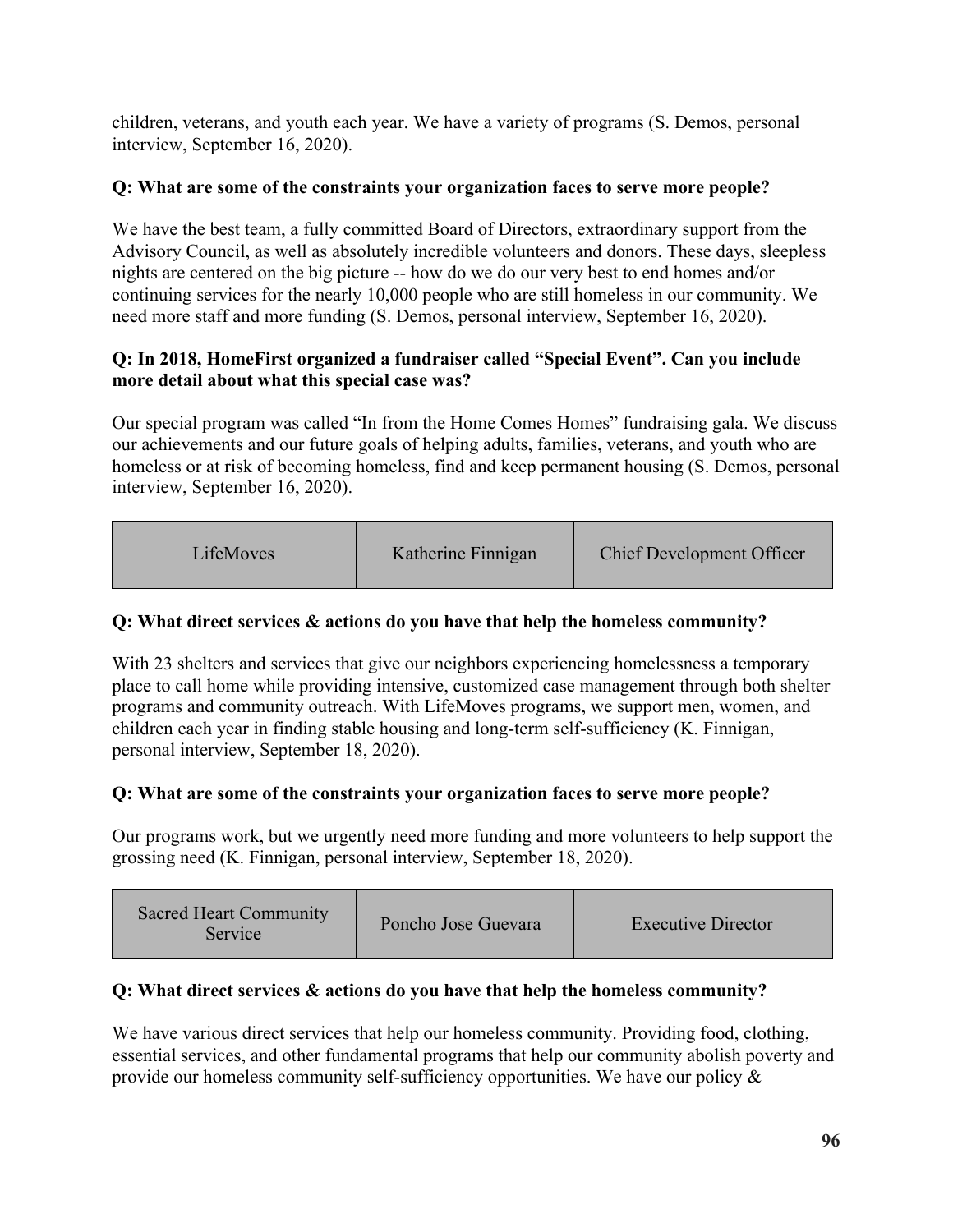organizing program that establishes the power of solidarity and social justice in our community (P. Guevara, personal interview, September 11, 2020).

# **Q: What are some of the constraints your organization faces to serve more people?**

We are determined to create a community free from poverty by creating hope, opportunity, and action. We could not do the work that we do without all the individuals in our community. With our community we can make change happen. Funding and more volunteers are always needed to make our work move forward (P. Guevara, personal interview, September 11, 2020).

## **Q: Sacred Heart Community Service Form 990 registered \$417,402.00 expense on fundraising. Can you provide more information as to why this large amount was reported?**

For our holiday services, Sacred Heart Community Service annually spends a significant sum on fundraising. On Thanksgiving and Christmas, we provide 7,400 families with boxes of food and turkeys. We distribute 3,400 backpacks full of pens, markers, flashcards and other school supplies to our families and children. To ensure that we achieve our goal, we invest a significant amount of money, but we also earn a greater return from our sponsors, businesses partners, faith groups and individual donors. (P. Guevara, personal interview, September 11, 2020).

| <b>Sunday Friends</b> | James McCaskill | <b>Executive Director</b> |
|-----------------------|-----------------|---------------------------|
|-----------------------|-----------------|---------------------------|

# **Q: What direct services & actions do you have that help the homeless community?**

At Sunday Friends, families find a supportive community and the means to break their cycle of helplessness and poverty. An integrated economic environment is filled with opportunities - not just to receive but also to give. Families work together to earn basic necessities. There are no handouts at Sunday Friends. While children build the developmental assets required for success, adults learn life skills and whole families transition together towards self-sufficiency (J. McCaskill, personal interview, September 5, 2020).

# **Q: What are some of the constraints your organization faces to serve more people?**

Long term or generational poverty is based upon experiences, beliefs, culture, attitudes and habits as well as lack of societal support and opportunities. We need to break those barriers and grow as a community (J. McCaskill, personal interview, September 5, 2020).

| <b>West Valley</b><br><b>Community Services</b> | Josh Selo | <b>Executive Director</b> |
|-------------------------------------------------|-----------|---------------------------|
|-------------------------------------------------|-----------|---------------------------|

### **Q: What direct services & actions do you have that help the homeless community?**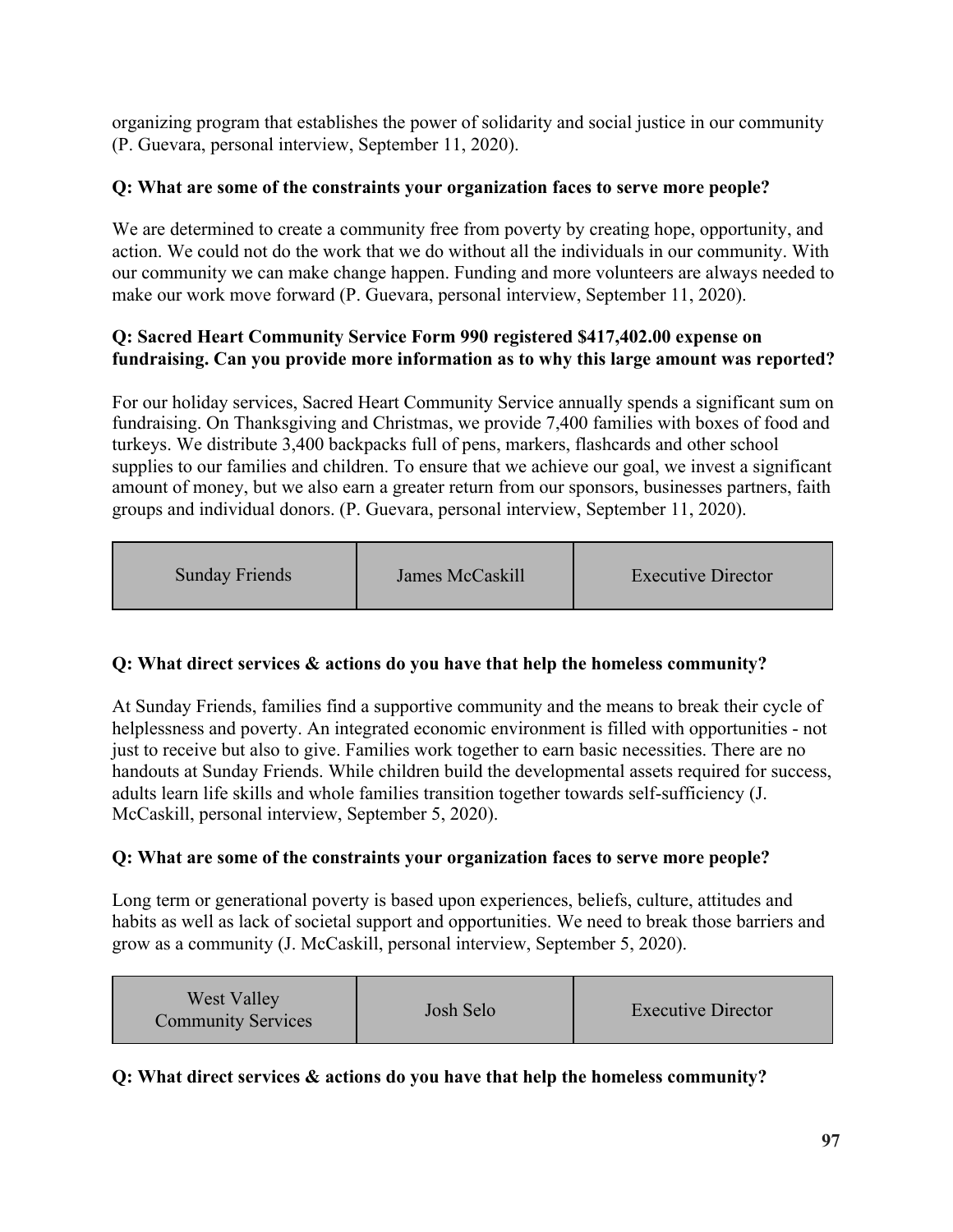"West Valley Community Services comprehensive programs are offered under one roof and are free of charge to low income and homeless families in the west valley region of Santa Clara County. We also provide helpful information and referrals to our clients in collaboration with other human service agencies in the community. Our services are food, housing, and support (J. Selo, personal interview, September 6, 2020)."

### **Q: What are some of the constraints your organization faces to serve more people?**

"There are men, women and children living in poverty in the west valley, and the community make a difference in their lives by supporting West Valley Community Services with funding and volunteering (J. Selo, personal interview, September 6, 2020)."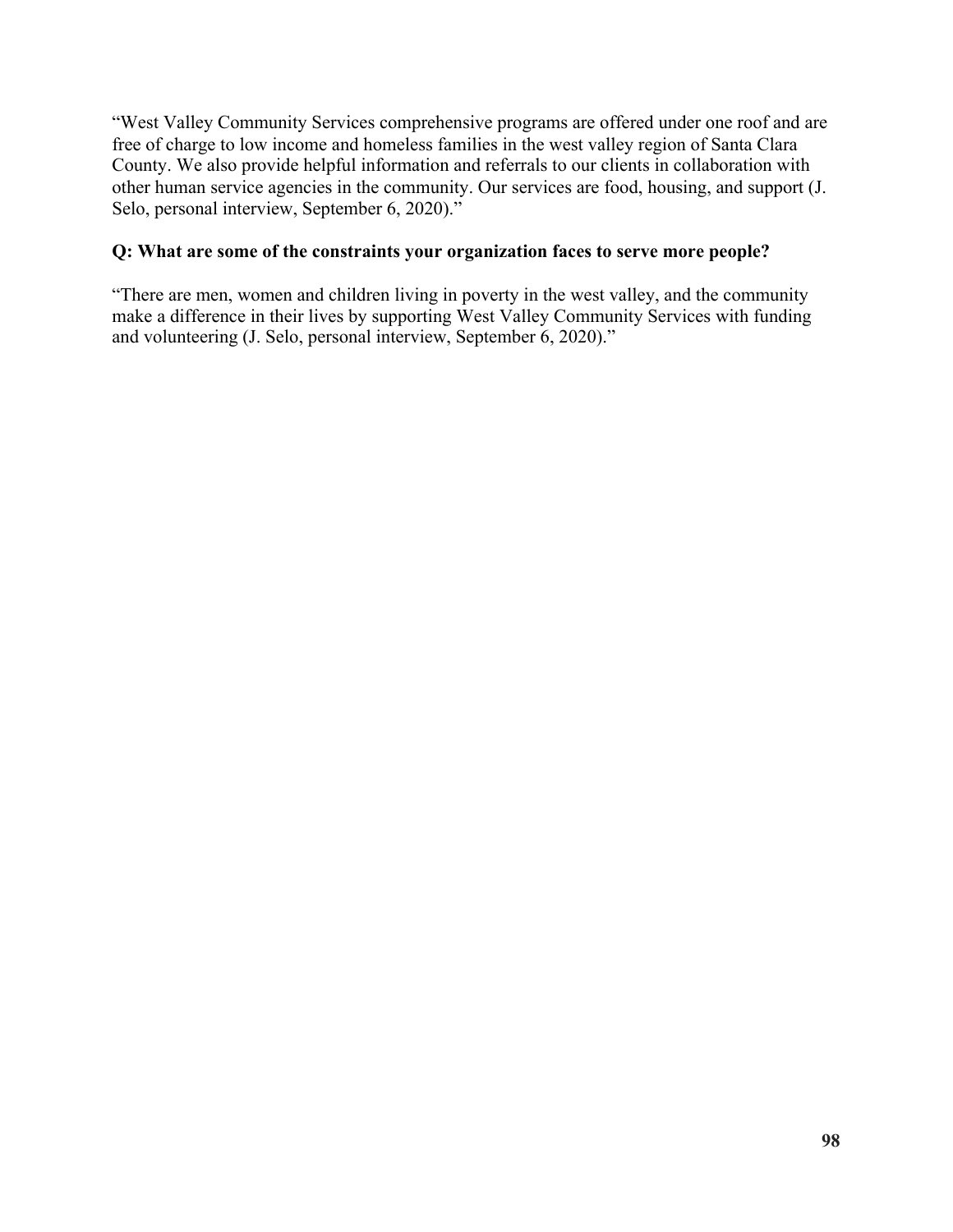#### **ANALYSIS**

#### **A Critical Problem**

As mentioned, Santa Clara County is California's 6th most populous county, with a population of 1,938 million with a median age of 37.2 years and a median household income of \$126,606 (Census Bureau, 2020). It ranks 7th for the number of homeless residents and 3rd for the number of unsheltered homeless individuals in the United States. (Henry, et al., 2019). The 2019 Santa Clara County Homeless Census and Survey found that a total of 9,706 people experienced homelessness on January 29-30, 2019, a 31% increase from 2017, the highest the number has been in over a decade (Santa Clara County Homeless Census & Survey, 2019). The substantial cause for concern was the large number of homeless people living in unsheltered areas. The county's 2019 Point-in-Time count shows that the number of homeless people has increased dramatically in some cities. There were 5,259 unsheltered homeless individuals and 1,775 sheltered homeless individuals in 2017, totaling 7,034, a dramatic increase of over 2,212 people by 2019 (Santa Clara County Homeless Census & Survey, 2019). The biggest cause for concern was that the large number of homeless people living in unsheltered areas was increasing (Santa Clara County Homeless Census & Survey, 2019).

#### **12 Nonprofits**

The 12 nonprofit organizations were evaluated, and a managerial audit was produced of their systematic developments that help the homeless community in Santa Clara County, California. These 12 nonprofits in Santa Clara County were selected for this research because they provide direct services and resources to a large homeless community. The 12 nonprofit organizations - Bill Wilson Center, Catholic Charities of Santa Clara, City Team Ministries San Jose, Community Service Agency, Community Working Group, Family Support Housing, Inc.,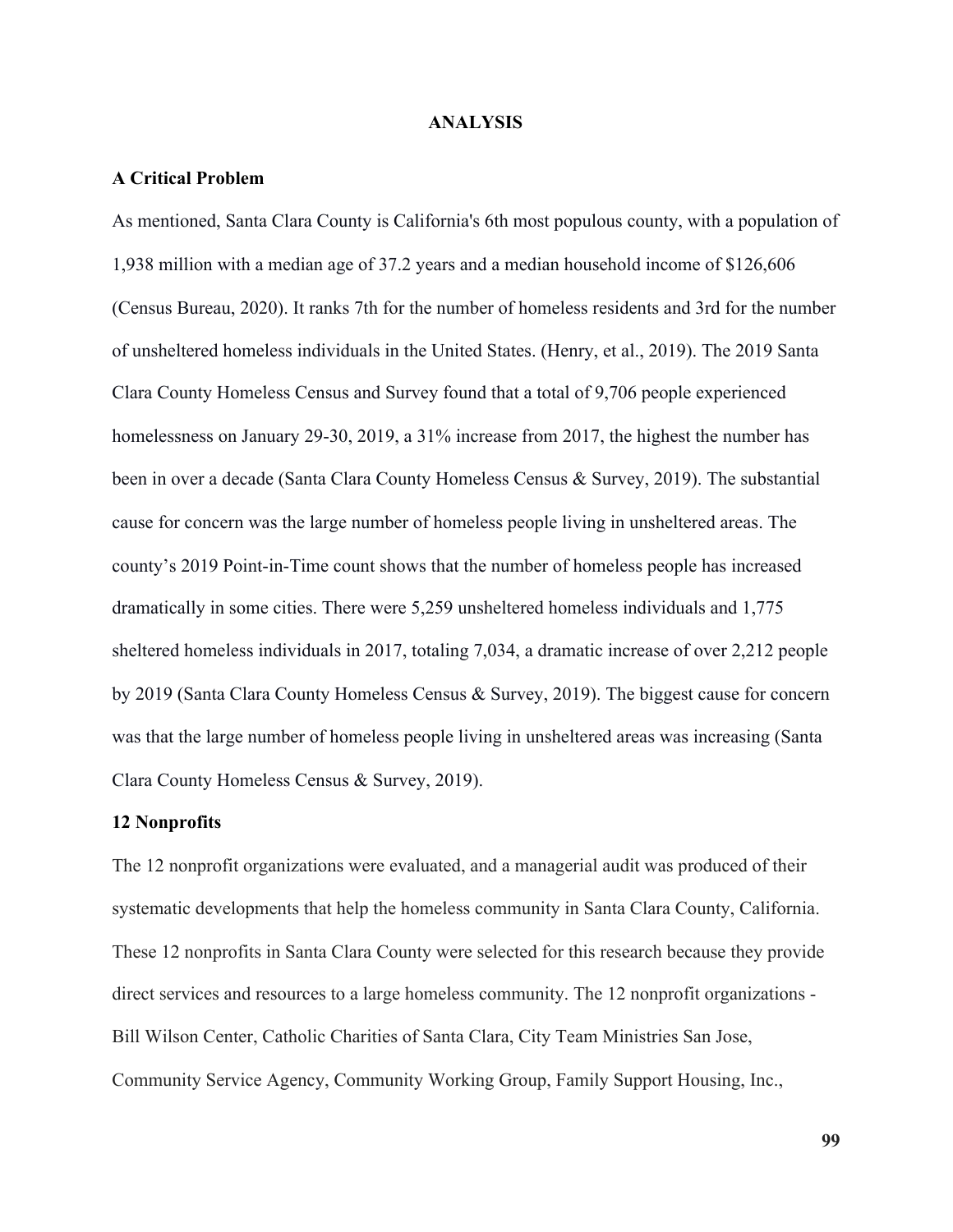Gilroy, Compassion Center, HomeFirst, LifeMoves, Sacred Heart Community Service, Sunday Friends, and West Valley Community Services - are located in various cities around the Santa Clara County area.

#### **Analysis of the Managerial Audit**

The data in the Findings section - mission and vision, programs and resources, Government funding from 2017-2018, officers, directors, trustees, and highest compensated employees, fundraising cost and direct services, and interviews - demonstrated that these nonprofits provided similar direct action and services to eliminate homelessness. The 12 nonprofits allocate their income among their budgets differently in administration, fundraising, and direct services.

 The mission and vision of each nonprofit organization are different from one another but sustain a similar message of assisting the homeless community. A mission is a clear, concise, and enduring statement of the reasons for an organization's existence. A vision represents future purpose, providing a mental picture of the aspirational existence that an organization is working towards (Horwath, 2005). Each nonprofit provided a clear and concise statement of its mission and vision that provided a purpose to their goals.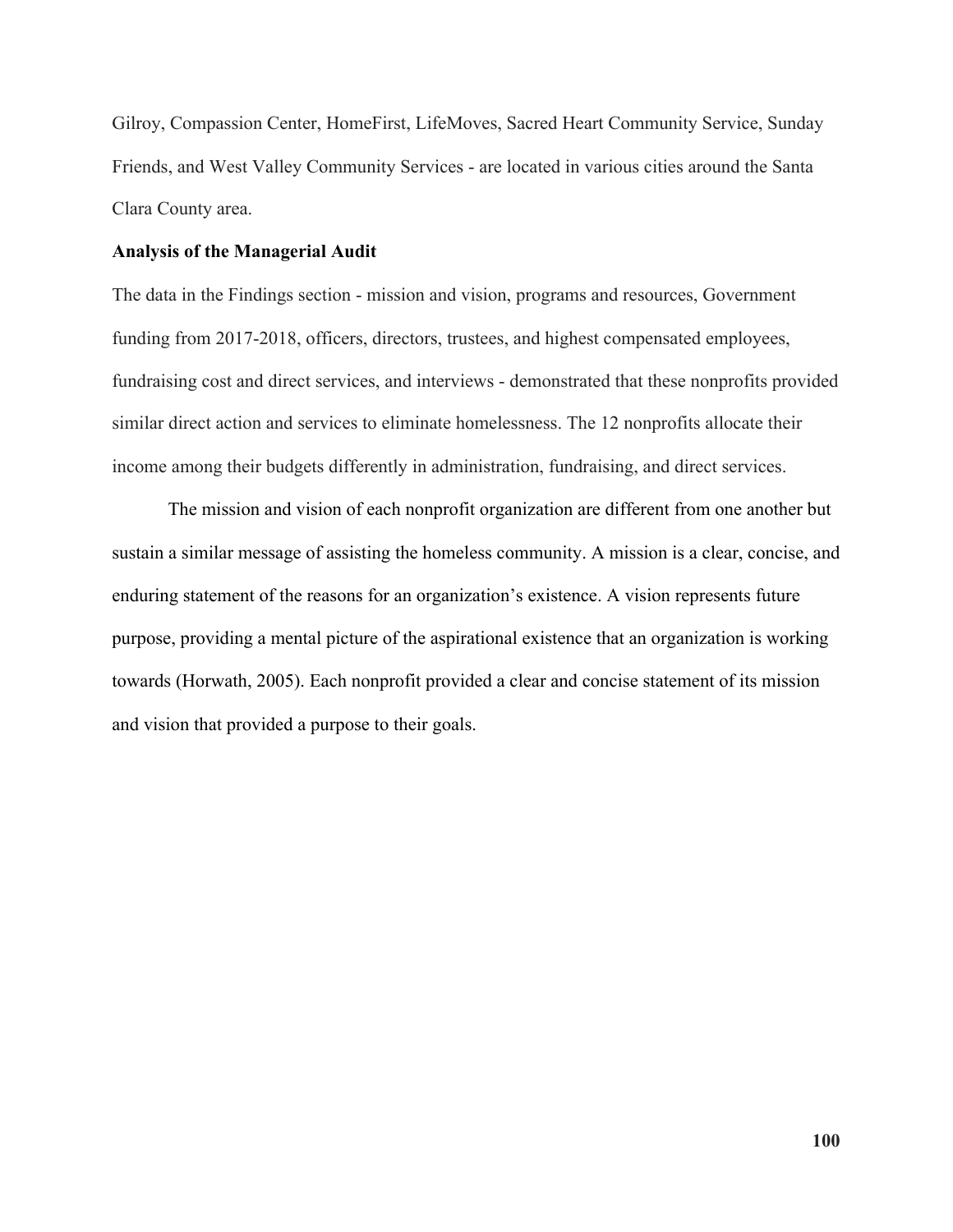| Nonprofit                                   | Placements | Government<br>Funding | Total<br>Income | Administrative<br>Costs | Fundraising<br><b>Net</b><br>Summary |
|---------------------------------------------|------------|-----------------------|-----------------|-------------------------|--------------------------------------|
| <b>Bill Wilson Center</b>                   | 40,206     | \$17,620,848          | \$19,578,563    | \$12,387,123            | $-$ \$22,677                         |
| Catholic Charities of<br>Santa Clara County | 12,332     | \$25,918,198          | \$36,620,241    | \$21,752,107            | $-$ \$24,828                         |
| City Team<br>Ministries San Jose            | 740,532    | \$1,477,103           | \$29,490,318    | \$7,709,726             | \$567,021                            |
| <b>Community Service</b><br>Agency          | 11,737     | \$999,283             | \$4,204,543     | \$1,833,183             | \$203,898                            |
| Community<br><b>Working Group</b>           | 660        | \$189,370             | \$1,423,841     | \$1,080,699             | $-$1,058$                            |
| <b>Family Support</b><br>Housing, Inc       | 665        | \$407,997             | \$1,966,655     | \$1,379,922             | \$38,275                             |
| <b>Gilroy Compassion</b><br>Center          | 4,482      | \$154,651             | \$893,924       | \$83,214                | \$0                                  |
| HomeFirst                                   | 95,890     | \$12,042,482          | \$14,182,572    | \$6,956,073             | \$42,894                             |
| LifeMoves                                   | 217,403    | \$13,314,414          | \$23,780,813    | \$15,552,716            | $-$1,871$                            |
| Sacred Heart<br>Community Service           | 3,647      | \$5,332,583           | \$25,886,409    | \$5,546,717             | \$106,546                            |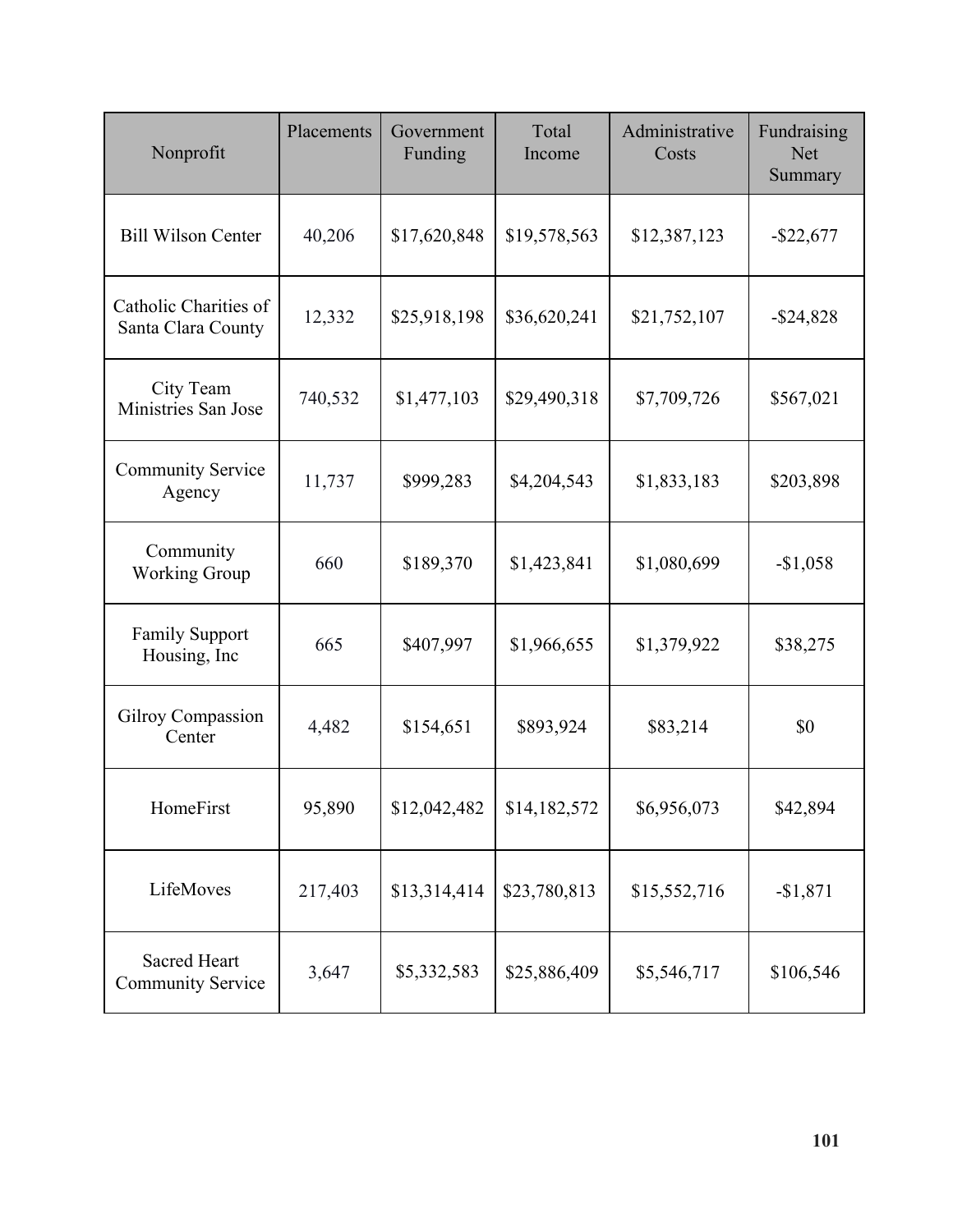| <b>Sunday Friends</b>                    | 1,008     | \$14,680     | \$984,422     | \$323,511    | \$23,857  |
|------------------------------------------|-----------|--------------|---------------|--------------|-----------|
| West Valley<br><b>Community Services</b> | 450,201   | \$1,246,729  | \$4,324,457   | \$1,197,500  | \$7,720   |
| <b>Totals</b>                            | 1,578,763 | \$78,718,338 | \$163,336,758 | \$75,802,491 | \$939,777 |

The data on the Programs and Procedures section demonstrates various programs that help the homeless community in different ways. Various programs have large facilities that provide food and shelter to homeless individuals repeatedly, "duplicated" services because the same people get the same services repeatedly. Emergency shelters were used by homeless individuals experiencing an economic shock. Transitional housing was also used as a temporary residence to help people stabilize their lives; it is important to note that there are a low number of transitional housing beds available. Many programs provide permanent supportive housing assistance, providing effective support for people experiencing chronic homelessness, adding them on a waiting list for permanent housing.

 There is no permanent housing that offers safe and stable housing in all of the 12 nonprofit programs. Additionally, many programs provided non-housing services, including recovery support services, mental and substance use disorder treatment, and employment, and mainstream benefits. Combined, these data sets account for services provided roughly 1,578,763 times with direct action and services, but many participants use many of the programs repeatedly, becoming duplicated members. Various programs serve duplicated families and individuals, and other programs have a one-time service, making some data of individuals and families non-duplicated numbers.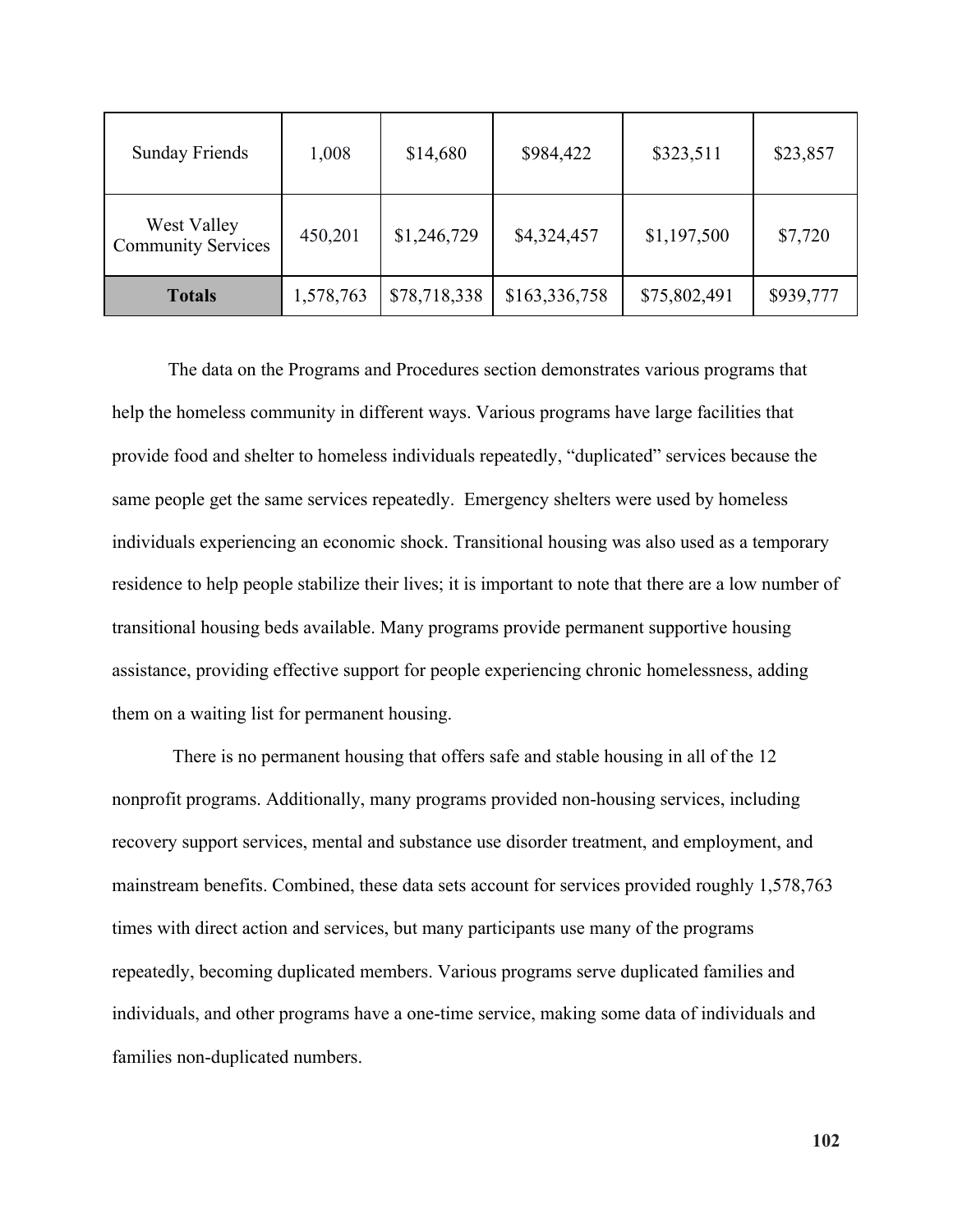Funding from local, state, and federal governments was provided to all 12 nonprofit organizations. The nonprofit sector's landscape has also changed, as nonprofit organizations have increasingly been charged with carrying out functions for the homeless community. The government has slowly shifted much of the responsibility for delivering vital services to nonprofits because these organizations appear to be effective venues for delivering homeless services at a lower cost. A total amount of \$78,718,338 was given to these twelve non-profits from 2017-2018 to assist the homeless community.

The returns of Organization Exempt from Income Tax Form 990 provided a comprehensive report of salary information on the 12 nonprofits. This data shows the salary of each officer from the 2017 - 2018 year, the retirement, and other compensations. Combined, all 12 nonprofit organizations' administrative costs were \$75,802,491 from 2017-2018.

Many nonprofits do fundraise but every nonprofits' approach it different. Many provide fundraising to bring awareness and provide dinners for the community. Various large fundraising events create a negative return. Other nonprofits start fundraising to provide financial aid for administrative staff and other employees' benefits.

It is interesting to note that all 12 nonprofits receive government funding and administrative staff costs offset the government funding. This does not mean that government funding is used to pay staff salaries. Government contracts specify exactly how the funds can be used, including limitations on administrative overhead. All nonprofits have other revenue sources such as individual donors, corporate matching, faith groups, universities, and nonprofit organizations that believe in their mission and vision and value the work they do to assist the homeless community.

**103**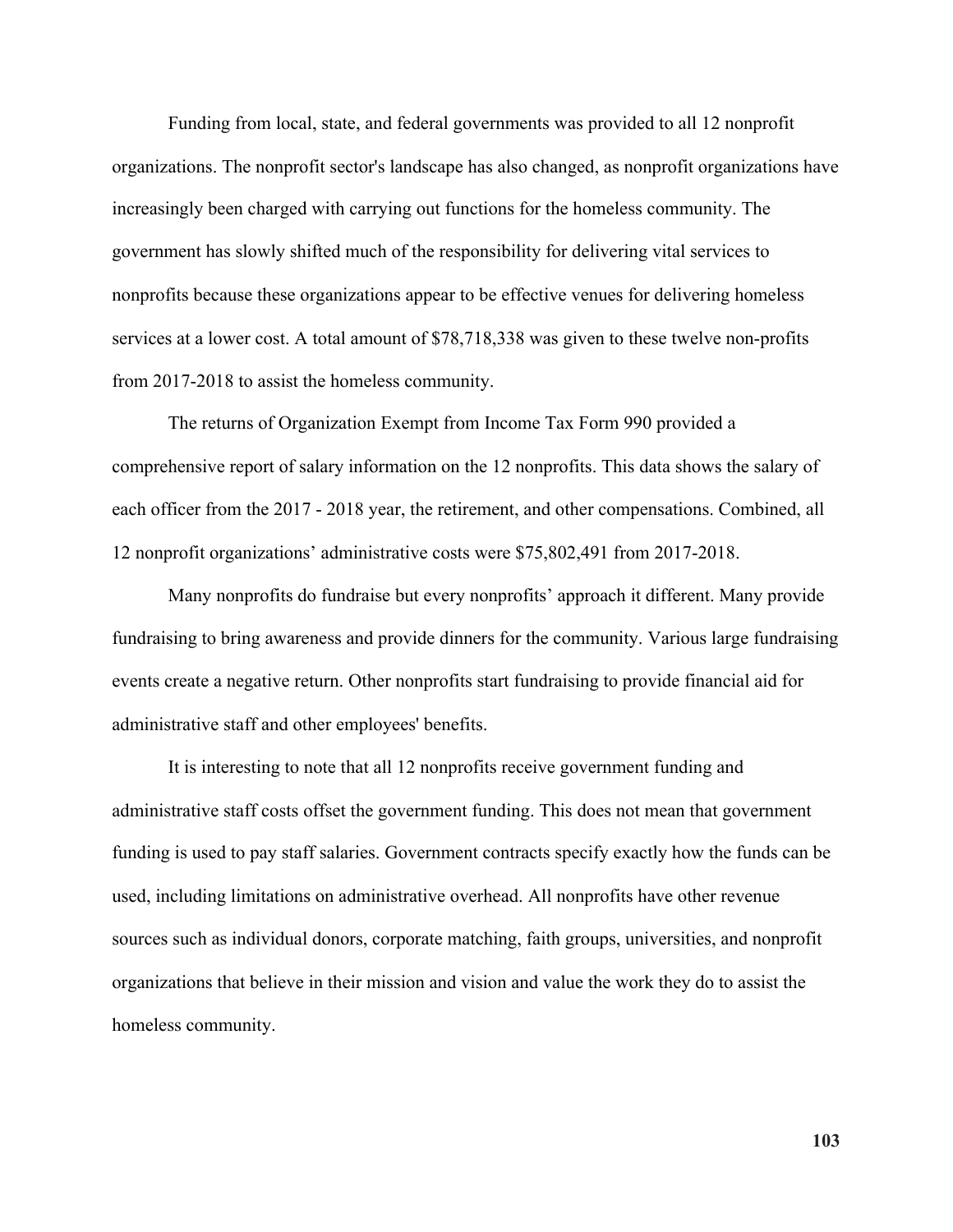#### **CONCLUSION**

Homelessness in Santa Clara County is a pressing social, policy, and landscape issue, but nonprofits make a difference by assisting the homeless community with essential services. Nonprofits are focused on helping their specific locality and are likely to have established legitimacy and trust with other community organizations. The 12 nonprofits selected for this research provide such assistance to the Santa Clara County homeless community, but finding permanent housing for homeless people remains a problem. No non-profit is currently offering programs that cause a high percentage of their clients to become economically stable or to get a large portion of the homeless community permanently off the streets.

The 12 nonprofits' data in Section 2 Program and Procedures showed programs that provide much temporary assistance to the homeless community. The data shows that nonprofit organizations make a difference in the lives of the homeless population, but to maintain that structure, constant government funding must be provided to continue the programs and provide administrative pay to staff. Therefore, it will be beneficial if some changes were implemented to these 12 nonprofit organizations that would result in more permanently house clients.

These 12 nonprofits have garnered a great deal of positive attention by serving an underserved homeless community with services to meet immediate needs. They provide the necessary and efficient services to assist the homeless community with crisis response, but they provide no plans to actually "end homelessness". As a result, this study has provided a path for future research by further looking into nonprofits' contract compliance, performance measures, and program effectiveness, and displaying the need for the development of the next step: creation of adequate numbers of affordable housing units.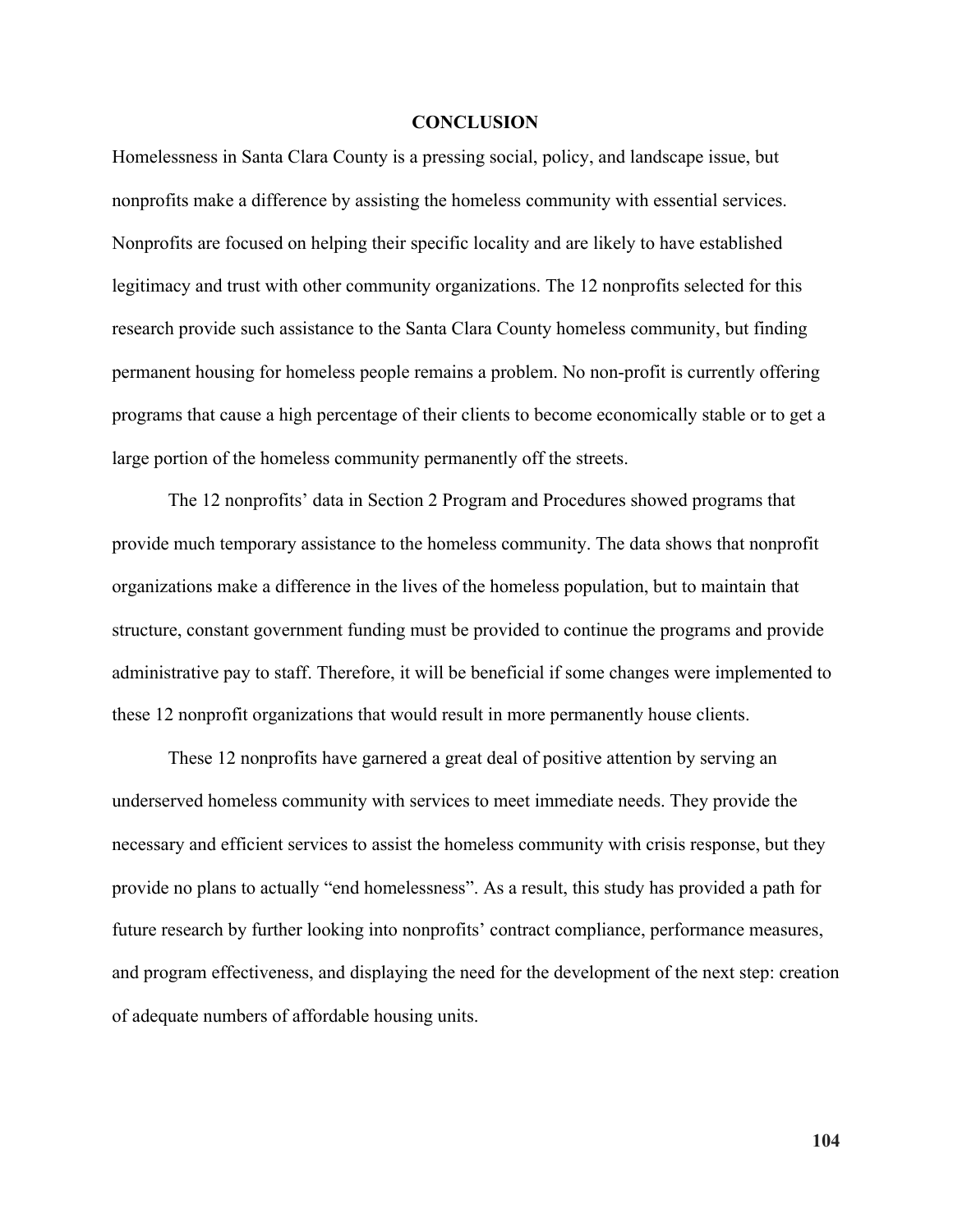#### **REFERENCES**

- Abbott, Stringham, & Lynch. (2018, June 30) Financial Statements and Statements and Supplementary Information. Catholic Charities of Santa Clara County. Retrieved from [https://static1.squarespace.com/static/59d3cfe8e5dd5b0acaa2a2b4/t/5e0e615cf7a1f8253a](https://static1.squarespace.com/static/59d3cfe8e5dd5b0acaa2a2b4/t/5e0e615cf7a1f8253a8c9015/1578000733152/CCSCC++6.30.19+Financial+Statements+-+Issued.pdf) [8c9015/1578000733152/CCSCC++6.30.19+Financial+Statements+-+Issued.pdf](https://static1.squarespace.com/static/59d3cfe8e5dd5b0acaa2a2b4/t/5e0e615cf7a1f8253a8c9015/1578000733152/CCSCC++6.30.19+Financial+Statements+-+Issued.pdf)
- Armanino LLP. (2018, September 18). Independent Auditor's Report. Family Supportive Housing. Retrieved from [http://familysupportivehousing.org/wp-content/uploads/2019/04/2017-18-fsh-audited-fin](http://familysupportivehousing.org/wp-content/uploads/2019/04/2017-18-fsh-audited-financial.pdf) [ancial.pdf](http://familysupportivehousing.org/wp-content/uploads/2019/04/2017-18-fsh-audited-financial.pdf)
- Armanino LLP. (2019, January 4). Financial Statements and Single Audit Reports and Schedules. Sacred Heart Community Service. Retrieved from [https://sacredheartcs.org/wp-content/uploads/2019/01/Audit-with-Management-Letter-17](https://sacredheartcs.org/wp-content/uploads/2019/01/Audit-with-Management-Letter-17-18.pdf) [-18.pdf](https://sacredheartcs.org/wp-content/uploads/2019/01/Audit-with-Management-Letter-17-18.pdf)
- Auger, G., & Kelly, K. (2014). An Experimental Analysis of the Effect of Transparency on Charitable Nonprofit and For-profit Business Organizations. Abstracts International, A: The Humanities and Social Sciences, Vol.75(06).
- Applied Survey Research. (2019). *2019 Santa Clara County Homeless Point-In-Time Census & Survey: Comprehensive Report .* [https://www.sccgov.org/sites/osh/ContinuumofCare/ReportsandPublications/Documents/](https://www.sccgov.org/sites/osh/ContinuumofCare/ReportsandPublications/Documents/2015%20Santa%20Clara%20County%20Homeless%20Census%20and%20Survey/2019%20SCC%20Homeless%20Census%20and%20Survey%20Report.pdf) [2015%20Santa%20Clara%20County%20Homeless%20Census%20and%20Survey/2019](https://www.sccgov.org/sites/osh/ContinuumofCare/ReportsandPublications/Documents/2015%20Santa%20Clara%20County%20Homeless%20Census%20and%20Survey/2019%20SCC%20Homeless%20Census%20and%20Survey%20Report.pdf) [%20SCC%20Homeless%20Census%20and%20Survey%20Report.pdf](https://www.sccgov.org/sites/osh/ContinuumofCare/ReportsandPublications/Documents/2015%20Santa%20Clara%20County%20Homeless%20Census%20and%20Survey/2019%20SCC%20Homeless%20Census%20and%20Survey%20Report.pdf)
- Ben-Ner, A, & Hoomissen, T. Van. (1991). Nonprofit Organizations in the Mixed Economy: A Demand and Supply Analysis. Annals of Public and Cooperative Economics, 62(4), 519.
- Bill Wilson Center. (2018). Return of organization exempt from income tax [Form 990]. Retrieved from file:///C:/Users/sergiog/Downloads/Form%20990%20-%202018%20(3).pdf
- Bill Wilson Center. (2020a, December 7). About BWC. <https://www.billwilsoncenter.org/about/mission-vision.html>
- Bill Wilson Center. (2020b, December 7). All services. <https://www.billwilsoncenter.org/services/>
- BPM. (2018, October 26). Report on Audits of Consolidated Financial Statements and Management's Discussion and Analysis. HomeFirst Services of Santa Clara County. Retrieved from [https://79b0f1bb-5b3c-43b9-b931-3228f5ecbb96.filesusr.com/ugd/d5b2b0\\_92b7c07e206](https://79b0f1bb-5b3c-43b9-b931-3228f5ecbb96.filesusr.com/ugd/d5b2b0_92b7c07e206b47d89871fc797b14dbcb.pdf) [b47d89871fc797b14dbcb.pdf](https://79b0f1bb-5b3c-43b9-b931-3228f5ecbb96.filesusr.com/ugd/d5b2b0_92b7c07e206b47d89871fc797b14dbcb.pdf)
- BPM. (2018). Report on audit of consolidated financial statements and management's discussion and analysis. BPM.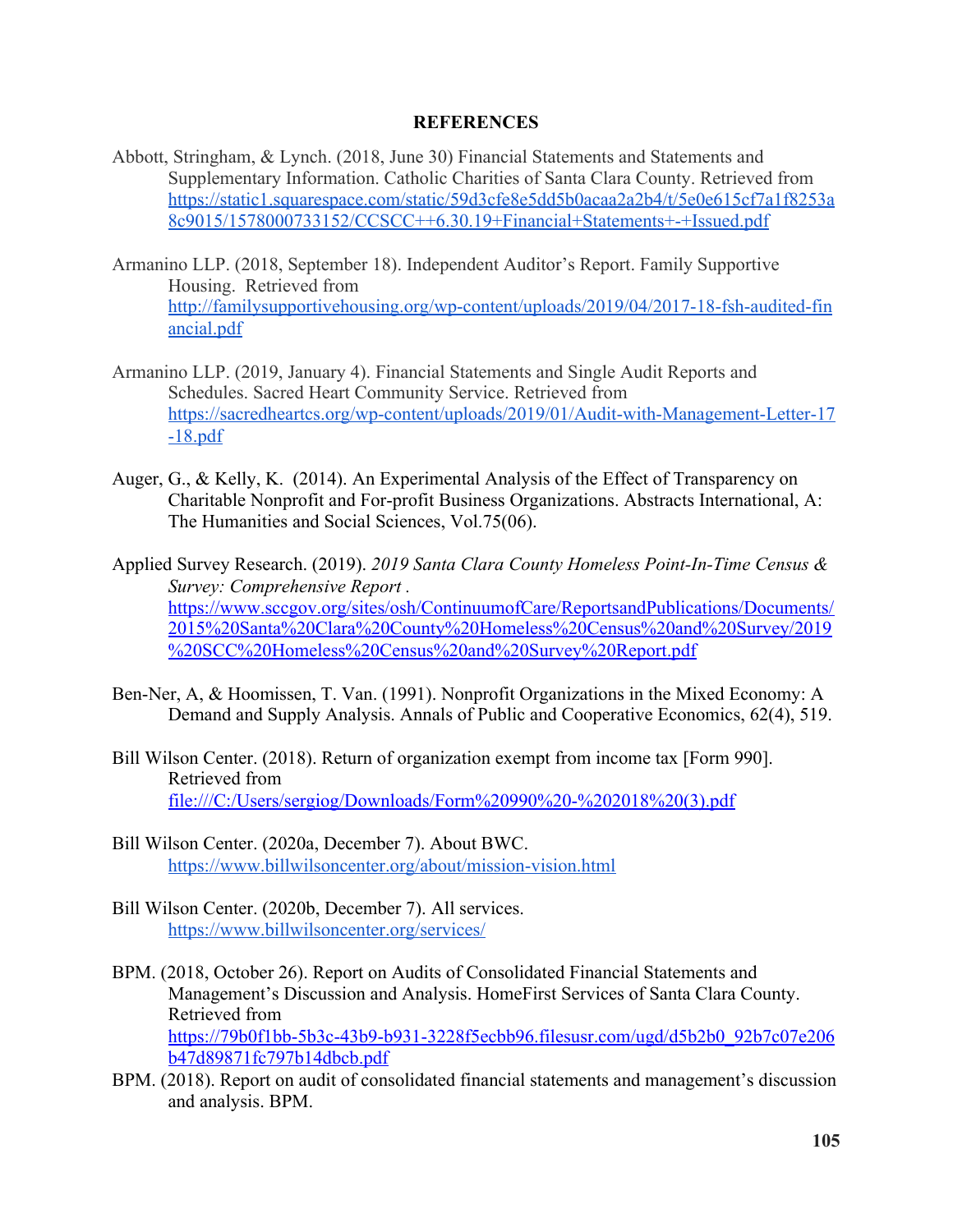[https://79b0f1bb-5b3c-43b9-b931-3228f5ecbb96.filesusr.com/ugd/d5b2b0\\_92b7c07e206](https://79b0f1bb-5b3c-43b9-b931-3228f5ecbb96.filesusr.com/ugd/d5b2b0_92b7c07e206b47d89871fc797b14dbcb.pdf) [b47d89871fc797b14dbcb.pdf](https://79b0f1bb-5b3c-43b9-b931-3228f5ecbb96.filesusr.com/ugd/d5b2b0_92b7c07e206b47d89871fc797b14dbcb.pdf)

- Brown, M., Cummings, C., Lyons, J., Carrión, A., & Watson, D. (2018). Reliability and validity of the Vulnerability Index-Service Prioritization Decision Assistance Tool (VI-SPDAT) in real-world implementation. *Journal of Social Distress and the Homeless,* 27(2), 110-117.
- Breakey, William R, & Fischer, Pamela J. (1990). Homelessness: The Extent of the Problem. Journal of Social Issues, 46(4), 31–47. <https://doi.org/10.1111/j.1540-4560.1990.tb01797.x>
- Burt, M., Pollack, A., Sosland, A., Mikelson, S. K., Drapa, E., Greenwalt, K.,Sharkey, P., Graham, A.,Abravanel, M., Smith, R. (2002).Evaluation of Continuums of Care For Homeless People. U.S. Department of Housing and Urban Development. https://www.huduser.gov/publications/pdf/continuums\_of\_care.pdf
- Byrne, T., Munley, E. A., Fargo, J. D., Montgomery, A. E., Culhane, D. P. (2013). New Perspectives on Community-Level Determinants of Homelessness. Journal Of Urban Affairs, 35(5), 607-625. Retrieved from http://web.b.ebscohost.com.libaccess.sjlibrary.org/ehost/pdfviewer/pdfviewer?sid =d69dd93b-1d62-4199-a0b5-5f2653232ee5%40sessionmgr102&vid=4&hid=128
- Catholic Charities of Santa Clara County. (2018). Return of organization exempt from income tax [Form 990]. Retrieved from file [https://static1.squarespace.com/static/59d3cfe8e5dd5b0acaa2a2b4/t/5ce44c08d77bf50001](https://static1.squarespace.com/static/59d3cfe8e5dd5b0acaa2a2b4/t/5ce44c08d77bf500019f04d1/1558465548820/PublicDisclosure_990Tax_2017.pdf) [9f04d1/1558465548820/PublicDisclosure\\_990Tax\\_2018.pdf](https://static1.squarespace.com/static/59d3cfe8e5dd5b0acaa2a2b4/t/5ce44c08d77bf500019f04d1/1558465548820/PublicDisclosure_990Tax_2017.pdf)
- Catholic Charities of Santa Clara County. (2020a, December 7). About us. https://www.catholiccharitiesscc.org/about-us?locale=en
- Catoholic Charities of Santa Clara County. (2020b, December 7). Services. https://www.catholiccharitiesscc.org/food?locale=en
- Catoholic Charities of Santa Clara County. (2018). Annual report. Catoholic Charities of Santa Clara County.

[https://static1.squarespace.com/static/59d3cfe8e5dd5b0acaa2a2b4/t/5e0e5e74bb6a8a416e](https://static1.squarespace.com/static/59d3cfe8e5dd5b0acaa2a2b4/t/5e0e5e74bb6a8a416eab0f7b/1577999989866/94571_CC+2018-19_AnnualReport_4pg_FINAL.pdf) [ab0f7b/1577999989866/94571\\_CC+2018-19\\_AnnualReport\\_4pg\\_FINAL.pdf](https://static1.squarespace.com/static/59d3cfe8e5dd5b0acaa2a2b4/t/5e0e5e74bb6a8a416eab0f7b/1577999989866/94571_CC+2018-19_AnnualReport_4pg_FINAL.pdf)

Causes of homelessness. (2017). Homeless Hub. [https://www.homelesshub.ca/about-homelessness/homelessness-101/causes-homelessnes](https://www.homelesshub.ca/about-homelessness/homelessness-101/causes-homelessness) [s](https://www.homelesshub.ca/about-homelessness/homelessness-101/causes-homelessness)

Charities review council. (2020, December 8). Charities Review Council. [https://smartgivers.org/wp-content/uploads/2020/10/CRC\\_Accountability\\_Stnds\\_10-202](https://smartgivers.org/wp-content/uploads/2020/10/CRC_Accountability_Stnds_10-2020_DIGITAL.pdf) [0\\_DIGITAL.pdf](https://smartgivers.org/wp-content/uploads/2020/10/CRC_Accountability_Stnds_10-2020_DIGITAL.pdf)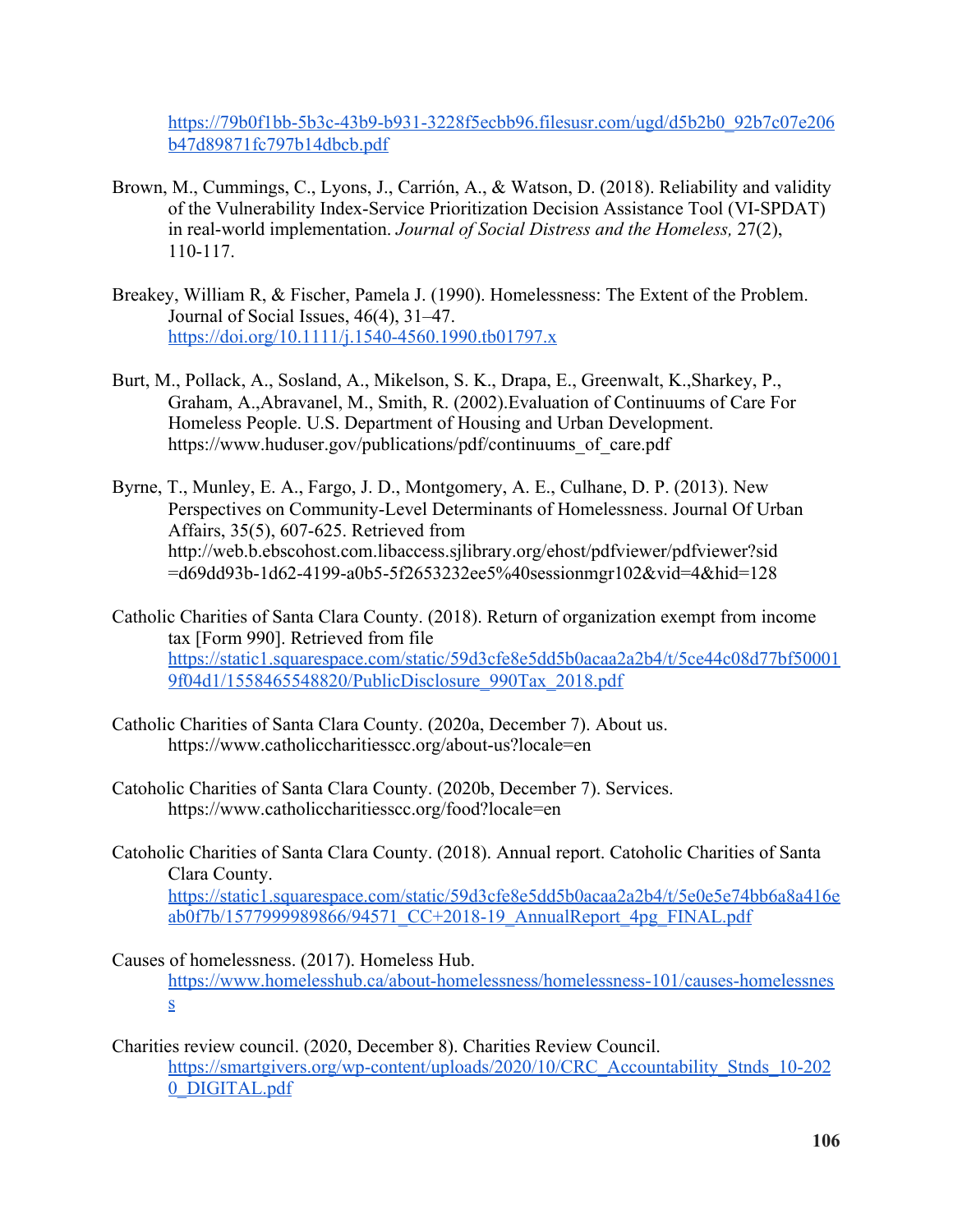Charity Watch. (2020). Charity Rating Process.

<https://www.charitywatch.org/our-charity-rating-process#the-rating-basics>

- Charity Navigator. (2020). Charities with Perfect Scores. Charity Navigator. <https://www.charitynavigator.org/index.cfm?bay=content.view&cpid=2203>
- City Team Ministries San Jose. (2018). Return of exempt from income tax. [Form 990]. Retrieved from [https://cityteam.org/wpcontent/uploads/2020/05/5421-AUG-2019-TR-PUBLIC-DISCLO](https://cityteam.org/wpcontent/uploads/2020/05/5421-AUG-2019-TR-PUBLIC-DISCLOSURE-COPY-signed.pdf) [SURE-COPY-signed.pdf](https://cityteam.org/wpcontent/uploads/2020/05/5421-AUG-2019-TR-PUBLIC-DISCLOSURE-COPY-signed.pdf)
- City Team Ministries San Jose. (2020a, December 7). Who we are. <https://cityteam.org/who-we-are/>
- City Team Ministries San Jose. (2020b, December 7). City Team San Jose Programs. <https://cityteam.org/san-jose/>
- City Team Ministries San Jose. (2018). Annual report. City Team Ministries San Jose. [https://cityteam.org/wp-content/uploads/2020/05/CityTeam\\_AnnualReport2018.pdf](https://cityteam.org/wp-content/uploads/2020/05/CityTeam_AnnualReport2018.pdf)
- Community Service Agency. (2018). Return of organization exempt from income tax [Form 990]. Retrieved from file <https://www.csacares.org/wp-content/uploads/2019/02/CSA-Form-990-FYE-6-30-18.pdf>
- Community Service Agency. (2020a, December 8). History. <https://www.csacares.org/about-csa/history/>

Community Service Agency. (2020b, December 8). Services. <https://www.csacares.org/services/>

- Community Working Group. (2018). Return of organization exempt from income tax [Form 990]. Retrieved from file https://projects.propublica.org/nonprofits/display 990/770446309/07 2019 prefixes 77-[82%2F770446309\\_201806\\_990\\_2019073116535546](https://projects.propublica.org/nonprofits/display_990/770446309/07_2019_prefixes_77-82%2F770446309_201806_990_2019073116535546)
- Community Working Group. (2020a, December 8). What we do. <https://communityworkinggroup.org/about/>
- Community Working Group. (2020b, December 8). Opportunity Center. <https://communityworkinggroup.org/cwg-housing/opportunity-center/>
- Community Working Group. (2018). Who we serve. <https://communityworkinggroup.org/about/who-we-serve/>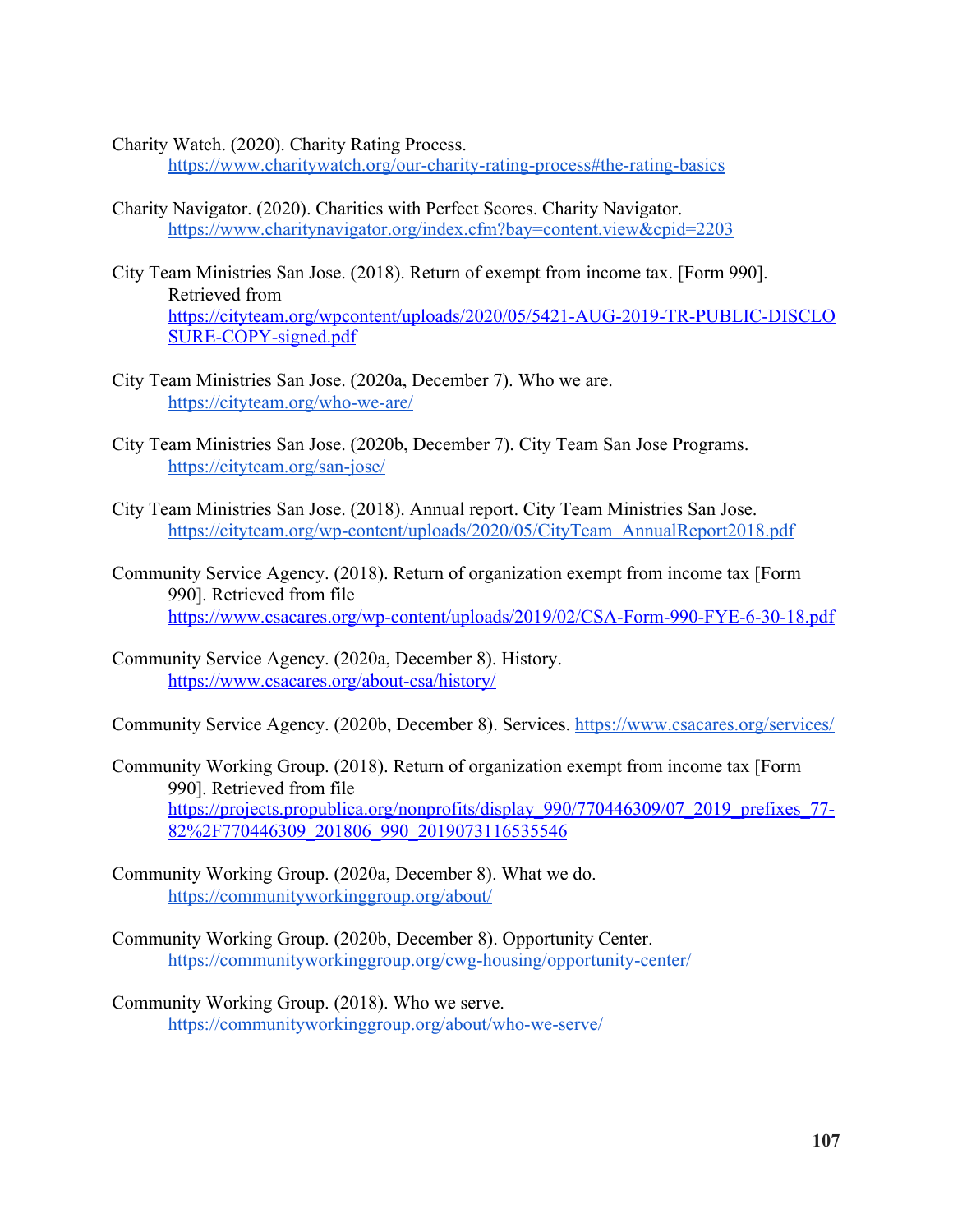- Corbin, J. J. (1999). A Study of Factors Influencing the Growth of Nonprofits in Social Services. Nonprofit and Voluntary Sector Quarterly, 28(3), 296–314. <https://doi.org/10.1177/0899764099283004>
- Destination: Home. (2015a). Community Plan to End Homelessness in Santa Clara County. Retrieved from [https://www.sccgov.org/sites/osh/ContinuumofCare/ReportsandPublications/Documents/](https://www.sccgov.org/sites/osh/ContinuumofCare/ReportsandPublications/Documents/Community%20Plan%20to%20end%20Homelessness/Community%20Plan%20to%20End%20Homelessness%20in%20Santa%20Clara%20County.pdf) [Community%20Plan%20to%20end%20Homelessness/Community%20Plan%20to%20En](https://www.sccgov.org/sites/osh/ContinuumofCare/ReportsandPublications/Documents/Community%20Plan%20to%20end%20Homelessness/Community%20Plan%20to%20End%20Homelessness%20in%20Santa%20Clara%20County.pdf) [d%20Homelessness%20in%20Santa%20Clara%20County.pdf](https://www.sccgov.org/sites/osh/ContinuumofCare/ReportsandPublications/Documents/Community%20Plan%20to%20end%20Homelessness/Community%20Plan%20to%20End%20Homelessness%20in%20Santa%20Clara%20County.pdf)
- Destination Home. (2015b). Home Not Found: The Cost of Homelessness in Silicon Valley. Retrieved from <http://destinationhomescc.org/wp>
- Destination Home. (2017). Home Not Found: The Cost of Homelessness in Silicon Valley. Retrieved from [http://destinationhomescc.org/wpcontent/uploads/2015/05/FactSheetDestinationHome.pd](http://destinationhomescc.org/wpcontent/uploads/2015/05/FactSheetDestinationHome.pdf) [f](http://destinationhomescc.org/wpcontent/uploads/2015/05/FactSheetDestinationHome.pdf)
- Domhoff, G. (2009). The Power Elite and Their Challengers: The Role of Nonprofits in American Social Conflict. American Behavioral Scientist, 52(7), 955-973.
- Dumont, G. (2013). Transparency or Accountability? The Purpose of Online Technologies for Nonprofits. International Review of Public Administration, 18(3), 7-29.
- Ebrahim, A. 2010. The Many Faces of Nonprofit Accountability. In Renz and Assoc. (Eds) The Jossey-Bass Handbook of Nonprofit Leadership and Management. San Francisco: Jossey-Bass, pp 101–121.
- Eisenberg, M. E., (2018). Homelessness experiences and gender identity in a population-based sample of adolescents. *Preventive medicine reports*, *16*, 100986. https://doi.org/10.1016/j.pmedr.2019.100986
- Family Support Housing, Inc. (2018). Return of organization exempt from income tax [Form 990]. Retrieved from file [http://familysupportivehousing.org/wp-content/uploads/2019/04/2017-2018-form-990-pu](http://familysupportivehousing.org/wp-content/uploads/2019/04/2017-2018-form-990-public-copy.pdf) [blic-copy.pdf](http://familysupportivehousing.org/wp-content/uploads/2019/04/2017-2018-form-990-public-copy.pdf)
- Family Support Housing, Inc. (2020a, December 8). About us. <http://familysupportivehousing.org/about-us/>
- Family Support Housing, Inc. (2020b, December 8). Programs and Services. <http://familysupportivehousing.org/programs-and-services/>
- Family Support Housing, Inc. (2018). 2017 and 2018 Annual report. [http://familysupportivehousing.org/wp-content/uploads/2019/05/fsh-annual-report-2017-](http://familysupportivehousing.org/wp-content/uploads/2019/05/fsh-annual-report-2017-2018.pdf) [2018.pdf](http://familysupportivehousing.org/wp-content/uploads/2019/05/fsh-annual-report-2017-2018.pdf)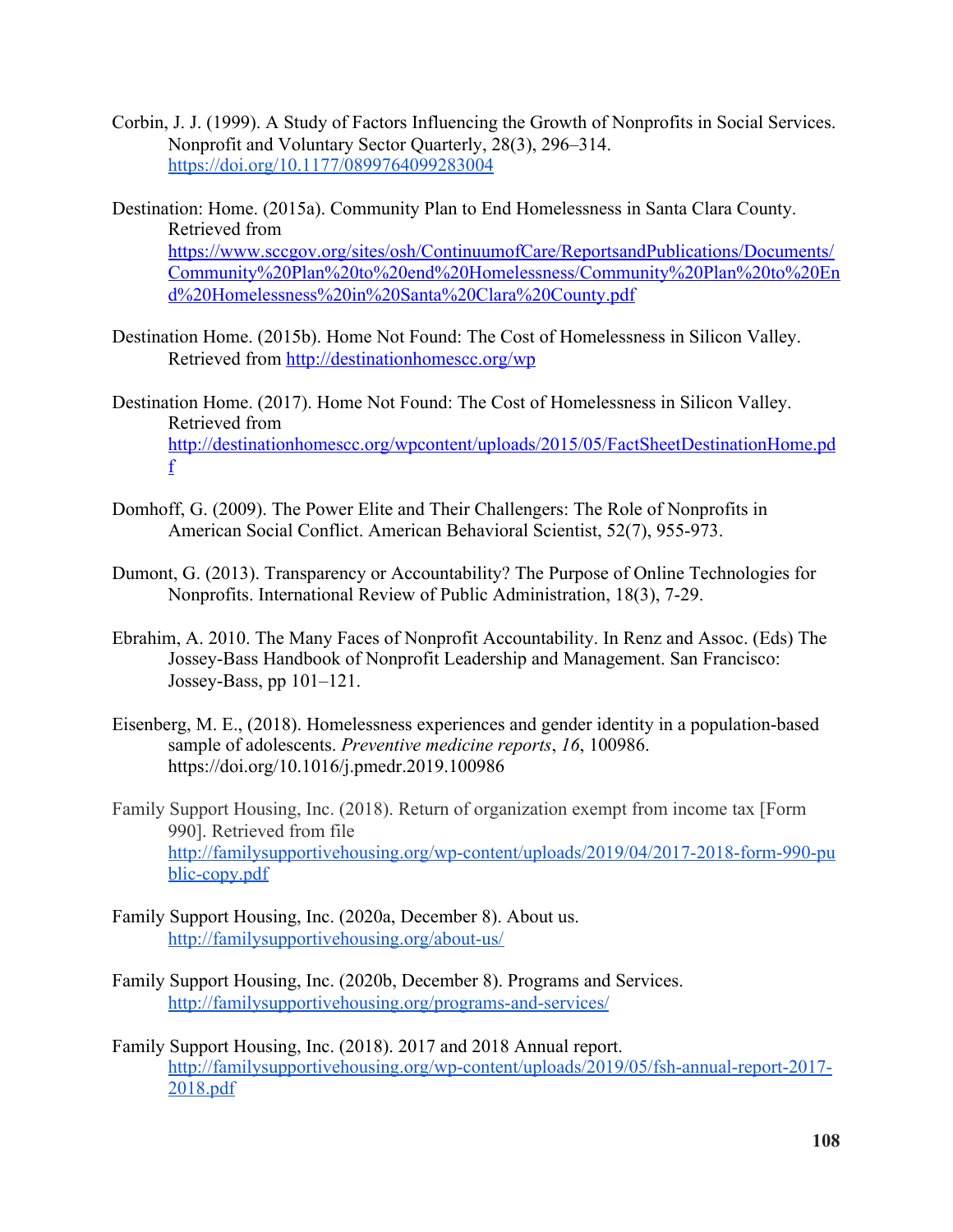- Flaming, D., Toros, H. Burns, P. (2015). Home Not Found: The Cost Of Homelessness In Silicon Valley. [https://www.sccgov.org/sites/osh/ContinuumofCare/ReportsandPublications/Documents/](https://www.sccgov.org/sites/osh/ContinuumofCare/ReportsandPublications/Documents/Santa%20Clara%20County%20CostStudyReport.pdf) [Santa%20Clara%20County%20CostStudyReport.pdf](https://www.sccgov.org/sites/osh/ContinuumofCare/ReportsandPublications/Documents/Santa%20Clara%20County%20CostStudyReport.pdf)
- Gorunmek, H. K. (2018). Demand and Supply Explanation: Nonprofit Size in Homeless Service Area. ProQuest Dissertations Publishing. [https://search-proquest-com.libaccess.sjlibrary.org/docview/2190715438?pq-origsite=su](https://search-proquest-com.libaccess.sjlibrary.org/docview/2190715438?pq-origsite=summon) [mmon](https://search-proquest-com.libaccess.sjlibrary.org/docview/2190715438?pq-origsite=summon)
- Gilroy Compassion Center. (2018). Return of organization exempt from income tax [Form 990]. Retrieved from file [https://pdf.guidestar.org/PDF\\_Images/2018/452/189/2018-452189365-0feb3301-9.pdf](https://pdf.guidestar.org/PDF_Images/2018/452/189/2018-452189365-0feb3301-9.pdf)
- Gilroy Compassion Center. (2020a, December 8). Our story. <https://gilroycompassioncenter.org/our-story>
- Gilroy Compassion Center. (2020b, December 8). Our programs. <https://gilroycompassioncenter.org/programs>
- Gilroy Compassion Center. (2018). Accumulative 2018 numbers. <https://gilroycompassioncenter.org/stats>
- Greenwood, R. M., Schaefer-McDaniel, N.J., Winkel, G., & Tsemberis, S. J. (2005). Decreasing Psychiatric Symptoms by Increasing Choice in Services for Adults with Histories of Homelessness. American Journal of Community Psychology, 36(3-4), 223–238. <https://doi.org/10.1007/s10464-005-8617-z>
- Hackney, P. (2020). The 1969 Tax Reform Act and Charities: Fifty Years Later. *Pittsburgh Tax Review*, *17*(2). https://doi.org/10.5195/taxreview.2020.116
- Henwood, B. F., Shinn, M., Tsemberis, S., & Padgett, D. K. (2013). Examining Provider Perspectives within Housing First and Traditional Programs. American Journal Of Psychiatric Rehabilitation, 16(4), 262-274. doi:10.1080/15487768.2013.847745. Retrieved from [http://web.b.ebscohost.com.libaccess.sjlibrary.org/ehost/pdfviewer/pdfviewer?sid=ab4cc](http://web.b.ebscohost.com.libaccess.sjlibrary.org/ehost/pdfviewer/pdfviewer?sid=ab4cc8cd-3f1a-4f45-bcf3-b1a14bf26272%40sessionmgr111&vid=5&hid=107) [8cd-3f1a-4f45-bcf3-b1a14bf26272%40sessionmgr111&vid=5&hid=107](http://web.b.ebscohost.com.libaccess.sjlibrary.org/ehost/pdfviewer/pdfviewer?sid=ab4cc8cd-3f1a-4f45-bcf3-b1a14bf26272%40sessionmgr111&vid=5&hid=107)
- Henry, M., Rian W., Rosenthal, L. andShivji., A. (2019). The 2019 Annual Homeless Assessment Report (AHAR) to Congress. U.S. Department of Housing and Urban Development Office of Community Planning and Development.
- HomeFirst. (2018). Return of organization exempt from income tax [Form 990]. Retrieved from file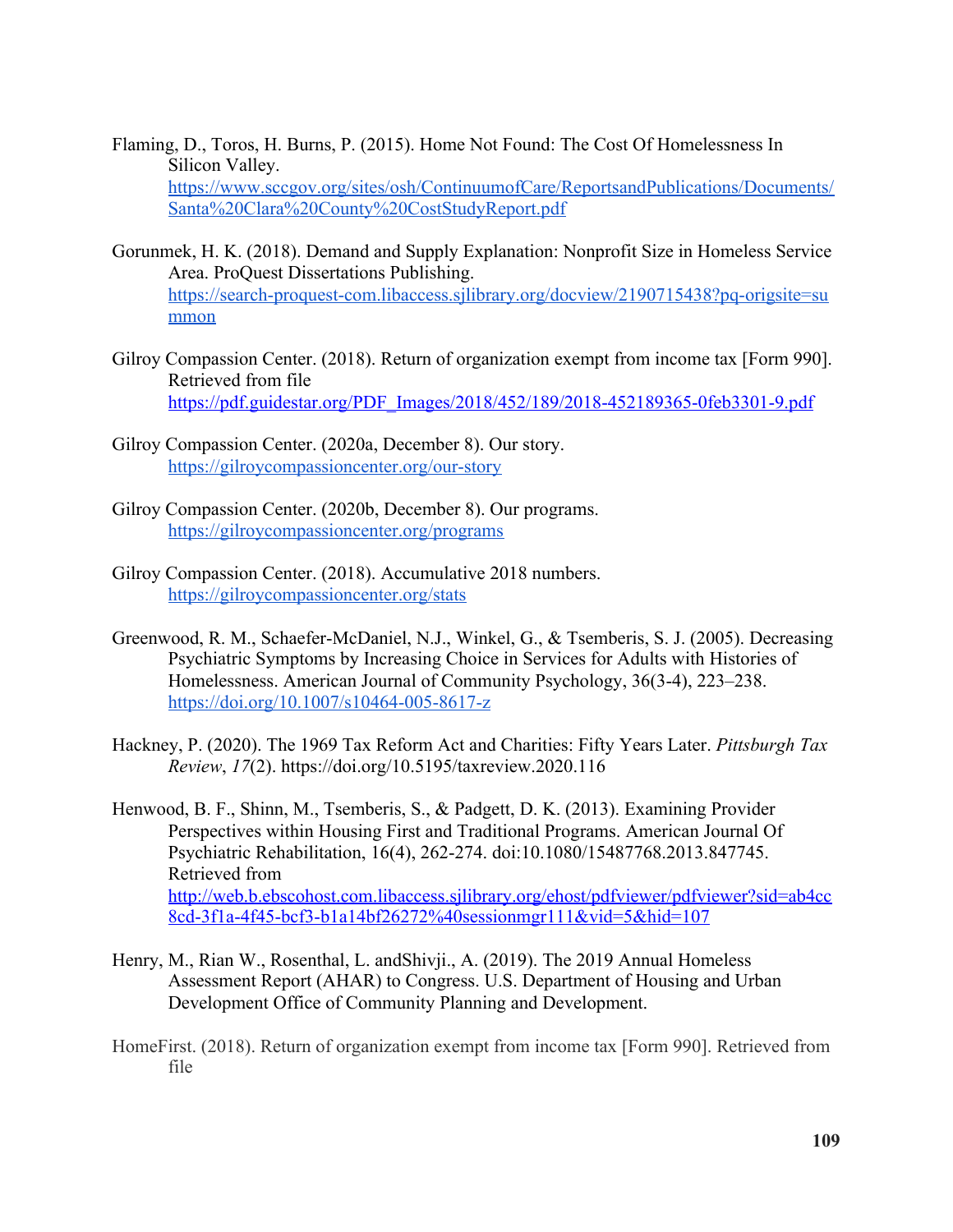[https://79b0f1bb-5b3c-43b9-b931-3228f5ecbb96.filesusr.com/ugd/d5b2b0\\_46c014b0a54](https://79b0f1bb-5b3c-43b9-b931-3228f5ecbb96.filesusr.com/ugd/d5b2b0_46c014b0a5454233890fe8906932a37a.pdf) [54233890fe8906932a37a.pdf](https://79b0f1bb-5b3c-43b9-b931-3228f5ecbb96.filesusr.com/ugd/d5b2b0_46c014b0a5454233890fe8906932a37a.pdf)

HomeFirst. (2020a). About us.<https://www.homefirstscc.org/about>

HomeFirst. (2020b). Our programs.<https://www.homefirstscc.org/programs>

- Hood & Strong LLP. (2018a). Independent audit report. West Valley Community Services. [https://15f622b9-15e1-4b6e-87ae-1336f606e959.filesusr.com/ugd/36a9a1\\_4e18b4dc99ff](https://15f622b9-15e1-4b6e-87ae-1336f606e959.filesusr.com/ugd/36a9a1_4e18b4dc99ff45ec9f4ae26cb586fbd5.pdf) [45ec9f4ae26cb586fbd5.pdf](https://15f622b9-15e1-4b6e-87ae-1336f606e959.filesusr.com/ugd/36a9a1_4e18b4dc99ff45ec9f4ae26cb586fbd5.pdf)
- Hood & Strong LLP. (2018b). Independent Auditors' Report and Consolidated Financial Statements. LifeMoves. Retrieved from [https://www.lifemoves.org/wp-content/uploads/2019/12/LifeMovesFY18AuditedFinanci](https://www.lifemoves.org/wp-content/uploads/2019/12/LifeMovesFY18AuditedFinancials.pdf) [als.pdf](https://www.lifemoves.org/wp-content/uploads/2019/12/LifeMovesFY18AuditedFinancials.pdf)
- HUD Exchange. (2019). HUD 2015 Continuum of Care Homeless Assistance Programs Housing Inventory Count Report. Retrieved from [https://www.hudexchange.info/news/the-fy-2019-coc-program-competition-opening-and](https://www.hudexchange.info/news/the-fy-2019-coc-program-competition-opening-and-updates/)[updates/](https://www.hudexchange.info/news/the-fy-2019-coc-program-competition-opening-and-updates/)
- HUD. Major Legislation on Housing and Urban Development enacted Since 1932. 2014. [September 29, 2017]. [https://portal.hud.gov/hudportal/documents/huddoc?id=LEGS\\_CHRON\\_JUNE\\_2014.doc](https://portal.hud.gov/hudportal/documents/huddoc?id=LEGS_CHRON_JUNE_2014.doc) .
- HUD. Programs Administered by the Fair Housing and Equal Opportunity (FHEO). 2007b. [September 29, 2017]. [https://portal.hud.gov/hudportal/HUD?src=/program\\_offices/fair\\_housing\\_equal\\_opp/pro](https://portal.hud.gov/hudportal/HUD?src=/program_offices/fair_housing_equal_opp/progdesc/title8) [gdesc/title8.](https://portal.hud.gov/hudportal/HUD?src=/program_offices/fair_housing_equal_opp/progdesc/title8)
- HUD (U.S. Department of Housing and Urban Development). Defining Chronic Homelessness: A Technical Guide for HUD Programs. 2007a. [September 29, 2017]. [https://www.hudexchange.info/resources/documents/DefiningChronicHomeless.pdf.](https://www.hudexchange.info/resources/documents/DefiningChronicHomeless.pdf)
- Jindra, M. (2016). Poverty and the Controversial Work of Nonprofits. Society (New Brunswick), 53(6), 634–640. https://doi.org/10.1007/s12115-016-0077-6
- Kim, S., & Kim, Y. (2015). Measuring the Growth of the Nonprofit Sector: A Longitudinal Analysis. Public Administration Review, 75(2), 242-251.
- Levitt, A. (2011). Review of Housing First: The Pathways Model to End Homelessness for People with Mental Illness and Addiction, 35(2), 156-157.
- Levin, I., Borlagdan, J., Mallett, S., & Jehonathan, B. (2020). A critical examination of the youth foyer model for alleviating homelessness: Strengthening a promising evidence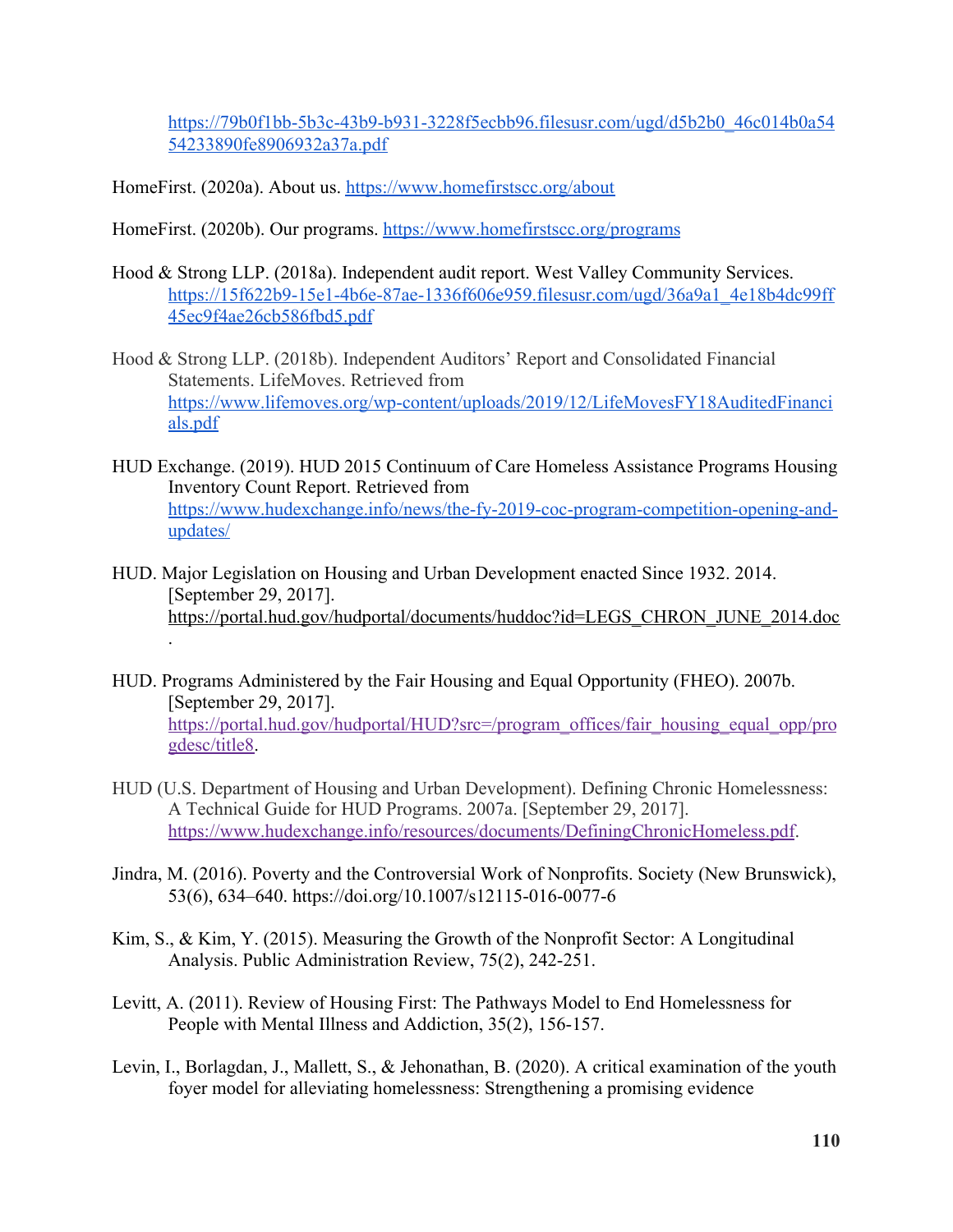base. *Evidence Base: A Journal of Evidence Reviews in Key Policy Areas*, *2020*(4), 1–23. <https://doi.org/10.21307/eb-2015-004>

- LifeMoves. (2018a). Return of organization exempt from income tax [Form 990]. Retrieved from file <https://www.lifemoves.org/wp-content/uploads/2019/12/LifeMovesFY18Form990.pdf>
- LifeMoves. (2018b). Annual report 2017-2018. LifeMoves. https://www.lifemoves.org/wp-content/uploads/2019/12/44954 LM\_AnnualReport\_Web 2.pdf

LifeMoves. (2020a). About us. <https://www.lifemoves.org/> LifeMoves. (2020b). Services. [https://www.lifemoves.org/family-services/?q=&in\\_cat=36/](https://www.lifemoves.org/family-services/?q=&in_cat=36/)

- Lipsitz G. Government Policies and Practices that Increase Discrimination. 2008. [April 10, 2020]. [http://www.prrac.org/projects/fair\\_housing\\_commission/chicago/lipsitz.pdf](http://www.prrac.org/projects/fair_housing_commission/chicago/lipsitz.pdf)
- Milward, H. B, & Provan, K. G. (2000). Governing the Hollow State. Journal of Public Administration Research and Theory, 10(2), 359–380. https://doi.org/10.1093/oxfordjournals.jpart.a024273
- Mosley, J. E. (2012). Keeping the Lights On: How Government Funding Concerns Drive the Advocacy Agendas of Nonprofit Homeless Service Providers. *Journal of Public Administration Research and Theory*, *22*(4), 841–866. <https://doi.org/10.1093/jopart/mus003>
- National Academies of Sciences, Engineering, Medicine, Division, Health Medicine, Practice, Board on Population Health Public Health, Affairs, Policy Global, Program, Science Technology for Sustainability, & Individuals, Committee on an Evaluation of Permanent Supportive Housing Programs for Homeless. (2018). Permanent Supportive Housing. In Permanent Supportive Housing. National Academies Press. https://doi.org/10.17226/25133
- National Alliance to End Homelessness (NAEH). (2012). Chronic Homelessness Overview. Retrieved from [http://www.endhomelessness.org/pages/chronic\\_homelessness\\_overview](http://www.endhomelessness.org/pages/chronic_homelessness_overview)
- National Coalition for the Homeless. (2007). McKinney-Vento Act. Retrieved from <http://www.nationalhomeless.org/publications/facts/McKinney.pdf>
- Nonprofits Charities Review Council. (2020, March 09). Retrieved August 11, 2020, from https://smartgivers.org/nonprofits/
- Kondratas, Anna. (1991). Ending homelessness: Policy challenges. (Special Issue: Homelessness). The American Psychologist, 46(11), 1226-1231.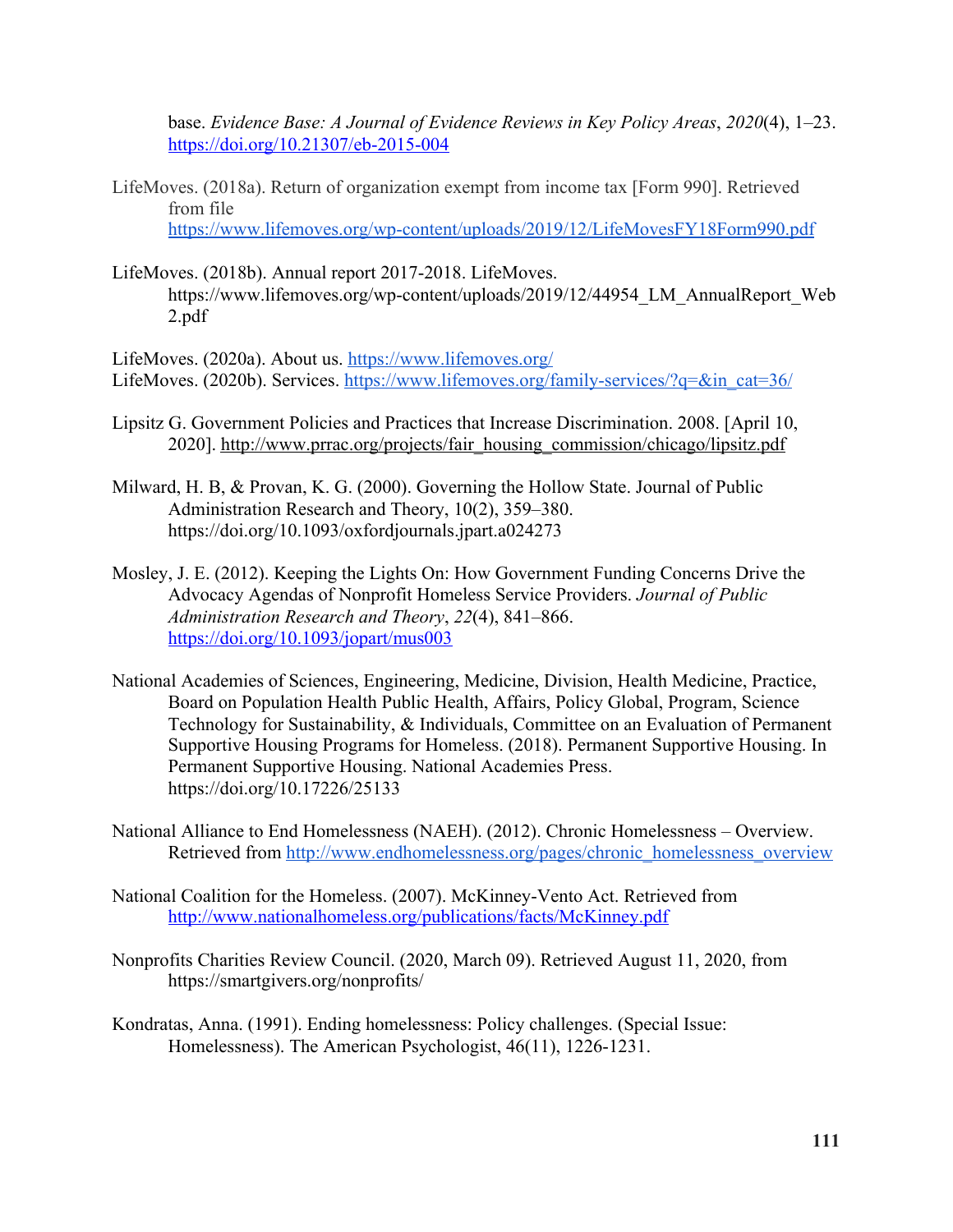- Padgett, D. K., Stanhope, V., Henwood, B. F., & Stefancic, A. (2011). Substance use outcomes among homeless clients with serious mental illness: Comparing Housing First with treatment first programs. Community Mental Health Journal, 47, 227–232. doi:10.1007/s10597-009-9283-7
- Provan, K. (2000). Governing the hollow state. Journal of Public Administration Research and Theory, 10(2), 359-379.
- Robert Lee & Associates, LLP. (2018, June 30). Consolidated Financial Statements and Supplementary Information. Retrieved from <https://www.billwilsoncenter.org/about/reports.html>
- Santa Clara Nonprofits and Charities. (2020). Great Nonprofits. <https://greatnonprofits.org/city/santa-clara/CA>
- Sacred Heart Community Service. (2018a). Return of organization exempt from income tax [Form 990]. Retrieved from file [https://sacredheartcs.org/wp-content/uploads/2020/09/SHCS-2018-Form-990-Public-Disc](https://sacredheartcs.org/wp-content/uploads/2020/09/SHCS-2018-Form-990-Public-Disclosure-Copy.pdf) [losure-Copy.pdf](https://sacredheartcs.org/wp-content/uploads/2020/09/SHCS-2018-Form-990-Public-Disclosure-Copy.pdf)
- Sacred Heart Community Service. (2018b). 2017-2018 Annual report. Sacred Heart Community Service. [https://sacredheartcs.org/wp-content/uploads/2018/03/Sacred-Heart-Community-Service-](https://sacredheartcs.org/wp-content/uploads/2018/03/Sacred-Heart-Community-Service-Annual-Report-17_18.pdf)[Annual-Report-17\\_18.pdf](https://sacredheartcs.org/wp-content/uploads/2018/03/Sacred-Heart-Community-Service-Annual-Report-17_18.pdf)

Sacred Heart Community Service. (2020a). About. <https://sacredheartcs.org/about/>

Sacred Heart Community Service. (2020b). Programs.<https://sacredheartcs.org/programs/>

- Sanzo-Pérez, M., Rey-Garcia, J., & Álvarez-González, M. (2017). The Drivers of Voluntary Transparency in Nonprofits: Professionalization and Partnerships with Firms as Determinants. VOLUNTAS: International Journal of Voluntary and Nonprofit Organizations, 28(4), 1595-1621.
- Seeba & Associates, Inc. (2018, August 31) Independent Auditors Report. Retrieved from <https://cityteam.org/wp-content/uploads/2020/05/CityTeam-FS-as-of-08-31-19.pdf>
- Snow, D., Soule, S., & Cress, D. (2005). Identifying the Precipitants of Homeless Protest across 17 U.S. Cities, 1980 to 1990. Social Forces, 83(3), 1183-1210. Retrieved May 3, 2020, from [www.jstor.org/stable/3598274](http://www.jstor.org/stable/3598274)
- Stid, D., & Soydan, H. (2012). The Social Services Industrial Complex. Research on Social Work Practice, 22(5), 453-454.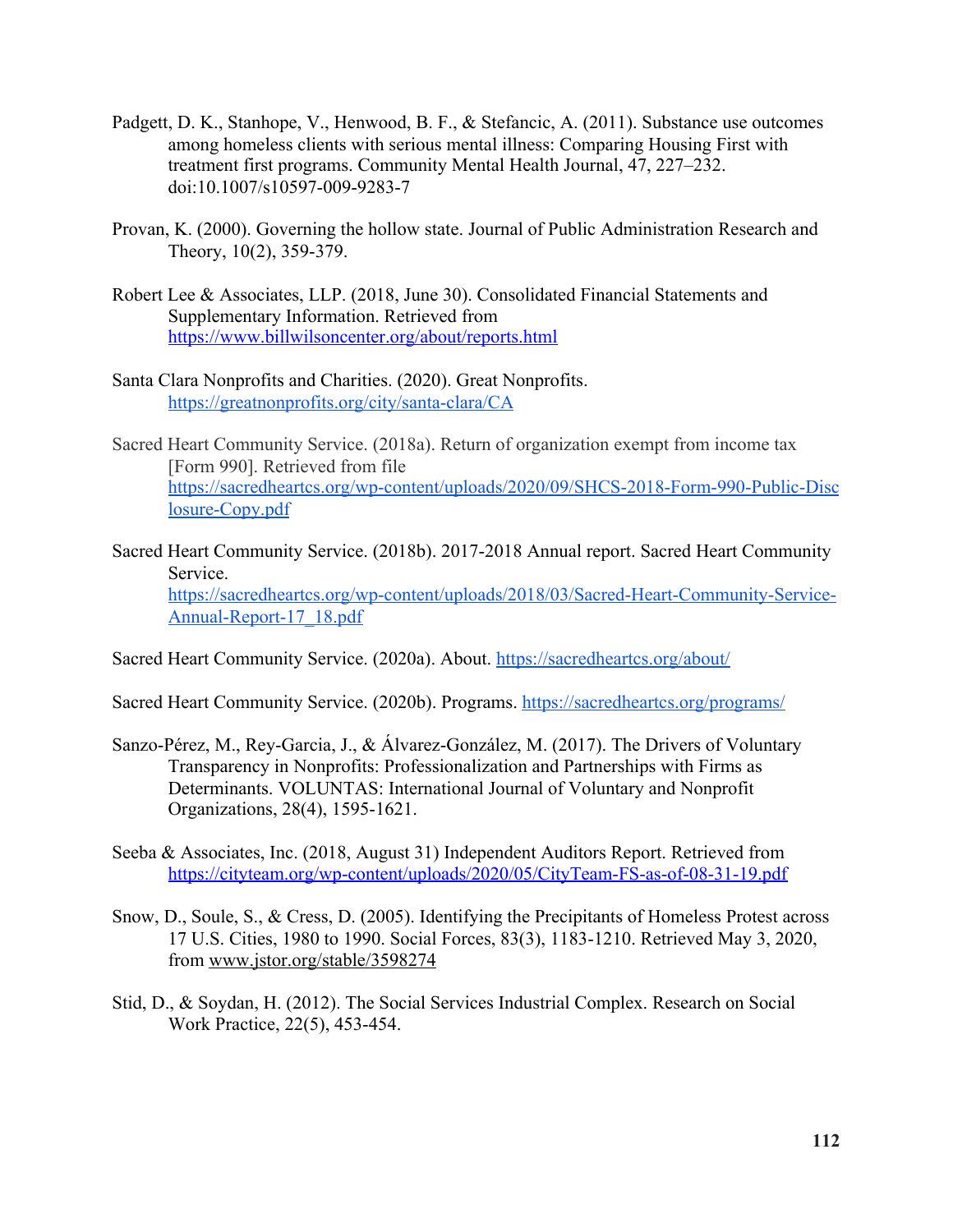- Sullivan, J., & Haskins, R. (2018). The Role of Nonprofits in Designing and Implementing Evidence-Based Programs. The ANNALS of the American Academy of Political and Social Science, 678(1), 155-163.
- Sunday Friends. (2018). Return of organization exempt from income tax [Form 990]. Retrieved from file [https://pdf.guidestar.org/PDF\\_Images/2017/770/518/2017-770518937-0fc1df4c-9.pdf](https://pdf.guidestar.org/PDF_Images/2017/770/518/2017-770518937-0fc1df4c-9.pdf)
- Sunday Friends. (2018). News and updates. Sunday Friends. <https://www.sundayfriends.org/news-updates>

Sunday Friends. (2020a). About us. <https://www.sundayfriends.org/about-us>

Sunday Friends. (2020b). Our programs. <https://www.sundayfriends.org/our-programs>

- Tsai, J., Mares, A., & Rosenheck, R. (2010). A Multisite Comparison of Supported Housing for Chronically Homeless Adults: "Housing First" Versus "Residential Treatment First". Psychological Services, 7(4), 219-232.
- The Public Health and Welfare § 11302. General definition of homeless individual, 42 U.S.C. § 11302 - U.S. Code - Unannotated Title 42. (2010). Retrieved from [https://codes.findlaw.com/us/title-42-the-public-health-and-welfare/42-usc-sect-11302.ht](https://codes.findlaw.com/us/title-42-the-public-health-and-welfare/42-usc-sect-11302.html) [ml](https://codes.findlaw.com/us/title-42-the-public-health-and-welfare/42-usc-sect-11302.html)
- United States Department of Housing and Urban Development (U.S. HUD). (2009). The McKinney-Vento Homeless Assistance Act As Amended by S.896 HEARTH Act of 2009. Retrieved from [https://www.hudexchange.info/resources/documents/HomelessAssistanceActAme](https://www.hudexchange.info/resources/documents/HomelessAssistanceActAme%20ndedbyHEARTH.pdf) [ndedbyHEARTH.pdf](https://www.hudexchange.info/resources/documents/HomelessAssistanceActAme%20ndedbyHEARTH.pdf)
- U.S. Census Bureau (2020). *QuickFacts California.* Retrieved from https://libanswers.usc.edu/faq/21497
- West Valley Community Services. (2018). Return of organization exempt from income tax [Form 990]. Retrieved from file [https://15f622b9-15e1-4b6e-87ae-1336f606e959.filesusr.com/ugd/36a9a1\\_47aaf4016f13](https://15f622b9-15e1-4b6e-87ae-1336f606e959.filesusr.com/ugd/36a9a1_47aaf4016f1341c89c3477b1c44ee9f0.pdf) [41c89c3477b1c44ee9f0.pdf](https://15f622b9-15e1-4b6e-87ae-1336f606e959.filesusr.com/ugd/36a9a1_47aaf4016f1341c89c3477b1c44ee9f0.pdf)
- West Valley Community Services. (2020a, December 8). About us. <https://www.wvcommunityservices.org/about-us>
- West Valley Community Services. (2020b, December 8). Our services. <https://www.wvcommunityservices.org/our-services>